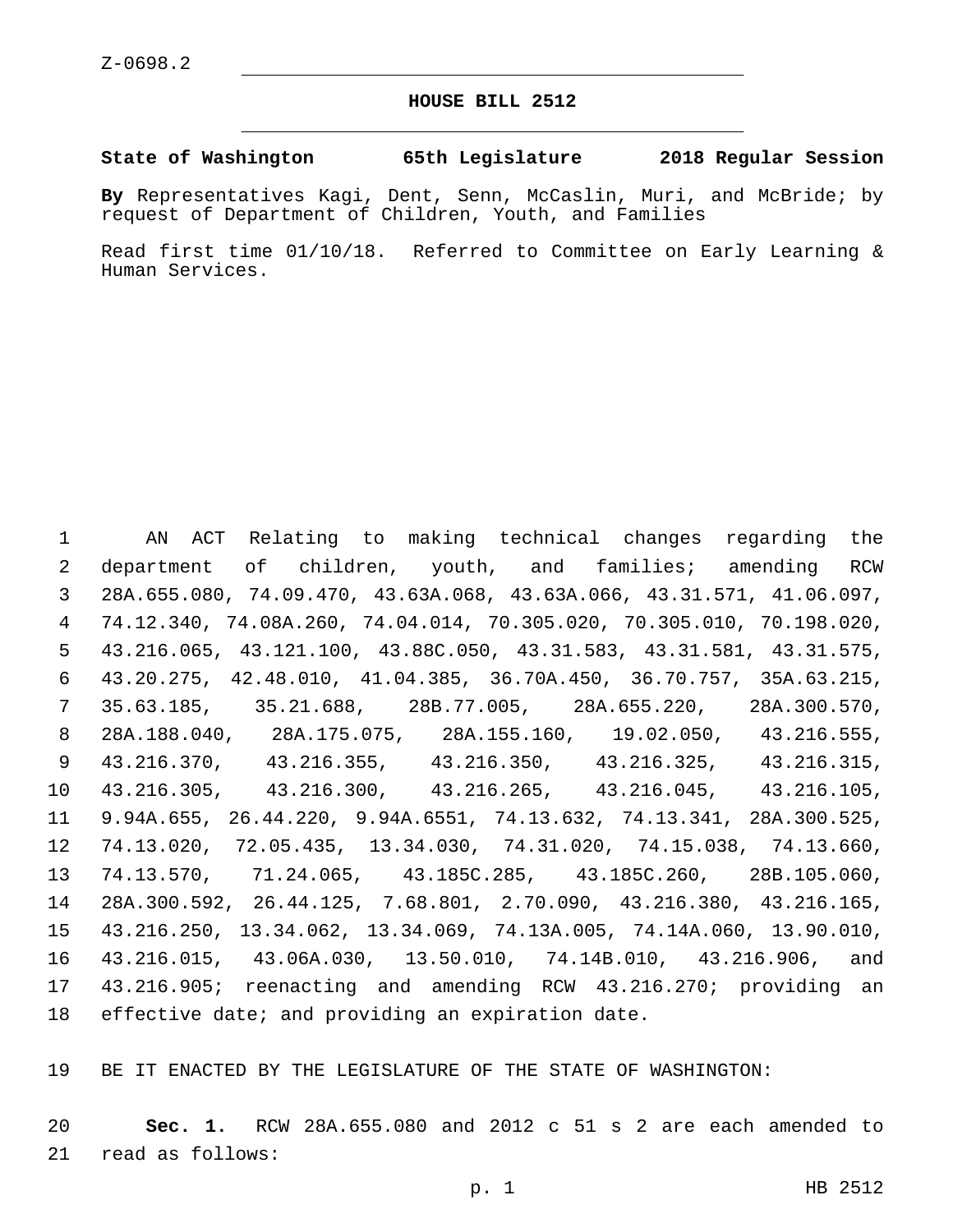(1) To the extent funds are available, beginning in the 2012-13 school year, the Washington kindergarten inventory of developing skills shall be administered at the beginning of the school year to all students enrolled in state-funded full-day kindergarten programs under RCW 28A.150.315 with the exception of students who have been excused from participation by their parents or guardians.

 (2)(a) The superintendent of public instruction, in consultation 8 with the department of ((early learning)) children, youth, and 9 families, shall convene a work group to provide:

 (i) Input and recommendations with respect to implementation of the Washington kindergarten inventory of developing skills;

 (ii) Recommendations regarding the optimum way to administer the Washington kindergarten inventory of developing skills to children in half-day kindergarten while ensuring that they receive the maximum 15 instruction as required in RCW 28A.150.205; and

 (iii) Recommendations with respect to achieving the goal of replacing assessments currently required by school districts with the Washington kindergarten inventory of developing skills.

19 (b) The work group shall include:

 (i) One representative from the office of the superintendent of 21 public instruction;

22 (ii) One representative from the department of ((early learning)) 23 children, youth, and families;

 (iii) One representative from the nongovernmental private-public 25 partnership defined in RCW ((43.215.010)) 43.216.010;

 (iv) Five representatives, including both teachers and principals, from school districts that participated in the pilot project, with every effort made to make sure that there is 29 representation from across the state;

 (v) Two parents who are familiar with and participated in the Washington kindergarten inventory of developing skills pilot during 32 the 2010-11 school year; and

 (vi) A representative from an independent, nonprofit children and family services organization with a main campus in North Bend, 35 Washington.

 (c) The work group may solicit input from people who are recent implementers of the Washington kindergarten inventory of developing 38 skills.

 (d) A preliminary report and recommendations shall be submitted to the education committees of the senate and the house of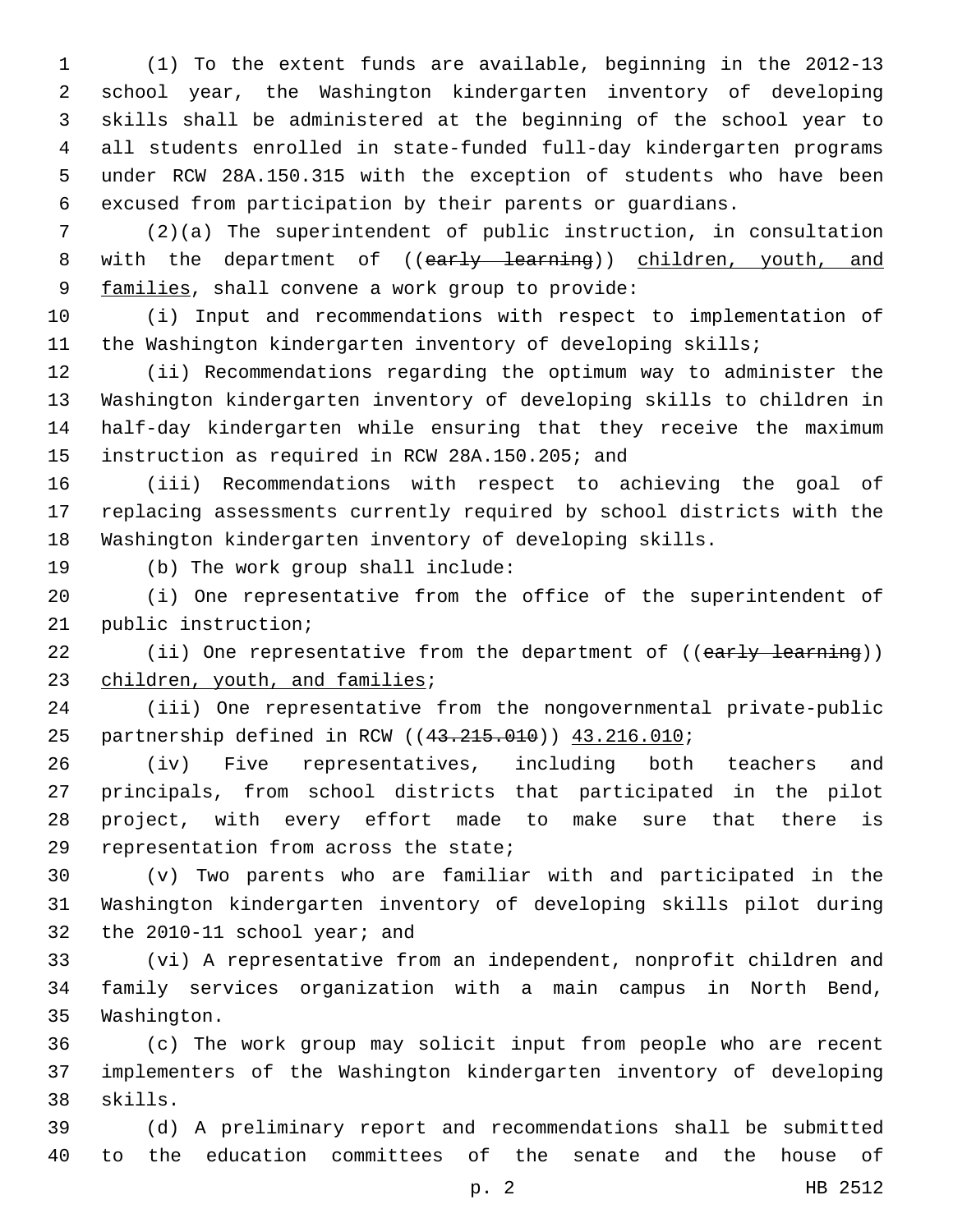representatives by December 1, 2012. A subsequent report and recommendations shall be submitted to the education committees of the senate and the house of representatives by December 1, 2013, and annually by December 1st thereafter.4

 (e) The work group shall terminate upon full statewide implementation of all-day kindergarten.6

 (3) To the extent funds are available, additional support in the form of implementation grants shall be offered to schools on a 9 schedule to be determined by the office of (( $\{\text{the}\}\$ )) the superintendent of public instruction, in consultation with the 11 department of ((early learning)) children, youth, and families.

 (4) Until full statewide implementation of all-day kindergarten programs, the superintendent of public instruction, in consultation 14 with the ((director)) secretary of the department of ((early 15 <del>learning</del>)) children, youth, and families, may grant annual, renewable waivers from the requirement of subsection (1) of this section to administer the Washington kindergarten inventory of developing skills. A school district seeking a waiver for one or more of its schools must submit an application to the office of the superintendent of public instruction that includes:

 (a) A description of the kindergarten readiness assessment and transition processes that it proposes to administer instead of the Washington kindergarten inventory of developing skills;

 (b) An explanation of why the administration of the Washington kindergarten inventory of developing skills would be unduly 26 burdensome; and

 (c) An explanation of how administration of the alternative kindergarten readiness assessment will support social-emotional, physical, and cognitive growth and development of individual 30 children; support early learning provider and parent involvement; and 31 inform instruction.

 **Sec. 2.** RCW 74.09.470 and 2011 1st sp.s. c 33 s 2 are each 33 amended to read as follows:

 (1) Consistent with the goals established in RCW 74.09.402, through the apple health for kids program authorized in this section, the authority shall provide affordable health care coverage to children under the age of nineteen who reside in Washington state and whose family income at the time of enrollment is not greater than two hundred fifty percent of the federal poverty level as adjusted for

p. 3 HB 2512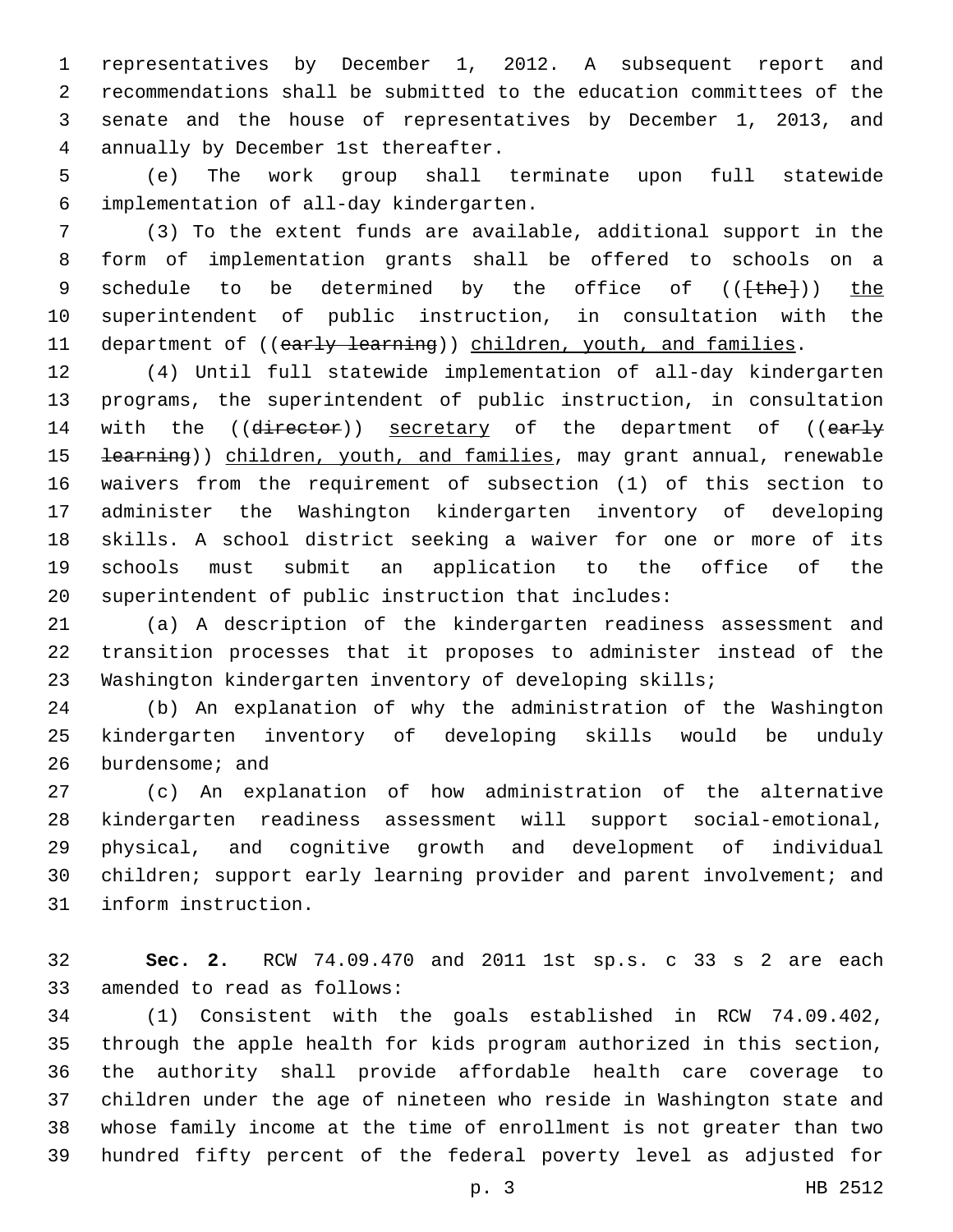family size and determined annually by the federal department of health and human services, and effective January 1, 2009, and only to the extent that funds are specifically appropriated therefor, to children whose family income is not greater than three hundred percent of the federal poverty level. In administering the program, the authority shall take such actions as may be necessary to ensure the receipt of federal financial participation under the medical assistance program, as codified at Title XIX of the federal social security act, the state children's health insurance program, as codified at Title XXI of the federal social security act, and any other federal funding sources that are now available or may become available in the future. The authority and the caseload forecast council shall estimate the anticipated caseload and costs of the 14 program established in this section.

 (2) The authority shall accept applications for enrollment for children's health care coverage; establish appropriate minimum- enrollment periods, as may be necessary; and determine eligibility based on current family income. The authority shall make eligibility determinations within the time frames for establishing eligibility for children on medical assistance, as defined by RCW 74.09.510. The application and annual renewal processes shall be designed to minimize administrative barriers for applicants and enrolled clients, and to minimize gaps in eligibility for families who are eligible for coverage. If a change in family income results in a change in the source of funding for coverage, the authority shall transfer the family members to the appropriate source of funding and notify the family with respect to any change in premium obligation, without a break in eligibility. The authority shall use the same eligibility redetermination and appeals procedures as those provided for children on medical assistance programs. The authority shall modify its eligibility renewal procedures to lower the percentage of children failing to annually renew. The authority shall manage its outreach, application, and renewal procedures with the goals of: (a) Achieving year by year improvements in enrollment, enrollment rates, renewals, and renewal rates; (b) maximizing the use of existing program databases to obtain information related to earned and unearned income for purposes of eligibility determination and renewals, including, but not limited to, the basic food program, the child care subsidy program, federal social security administration programs, and the employment security department wage database; (c) streamlining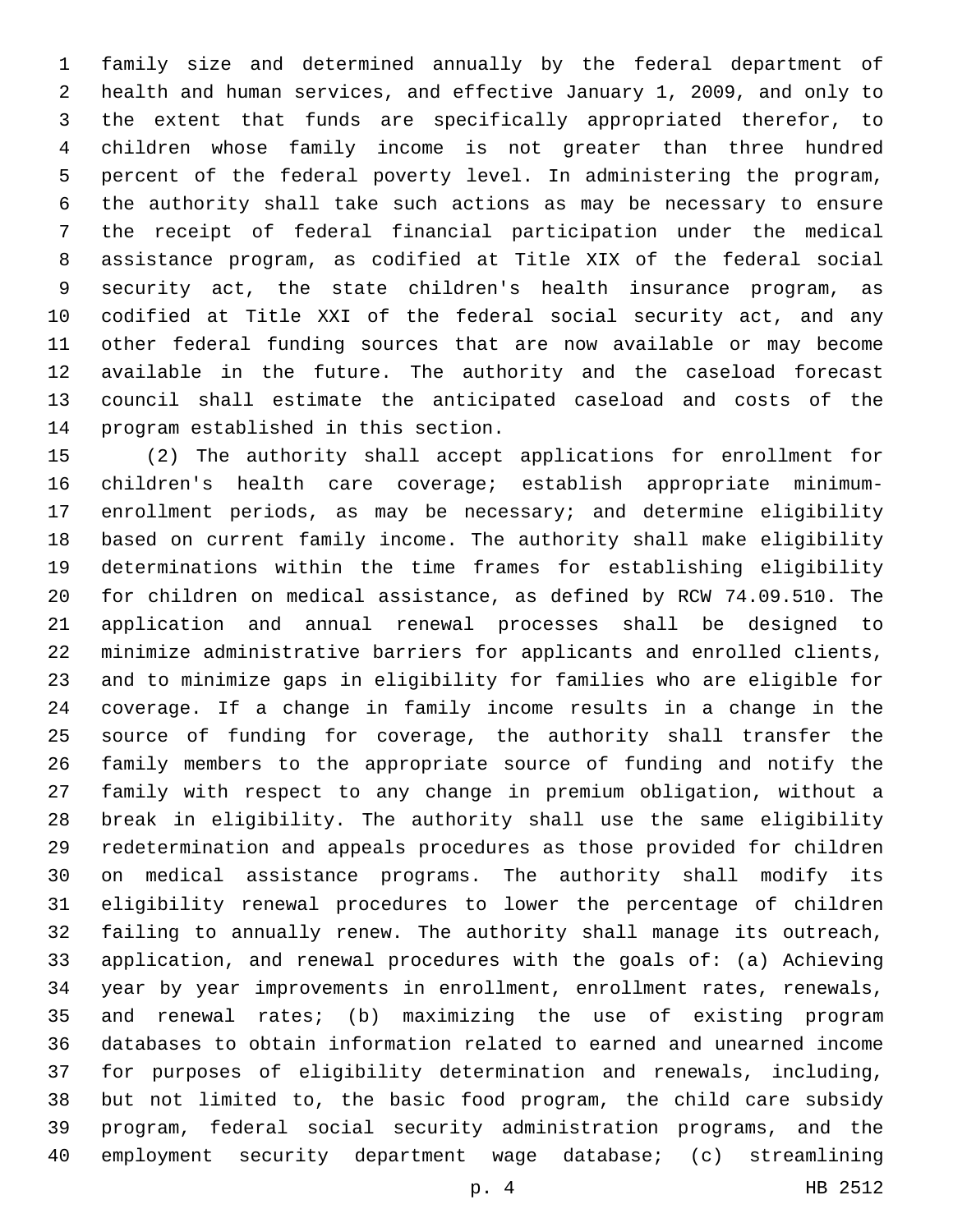renewal processes to rely primarily upon data matches, online submissions, and telephone interviews; and (d) implementing any other eligibility determination and renewal processes to allow the state to receive an enhanced federal matching rate and additional federal outreach funding available through the federal children's health insurance program reauthorization act of 2009 by January 2010. The department shall advise the governor and the legislature regarding the status of these efforts by September 30, 2009. The information provided should include the status of the department's efforts, the anticipated impact of those efforts on enrollment, and the costs 11 associated with that enrollment.

 (3) To ensure continuity of care and ease of understanding for families and health care providers, and to maximize the efficiency of the program, the amount, scope, and duration of health care services provided to children under this section shall be the same as that provided to children under medical assistance, as defined in RCW 17 74.09.520.

 (4) The primary mechanism for purchasing health care coverage under this section shall be through contracts with managed health care systems as defined in RCW 74.09.522, subject to conditions, limitations, and appropriations provided in the biennial appropriations act. However, the authority shall make every effort within available resources to purchase health care coverage for uninsured children whose families have access to dependent coverage through an employer-sponsored health plan or another source when it is cost-effective for the state to do so, and the purchase is consistent with requirements of Title XIX and Title XXI of the federal social security act. To the extent allowable under federal law, the authority shall require families to enroll in available employer-sponsored coverage, as a condition of participating in the program established under this section, when it is cost-effective for the state to do so. Families who enroll in available employer- sponsored coverage under this section shall be accounted for separately in the annual report required by RCW 74.09.053.

 (5)(a) To reflect appropriate parental responsibility, the authority shall develop and implement a schedule of premiums for children's health care coverage due to the authority from families with income greater than two hundred percent of the federal poverty level. For families with income greater than two hundred fifty percent of the federal poverty level, the premiums shall be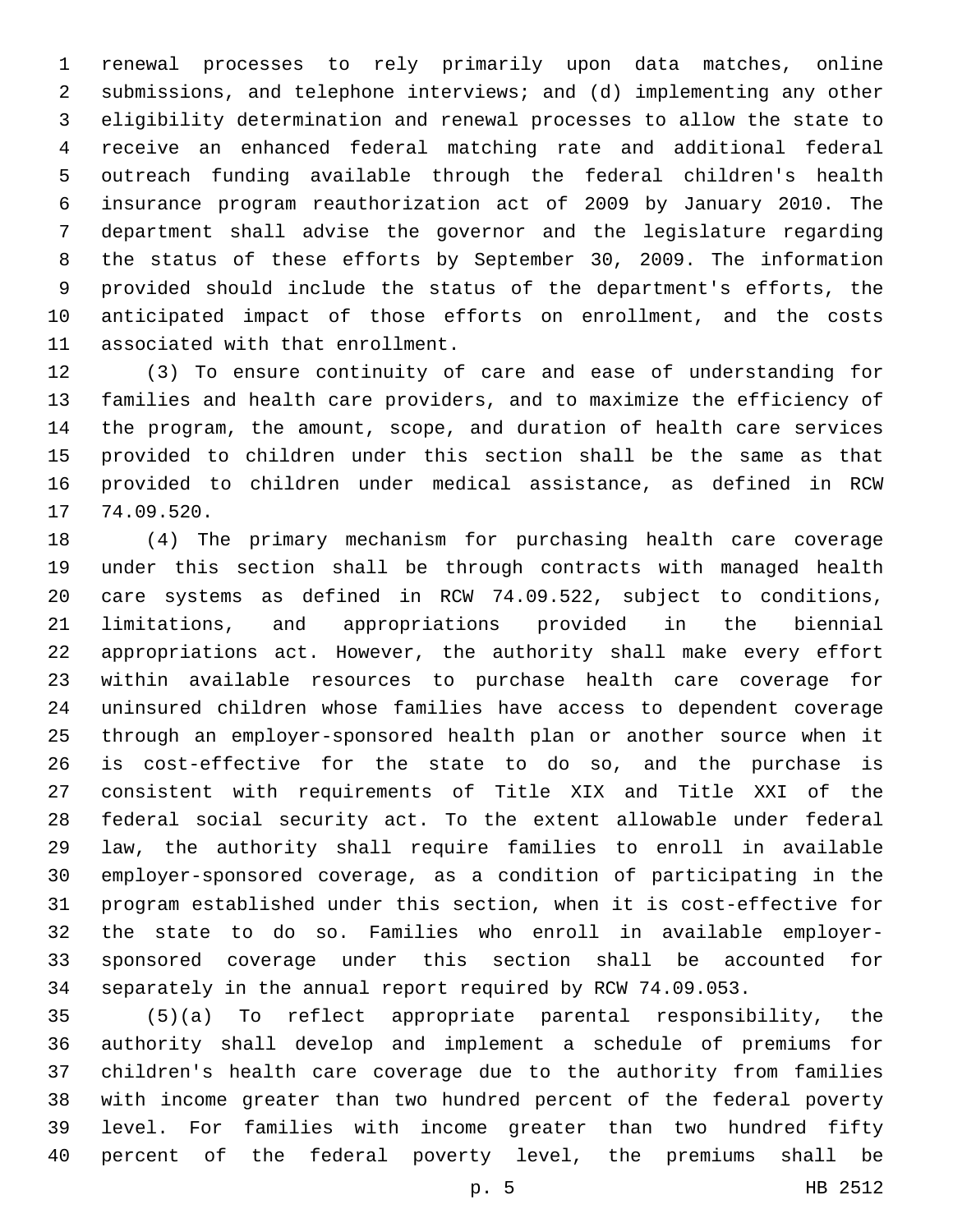established in consultation with the senate majority and minority leaders and the speaker and minority leader of the house of representatives. For children eligible for coverage under the federally funded children's health insurance program, Title XXI of the federal social security act, premiums shall be set at a reasonable level that does not pose a barrier to enrollment. The amount of the premium shall be based upon family income and shall not exceed the premium limitations in Title XXI of the federal social security act. For children who are not eligible for coverage under the federally funded children's health insurance program, premiums shall be set every two years in an amount no greater than the average state-only share of the per capita cost of coverage in the state-13 funded children's health program.

 (b) Premiums shall not be imposed on children in households at or below two hundred percent of the federal poverty level as articulated 16 in RCW 74.09.055.

 (c) Beginning no later than January 1, 2010, the authority shall offer families whose income is greater than three hundred percent of the federal poverty level the opportunity to purchase health care coverage for their children through the programs administered under this section without an explicit premium subsidy from the state. The design of the health benefit package offered to these children should provide a benefit package substantially similar to that offered in the apple health for kids program, and may differ with respect to cost-sharing, and other appropriate elements from that provided to children under subsection (3) of this section including, but not limited to, application of preexisting conditions, waiting periods, and other design changes needed to offer affordable coverage. The amount paid by the family shall be in an amount equal to the rate paid by the state to the managed health care system for coverage of the child, including any associated and administrative costs to the state of providing coverage for the child. Any pooling of the program enrollees that results in state fiscal impact must be identified and 34 brought to the legislature for consideration.

 (6) The authority shall undertake and continue a proactive, targeted outreach and education effort with the goal of enrolling children in health coverage and improving the health literacy of youth and parents. The authority shall collaborate with the department of social and health services, department of health, local public health jurisdictions, the office of the superintendent of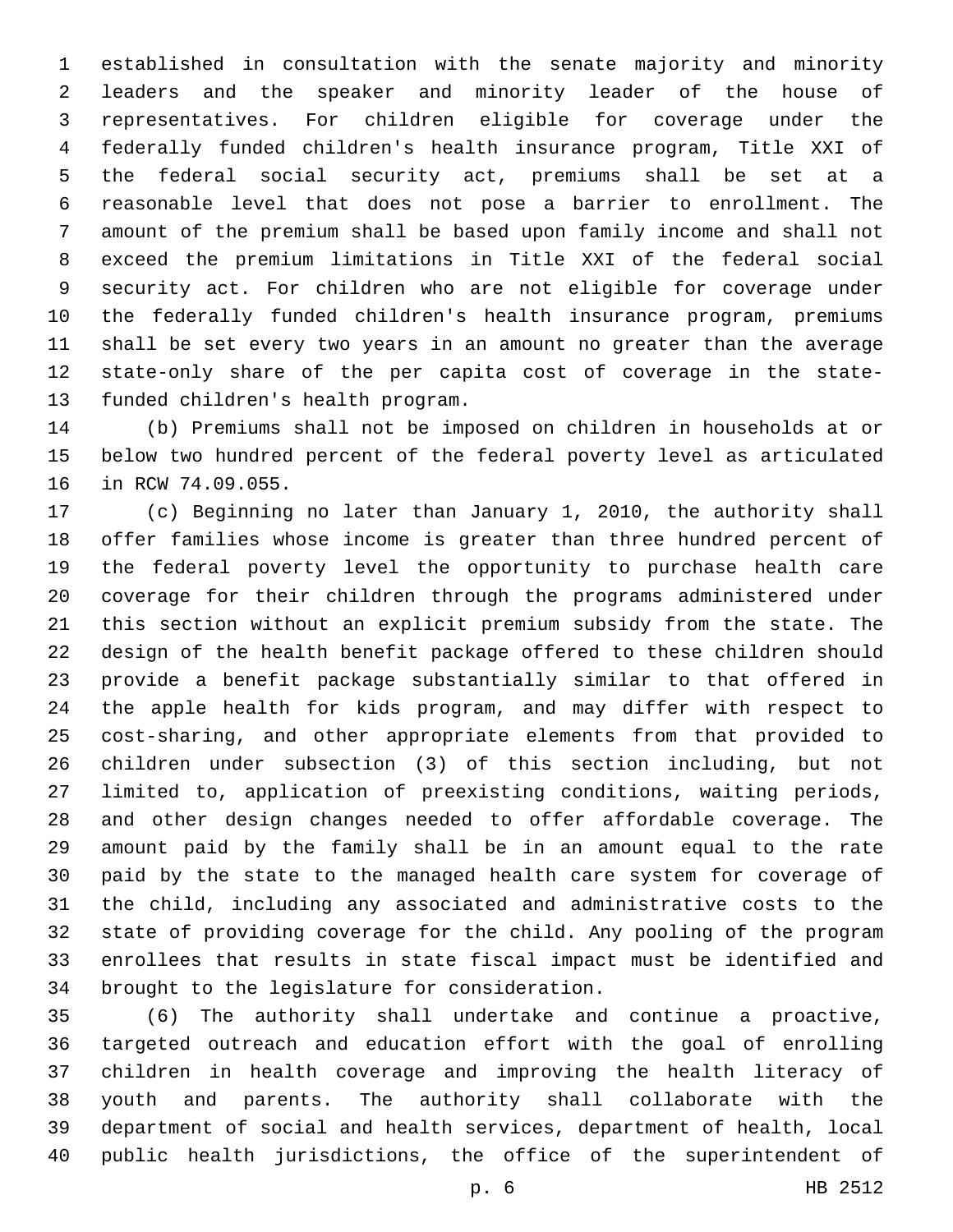1 public instruction, the department of ((early learning)) children, youth, and families, health educators, health care providers, health carriers, community-based organizations, and parents in the design and development of this effort. The outreach and education effort 5 shall include the following components:

 (a) Broad dissemination of information about the availability of 7 coverage, including media campaigns;

 (b) Assistance with completing applications, and community-based outreach efforts to help people apply for coverage. Community-based outreach efforts should be targeted to the populations least likely 11 to be covered;

 (c) Use of existing systems, such as enrollment information from 13 the free and reduced-price lunch program, the department of ((early 14 <del>learning</del>)) children, youth, and families child care subsidy program, the department of health's women, infants, and children program, and the early childhood education and assistance program, to identify children who may be eligible but not enrolled in coverage;

 (d) Contracting with community-based organizations and government entities to support community-based outreach efforts to help families apply for coverage. These efforts should be targeted to the populations least likely to be covered. The authority shall provide informational materials for use by government entities and community- based organizations in their outreach activities, and should identify 24 any available federal matching funds to support these efforts;

 (e) Development and dissemination of materials to engage and inform parents and families statewide on issues such as: The benefits of health insurance coverage; the appropriate use of health services, including primary care provided by health care practitioners licensed under chapters 18.71, 18.57, 18.36A, and 18.79 RCW, and emergency services; the value of a medical home, well-child services and immunization, and other preventive health services with linkages to department of health child profile efforts; identifying and managing chronic conditions such as asthma and diabetes; and the value of good 34 nutrition and physical activity;

 (f) An evaluation of the outreach and education efforts, based upon clear, cost-effective outcome measures that are included in contracts with entities that undertake components of the outreach and 38 education effort;

 (g) An implementation plan to develop online application capability that is integrated with the automated client eligibility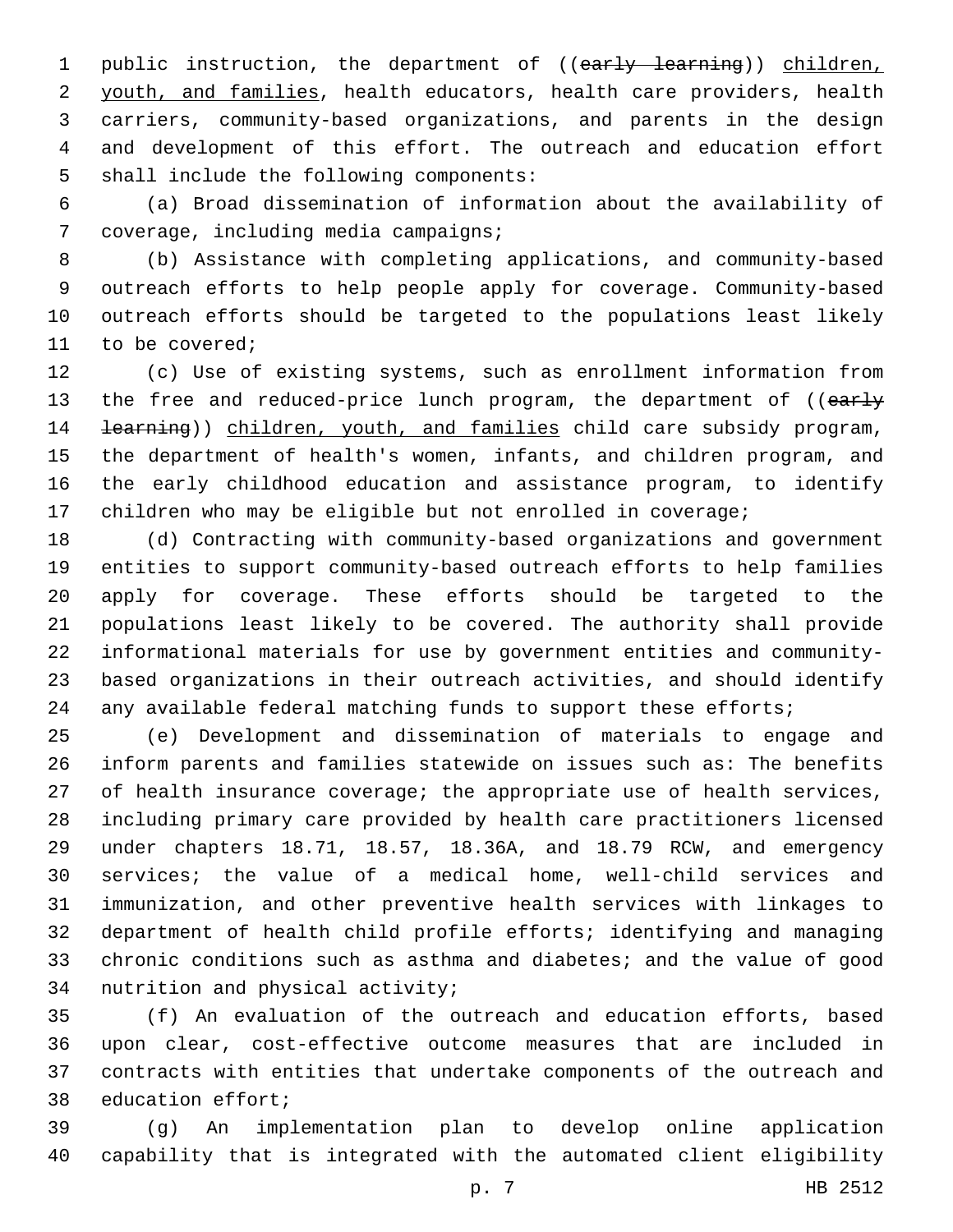system, and to develop data linkages with the office of the superintendent of public instruction for free and reduced-price lunch 3 enrollment information and the department of ((early learning)) children, youth, and families for child care subsidy program 5 enrollment information.

 (7) The authority shall take action to increase the number of primary care physicians providing dental disease preventive services including oral health screenings, risk assessment, family education, the application of fluoride varnish, and referral to a dentist as 10 needed.

 (8) The department shall monitor the rates of substitution between private-sector health care coverage and the coverage provided 13 under this section.

 **Sec. 3.** RCW 43.63A.068 and 2009 c 518 s 18 are each amended to 15 read as follows:

16 (1)(a) The department of ((community, trade, and economic 17 development)) commerce shall establish an advisory committee to monitor, guide, and report on recommendations relating to policies and programs for children and families with incarcerated parents.

 (b) The advisory committee shall include representatives of the department of corrections, the department of social and health 22 services, the department of ((early learning)) children, youth, and 23 families, the office of the superintendent of public instruction, representatives of the private nonprofit and business sectors, child advocates, representatives of Washington state Indian tribes as defined under the federal Indian welfare act (25 U.S.C. Sec. 1901 et seq.), court administrators, the administrative office of the courts, the Washington association of sheriffs and police chiefs, jail administrators, the office of the governor, and others who have an 30 interest in these issues.

31 (c) The advisory committee shall:

 (i) Gather the data collected by the departments as required in 33 RCW 72.09.495, 74.04.800, ((43.215.065)) 43.216.060, and 28A.300.520;

 (ii) Monitor and provide consultation on the implementation of recommendations contained in the 2006 children of incarcerated 36 parents report;

 (iii) Identify areas of need and develop recommendations for the legislature, the department of social and health services, the 39 department of corrections, the department of ((early learning))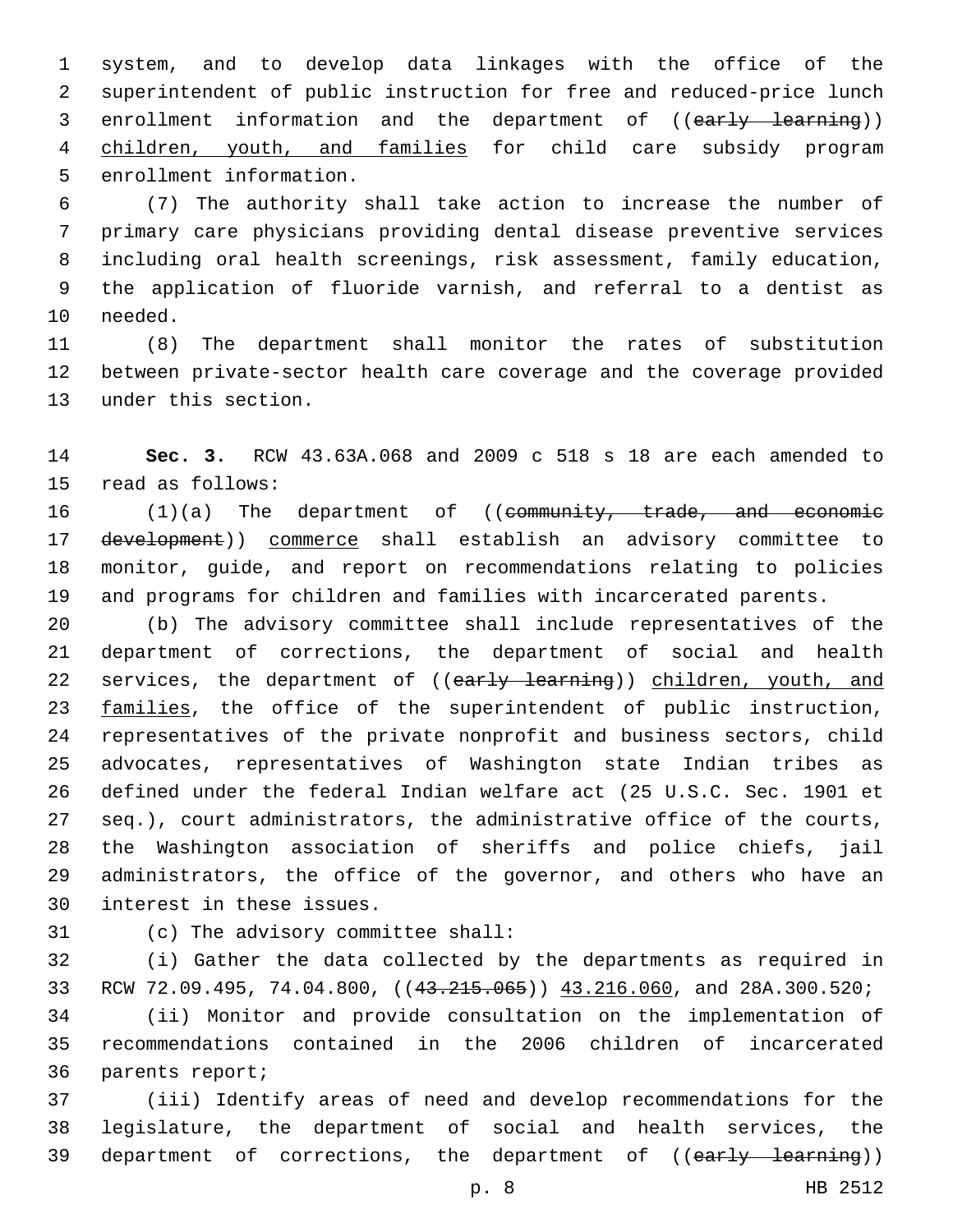1 children, youth, and families, and the office of the superintendent of public instruction to better meet the needs of children and families of persons incarcerated in department of corrections 4 facilities; and

5 (iv) Advise the department of ((community, trade, and economic development)) commerce regarding community programs the department should fund with moneys appropriated for this purpose in the operating budget. The advisory committee shall provide recommendations to the department regarding the following:

 (A) The goals for geographic distribution of programs and 11 funding;

 (B) The scope and purpose of eligible services and the priority 13 of such services;

14 (C) Grant award funding limits;

(D) Entities eligible to apply for the funding;

 (E) Whether the funding should be directed towards starting or supporting new programs, expanding existing programs, or whether the funding should be open to all eligible services and providers; and

(F) Other areas the advisory committee determines appropriate.

 (d) The children of incarcerated parents advisory committee shall update the legislature and governor biennially on committee activities, with the first update due by January 1, 2010.

23 (2) The department of ((community, trade, and economic 24 development)) commerce shall select community programs or services to receive funding that focus on children and families of inmates incarcerated in a department of corrections facility and sustaining the family during the period of the inmate's incarceration.

 (a) Programs or services which meet the needs of the children of incarcerated parents should be the greatest consideration in the 30 programs that are identified by the department.

 (b) The department shall consider the recommendations of the advisory committee regarding which services or programs the 33 department should fund.

 (c) The programs selected shall collaborate with an agency, or agencies, experienced in providing services to aid families and victims of sexual assault and domestic violence to ensure that the programs identify families who have a history of sexual assault or domestic violence and ensure the services provided are appropriate 39 for the children and families.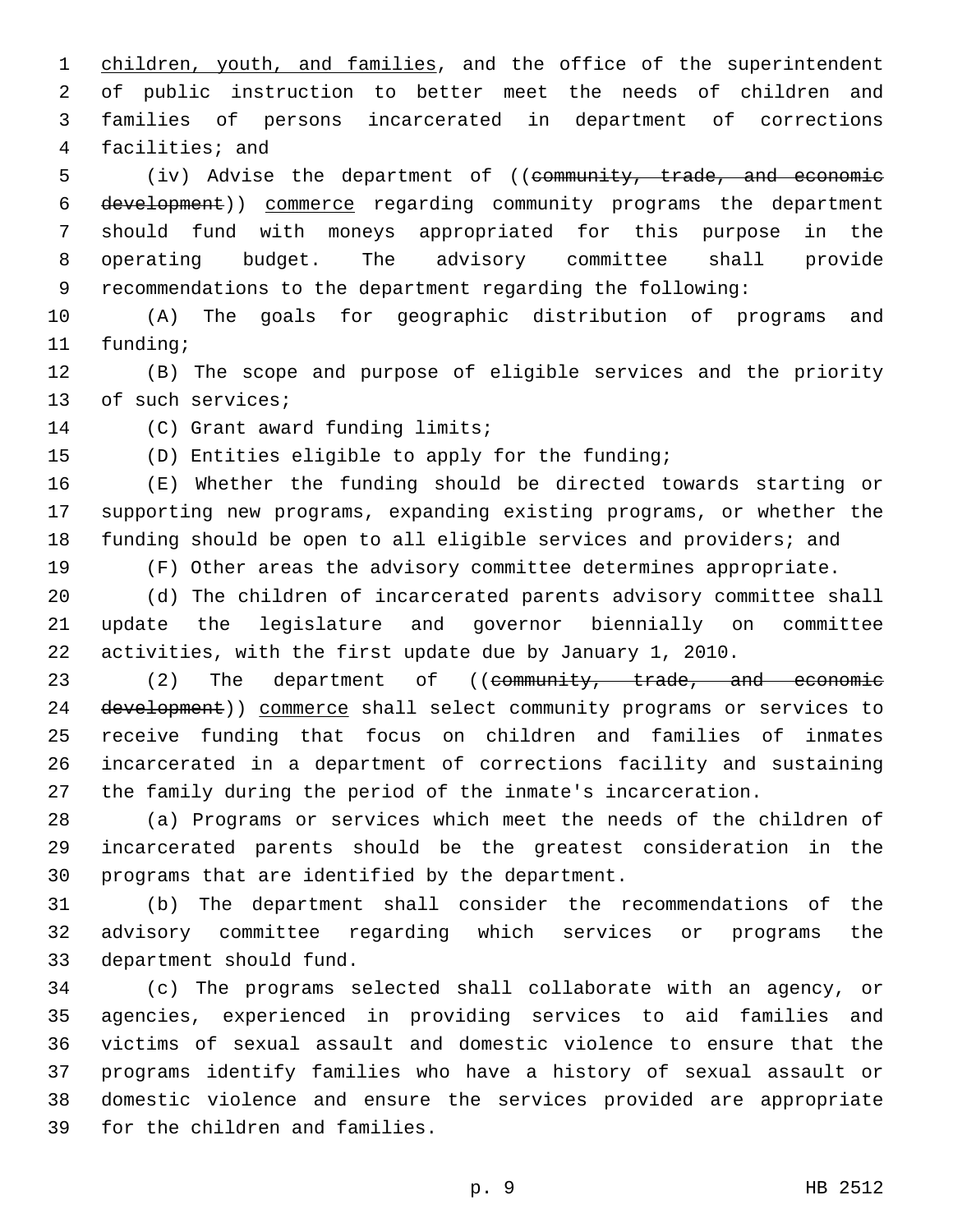**Sec. 4.** RCW 43.63A.066 and 2006 c 265 s 212 are each amended to 2 read as follows:

3 The department of ((early learning)) children, youth, and families shall have primary responsibility for providing child abuse and neglect prevention training to preschool age children participating in the federal head start program or the early childhood education and assistance program established under RCW 8 28A.215.010 through 28A.215.050, ((43.215.400)) 43.216.500 through 9 ((43.215.450)) 43.216.550, 43.216.900, and ((43.215.900 through 10 43.215.903) 43.216.901.

 **Sec. 5.** RCW 43.31.571 and 2017 3rd sp.s. c 12 s 5 are each 12 amended to read as follows:

 (1) The department, in consultation with the department of 14 ((early learning)) children, youth, and families, shall oversee the early learning facilities revolving account and the early learning facilities development account, and is the lead state agency for the 17 early learning facilities grant and loan program.

 (2) It is the intent of the legislature that state funds invested in the accounts be matched by private or local government funding. Every effort shall be made to maximize funding available for early learning facilities from public schools, community colleges, 22 ((education[al])) educational service districts, local governments, 23 and private funders.

 (3) Amounts used for program administration by the department may not exceed an average of four percent of the appropriated funds.

 (4) Commitment of state funds for construction, purchase, or renovation of early learning facilities may be given only after private or public match funds are committed. Private or public match funds may consist of cash, equipment, land, buildings, or like-kind. In determining the level of match required, the department shall take into consideration the financial need of the applicant and the economic conditions of the location of the proposed facility.

 **Sec. 6.** RCW 41.06.097 and 2006 c 265 s 110 are each amended to 34 read as follows:

 In addition to the exemptions under RCW 41.06.070, the provisions 36 of this chapter shall not apply in the department of ((early 37 <del>learning</del>)) children, youth, and families to the ((director)) 38 secretary, the ((director's)) secretary's personal secretary, and any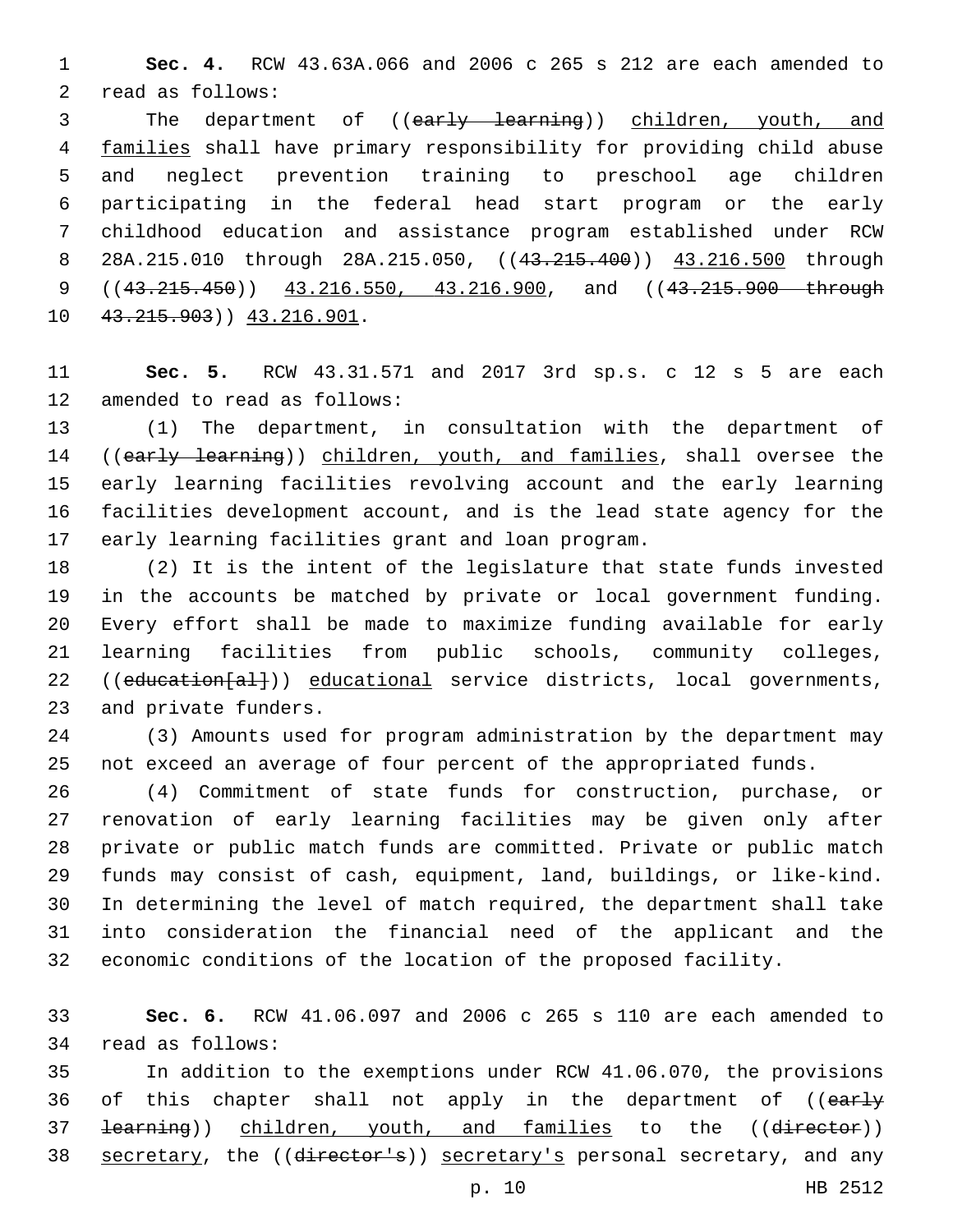1 other exempt staff members provided for in RCW ((43.215.030))  $2\frac{43.216.025(2)}{2}$ 

 **Sec. 7.** RCW 74.12.340 and 2006 c 265 s 208 are each amended to 4 read as follows:

 (1) The department is authorized to adopt rules governing the provision of day care as a part of child welfare services when the secretary determines that a need exists for such day care and that it is in the best interests of the child, the parents, or the custodial parent and in determining the need for such day care priority shall be given to geographical areas having the greatest need for such care 11 and to members of low-income groups in the population((: PROVIDED, 12 That where)). If the family is financially able to pay part or all of the costs of such care, fees shall be imposed and paid according to 14 the financial ability of the family.

 (2) This section does not affect the authority of the department 16 of ((early learning)) children, youth, and families to adopt rules governing child day care and early learning programs.

 **Sec. 8.** RCW 74.08A.260 and 2017 3rd sp.s. c 21 s 1 are each 19 amended to read as follows:

 (1) Each recipient shall be assessed after determination of program eligibility and before referral to job search. Assessments shall be based upon factors that are critical to obtaining employment, including but not limited to education, availability of child care, history of family violence, history of substance abuse, and other factors that affect the ability to obtain employment. Assessments may be performed by the department or by a contracted entity. The assessment shall be based on a uniform, consistent, transferable format that will be accepted by all agencies and 29 organizations serving the recipient.

 (2) Based on the assessment, an individual responsibility plan shall be prepared that: (a) Sets forth an employment goal and a plan for maximizing the recipient's success at meeting the employment goal; (b) considers WorkFirst educational and training programs from which the recipient could benefit; (c) contains the obligation of the recipient to participate in the program by complying with the plan; (d) moves the recipient into full-time WorkFirst activities as quickly as possible; and (e) describes the services available to the recipient either during or after WorkFirst to enable the recipient to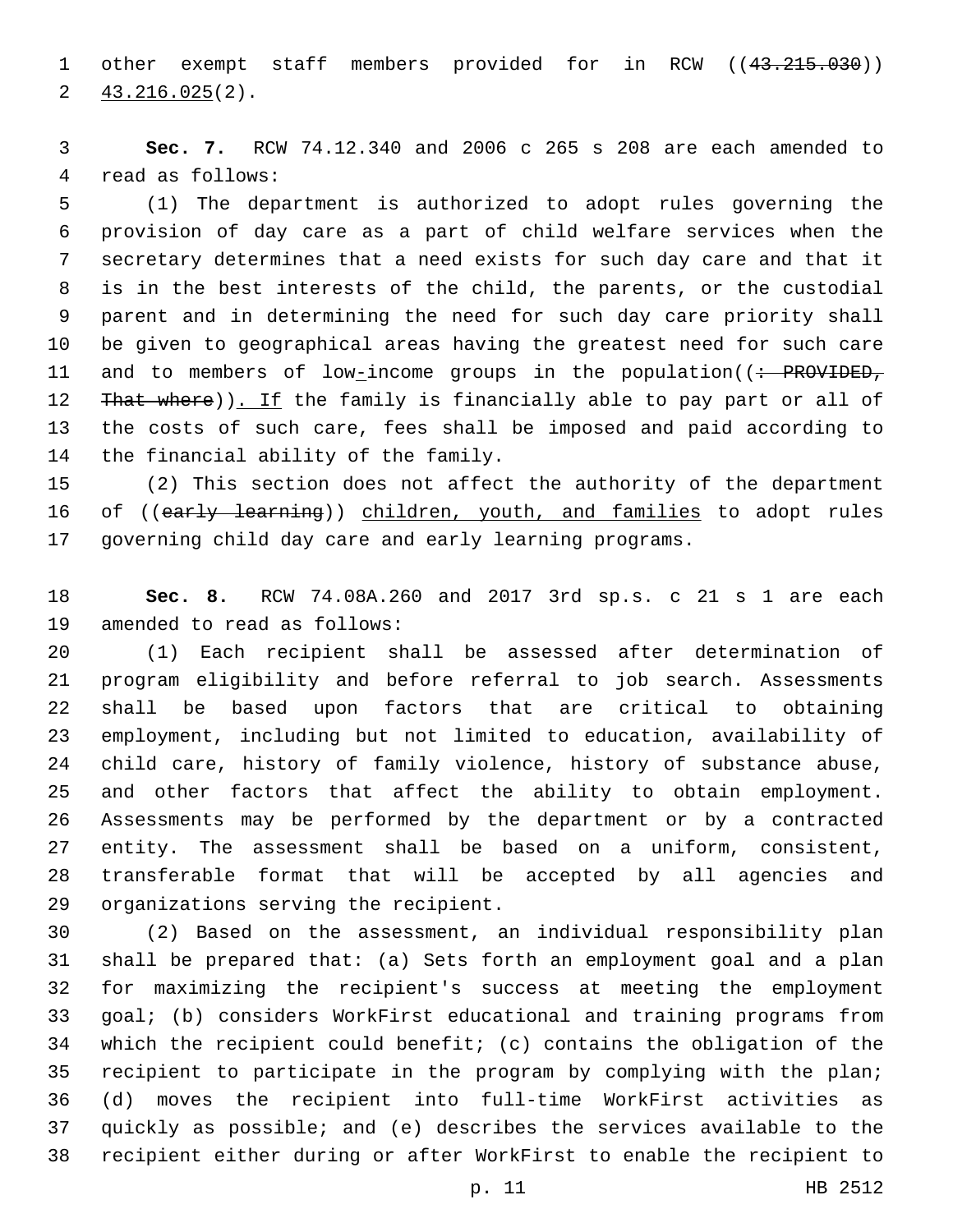obtain and keep employment and to advance in the workplace and increase the recipient's wage earning potential over time.

 (3) Recipients who are not engaged in work and work activities, and do not qualify for a good cause exemption under RCW 74.08A.270, shall engage in self-directed service as provided in RCW 74.08A.330.

 (4) If a recipient refuses to engage in work and work activities required by the department, the family's grant shall be reduced by the recipient's share, and may, if the department determines it 9 appropriate, be terminated.

 (5) The department may waive the penalties required under subsection (4) of this section, subject to a finding that the recipient refused to engage in work for good cause provided in RCW 13 74.08A.270.

 (6) In consultation with the recipient, the department or contractor shall place the recipient into a work activity that is available in the local area where the recipient resides.

 (7) Assessments conducted under this section shall include a consideration of the potential benefit to the recipient of engaging in financial literacy activities. The department shall consider the options for financial literacy activities available in the community, including information and resources available through the financial education public-private partnership created under RCW 28A.300.450. The department may authorize up to ten hours of financial literacy activities as a core activity or an optional activity under 25 WorkFirst.

 (8)(a) Subsections (2) through (6) of this section are suspended for a recipient who is a parent or other relative personally providing care for a child under the age of two years. This suspension applies to both one and two parent families. However, both parents in a two-parent family cannot use the suspension during the same month. Nothing in this subsection shall prevent a recipient from participating in the WorkFirst program on a voluntary basis.

 (b)(i) The period of suspension of work activities under this subsection provides an opportunity for the legislative and executive branches to oversee redesign of the WorkFirst program. To realize this opportunity, both during the period of suspension and following reinstatement of work activity requirements as redesign is being implemented, a legislative-executive WorkFirst oversight task force is established, with members as provided in this subsection (8)(b).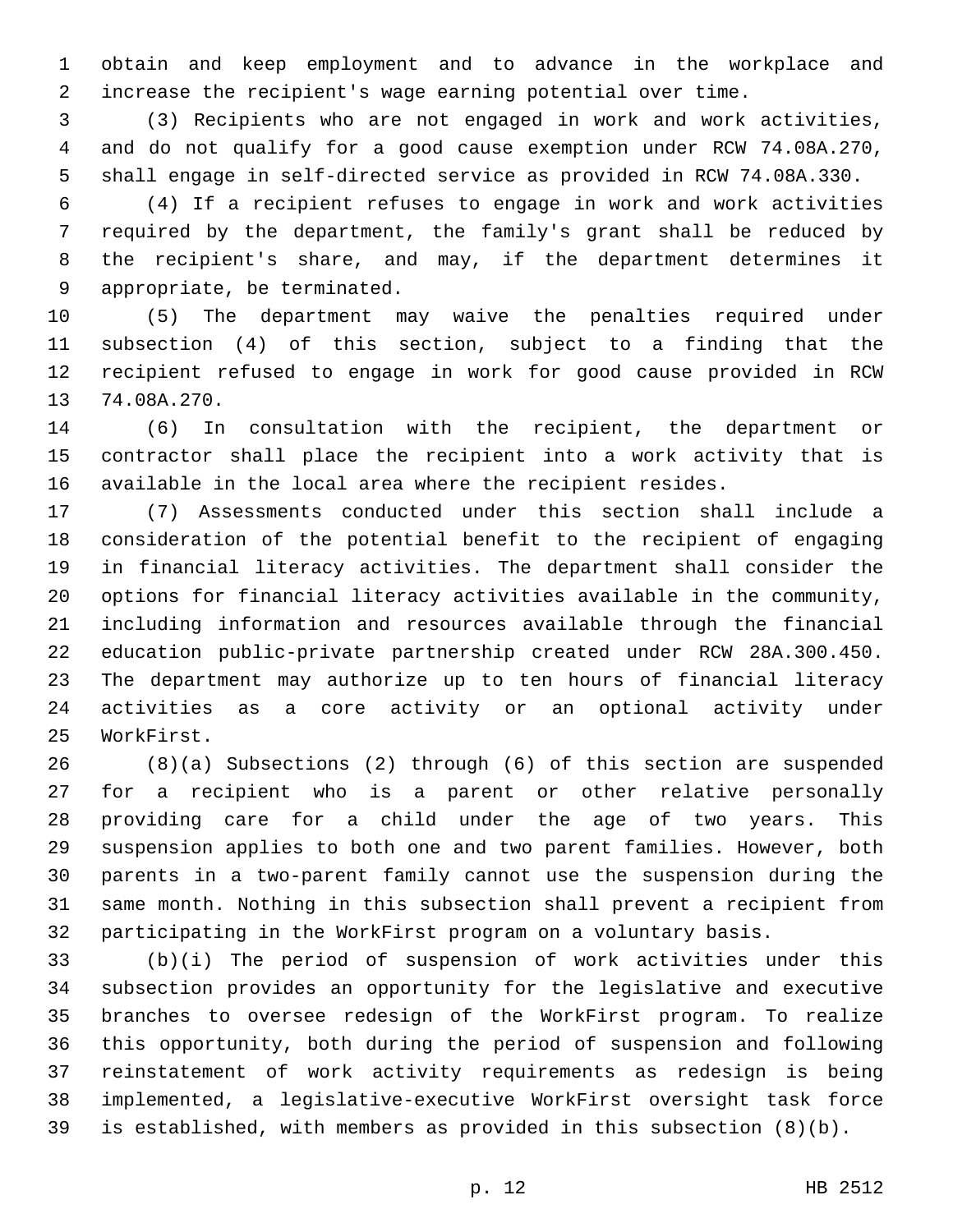(ii) The president of the senate shall appoint two members from 2 each of the two largest caucuses of the senate.

 (iii) The speaker of the house of representatives shall appoint two members from each of the two largest caucuses of the house of 5 representatives.

 (iv) The governor shall appoint members representing the 7 department of social and health services, the department of ((early 8 <del>learning</del>)) children, youth, and families, the department of commerce, the employment security department, the office of financial management, and the state board for community and technical colleges.

 (v) The task force shall choose cochairs, one from among the legislative members and one from among the executive branch members. The legislative members shall convene the initial meeting of the task 14 force.

15 (c) The task force shall:

 (i) Oversee the partner agencies' implementation of the redesign of the WorkFirst program and operation of the temporary assistance for needy families program to ensure that the programs are achieving 19 desired outcomes for their clients;

 (ii) Determine evidence-based outcome measures for the WorkFirst program, including measures related to equitably serving the needs of historically underrepresented populations, such as English language learners, immigrants, refugees, and other diverse communities;

 (iii) Develop accountability measures for WorkFirst recipients and the state agencies responsible for their progress toward self-26 sufficiency;

 (iv) Make recommendations to the governor and the legislature 28 regarding:

 (A) Policies to improve the effectiveness of the WorkFirst 30 program over time;

 (B) Early identification of those recipients most likely to experience long stays on the program and strategies to improve their ability to achieve progress toward self-sufficiency; and

 (C) Necessary changes to the program, including taking into account federal changes to the temporary assistance for needy 36 families program.

 (d) The partner agencies must provide the task force with regular 38 reports on:

 (i) The partner agencies' progress toward meeting the outcome and performance measures established under (c) of this subsection;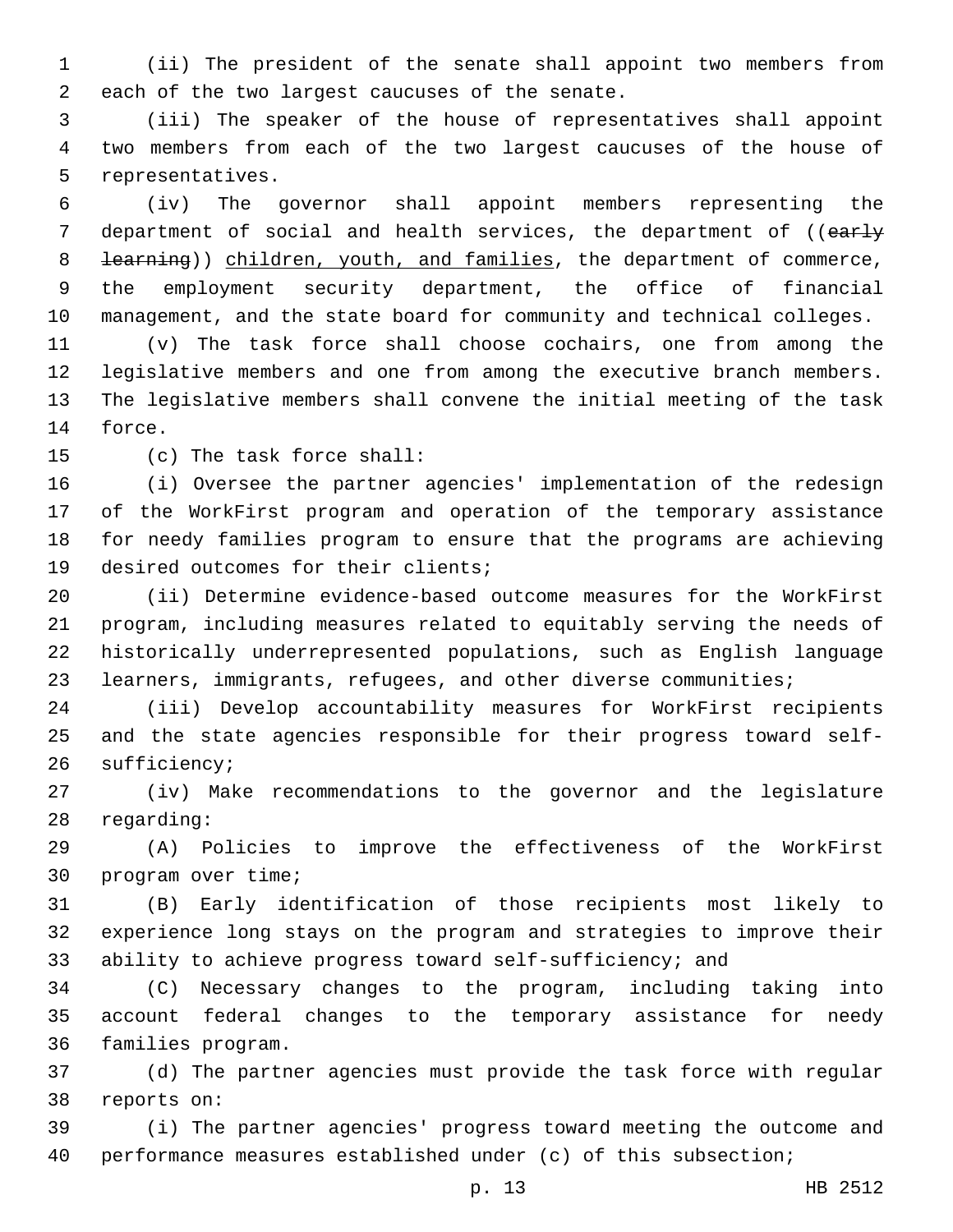(ii) Caseload trends and program expenditures, and the impact of those trends and expenditures on client services, including services 3 to historically underrepresented populations; and

 (iii) The characteristics of families who have been unsuccessful on the program and have lost their benefits either through sanction or the sixty-month time limit.6

 (e) Staff support for the task force must be provided by senate committee services, the house of representatives office of program research, and the state agency members of the task force.

 (f) The task force shall meet on a quarterly basis beginning September 2011, or as determined necessary by the task force 12 cochairs.

 (g) During its tenure, the state agency members of the task force shall respond in a timely manner to data requests from the cochairs.

 **Sec. 9.** RCW 74.04.014 and 2013 c 23 s 193 are each amended to 16 read as follows:

 (1) In carrying out the provisions of this chapter, the office of fraud and accountability shall have prompt access to all individuals, records, electronic data, reports, audits, reviews, documents, and other materials available to the department of revenue, department of 21 labor and industries, department of ((early learning)) children, 22 youth, and families, employment security department, department of licensing, and any other government entity that can be used to help facilitate investigations of fraud or abuse as determined necessary by the director of the office of fraud and accountability.

 (2) The investigator shall have access to all original child care records maintained by licensed and unlicensed child care providers with the consent of the provider or with a court order or valid 29 search warrant.

 (3) Information gathered by the department, the office, or the fraud ombuds shall be safeguarded and remain confidential as required by applicable state or federal law. Whenever information or assistance requested under subsection (1) or (2) of this section is, in the judgment of the director, unreasonably refused or not provided, the director of the office of fraud and accountability must report the circumstances to the secretary immediately.

 **Sec. 10.** RCW 70.305.020 and 2011 1st sp.s. c 32 s 3 are each 38 amended to read as follows: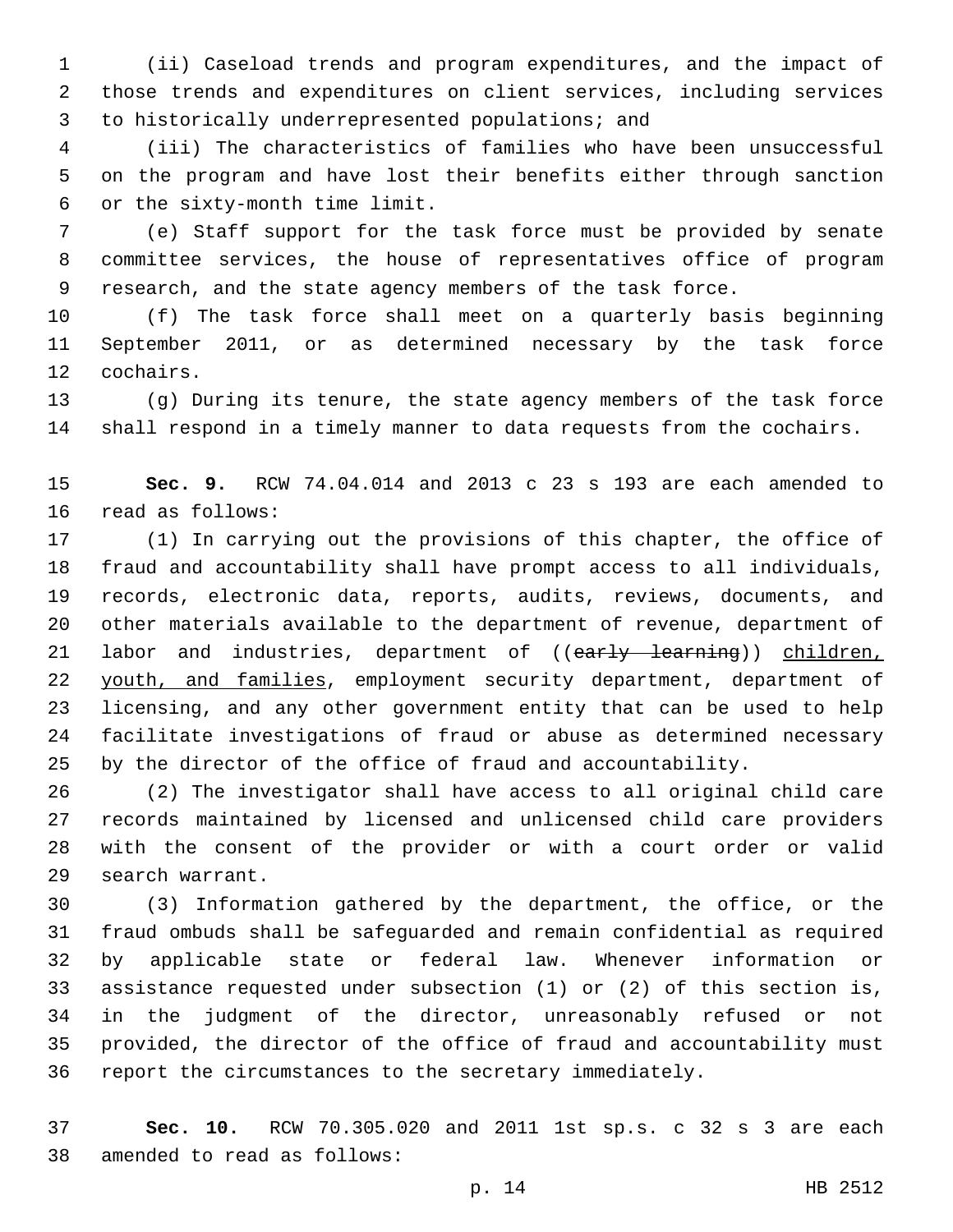(1)(a) The secretary of the department of social and health 2 services and the ((director)) secretary of the department of ((early learning)) children, youth, and families shall actively participate in the development of a nongovernmental private-public initiative focused on coordinating government and philanthropic organizations' investments in the positive development of children and preventing and mitigating the effects of adverse childhood experiences. The ((secretary and director)) secretaries shall convene a planning group to work with interested private partners to: (i) Develop a process by which the goals identified in RCW 70.305.005 shall be met; and (ii) develop recommendations for inclusive and diverse governance to advance the adverse childhood experiences initiative.

 (b) The ((secretary and director)) secretaries shall select no more than twelve to fifteen persons as members of the planning group. The members selected must represent a diversity of interests including: Early learning coalitions, community public health and safety networks, organizations that work to prevent and address child abuse and neglect, tribes, representatives of public agency agencies involved with interventions in or prevention of adverse childhood experiences, philanthropic organizations, and organizations focused 21 on community mobilization.

22 (c) The ((secretary and director)) secretaries shall cochair the planning group meetings and shall convene the first meeting.

24 (2) ((The planning group shall submit a report on its progress and recommendations to the appropriate legislative committees no later than December 15, 2011.

 $(3)$  (3)) In addition to other powers granted to the secretary of the 28 department of social and health services, the secretary of the 29 department of social and health services may:

 (a) Enter into contracts on behalf of the department of social 31 and health services to carry out the purposes of this chapter;

 (b) Provide funding to communities or any governance entity that 33 is created as a result of the partnership; and

 (c) Accept gifts, grants, or other funds for the purposes of this 35 chapter.

 **Sec. 11.** RCW 70.305.010 and 2011 1st sp.s. c 32 s 2 are each 37 amended to read as follows:

 The definitions in this section apply throughout this chapter 39 unless the context clearly requires otherwise.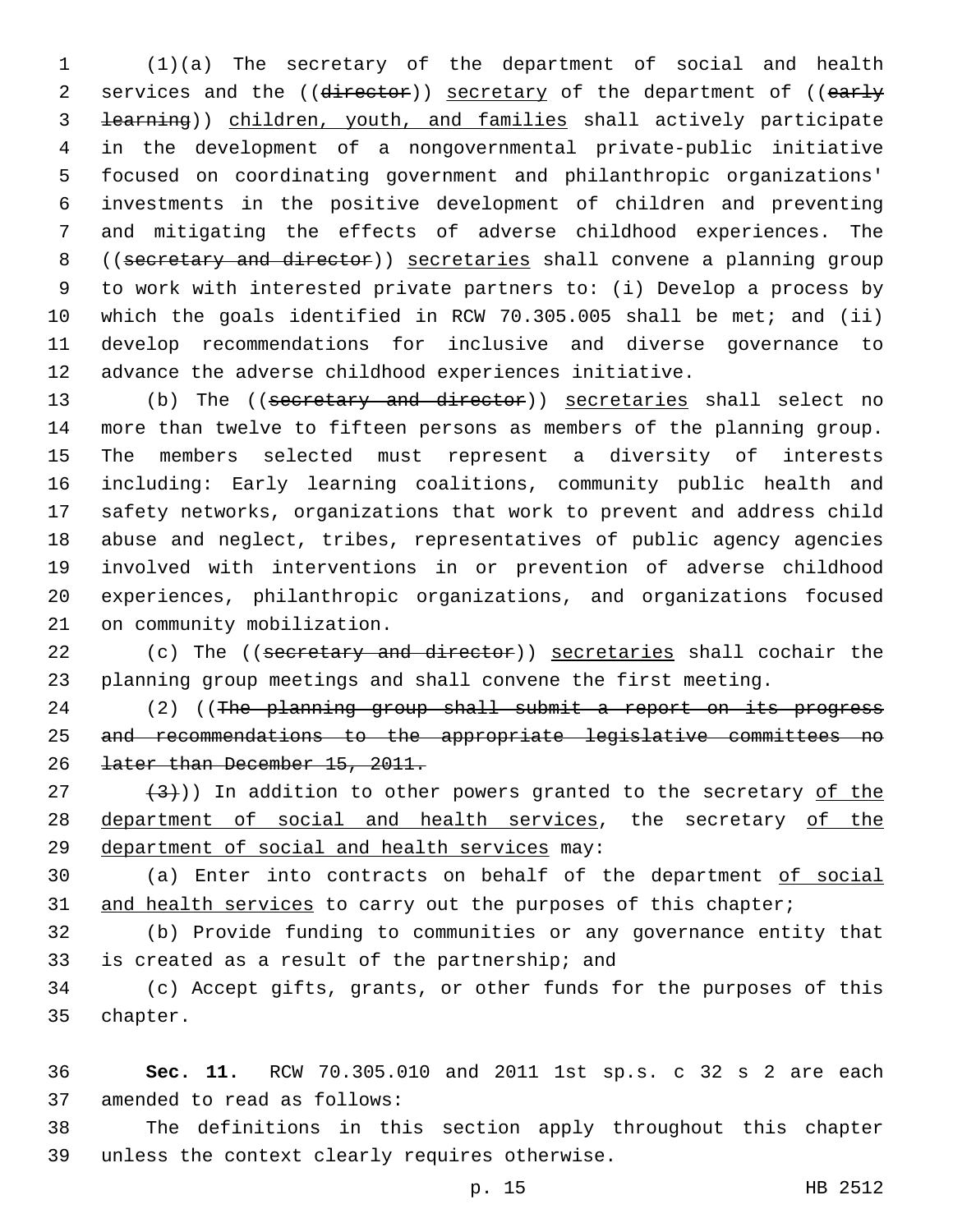(1) "Adverse childhood experiences" means the following indicators of severe childhood stressors and family dysfunction that, when experienced in the first eighteen years of life and taken together, are proven by public health research to be powerful determinants of physical, mental, social, and behavioral health across the lifespan: Child physical abuse; child sexual abuse; child emotional abuse; child emotional or physical neglect; alcohol or other substance abuse in the home; mental illness, depression, or 9 suicidal behaviors in the home; incarceration of a family member; witnessing intimate partner violence; and parental divorce or separation. Adverse childhood experiences have been demonstrated to 12 affect the development of the brain and other major body systems.

 (2) "Community public health and safety networks" or "networks" means the organizations authorized under RCW 70.190.060.

 (3) "Department" means the department of social and health 16 services.

17 (4) (("Director" means the director of the department of early learning.

 $(5)$ ) "Evidence-based" has the same meaning as in RCW 20 ((43.215.146)) 43.216.141.

 ( $(\overline{6})$ ) (5) "Research-based" has the same meaning as in RCW 22 ((43.215.146)) 43.216.141.

23  $((+7))$   $(6)$  "Secretary" means the secretary of social and health 24 services.

 (7) "Secretary of children, youth, and families" means the secretary of the department of children, youth, and families.

 **Sec. 12.** RCW 70.198.020 and 2010 c 233 s 2 are each amended to read as follows:28

 (1) There is established an advisory council in the department of social and health services for the purpose of advancing the development of a comprehensive and effective statewide system to provide prompt and effective early interventions for children in the state who are deaf or hard of hearing and their families.

 (2) Members of the advisory council shall have training, experience, or interest in hearing loss in children. Membership shall include, but not be limited to, the following: Pediatricians; audiologists; teachers of the deaf and hard of hearing; parents of children who are deaf or hard of hearing; a representative from the Washington state center for childhood deafness and hearing loss; and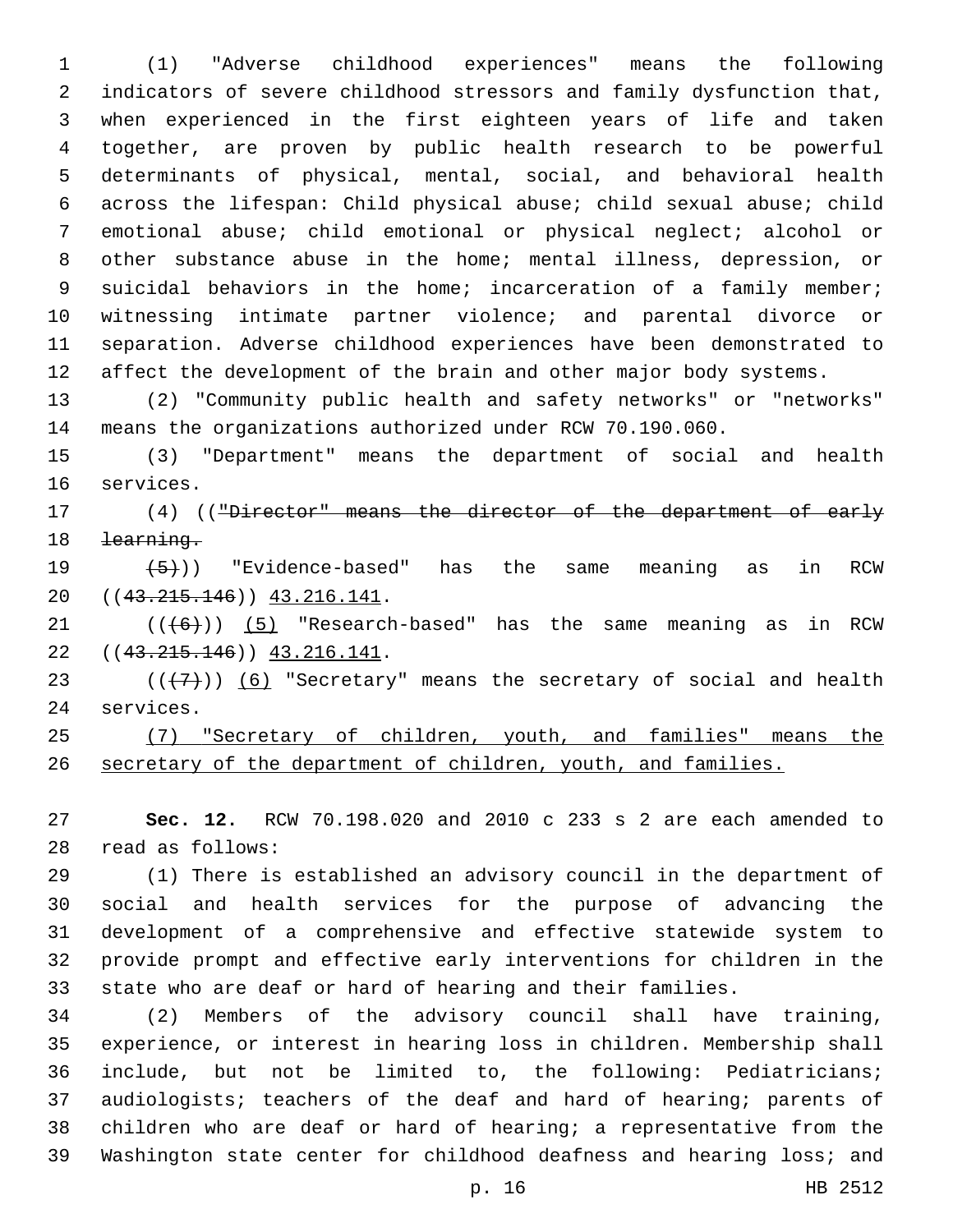representatives of the early support for infants and toddlers program 2 in the department of ((early learning)) children, youth, and 3 families, the department of health, and the office of the superintendent of public instruction.4

 **Sec. 13.** RCW 43.216.065 and 2017 3rd sp.s. c 6 s 204 are each amended to read as follows:6

 (1) In addition to other duties under this chapter, the secretary shall actively participate in a nongovernmental private-public partnership focused on supporting government's investments in early learning and ensuring that every child in the state is prepared to succeed in school and in life. Except for licensing as required by Washington state law and to the extent permitted by federal law, the secretary shall grant waivers from the rules of state agencies for the operation of early learning programs requested by the nongovernmental private-public partnership to allow for flexibility to pursue market-based approaches to achieving the best outcomes for 17 children and families.

 (2) In addition to other powers granted to the secretary, the 19 secretary may:

 (a) Enter into contracts on behalf of the department to carry out 21 the purposes of this chapter;

 (b) Accept gifts, grants, or other funds for the purposes of this 23 chapter; and

 (c) Adopt, in accordance with chapter 34.05 RCW, rules necessary to implement this chapter, including rules governing child day care and early learning programs under this chapter. This section does not 27 expand the rule-making authority of the ((director)) secretary beyond that necessary to implement and administer programs and services existing July 1, 2006, as transferred to the department of early learning under section 501, chapter 265, Laws of 2006. The rule- making authority does not include any authority to set mandatory curriculum or establish what must be taught in child day care centers 33 or by family day care providers.

 **Sec. 14.** RCW 43.121.100 and 2011 1st sp.s. c 32 s 5 are each 35 amended to read as follows:

 Contributions, grants, or gifts in cash or otherwise, including funds generated by the sale of "heirloom" birth certificates under chapter 70.58 RCW from persons, associations, or corporations and

p. 17 HB 2512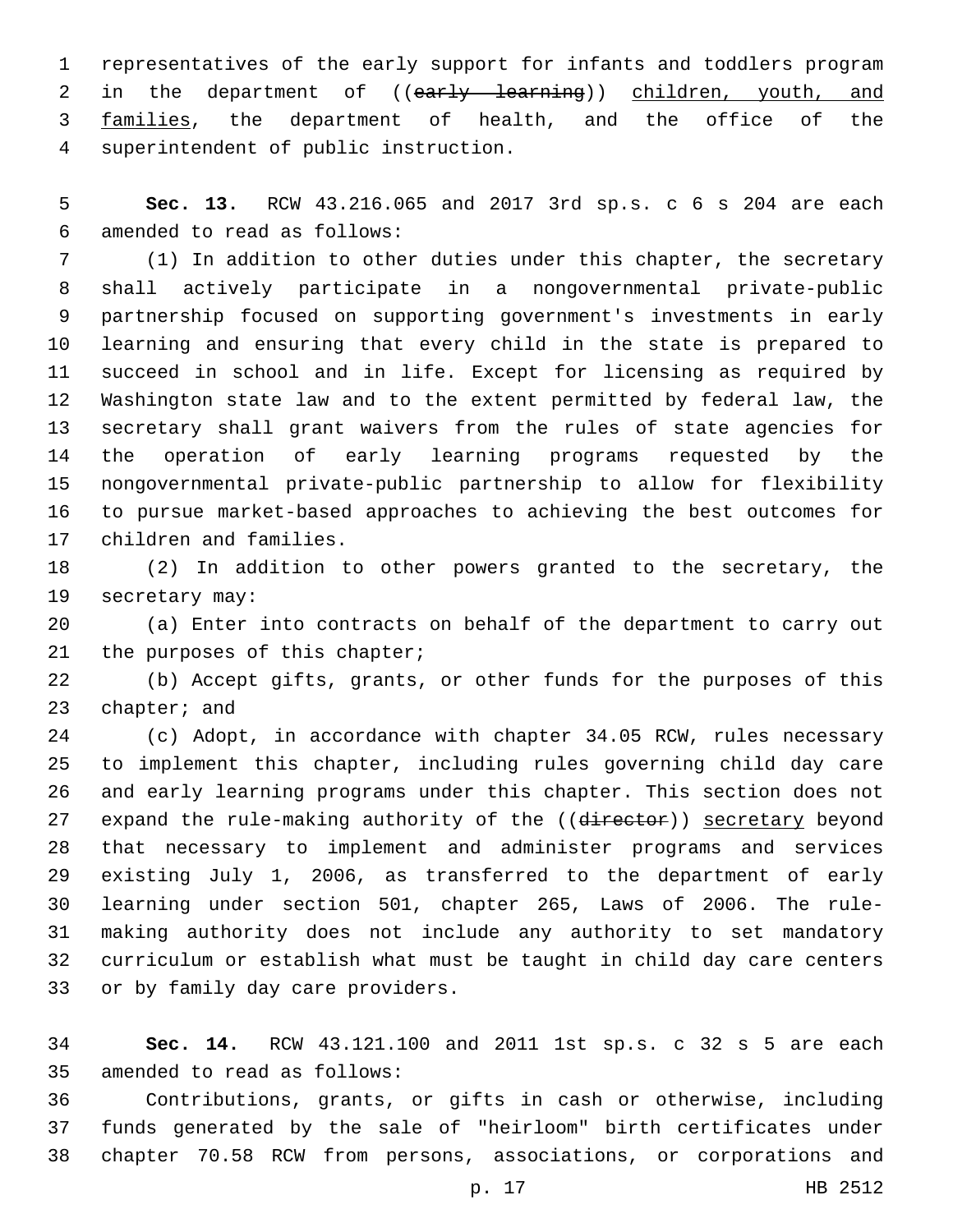funds generated through the issuance of the "Keep Kids Safe" license plate under chapter 46.18 RCW, shall be deposited in a depository approved by the state treasurer to be known as the children's trust fund. Disbursements of such funds shall be on the authorization of 5 the ((director)) secretary of the department of ((early learning)) children, youth, and families beginning July 1, 2012. In order to maintain an effective expenditure and revenue control, such funds shall be subject in all respects to chapter 43.88 RCW, but no appropriation shall be required to permit expenditure of such funds.

 **Sec. 15.** RCW 43.88C.050 and 2015 c 128 s 3 are each amended to read as follows:11

 The caseload forecast council shall appoint a research staff of sufficient size and with sufficient resources to accomplish its duties. The caseload forecast council may request from the 15 administrative office of the courts, the department of ((early 16 <del>learning</del>)) children, youth, and families, the department of corrections, the health care authority, the superintendent of public instruction, the Washington student achievement council, the department of social and health services, and other agencies with caseloads forecasted by the council, such data, information, and data processing assistance as it may need to accomplish its duties, and such services shall be provided without cost to the caseload forecast 23 council.

 **Sec. 16.** RCW 43.31.583 and 2017 3rd sp.s. c 12 s 11 are each 25 amended to read as follows:

 When funding is provided in the previous biennium, the 27 department, in collaboration with the department of ((early 28 <del>learning</del>)) children, youth, and families, shall submit a report no later than December 1st of even-numbered years, to the governor and the appropriate committees of the legislature that provides an update on the status of the early learning facilities grant and loan program 32 that includes, but is not limited to:

 (1) The total amount of funds, by grant and loan, spent or 34 contracted to be spent; and

 (2) A list of projects awarded funding including, but not limited to, information about whether the project is a renovation or new construction or some other category, where the project is located, 38 and the number of slots the project supports.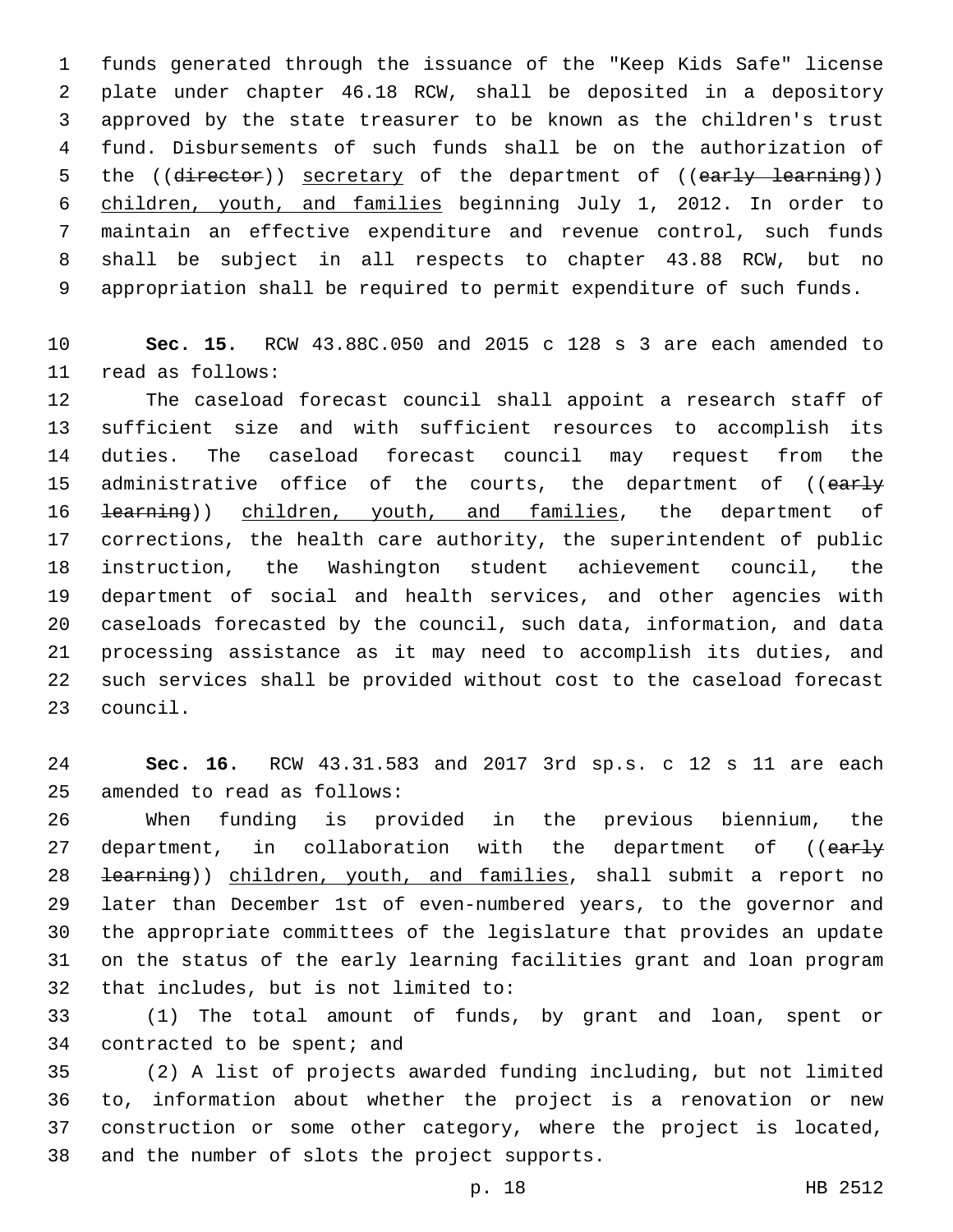**Sec. 17.** RCW 43.31.581 and 2017 3rd sp.s. c 12 s 10 are each 2 amended to read as follows:

 (1) The department shall convene a committee of early learning facilities experts to advise the department regarding the prioritization methodology of applications for projects described in RCW 43.31.577 including no less than one representative each from the 7 department of ((early learning)) children, youth, and families, the Washington state housing finance commission, an organization certified by the community development financial institutions fund, and the office of the superintendent of public instruction.

 (2) When developing a prioritization methodology under this section, the committee shall consider, but is not limited to:

 (a) Projects that add part-day, full-day, or extended day early childhood education and assistance program slots in areas with the 15 highest unmet need;

16 (b) Projects benefiting low-income children;

(c) Projects located in low-income neighborhoods;

 (d) Projects that provide more access to the early childhood education and assistance program as a ratio of the children eligible 20 to participate in the program;

 (e) Projects that are geographically disbursed relative to statewide need;

 (f) Projects that include new or renovated kitchen facilities equipped to support the use of from scratch, modified scratch, or other cooking methods that enhance overall student nutrition;

 (g) Projects that balance mixed-use development and rural 27 locations; and

 (h) Projects that maximize resources available from the state with funding from other public and private organizations, including 30 the use of state lands or facilities.

 (3) Committee members shall serve without compensation, but may request reimbursement for travel expenses as provided in RCW 33 43.03.050 and 43.03.060.

 (4) Committee members are not liable to the state, the early learning facilities revolving account, the early learning facilities development account, or to any other person, as a result of their activities, whether ministerial or discretionary, as members except for willful dishonesty or intentional violation of the law.

 (5) The department may purchase liability insurance for members and may indemnify these persons against the claims of others.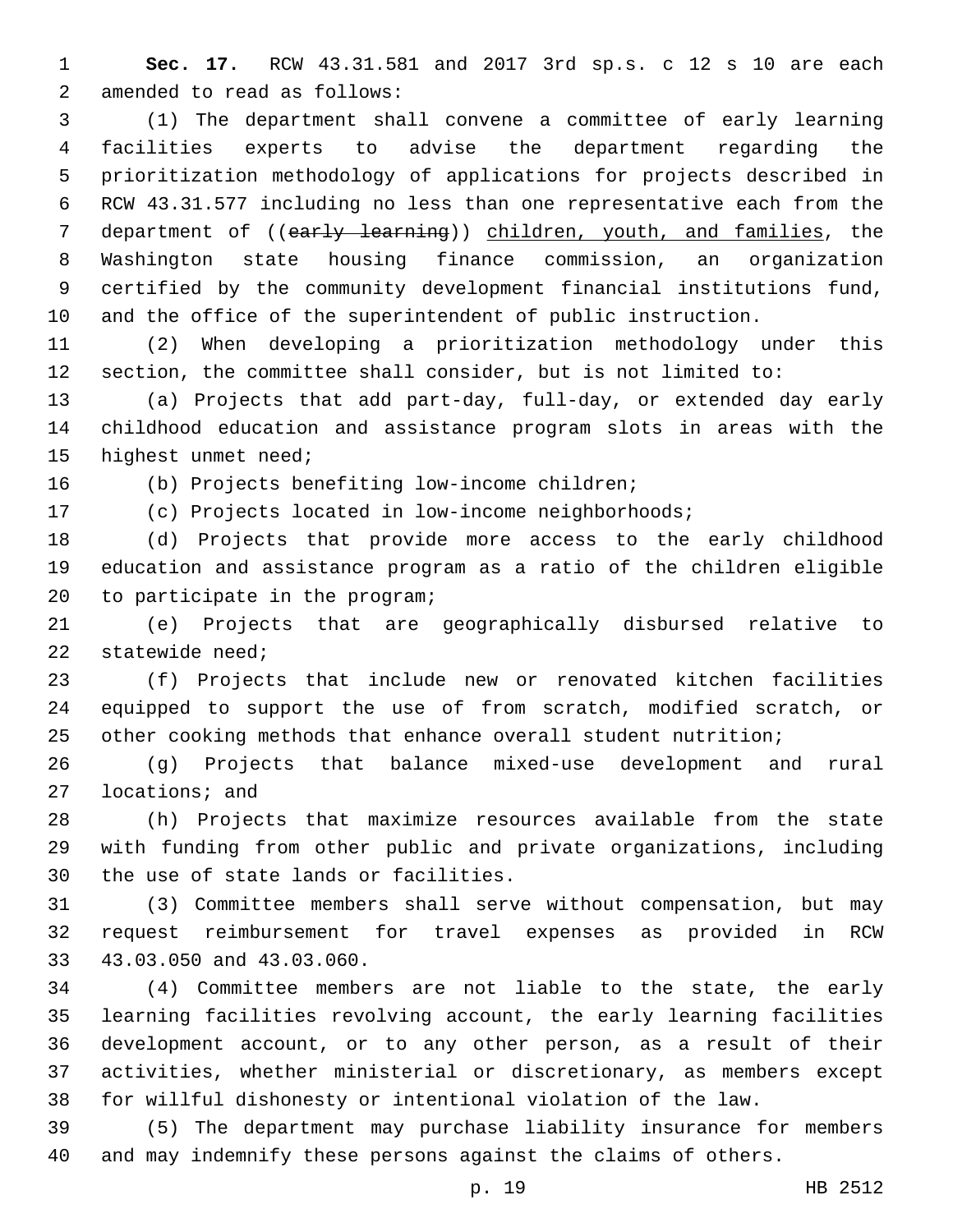**Sec. 18.** RCW 43.31.575 and 2017 3rd sp.s. c 12 s 7 are each 2 amended to read as follows: (1) Organizations eligible to receive funding from the early learning facilities grant and loan program include: (a) Early childhood education and assistance program providers; (b) Working connections child care providers who are eligible to 7 receive state subsidies; (c) Licensed early learning centers not currently participating in the early childhood education and assistance program, but 10 intending to do so; (d) Developers of housing and community facilities; 12 (e) Community and technical colleges; 13 (f) Educational service districts; 14 (g) Local governments; (h) Federally recognized tribes in the state; and 16 (i) Religiously affiliated entities. (2) To be eligible to receive funding from the early learning facilities grant and loan program for activities described in RCW 43.31.577 (1) (b) and (c) and (2), eligible organizations and school 20 districts must: (a) Commit to being an active participant in good standing with 22 the early achievers program as defined by chapter ((43.215)) 43.216 23 RCW; (b) Demonstrate that projects receiving construction, purchase, or renovation grants or loans less than two hundred thousand dollars 26 must also: (i) Demonstrate that the project site is under the applicant's control for a minimum of ten years, either through ownership or a 29 long-term lease; and (ii) Commit to using the facility funded by the grant or loan for the purposes of providing preschool or child care for a minimum of 32 ten years; (c) Demonstrate that projects receiving construction, purchase, or renovation grants or loans of two hundred thousand dollars or more 35 must also: (i) Demonstrate that the project site is under the applicant's control for a minimum of twenty years, either through ownership or a 38 long-term lease; and

p. 20 HB 2512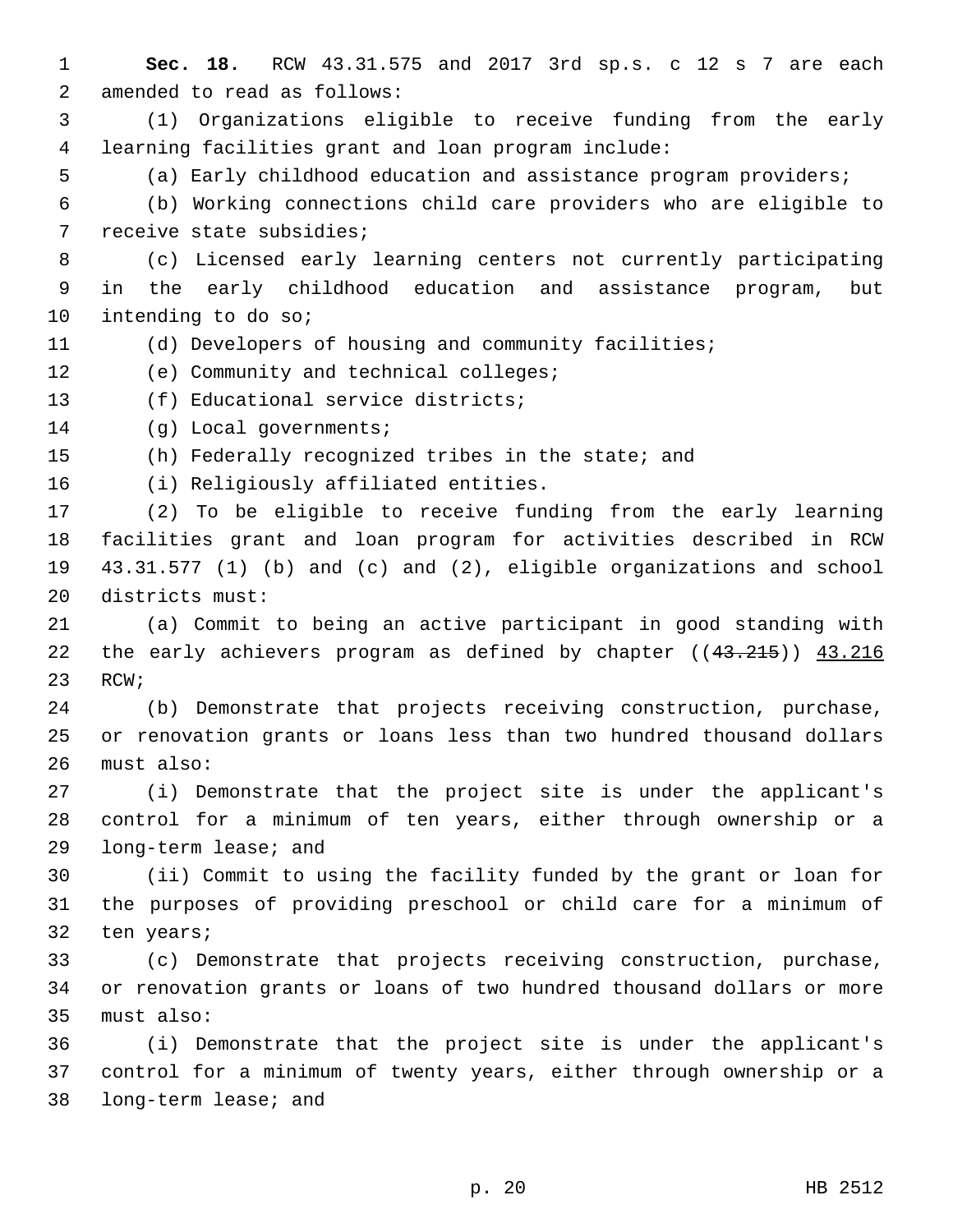(ii) Commit to using the facility funded by the grant or loan for the purposes of providing preschool or child care for a minimum of 3 twenty years.

 (3) To be eligible to receive funding from the early learning facilities grant and loan program for activities described in RCW 43.31.577 (1) (b) and (c) and (2), religiously affiliated entities must use the facility to provide child care and education services 8 consistent with subsection  $(4)(a)$  of this section.

 (4)(a) Upon receiving a grant or loan, the recipient must continue to be an active participant and in good standing with the 11 early achievers program.

 (b) If the recipient does not meet the conditions specified in (a) of this subsection, the grants shall be repaid to the early learning facilities revolving account or the early learning facilities development account, as directed by the department. So long as an eligible organization continues to provide an early learning program in the facility, the facility is used as authorized, and the eligible organization continues to be an active participant and in good standing with the early achievers program, the grant 20 repayment is waived.

 (c) The department, in consultation with the department of 22 ((early learning)) children, youth, and families, must adopt rules to 23 implement this section.

 **Sec. 19.** RCW 43.20.275 and 2006 c 239 s 3 are each amended to read as follows:25

 (1) In collaboration with staff whom the office of financial management may assign, and within funds made expressly available to the state board for these purposes, the state board shall assist the governor by convening and providing assistance to the council. The council shall include one representative from each of the following groups: Each of the commissions, the state board, the department, the department of social and health services, the department of 33 ((community, trade, and economic development)) commerce, the health care authority, the department of agriculture, the department of ecology, the office of the superintendent of public instruction, the 36 department of ((early learning)) children, youth, and families, the workforce training and education coordinating board, and two members of the public who will represent the interests of health care consumers. The council is a class one group under RCW 43.03.220. The

p. 21 HB 2512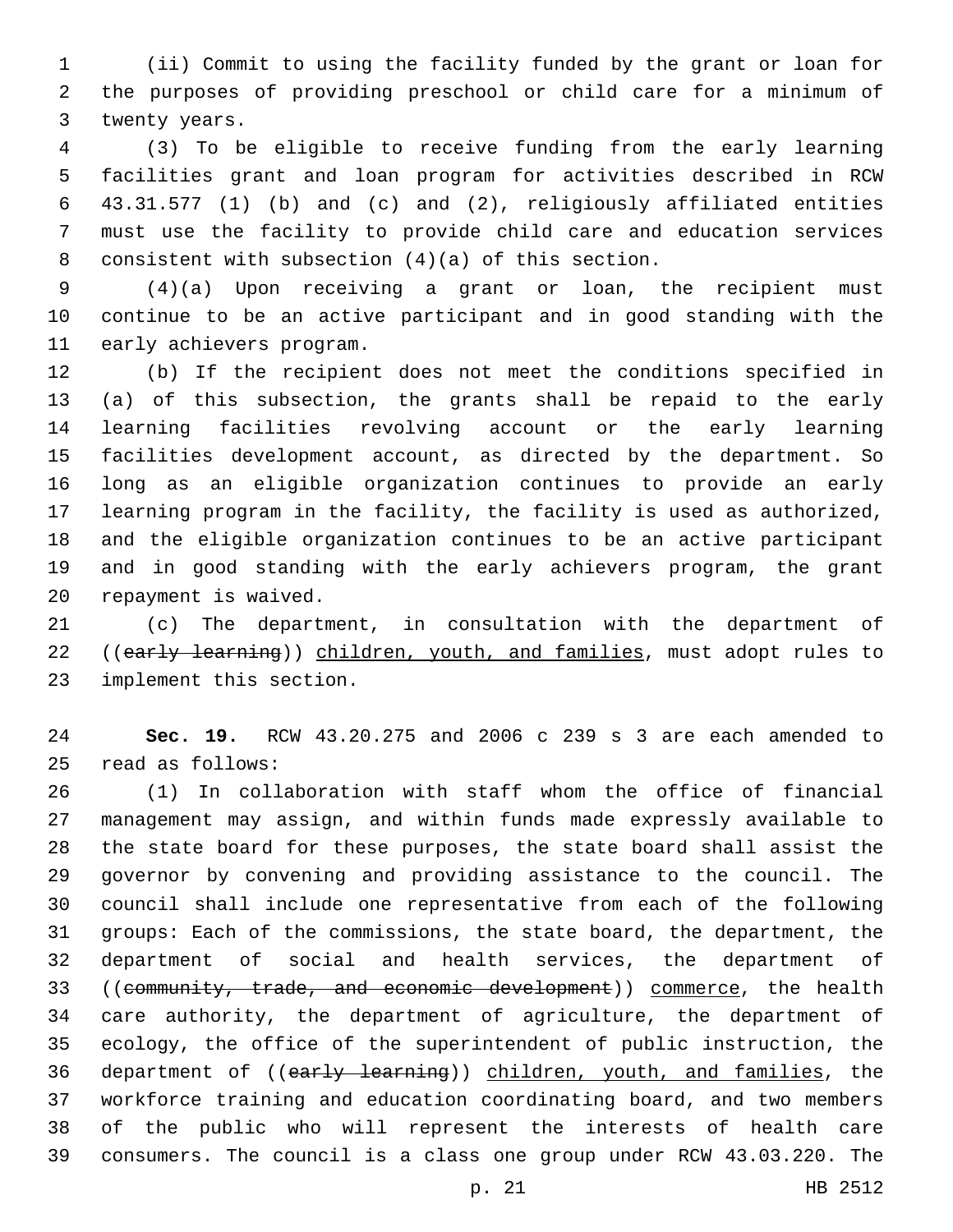two public members shall be paid per diem and travel expenses in accordance with RCW 43.03.050 and 43.03.060. The council shall reflect diversity in race, ethnicity, and gender. The governor or the governor's designee shall chair the council.4

 (2) The council shall promote and facilitate communication, coordination, and collaboration among relevant state agencies and communities of color, and the private sector and public sector, to address health disparities. The council shall conduct public hearings, inquiries, studies, or other forms of information gathering to understand how the actions of state government ameliorate or contribute to health disparities. All state agencies must cooperate 12 with the council's efforts.

 (3) The council with assistance from the state board, shall assess through public hearings, review of existing data, and other means, and recommend initiatives for improving the availability of culturally appropriate health literature and interpretive services within public and private health-related agencies.

 (4) In order to assist with its work, the council shall establish advisory committees to assist in plan development for specific issues and shall include members of other state agencies and local 21 communities.

 (5) The advisory committee shall reflect diversity in race, 23 ethnicity, and gender.

 **Sec. 20.** RCW 42.48.010 and 2007 c 17 s 6 are each amended to read as follows:25

 For the purposes of this chapter, the following definitions apply:

 (1) "Individually identifiable" means that a record contains information which reveals or can likely be associated with the identity of the person or persons to whom the record pertains.

 (2) "Legally authorized representative" means a person legally authorized to give consent for the disclosure of personal records on 33 behalf of a minor or a legally incompetent adult.

 (3) "Personal record" means any information obtained or maintained by a state agency which refers to a person and which is declared exempt from public disclosure, confidential, or privileged under state or federal law.37

 (4) "Research" means a planned and systematic sociological, psychological, epidemiological, biomedical, or other scientific

p. 22 HB 2512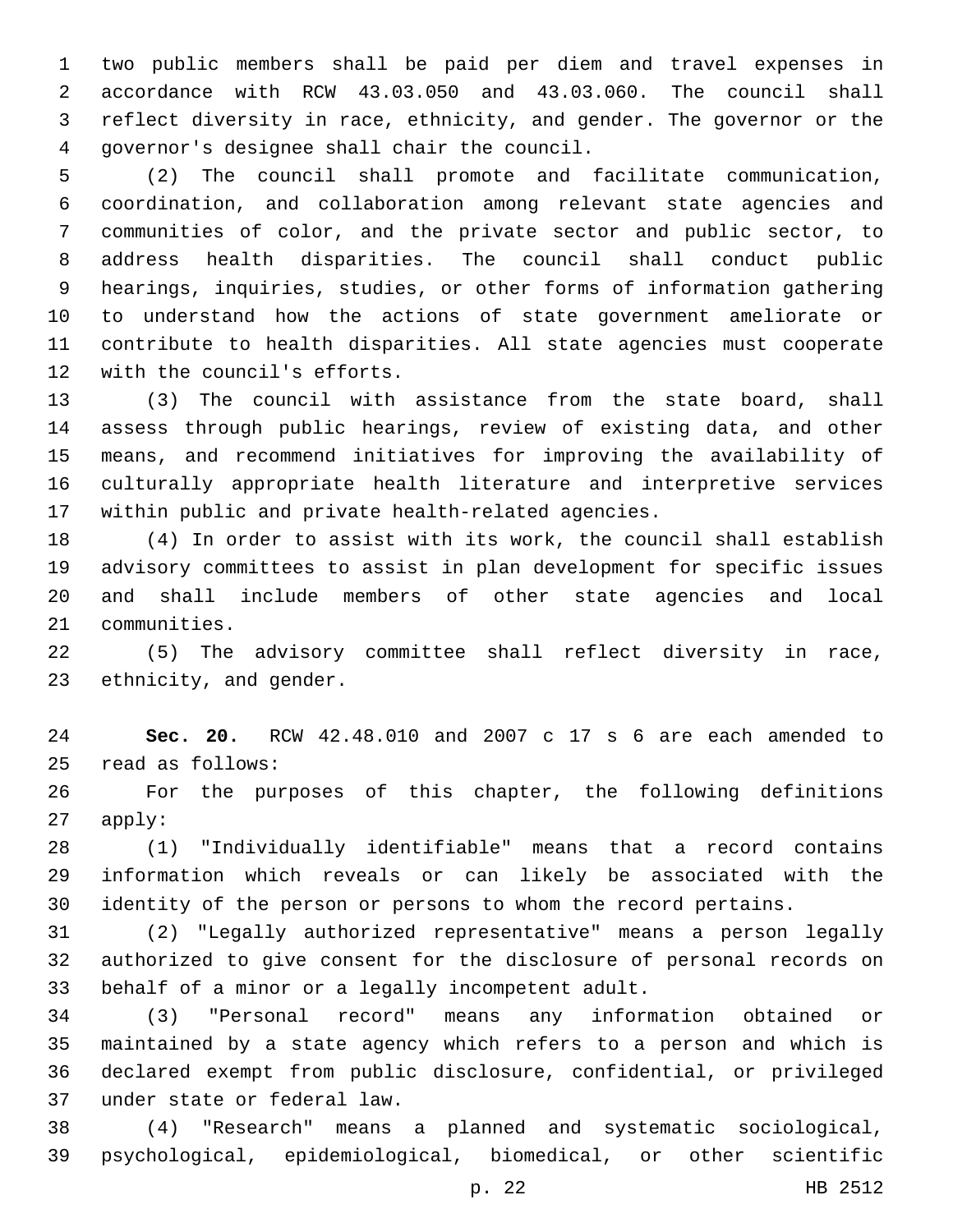investigation carried out by a state agency, by a scientific research professional associated with a bona fide scientific research organization, or by a graduate student currently enrolled in an advanced academic degree curriculum, with an objective to contribute to scientific knowledge, the solution of social and health problems, or the evaluation of public benefit and service programs. This definition excludes methods of record analysis and data collection that are subjective, do not permit replication, and are not designed 9 to yield reliable and valid results.

 (5) "Research record" means an item or grouping of information obtained for the purpose of research from or about a person or extracted for the purpose of research from a personal record.

 (6) "State agency" means: (a) The department of social and health services; (b) the department of corrections; (c) an institution of higher education as defined in RCW 28B.10.016; (d) the department of 16 health; or (e) the department of ((early learning)) children, youth, 17 and families.

 **Sec. 21.** RCW 41.04.385 and 2011 1st sp.s. c 43 s 433 are each 19 amended to read as follows:

 The legislature finds that (1) demographic, economic, and social trends underlie a critical and increasing demand for child care in the state of Washington; (2) working parents and their children benefit when the employees' child care needs have been resolved; (3) the state of Washington should serve as a model employer by creating a supportive atmosphere, to the extent feasible, in which its employees may meet their child care needs; and (4) the state of Washington should encourage the development of partnerships between state agencies, state employees, state employee labor organizations, and private employers to expand the availability of affordable quality child care. The legislature finds further that resolving employee child care concerns not only benefits the employees and their children, but may benefit the employer by reducing absenteeism, increasing employee productivity, improving morale, and enhancing the employer's position in recruiting and retaining employees. Therefore, the legislature declares that it is the policy of the state of Washington to assist state employees by creating a supportive atmosphere in which they may meet their child care needs. Policies and procedures for state agencies to address employee child care needs will be the responsibility of the director of enterprise

p. 23 HB 2512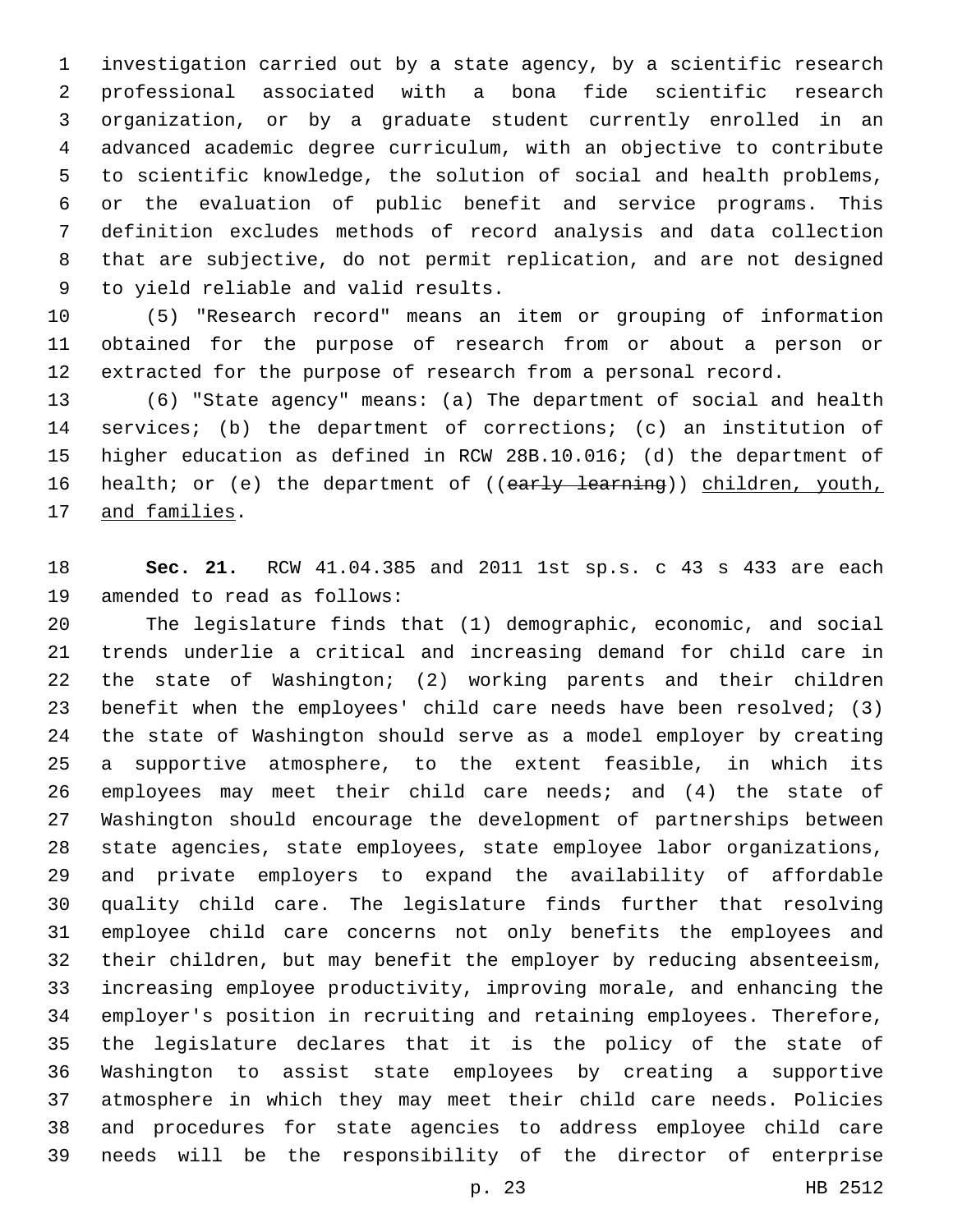1 services in consultation with the ((director)) secretary of the 2 department of ((early learning)) children, youth, and families and 3 state employee representatives.

 **Sec. 22.** RCW 36.70A.450 and 2007 c 17 s 13 are each amended to 5 read as follows:

 (1) Except as provided in subsections (2) and (3) of this section, no county or city may enact, enforce, or maintain an ordinance, development regulation, zoning regulation, or official control, policy, or administrative practice that prohibits the use of a residential dwelling, located in an area zoned for residential or commercial use, as a family day-care provider's home facility.

 (2) A county or city may require that the facility: (a) Comply with all building, fire, safety, health code, and business licensing requirements; (b) conform to lot size, building size, setbacks, and lot coverage standards applicable to the zoning district except if the structure is a legal nonconforming structure; (c) is certified by 17 the department of ((early learning)) children, youth, and families licensor as providing a safe passenger loading area; (d) include signage, if any, that conforms to applicable regulations; and (e) limit hours of operations to facilitate neighborhood compatibility, while also providing appropriate opportunity for persons who use family day-care and who work a nonstandard work shift.

 (3) A county or city may also require that the family day-care provider, before state licensing, require proof of written notification by the provider that the immediately adjoining property owners have been informed of the intent to locate and maintain such a facility. If a dispute arises between neighbors and the family day- care provider over licensing requirements, the licensor may provide a 29 forum to resolve the dispute.

 (4) Nothing in this section shall be construed to prohibit a county or city from imposing zoning conditions on the establishment and maintenance of a family day-care provider's home in an area zoned for residential or commercial use, so long as such conditions are no more restrictive than conditions imposed on other residential dwellings in the same zone and the establishment of such facilities is not precluded. As used in this section, "family day-care provider" 37 is as defined in RCW ((43.215.010)) 43.216.010.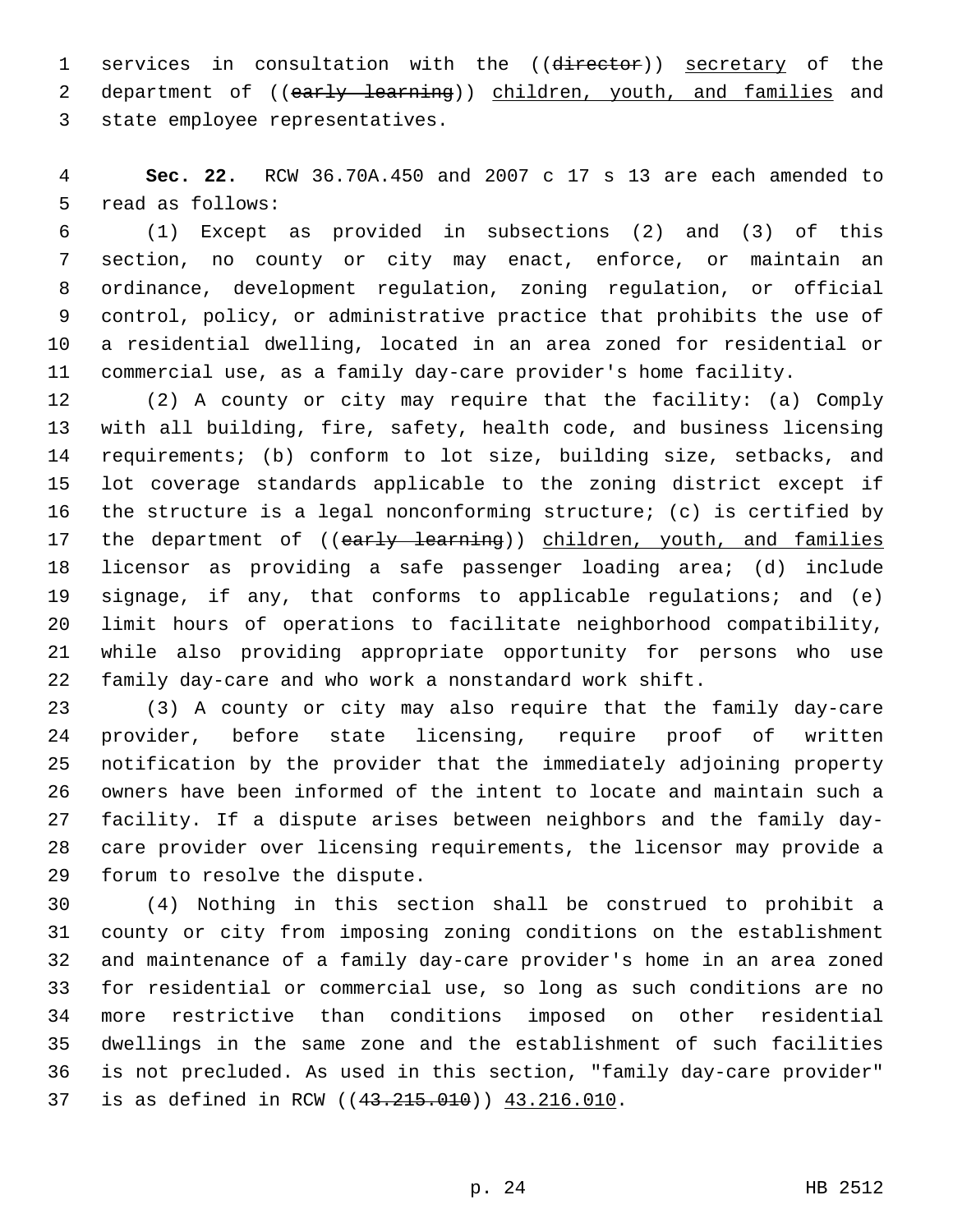**Sec. 23.** RCW 36.70.757 and 2007 c 17 s 12 are each amended to 2 read as follows:

 (1) Except as provided in subsections (2) and (3) of this section, no county may enact, enforce, or maintain an ordinance, development regulation, zoning regulation, or official control, policy, or administrative practice that prohibits the use of a residential dwelling, located in an area zoned for residential or commercial use, as a family day-care provider's facility serving 9 twelve or fewer children.

 (2) A county may require that the facility: (a) Comply with all building, fire, safety, health code, and business licensing requirements; (b) conform to lot size, building size, setbacks, and lot coverage standards applicable to the zoning district except if the structure is a legal nonconforming structure; (c) is certified by 15 the department of ((early learning)) children, youth, and families licensor as providing a safe passenger loading area; (d) include signage, if any, that conforms to applicable regulations; and (e) limit hours of operations to facilitate neighborhood compatibility, while also providing appropriate opportunity for persons who use family day-care who work a nonstandard work shift.

 (3) A county may also require that the family day-care provider, before state licensing, require proof of written notification by the provider that the immediately adjoining property owners have been informed of the intent to locate and maintain such a facility. If a dispute arises between neighbors and the day-care provider over licensing requirements, the licensor may provide a forum to resolve 27 the dispute.

 (4) This section may not be construed to prohibit a county from imposing zoning conditions on the establishment and maintenance of a family day-care provider's home serving twelve or fewer children in an area zoned for residential or commercial use, if the conditions are no more restrictive than conditions imposed on other residential dwellings in the same zone and the establishment of such facilities is not precluded. As used in this section, "family day-care provider" 35 is as defined in RCW ((43.215.010)) 43.216.010.

 **Sec. 24.** RCW 35A.63.215 and 2007 c 17 s 11 are each amended to 37 read as follows:

 (1) Except as provided in subsections (2) and (3) of this section, no city may enact, enforce, or maintain an ordinance,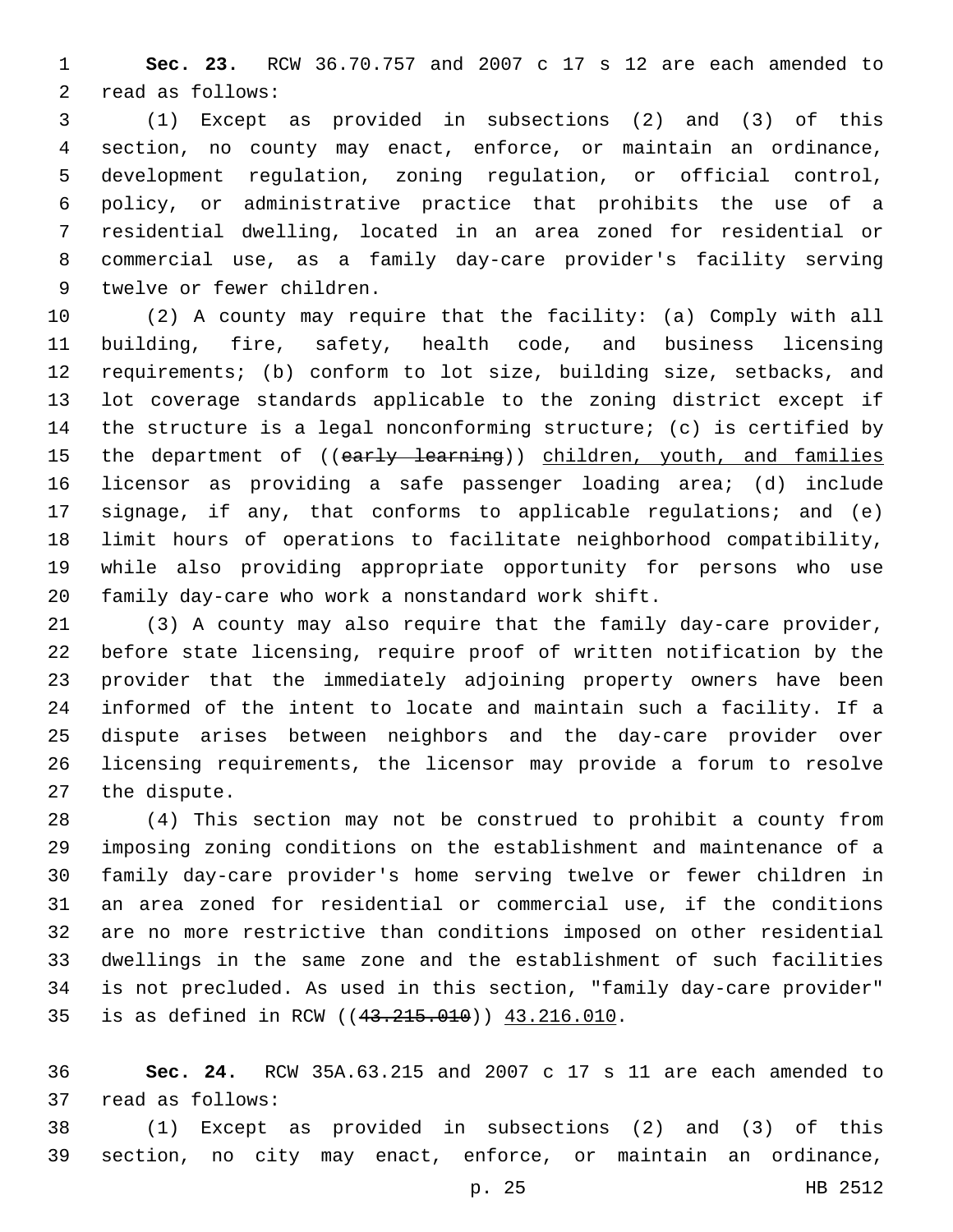development regulation, zoning regulation, or official control, policy, or administrative practice that prohibits the use of a residential dwelling, located in an area zoned for residential or commercial use, as a family day-care provider's home facility.

 (2) A city may require that the facility: (a) Comply with all building, fire, safety, health code, and business licensing requirements; (b) conform to lot size, building size, setbacks, and lot coverage standards applicable to the zoning district except if the structure is a legal nonconforming structure; (c) is certified by 10 the department of ((early learning)) children, youth, and families licensor as providing a safe passenger loading area; (d) include signage, if any, that conforms to applicable regulations; and (e) limit hours of operations to facilitate neighborhood compatibility, while also providing appropriate opportunity for persons who use family day-care and who work a nonstandard work shift.

 (3) A city may also require that the family day-care provider, before state licensing, require proof of written notification by the provider that the immediately adjoining property owners have been informed of the intent to locate and maintain such a facility. If a dispute arises between neighbors and the family day-care provider over licensing requirements, the licensor may provide a forum to 22 resolve the dispute.

 (4) Nothing in this section shall be construed to prohibit a city from imposing zoning conditions on the establishment and maintenance of a family day-care provider's home in an area zoned for residential or commercial use, so long as such conditions are no more restrictive than conditions imposed on other residential dwellings in the same zone and the establishment of such facilities is not precluded. As used in this section, "family day-care provider" is as defined in RCW  $(43.215.010)$   $(43.215.010)$ 

 **Sec. 25.** RCW 35.63.185 and 2007 c 17 s 10 are each amended to 32 read as follows:

 (1) Except as provided in subsections (2) and (3) of this section, no city may enact, enforce, or maintain an ordinance, development regulation, zoning regulation, or official control, policy, or administrative practice that prohibits the use of a residential dwelling, located in an area zoned for residential or commercial use, as a family day-care provider's home facility.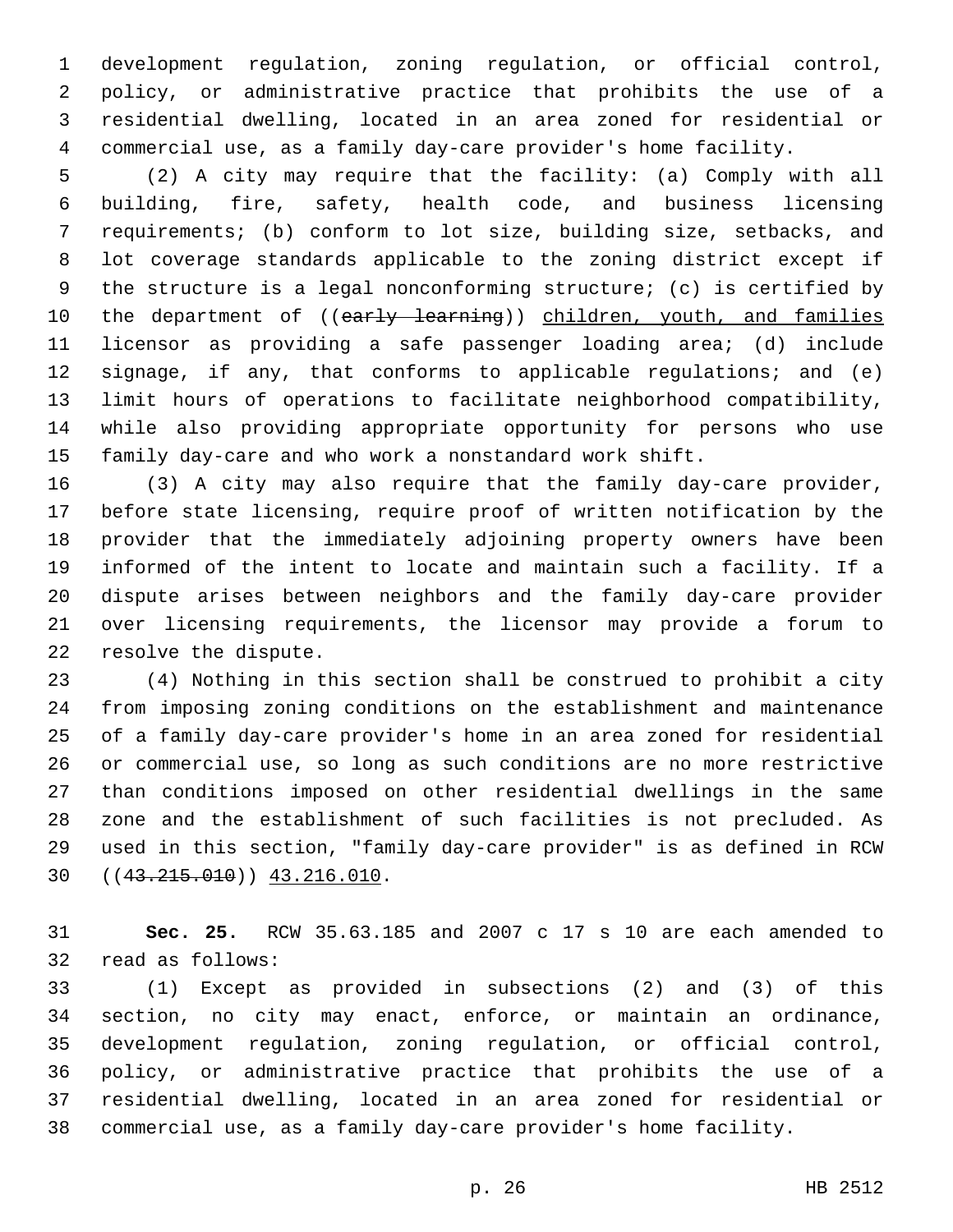(2) A city may require that the facility: (a) Comply with all building, fire, safety, health code, and business licensing requirements; (b) conform to lot size, building size, setbacks, and lot coverage standards applicable to the zoning district except if the structure is a legal nonconforming structure; (c) is certified by 6 the department of ((early learning)) children, youth, and families licensor as providing a safe passenger loading area; (d) include signage, if any, that conforms to applicable regulations; and (e) limit hours of operations to facilitate neighborhood compatibility, while also providing appropriate opportunity for persons who use family day-care and who work a nonstandard work shift.

 (3) A city may also require that the family day-care provider, before state licensing, require proof of written notification by the provider that the immediately adjoining property owners have been informed of the intent to locate and maintain such a facility. If a dispute arises between neighbors and the family day-care provider over licensing requirements, the licensor may provide a forum to 18 resolve the dispute.

 (4) Nothing in this section shall be construed to prohibit a city from imposing zoning conditions on the establishment and maintenance of a family day-care provider's home in an area zoned for residential or commercial use, so long as such conditions are no more restrictive than conditions imposed on other residential dwellings in the same zone and the establishment of such facilities is not precluded. As used in this section, "family day-care provider" is as defined in RCW 26 ((43.215.010)) 43.216.010.

 **Sec. 26.** RCW 35.21.688 and 2007 c 17 s 9 are each amended to read as follows:28

 (1) Except as provided in subsections (2) and (3) of this section, no city or town may enact, enforce, or maintain an ordinance, development regulation, zoning regulation, or official control, policy, or administrative practice that prohibits the use of a residential dwelling, located in an area zoned for residential or commercial use, as a family day-care provider's facility serving 35 twelve or fewer children.

 (2) A city or town may require that the facility: (a) Comply with all building, fire, safety, health code, and business licensing requirements; (b) conform to lot size, building size, setbacks, and lot coverage standards applicable to the zoning district except if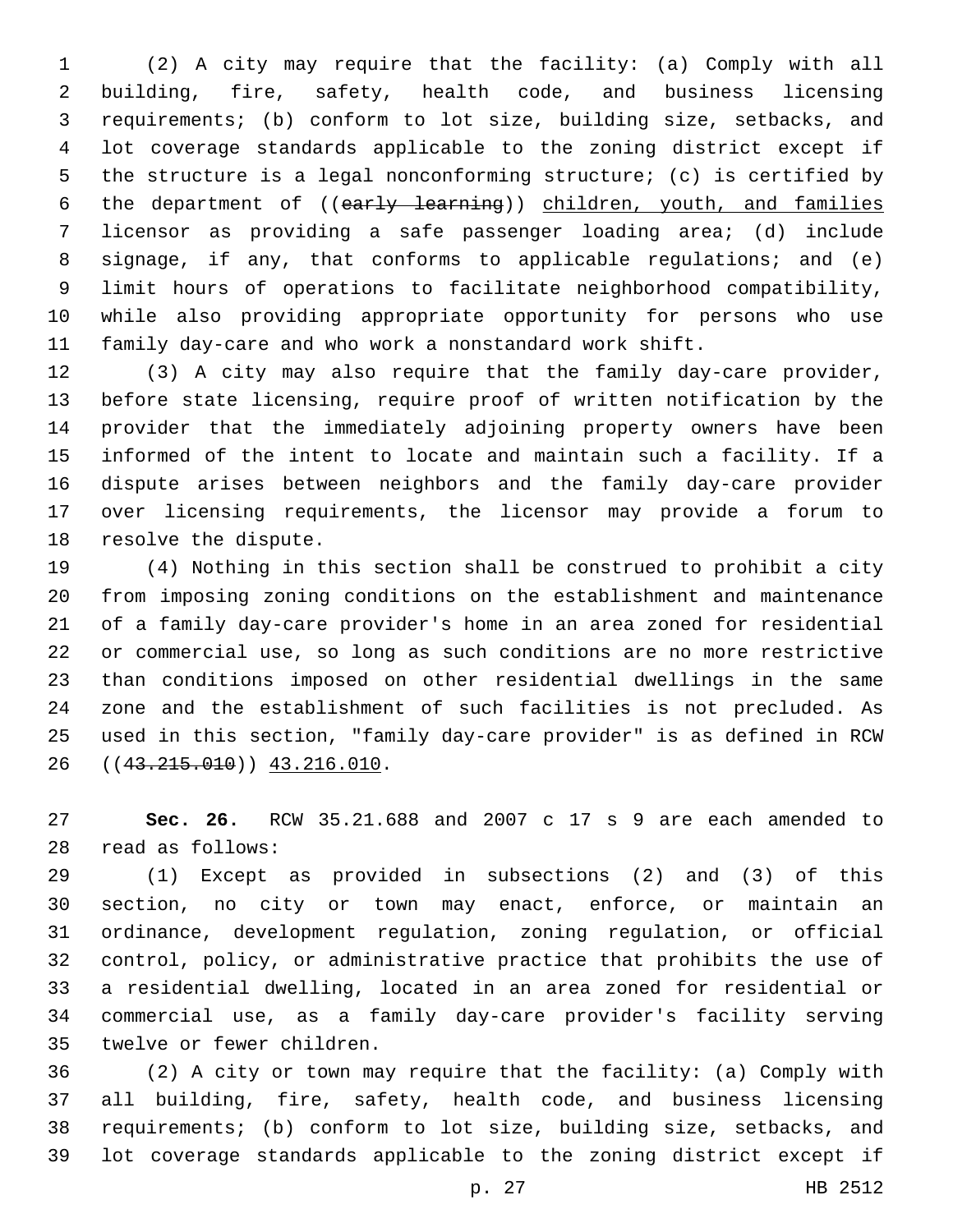the structure is a legal nonconforming structure; (c) is certified by 2 the department of ((early learning)) children, youth, and families licensor as providing a safe passenger loading area; (d) include signage, if any, that conforms to applicable regulations; and (e) limit hours of operations to facilitate neighborhood compatibility, while also providing appropriate opportunity for persons who use 7 family day-care who work a nonstandard work shift.

 (3) A city or town may also require that the family day-care provider, before state licensing, require proof of written notification by the provider that the immediately adjoining property owners have been informed of the intent to locate and maintain such a facility. If a dispute arises between neighbors and the day-care provider over licensing requirements, the licensor may provide a 14 forum to resolve the dispute.

 (4) This section may not be construed to prohibit a city or town from imposing zoning conditions on the establishment and maintenance of a family day-care provider's home serving twelve or fewer children in an area zoned for residential or commercial use, if the conditions are no more restrictive than conditions imposed on other residential dwellings in the same zone and the establishment of such facilities is not precluded. As used in this section, "family day-care provider" 22 is as defined in RCW ((43.215.010)) 43.216.010.

 **Sec. 27.** RCW 28B.77.005 and 2012 c 229 s 101 are each amended to read as follows:24

 (1) On July 1, 2012, the higher education coordinating board is abolished and the student achievement council is created.

 (2) The council is composed of nine voting members as provided in 28 this subsection.

 (a) Five citizen members shall be appointed by the governor with the consent of the senate. One of the citizen members shall be a student. The citizen members shall be selected based on their knowledge of or experience in higher education. In making appointments to the council, the governor shall give consideration to citizens representing labor, business, women, and racial and ethnic minorities, as well as geographic representation, to ensure that the council's membership reflects the state's diverse population. The citizen members shall serve for four-year terms except for the 38 student member, who shall serve for one year; however, the terms of 39 the initial members shall be staggered.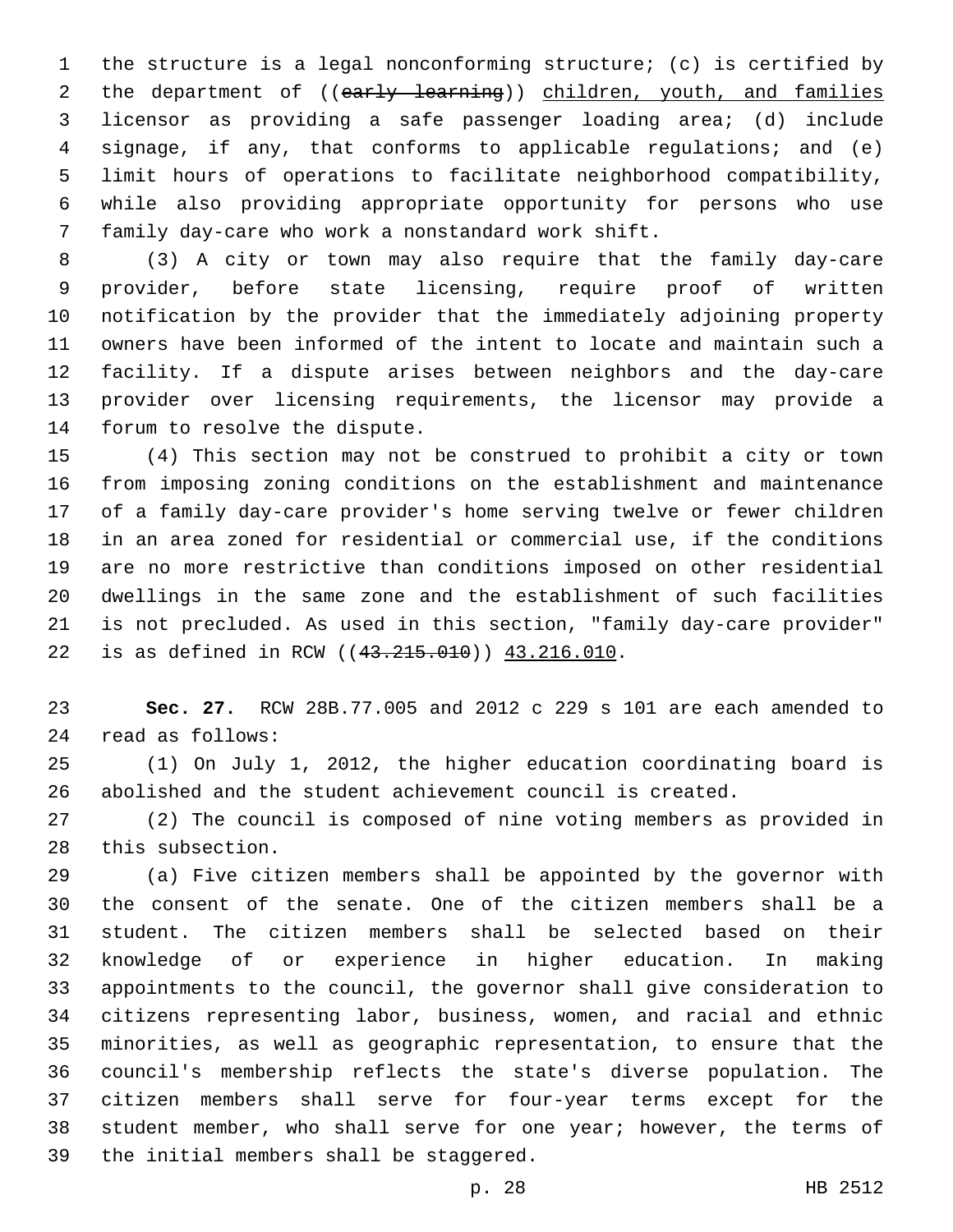(b) A representative of an independent nonprofit higher education institution as defined in RCW 28B.07.020(4), selected by an association of independent nonprofit baccalaureate degree-granting 4 institutions. The representative appointed under this ((section)) subsection (2)(b) shall excuse himself or herself from voting on matters relating primarily to public institutions of higher 7 education.

 (c) Chosen for their recognized ability and innovative leadership experience in broad education policy and system design, a representative of each of the following shall be selected by the respective organizations, who shall serve at the pleasure of the 12 appointing organizations:

 (i) A representative of the four-year institutions of higher education as defined in RCW 28B.10.016, selected by the presidents of 15 those institutions;

 (ii) A representative of the state's community and technical college system, selected by the state board for community and 18 technical colleges; and

 (iii) A representative of the state's K-12 education system, selected by the superintendent of public instruction in consultation 21 with the department of ((early learning)) children, youth, and families and the state board of education. The representative appointed under this subsection (2)(c)(iii) shall excuse himself or herself from voting on matters relating primarily to institutions of 25 higher education.

 (3) The chair shall be selected by the council from among the citizen members appointed to the council. The chair shall serve a one-year term but may serve more than one term if selected to do so 29 by the membership.

 (4) The council may create advisory committees on an ad hoc basis for the purpose of obtaining input from students, faculty, and higher education experts and practitioners, citizens, business and industry, and labor, and for the purpose of informing their research, policy, and programmatic functions. Ad hoc advisory committees addressing secondary to postsecondary transitions and university and college admissions requirements must include K-12 sector representatives including teachers, school directors, principals, administrators, and others as the council may direct, in addition to higher education representatives. The council shall maintain a contact list of K-12 and higher education stakeholder organizations to provide notices to

p. 29 HB 2512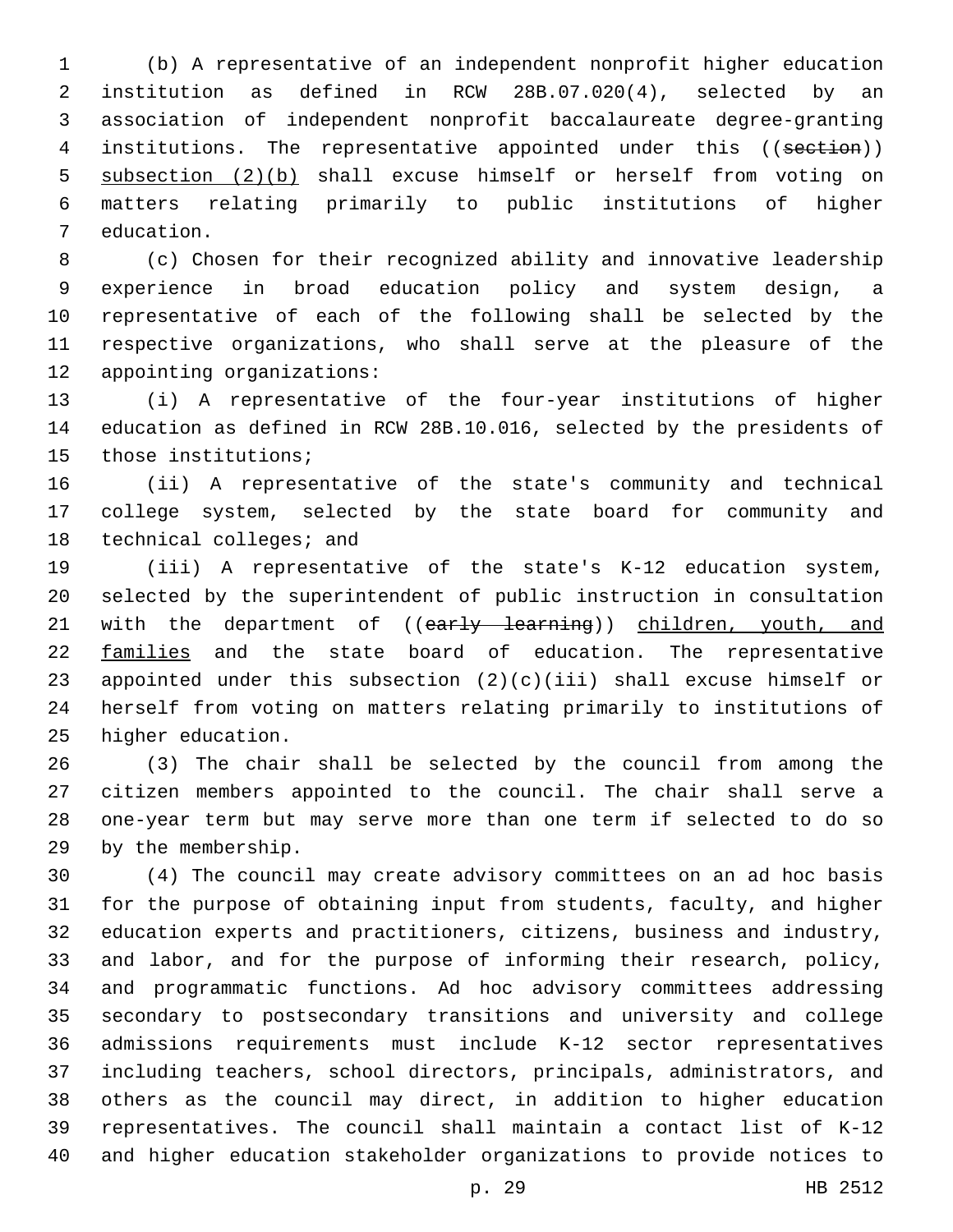stakeholders regarding the purposes of ad hoc advisory committees, timelines for planned work, means for participation, and a statement 3 of desired outcomes.

 (5) Any vacancies on the council shall be filled in the same manner as the original appointments. Appointments to fill vacancies shall be only for such terms as remain unexpired. Any vacancies among council members appointed by the governor shall be filled by the governor subject to confirmation by the senate and shall have full authority to act before the time the senate acts on their 10 confirmation.

 **Sec. 28.** RCW 28A.655.220 and 2011 c 340 s 2 are each amended to 12 read as follows:

 Before implementing the Washington kindergarten inventory of developing skills as provided under RCW 28A.150.315, the 15 superintendent of public instruction and the department of ((early 16 <del>learning</del>)) children, youth, and families must assure that a fairness and bias review of the assessment process has been conducted, 18 including providing an opportunity for input from the ((achievement)) educational opportunity gap oversight and accountability committee under RCW 28A.300.136 and from an additional diverse group of community representatives, parents, and educators to be convened by 22 the superintendent and the ((director)) secretary of the department.

 **Sec. 29.** RCW 28A.300.570 and 2013 2nd sp.s. c 18 s 101 are each 24 amended to read as follows:

 In support of reading and early literacy, the office of the superintendent of public instruction is responsible for:

 (1) Continuing to work collaboratively with state and regional 28 partners such as the department of ((early learning)) children, 29 youth, and families and the educational service districts to establish early literacy benchmarks and standards and to implement 31 the Washington state comprehensive literacy plan;

 (2) Disseminating research and information to school districts about evidence-based programs and practices in reading readiness 34 skills, early literacy, and reading instruction;

 (3) Providing statewide models to support school districts that are implementing response to intervention initiatives, positive behavior intervention support systems, or other similar comprehensive models of data-based identification and early intervention; and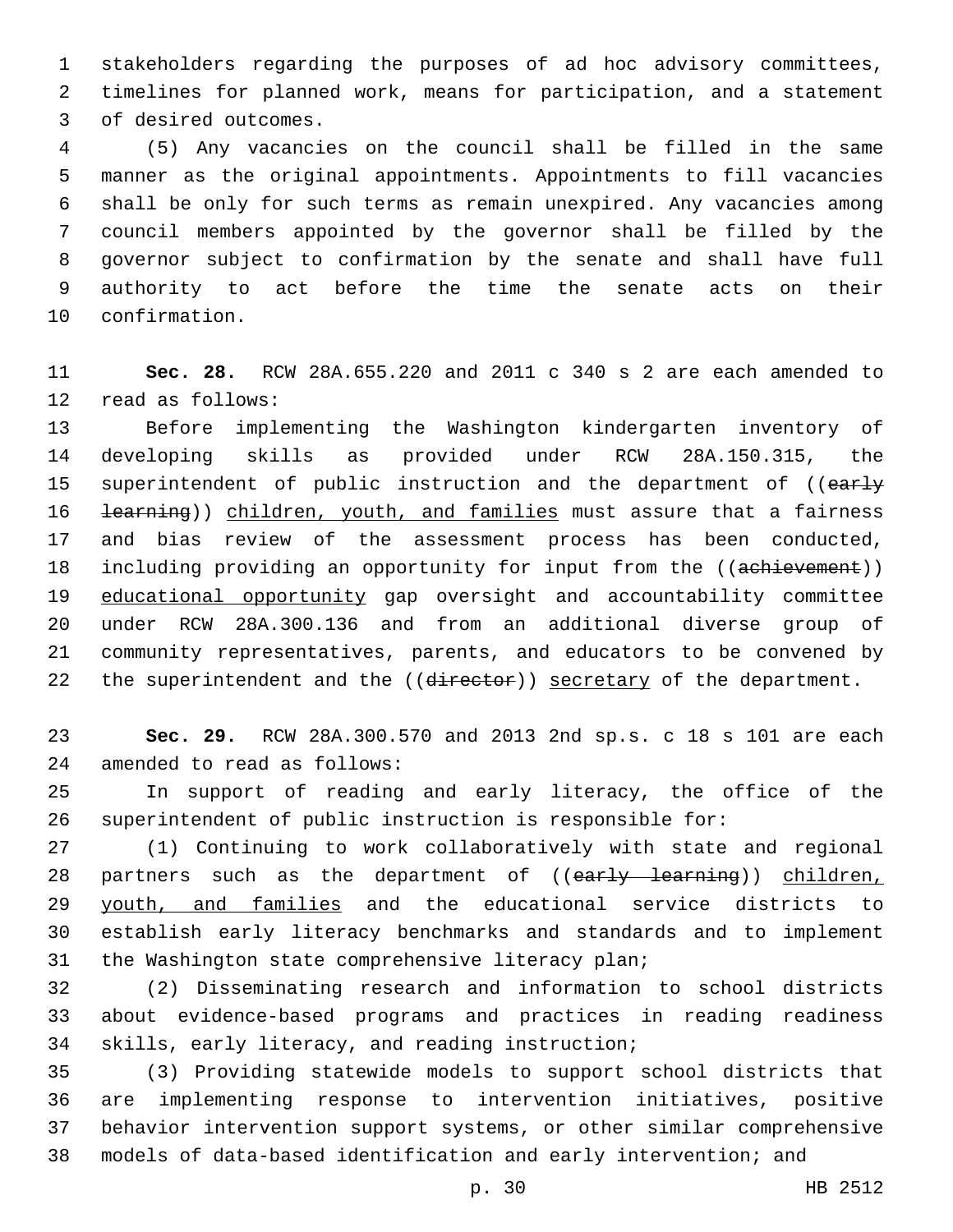(4) Within available funds and in partnership with the educational service districts, providing technical assistance and professional development opportunities for school districts.

 **Sec. 30.** RCW 28A.188.040 and 2013 2nd sp.s. c 25 s 3 are each 5 amended to read as follows:

 (1) The STEM education innovation alliance shall develop a STEM education report card, based on the STEM framework for action and accountability, to monitor progress in increasing learning opportunities and aligning strategic plans and activities in order to prepare students for STEM-related jobs and careers, with the longer- term goal of improving educational, workforce, and economic outcomes 12 in STEM.

13 (2) The report card must:

 (a) Illustrate the most recent data for the indicators and measures of the STEM framework for action and accountability;

 (b) Provide information from state education agencies that indicates the extent that activities and resources are aligned with 18 and support the STEM framework for action and accountability;

 (c) Provide data regarding current and projected STEM job openings in the state; and

 (d) Be prominently displayed on a web site designed for this 22 purpose.

 (3)(a) The education data center under RCW 43.41.400 must coordinate data collection and analysis to support the report card.

 (b) The state education agencies must annually report on how their policies, activities, and expenditures of public resources align with and support the STEM framework for action and accountability. The focus of the reporting under this subsection is on programs and initiatives specifically identified in law or budget proviso as related to STEM education. The agencies must use a common metric for the reporting, designed by the education data center in consultation with the STEM education innovation alliance. For the purposes of this section, "state education agencies" includes the office of the superintendent of public instruction, the student achievement council, the state board for community and technical colleges, the workforce training and education coordinating board, the professional educator standards board, the state board of 38 education, and the department of ((early learning)) children, youth, and families.39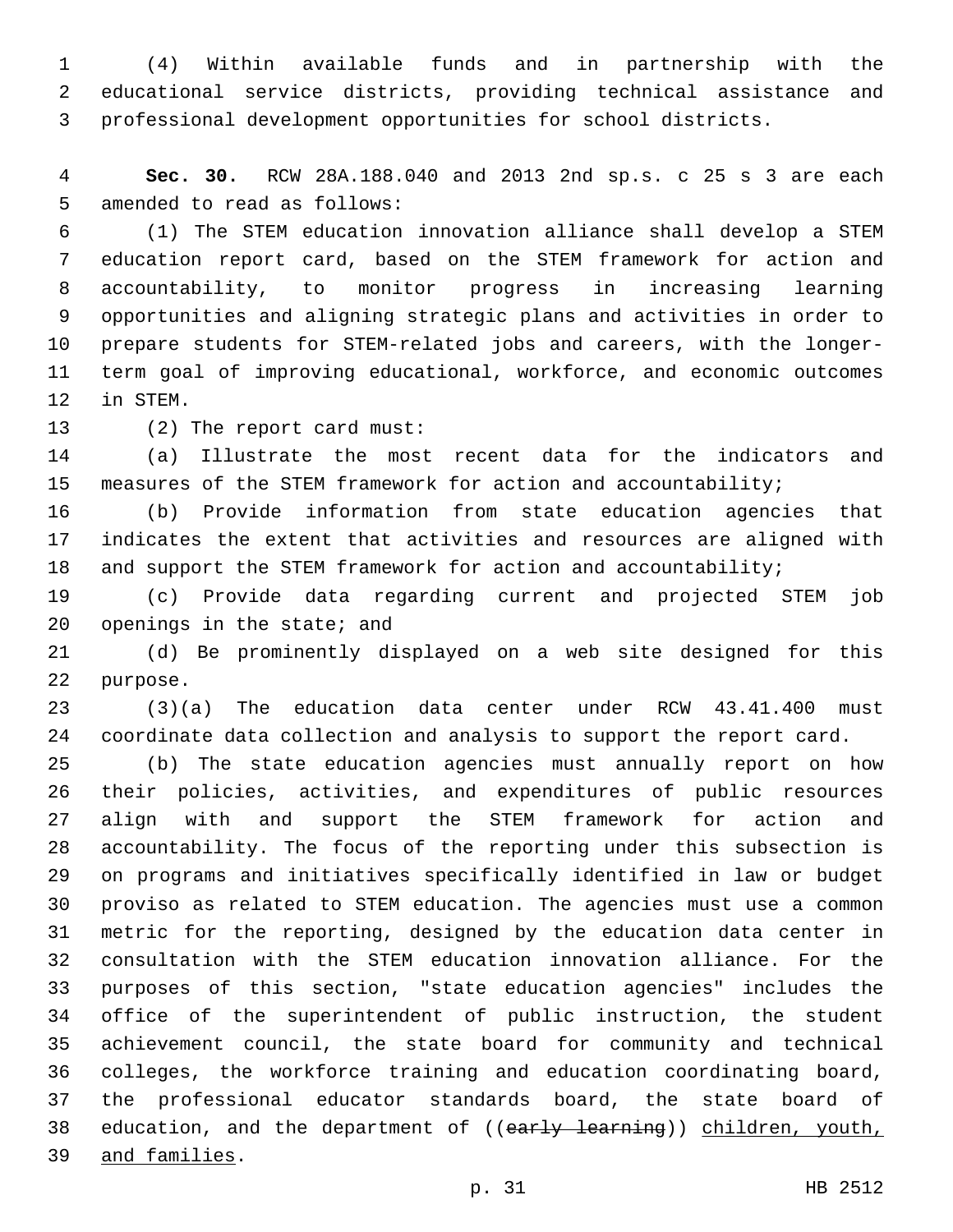(c) The employment security department must create an annual report on current and projected job openings in STEM fields and submit the report to the education data center for inclusion in the 4 STEM education report card.

 (4) The STEM education innovation alliance must publish the first STEM education report card with baseline data on the identified measures by January 10, 2014, and must update the report card by each 8 January 10th thereafter.

 **Sec. 31.** RCW 28A.175.075 and 2016 c 162 s 1 are each amended to 10 read as follows:

 (1) The office of the superintendent of public instruction shall establish a state-level building bridges work group that includes K-12 and state agencies that work with youth who have dropped out or are at risk of dropping out of school. The following agencies shall appoint representatives to the work group: The office of the superintendent of public instruction, the workforce training and 17 education coordinating board, the department of ((early learning)) 18 children, youth, and families, the employment security department, the state board for community and technical colleges, the department of health, the community mobilization office, and the children's services and behavioral health and recovery divisions of the department of social and health services. The work group should also consist of one representative from each of the following agencies and organizations: A statewide organization representing career and technical education programs including skill centers; the juvenile courts or the office of juvenile justice, or both; the Washington association of prosecuting attorneys; the Washington state office of public defense; accredited institutions of higher education; the educational service districts; the area workforce development councils; parent and educator associations; educational opportunity gap oversight and accountability committee; office of the education ombuds; local school districts; agencies or organizations that provide services to special education students; community organizations serving youth; federally recognized tribes and urban tribal centers; each of the major political caucuses of the senate and house of representatives; and the minority commissions.

 (2) To assist and enhance the work of the building bridges programs established in RCW 28A.175.025, the state-level work group 39 shall: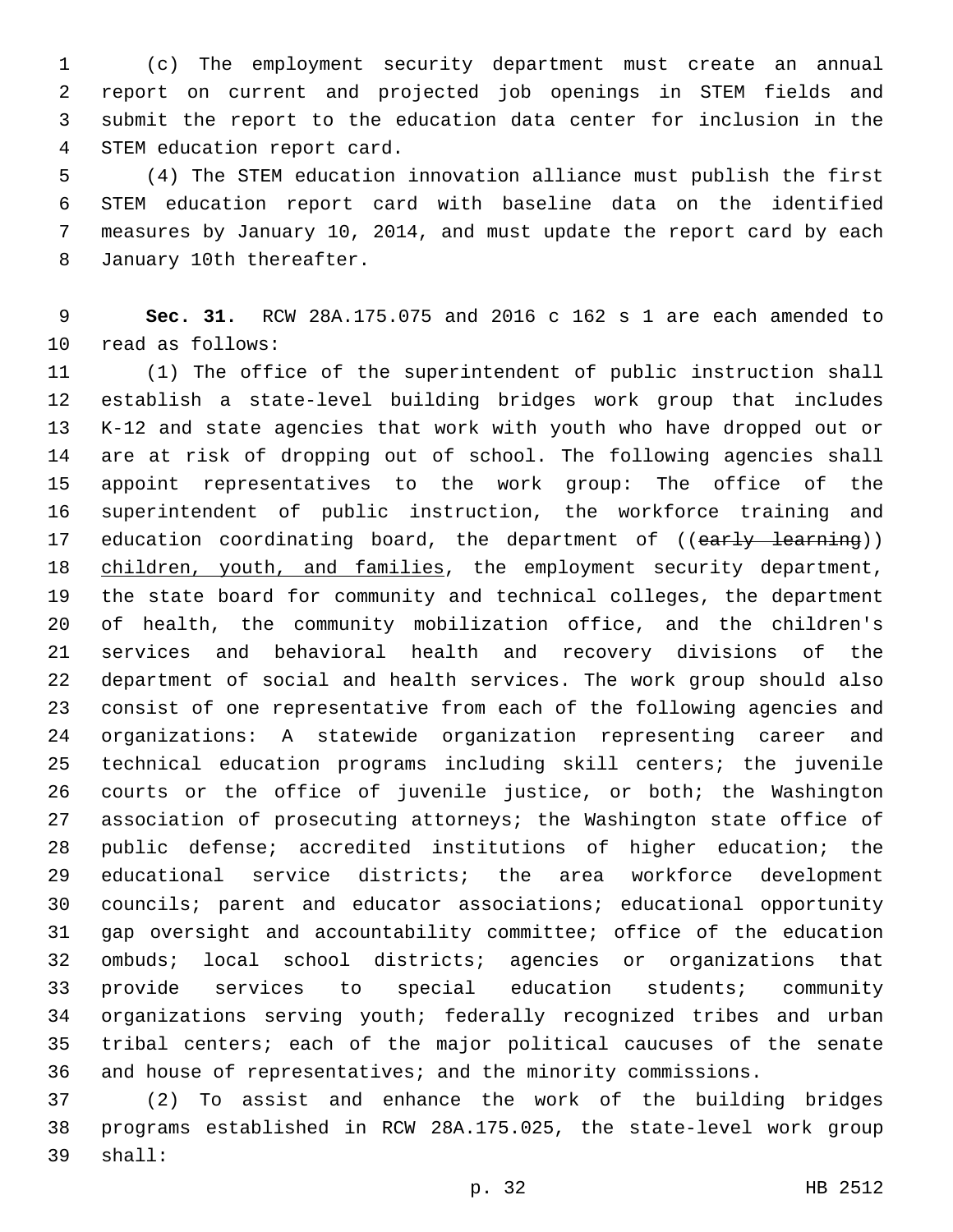(a) Identify and make recommendations to the legislature for the reduction of fiscal, legal, and regulatory barriers that prevent coordination of program resources across agencies at the state and local level;4

 (b) Develop and track performance measures and benchmarks for each partner agency or organization across the state including performance measures and benchmarks based on student characteristics 8 and outcomes specified in RCW 28A.175.035(1)(e); and

 (c) Identify research-based and emerging best practices regarding 10 prevention, intervention, and retrieval programs.

 (3)(a) The work group shall report to the appropriate committees of the legislature and the governor on an annual basis beginning December 1, 2007, with proposed strategies for building K-12 dropout prevention, intervention, and reengagement systems in local communities throughout the state including, but not limited to, recommendations for implementing emerging best practices, needed 17 additional resources, and eliminating barriers.

(b) By September 15, 2010, the work group shall report on:

 (i) A recommended state goal and annual state targets for the percentage of students graduating from high school;

 (ii) A recommended state goal and annual state targets for the percentage of youth who have dropped out of school who should be 23 reengaged in education and be college and work ready;

 (iii) Recommended funding for supporting career guidance and the planning and implementation of K-12 dropout prevention, intervention, and reengagement systems in school districts and a plan for phasing the funding into the program of basic education, beginning in the 28 2011-2013 biennium; and

 (iv) A plan for phasing in the expansion of the current school improvement planning program to include state-funded, dropout-focused school improvement technical assistance for school districts in significant need of improvement regarding high school graduation 33 rates.

 (4) State agencies in the building bridges work group shall work together, wherever feasible, on the following activities to support school/family/community partnerships engaged in building K-12 dropout prevention, intervention, and reengagement systems:

 (a) Providing opportunities for coordination and flexibility of 39 program eligibility and funding criteria;

(b) Providing joint funding;40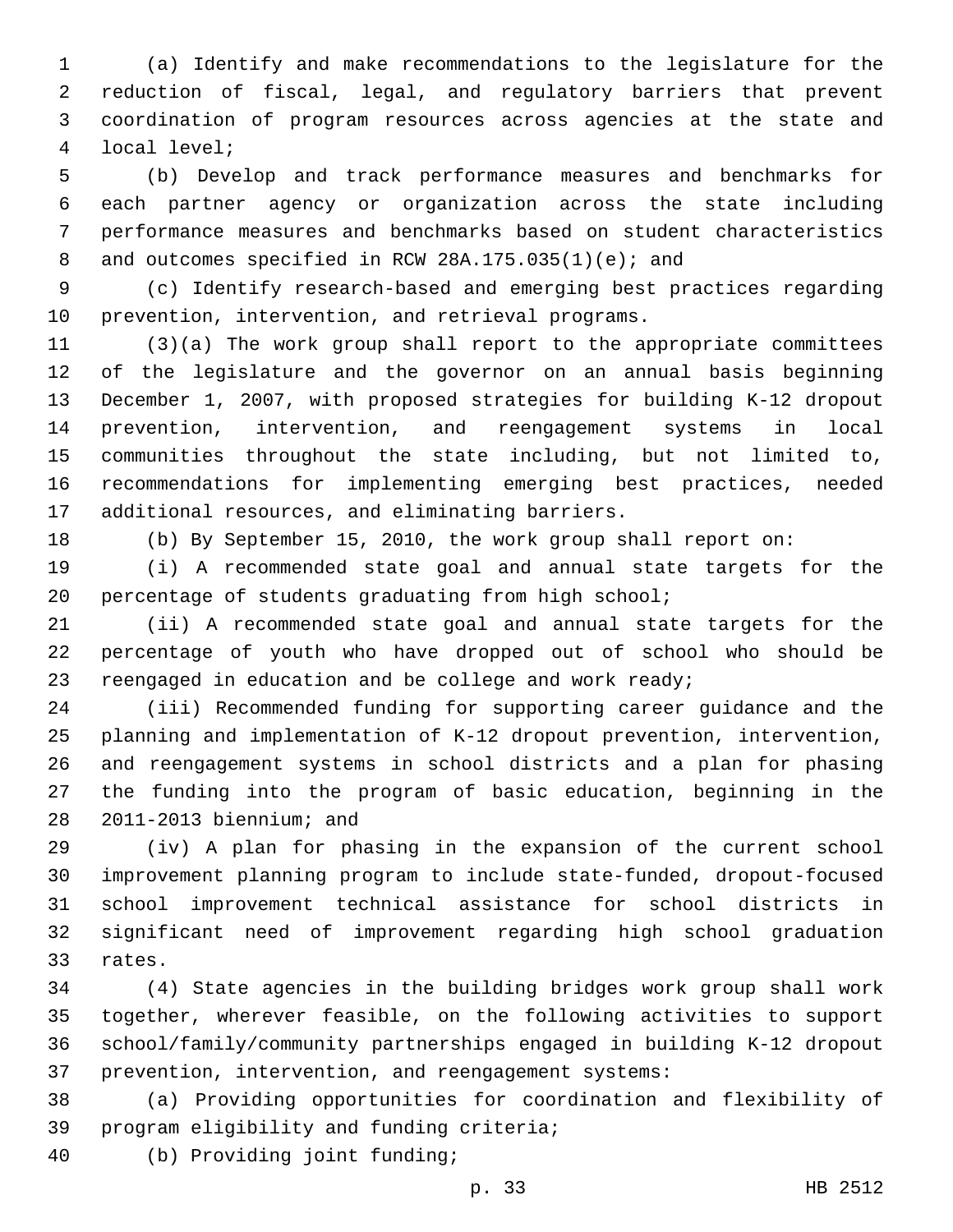(c) Developing protocols and templates for model agreements on 2 sharing records and data;

 (d) Providing joint professional development opportunities that provide knowledge and training on:4

5 (i) Research-based and promising practices;

 (ii) The availability of programs and services for vulnerable 7 youth; and

8 (iii) Cultural competence.

 (5) The building bridges work group shall make recommendations to the governor and the legislature by December 1, 2010, on a state- level and regional infrastructure for coordinating services for vulnerable youth. Recommendations must address the following issues:

 (a) Whether to adopt an official conceptual approach or framework for all entities working with vulnerable youth that can support 15 coordinated planning and evaluation;

 (b) The creation of a performance-based management system, including outcomes, indicators, and performance measures relating to vulnerable youth and programs serving them, including accountability 19 for the dropout issue;

 (c) The development of regional and/or county-level multipartner youth consortia with a specific charge to assist school districts and local communities in building K-12 comprehensive dropout prevention, 23 intervention, and reengagement systems;

 (d) The development of integrated or school-based one-stop 25 shopping for services that would:

 (i) Provide individualized attention to the neediest youth and prioritized access to services for students identified by a dropout 28 early warning and intervention data system;

 (ii) Establish protocols for coordinating data and services, including getting data release at time of intake and common 31 assessment and referral processes; and

(iii) Build a system of single case managers across agencies;

 (e) Launching a statewide media campaign on increasing the high 34 school graduation rate; and

 (f) Developing a statewide database of available services for 36 vulnerable youth.

 **Sec. 32.** RCW 28A.155.160 and 2009 c 381 s 24 are each amended to read as follows:38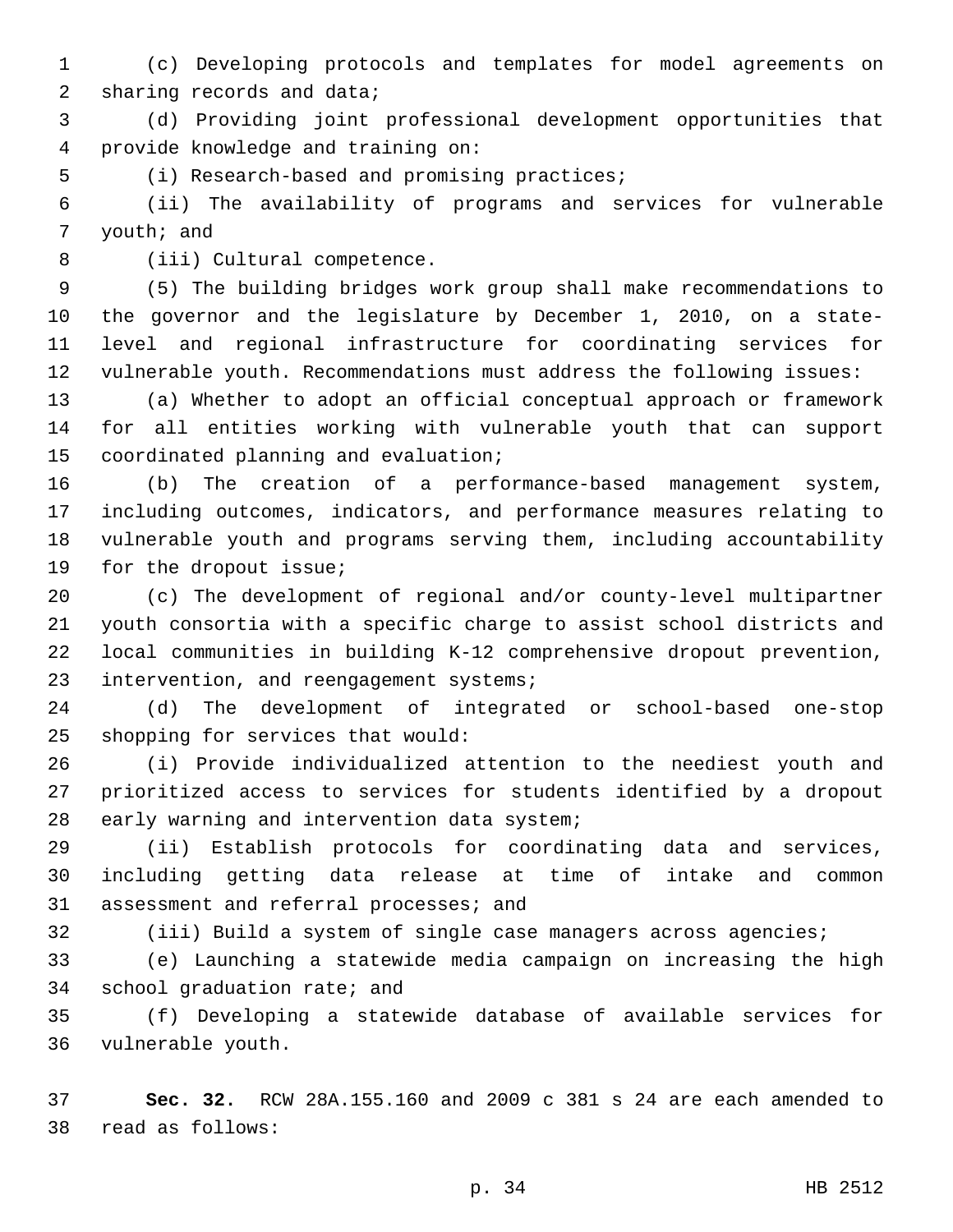Notwithstanding any other provision of law, the office of the 2 superintendent of public instruction, the department of ((early learning)) children, youth, and families, the Washington state center for childhood deafness and hearing loss, the Washington state school for the blind, school districts, educational service districts, and all other state and local government educational agencies and the department of services for the blind, the department of social and health services, and all other state and local government agencies concerned with the care, education, or habilitation or rehabilitation of children with disabilities may enter into interagency cooperative agreements for the purpose of providing assistive technology devices and services to children with disabilities. Such arrangements may include but are not limited to interagency agreements for the acquisition, including joint funding, maintenance, loan, sale, lease, or transfer of assistive technology devices and for the provision of assistive technology services including but not limited to assistive 17 technology assessments and training.

 For the purposes of this section, "assistive device" means any item, piece of equipment, or product system, whether acquired commercially off-the-shelf, modified, or customized, that is used to increase, maintain, or improve functional capabilities of children with disabilities. The term "assistive technology service" means any service that directly assists a child with a disability in the selection, acquisition, or use of an assistive technology device. 25 Assistive technology service includes:

 (1) The evaluation of the needs of a child with a disability, including a functional evaluation of the child in the child's 28 customary environment;

 (2) Purchasing, leasing, or otherwise providing for the acquisition of assistive technology devices by children with 31 disabilities;

 (3) Selecting, designing, fitting, customizing, adapting, applying, retaining, repairing, or replacing of assistive technology 34 devices;

 (4) Coordinating and using other therapies, interventions, or services with assistive technology devices, such as those associated with existing education and rehabilitation plans and programs;

 (5) Training or technical assistance for a child with a disability or if appropriate, the child's family; and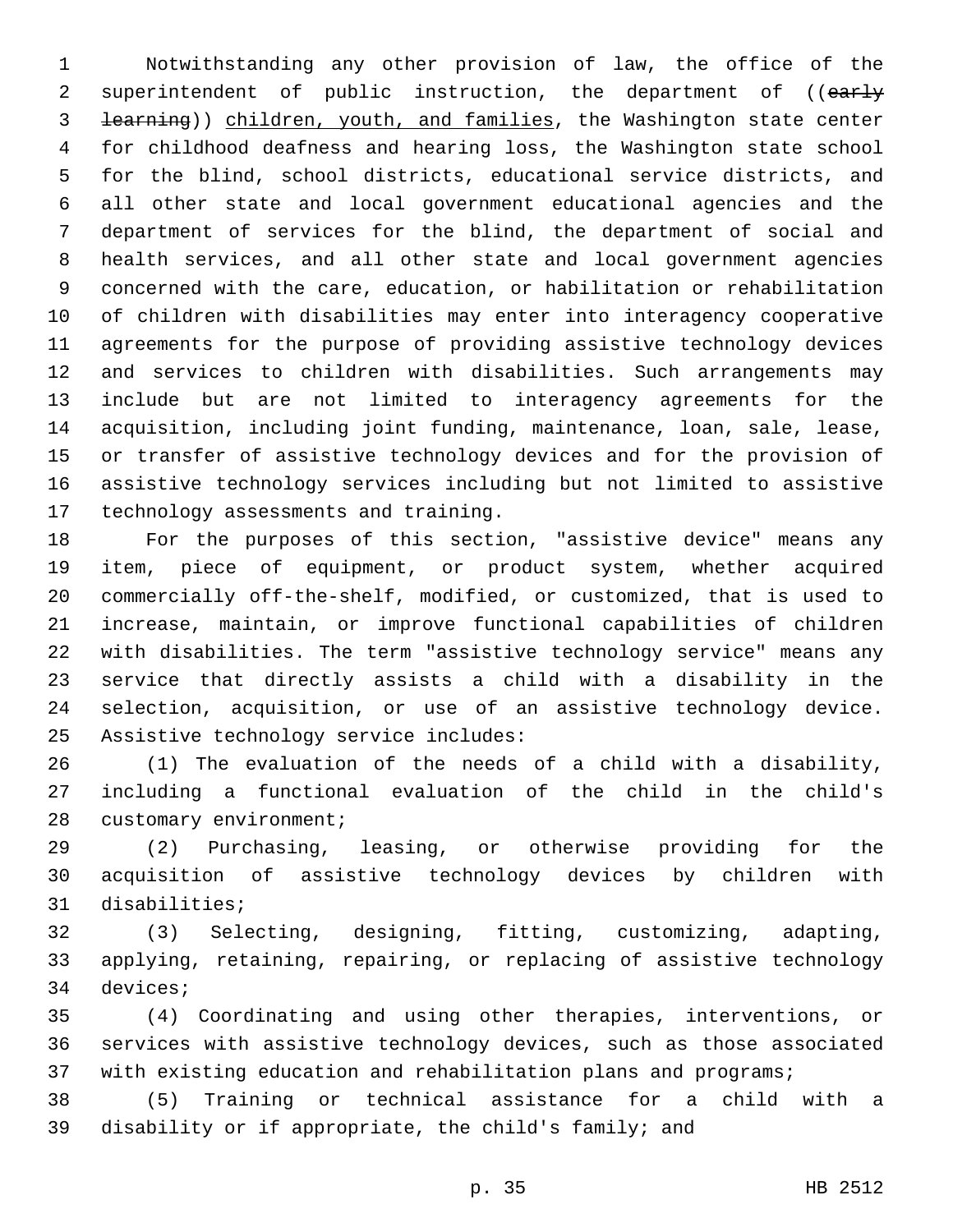(6) Training or technical assistance for professionals, including individuals providing education and rehabilitation services, employers, or other individuals who provide services to, employ, or are otherwise substantially involved in the major life functions of 5 children with disabilities.

6 **Sec. 33.** RCW 19.02.050 and 2013 c 111 s 1 are each amended to 7 read as follows: 8 Each of the following agencies must fully participate in the 9 implementation of this chapter: 10 (1) Department of agriculture; 11 (2) Secretary of state; 12 (3) Department of social and health services; 13 (4) Department of revenue; 14 (5) Department of fish and wildlife; 15 (6) Employment security department; 16 (7) Department of labor and industries; 17 (8) Liquor ((eontrol)) and cannabis board; 18 (9) Department of health; 19 (10) Department of licensing; 20 (11) Utilities and transportation commission; 21 (12) Board of accountancy; 22 (13) Department of archaeology and historic preservation; 23 (14) Department of ((early learning)) children, youth, and 24 families; 25 (15) Department of ecology; (16) Department of financial institutions;26 27 (17) Department of transportation; (18) Gambling commission;28 (19) Horse racing commission;29 30 (20) Office of the insurance commissioner; 31 (21) State lottery; 32 (22) Student achievement council; 33 (23) Washington state patrol; 34 (24) Workforce training and education coordinating board; and 35 (25) Other agencies as determined by the governor.

36 **Sec. 34.** RCW 43.216.555 and 2015 3rd sp.s. c 7 s 11 are each 37 amended to read as follows: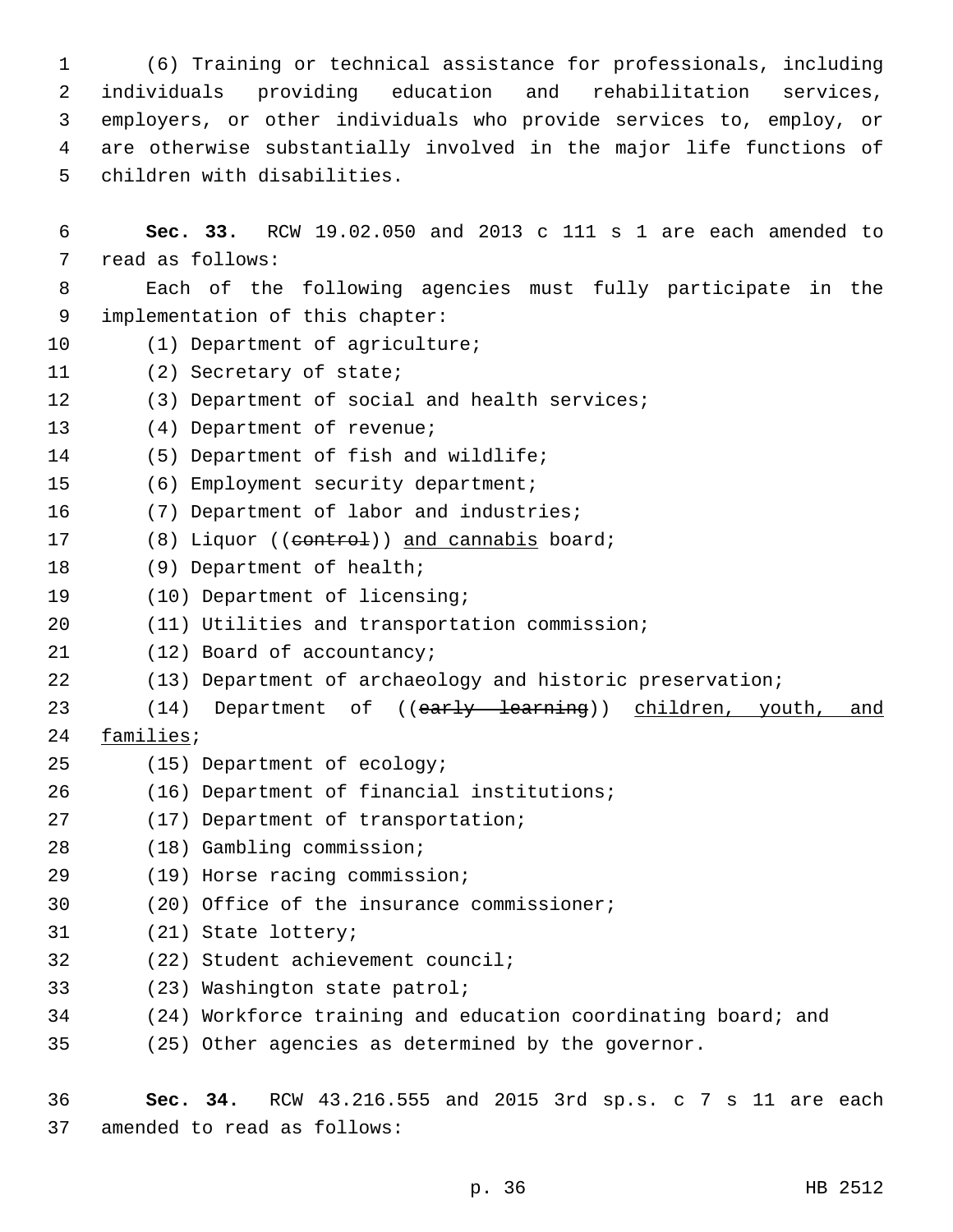(1) Beginning September 1, 2011, an early learning program to provide voluntary preschool opportunities for children three and four years of age shall be implemented according to the funding and implementation plan in RCW ((43.215.456)) 43.216.556. The program must offer a comprehensive program of early childhood education and family support, including parental involvement and health information, screening, and referral services, based on family need. Participation in the program is voluntary. On a space available basis, the program may allow enrollment of children who are not 10 otherwise eligible by assessing a fee.

 (2) The program shall be implemented by utilizing the program standards and eligibility criteria in the early childhood education and assistance program in RCW ((43.215.400)) 43.216.500 through 14 ((43.215.450)) 43.216.550.

 (3)(a) Beginning in the 2015-16 school year, the program implementation in this section shall prioritize early childhood education and assistance programs located in low-income neighborhoods 18 within high-need geographical areas.

 (b) Following the priority in (a) of this subsection, preference shall be given to programs meeting at least one of the following 21 characteristics:

 (i) Programs offering an extended day program for early care and 23 education;

 (ii) Programs offering services to children diagnosed with a special need; or

 (iii) Programs offering services to children involved in the 27 child welfare system.

28 (4) The ((director)) secretary shall adopt rules for the following program components, as appropriate and necessary during the phased implementation of the program, consistent with early achievers 31 program standards established in RCW ((43.215.100)) 43.216.085:

32 (a) Minimum program standards;

(b) Approval of program providers; and

(c) Accountability and adherence to performance standards.

(5) The department has administrative responsibility for:

 (a) Approving and contracting with providers according to rules 37 developed by the ((director)) secretary under this section;

 (b) In partnership with school districts, monitoring program quality and assuring the program is responsive to the needs of 40 eligible children;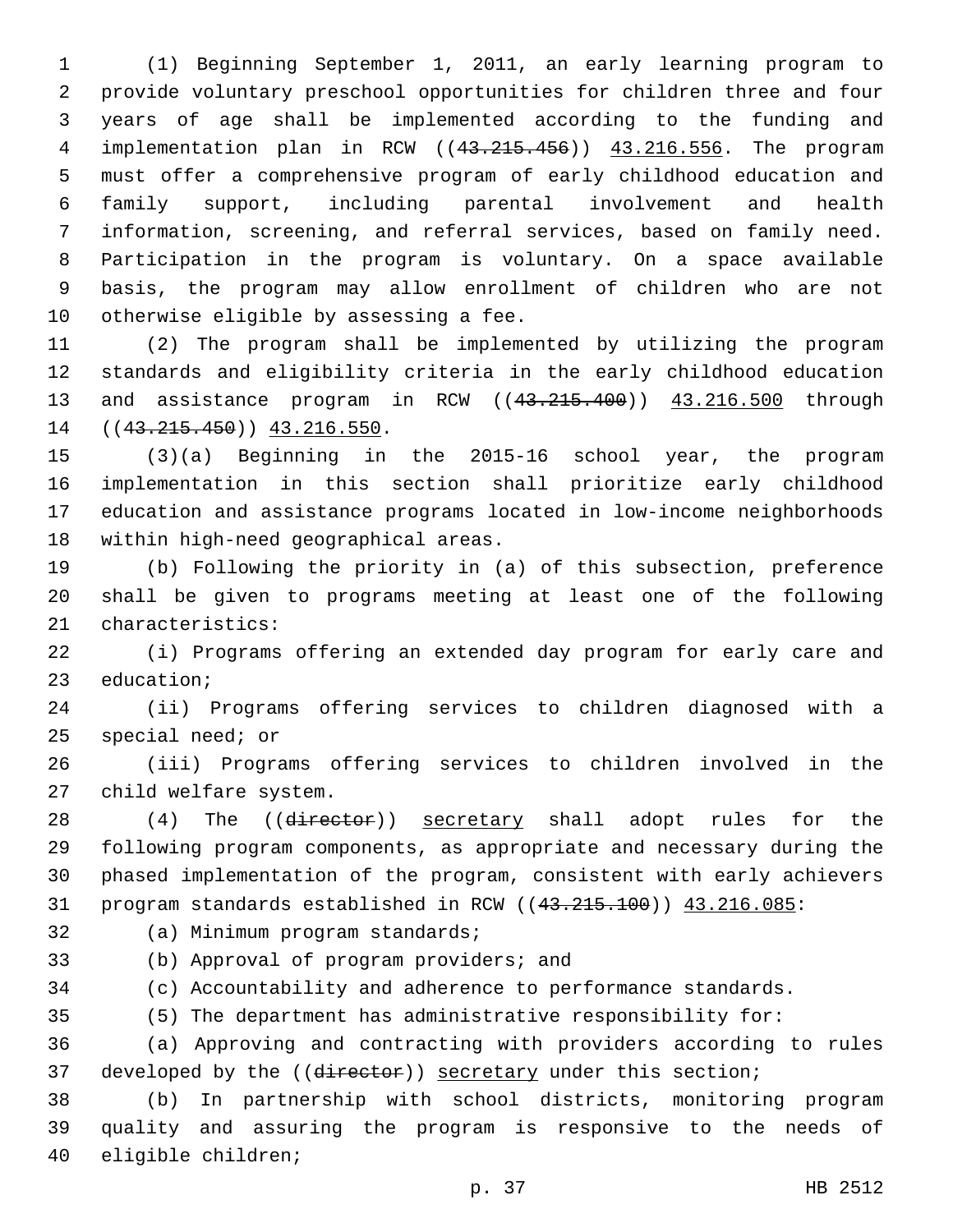(c) Assuring that program providers work cooperatively with school districts to coordinate the transition from preschool to kindergarten so that children and their families are well-prepared 4 and supported; and

(d) Providing technical assistance to contracted providers.

 **Sec. 35.** RCW 43.216.370 and 2007 c 17 s 15 are each amended to 7 read as follows:

8 The ((director)) secretary shall have the power and it shall be 9 the ((director's)) secretary's duty to engage in negotiated rule making pursuant to RCW 34.05.310(2)(a) with the exclusive representative of the family child care licensees selected in 12 accordance with RCW ((43.215.355)) 43.216.375 and with other affected interests before adopting requirements that affect family child care 14 licensees.

 **Sec. 36.** RCW 43.216.355 and 2006 c 265 s 314 are each amended to 16 read as follows:

 Notwithstanding the existence or pursuit of any other remedy, the 18 ((director)) secretary may, in the manner provided by law, upon the advice of the attorney general, who shall represent the department in the proceeding, maintain an action in the name of the state for injunction or such other relief as he or she may deem advisable against any agency subject to licensing under the provisions of this chapter or against any such agency not having a license as heretofore 24 provided in this chapter.

 **Sec. 37.** RCW 43.216.350 and 2006 c 265 s 313 are each amended to 26 read as follows:

27 The ((director)) secretary shall immediately suspend the license or certificate of a person who has been certified pursuant to RCW 74.20A.320 by the department of social and health services as a person who is not in compliance with a support order or a residential or visitation order. If the person has continued to meet all other requirements for reinstatement during the suspension, reissuance of 33 the license or certificate shall be automatic upon the ((director's)) secretary's receipt of a release issued by the department of social and health services stating that the licensee is in compliance with 36 the order.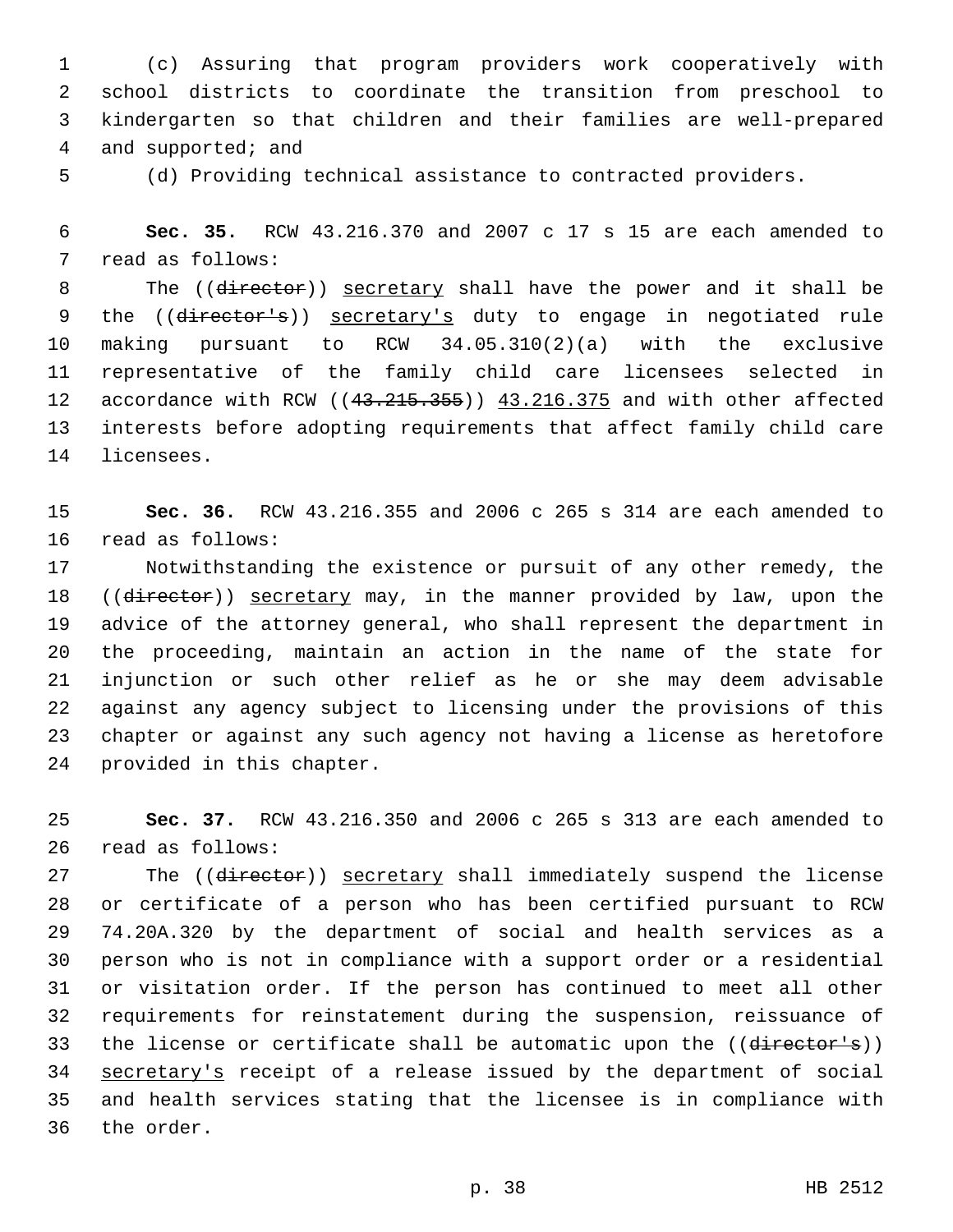**Sec. 38.** RCW 43.216.325 and 2011 c 296 s 1 are each amended to 2 read as follows:

 (1) An agency may be denied a license, or any license issued pursuant to this chapter may be suspended, revoked, modified, or not 5 renewed by the ((director)) secretary upon proof (a) that the agency has failed or refused to comply with the provisions of this chapter or the requirements adopted pursuant to this chapter; or (b) that the conditions required for the issuance of a license under this chapter have ceased to exist with respect to such licenses. RCW 10 ((43.215.305)) 43.216.327 governs notice of a license denial, revocation, suspension, or modification and provides the right to an 12 adjudicative proceeding.

 (2) In any adjudicative proceeding regarding the denial, modification, suspension, or revocation of any license under this chapter, the department's decision shall be upheld if it is supported 16 by a preponderance of the evidence.

 (3)(a) The department may assess civil monetary penalties upon proof that an agency has failed or refused to comply with the rules adopted under this chapter or that an agency subject to licensing under this chapter is operating without a license except that civil monetary penalties shall not be levied against a licensed foster 22 home.

 (b) Monetary penalties levied against unlicensed agencies that submit an application for licensure within thirty days of notification and subsequently become licensed will be forgiven. These penalties may be assessed in addition to or in lieu of other disciplinary actions. Civil monetary penalties, if imposed, may be assessed and collected, with interest, for each day an agency is or 29 was out of compliance.

 (c) Civil monetary penalties shall not exceed one hundred fifty dollars per violation for a family day care home and two hundred fifty dollars per violation for child day care centers. Each day upon which the same or substantially similar action occurs is a separate violation subject to the assessment of a separate penalty.

 (d) The department shall provide a notification period before a monetary penalty is effective and may forgive the penalty levied if the agency comes into compliance during this period.

 (e) The department may suspend, revoke, or not renew a license for failure to pay a civil monetary penalty it has assessed pursuant to this chapter within ten days after such assessment becomes final.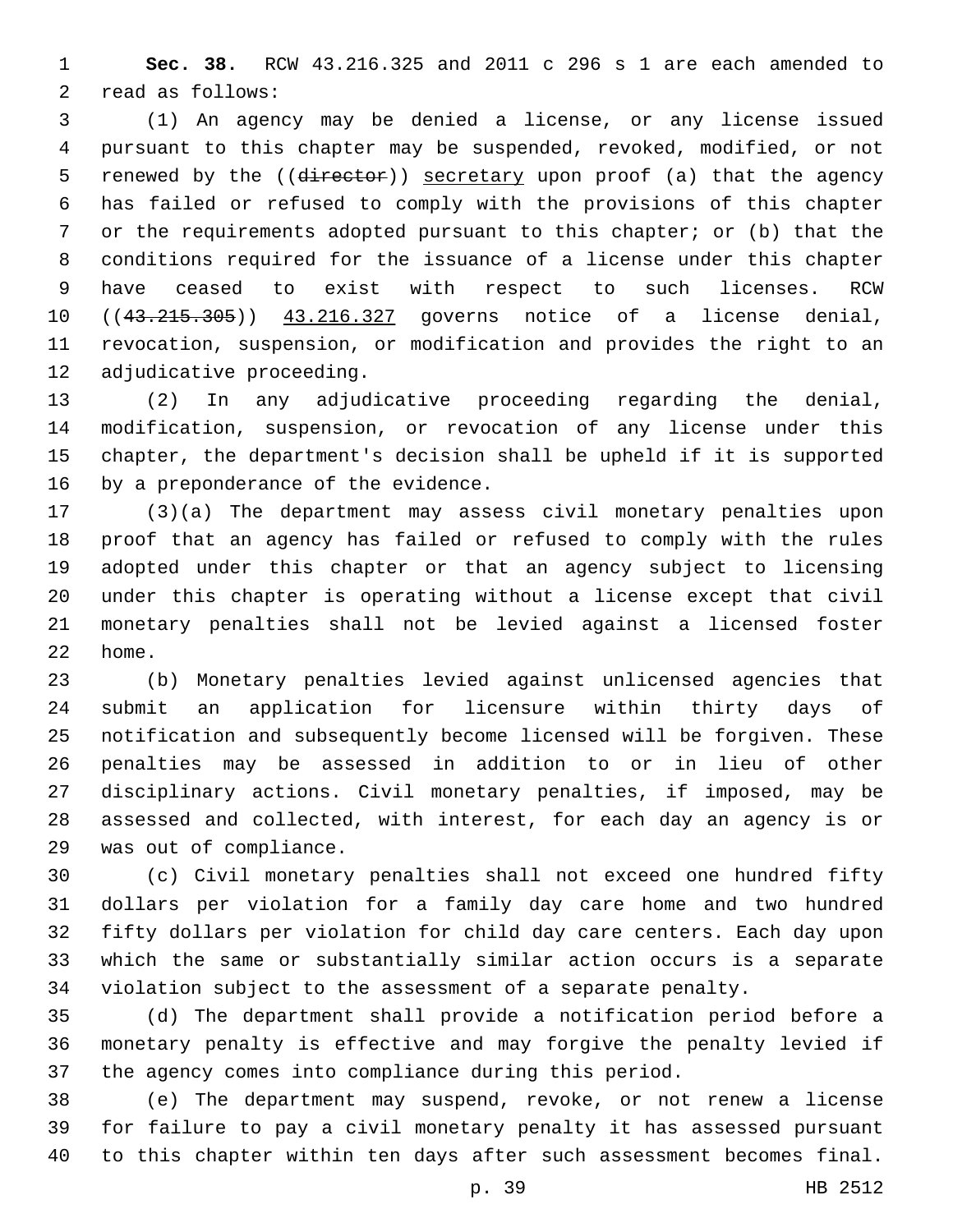RCW ((43.215.307)) 43.216.335 governs notice of a civil monetary penalty and provides the right to an adjudicative proceeding. The preponderance of evidence standard shall apply in adjudicative proceedings related to assessment of civil monetary penalties.

 (4)(a) In addition to or in lieu of an enforcement action being taken, the department may place a child day care center or family day care provider on nonreferral status if the center or provider has failed or refused to comply with this chapter or rules adopted under this chapter or an enforcement action has been taken. The nonreferral status may continue until the department determines that: (i) No enforcement action is appropriate; or (ii) a corrective action plan 12 has been successfully concluded.

 (b) Whenever a child day care center or family day care provider is placed on nonreferral status, the department shall provide written notification to the child day care center or family day care 16 provider.

 (5) The department shall notify appropriate public and private child care resource and referral agencies of the department's decision to: (a) Take an enforcement action against a child day care center or family day care provider; or (b) place or remove a child day care center or family day care provider on nonreferral status.

 **Sec. 39.** RCW 43.216.315 and 2006 c 265 s 309 are each amended to 23 read as follows:

24 The ((director)) secretary may, at his or her discretion, issue an initial license instead of a full license, to an agency or facility for a period not to exceed six months, renewable for a period not to exceed two years, to allow such agency or facility reasonable time to become eligible for full license.

 **Sec. 40.** RCW 43.216.305 and 2011 c 297 s 1 are each amended to 30 read as follows:

 (1) Each agency shall make application for a license or the continuation of a full license to the department on forms prescribed by the department. Upon receipt of such application, the department shall either grant or deny a license or continuation of a full license within ninety days. A license or continuation shall be granted if the agency meets the minimum requirements set forth in this chapter and the departmental requirements consistent with this chapter, except that an initial license may be issued as provided in

p. 40 HB 2512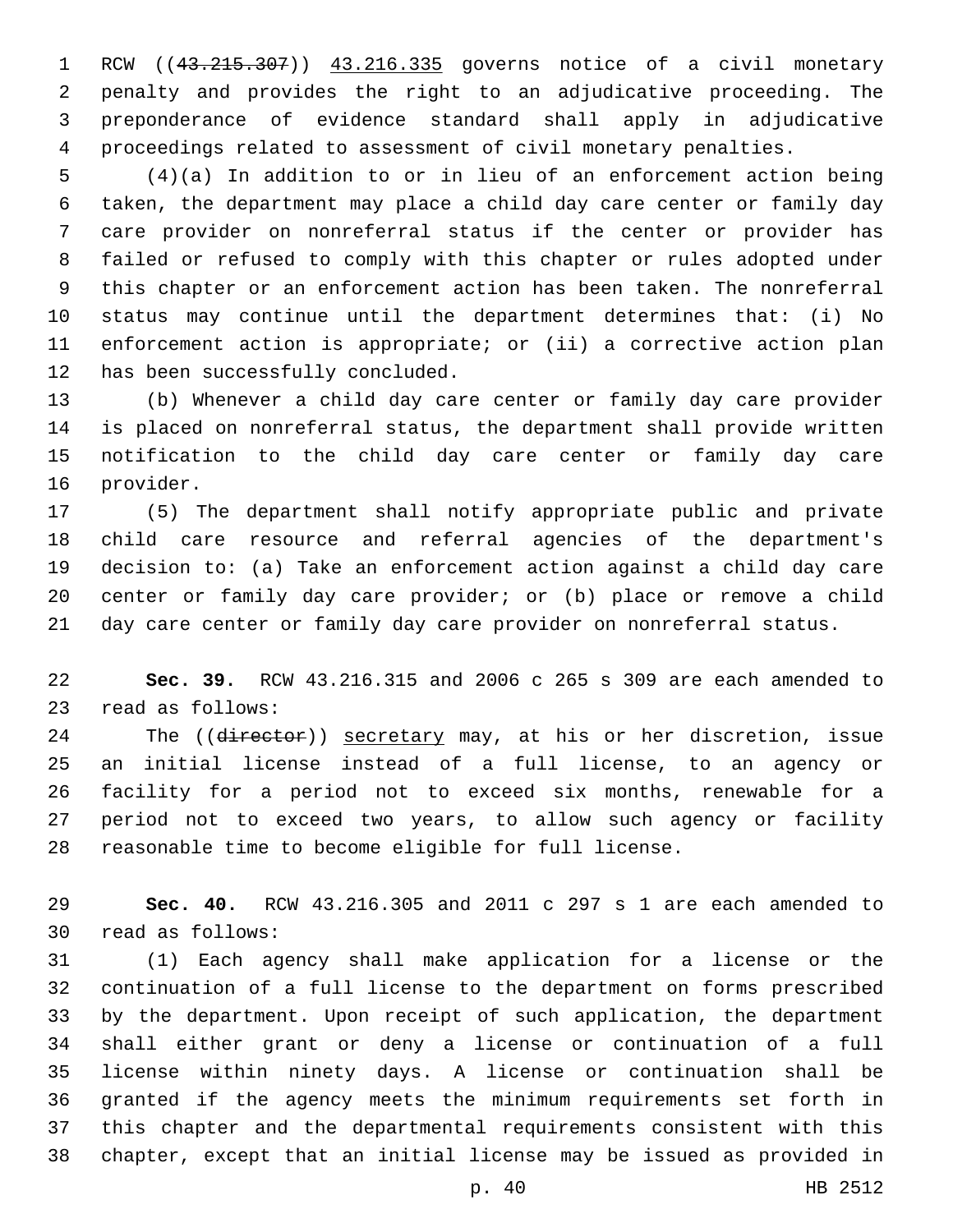1 RCW ((43.215.280)) 43.216.315. The department shall consider whether an agency is in good standing, as defined in subsection (4)(b) of this section, before granting a continuation of a full license. Full licenses provided for in this chapter shall continue to remain valid so long as the licensee meets the requirements for a nonexpiring license in subsection (2) of this section. The licensee, however, 7 shall advise the ((director)) secretary of any material change in circumstances which might constitute grounds for reclassification of license as to category. The license issued under this chapter is not transferable and applies only to the licensee and the location stated in the application. For licensed family day care homes having an acceptable history of child care, the license may remain in effect 13 for two weeks after a move.

 (2) In order to qualify for a nonexpiring full license, a licensee must meet the following requirements on an annual basis as established from the date of initial licensure:

17 (a) Submit the annual licensing fee;

 (b) Submit a declaration to the department indicating the licensee's intent to continue operating a licensed child care program, or the intent to cease operation on a date certain;

 (c) Submit a declaration of compliance with all licensing rules; and

 (d) Submit background check applications on the schedule 24 established by the department.

 (3) If a licensee fails to meet the requirements in subsection (2) of this section for continuation of a full license the license expires and the licensee must submit a new application for licensure 28 under this chapter.

 (4)(a) Nothing about the nonexpiring license process may interfere with the department's established monitoring practice.

 (b) For the purpose of this section, an agency is considered to be in good standing if in the intervening period between monitoring visits the agency does not have any of the following:

34 (i) Valid complaints;

 (ii) A history of noncompliance related to those valid complaints 36 or pending from prior monitoring visits; or

 (iii) Other information that when evaluated would result in a 38 finding of noncompliance with this section.

 (c) The department shall consider whether an agency is in good standing when determining the most appropriate approach and process

p. 41 HB 2512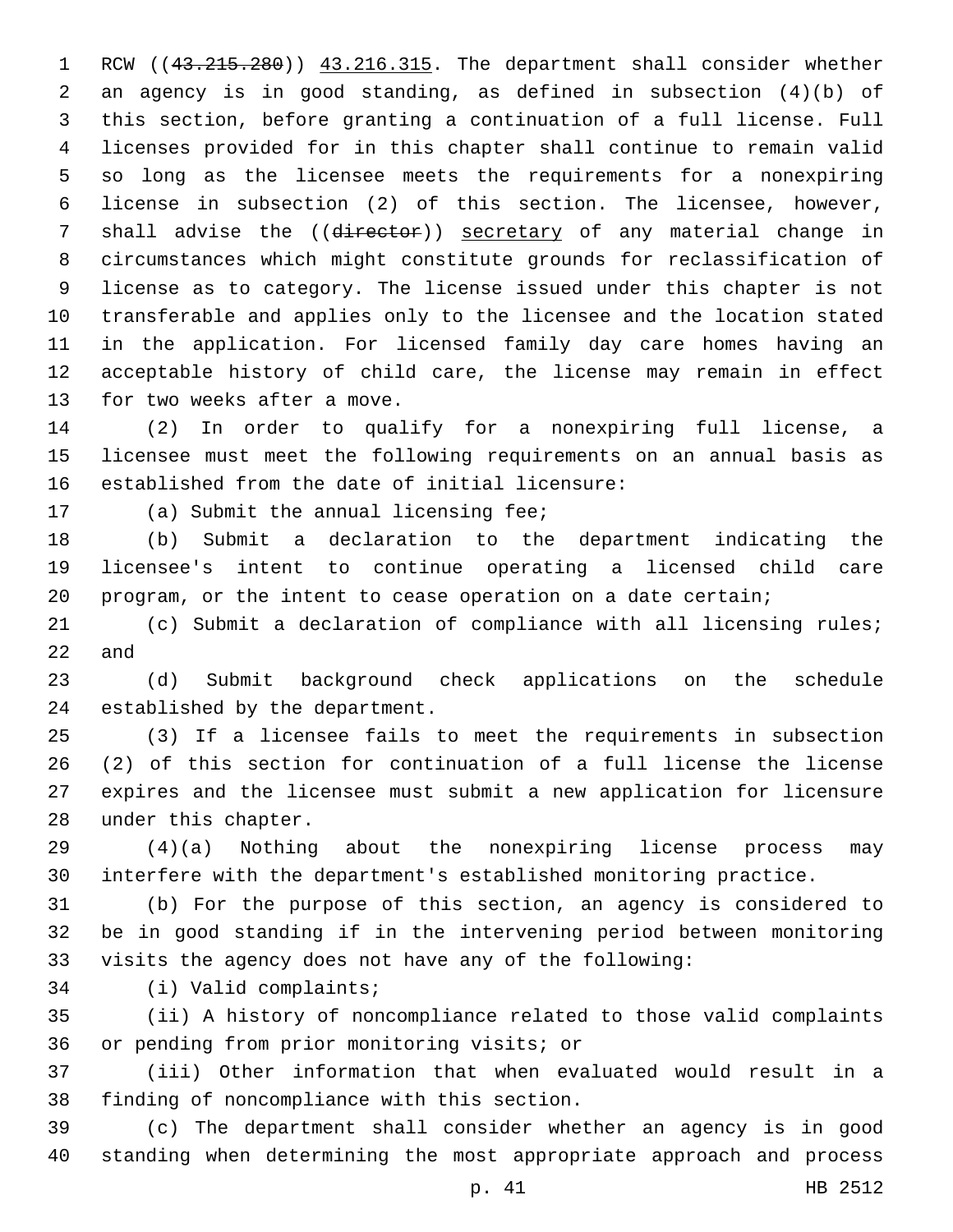for monitoring visits, for the purposes of administrative efficiency while protecting children, consistent with this chapter. If the department determines that an agency is not in good standing, the department may issue a probationary license, as provided in RCW  $( (43.215.290) )$  43.216.320.

 **Sec. 41.** RCW 43.216.300 and 2007 c 17 s 1 are each amended to 7 read as follows:

8 (1) The ((director)) secretary shall charge fees to the licensee 9 for obtaining a license. The ((director)) secretary may waive the 10 fees when, in the discretion of the ((director)) secretary, the fees would not be in the best interest of public health and safety, or when the fees would be to the financial disadvantage of the state.

 (2) Fees charged shall be based on, but shall not exceed, the cost to the department for the licensure of the activity or class of activities and may include costs of necessary inspection.

16 (3) The ((director)) secretary shall establish the fees charged 17 by rule.

 **Sec. 42.** RCW 43.216.265 and 2013 c 227 s 1 are each amended to 19 read as follows:

 The chief of the Washington state patrol, through the director of fire protection, shall have the power and it shall be his or her 22 duty:

23 (1) In consultation with the ((director)) secretary and with the advice and assistance of persons representative of the various type agencies to be licensed, to adopt recognized minimum standard requirements pertaining to each category of agency established pursuant to this chapter necessary to protect all persons residing 28 therein from fire hazards;

 (2) To adopt licensing minimum standard requirements to allow children who attend classes in a school building during school hours to remain in the same building to participate in before-school or after-school programs and to allow participation in such before- school and after-school programs by children who attend other schools and are transported to attend such before-school and after-school 35 programs;

 (3) To make or cause to be made such inspections and investigations of agencies as he or she deems necessary;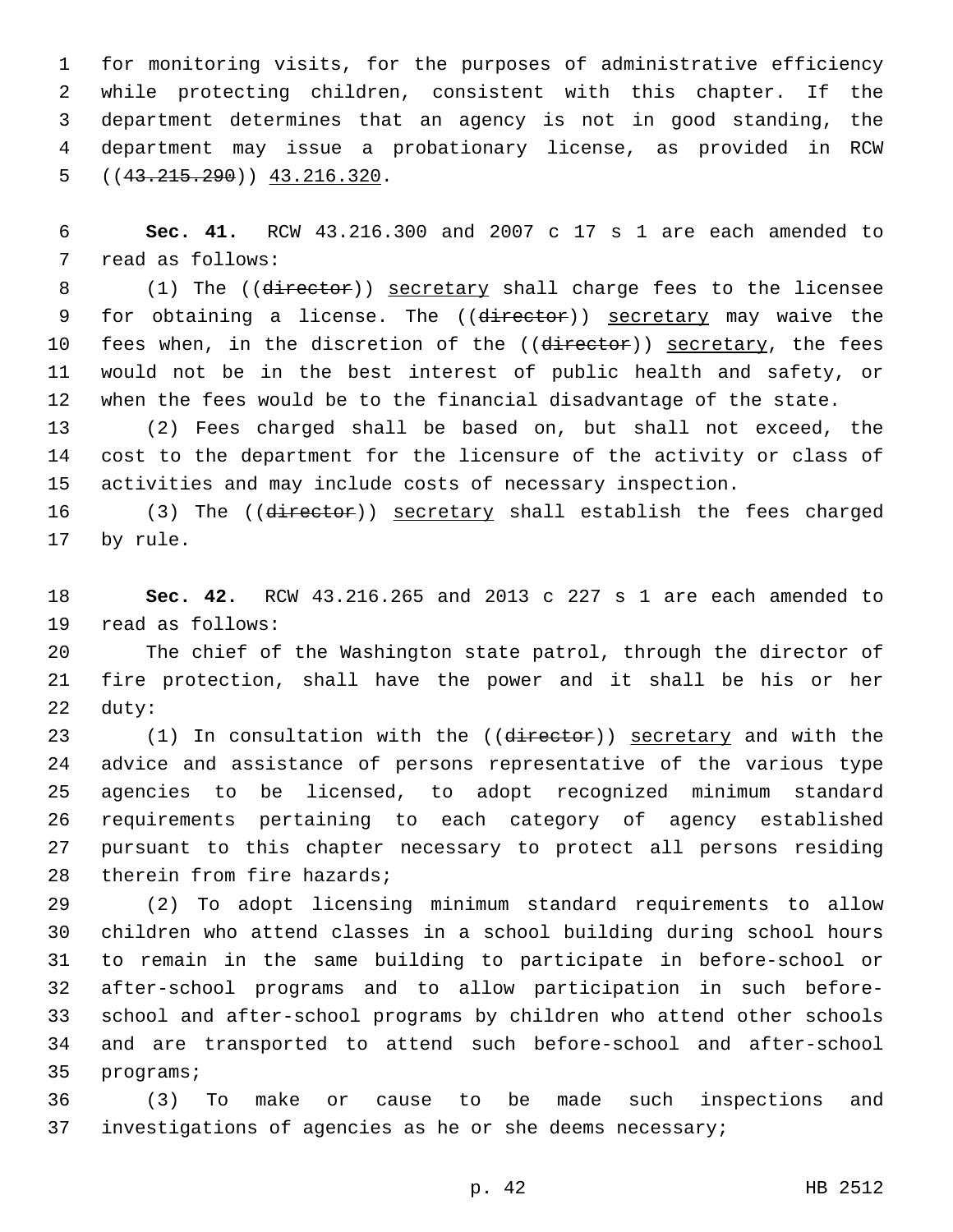(4) To make a periodic review of requirements under RCW 2 ((43.215.200(5))) 43.216.250(8) and to adopt necessary changes after consultation as required in subsection (1) of this section;

 (5) To issue to applicants for licenses under this chapter who comply with the requirements, a certificate of compliance, a copy of which shall be presented to the department before a license shall be issued, except that an initial license may be issued as provided in 8 RCW ((43.215.280)) 43.216.315.

 **Sec. 43.** RCW 43.216.045 and 2006 c 265 s 106 are each amended to 10 read as follows:

11 The ((director)) secretary may appoint such advisory committees or councils as may be required by any federal legislation as a condition to the receipt of federal funds by the department. The 14 ((director)) secretary may also appoint statewide committees or councils on such subject matters as are or come within the department's responsibilities. The committees or councils shall be 17 constituted as required by federal law or as the ((director)) 18 secretary may determine.

 Members of such state advisory committees or councils may be paid their travel expenses in accordance with RCW 43.03.050 and 43.03.060.

 **Sec. 44.** RCW 43.216.105 and 2017 c 236 s 5 are each amended to 22 read as follows:

23 (1) The department of ((early learning)) children, youth, and 24 families must work with community partners to support outreach and education for parents and families around the benefits of native language development and retention, as well as the benefits of dual language learning. Native language means the language normally used by an individual or, in the case of a child or youth, the language normally used by the parents or family of the child or youth. Dual language learning means learning in two languages, generally English and a target language other than English spoken in the local community, for example Spanish, Somali, Vietnamese, Russian, Arabic, native languages, or indigenous languages where the goal is bilingualism.34

 (2) Within existing resources, the department must create training and professional development resources on dual language learning, such as supporting English learners, working in culturally and linguistically diverse communities, strategies for family

p. 43 HB 2512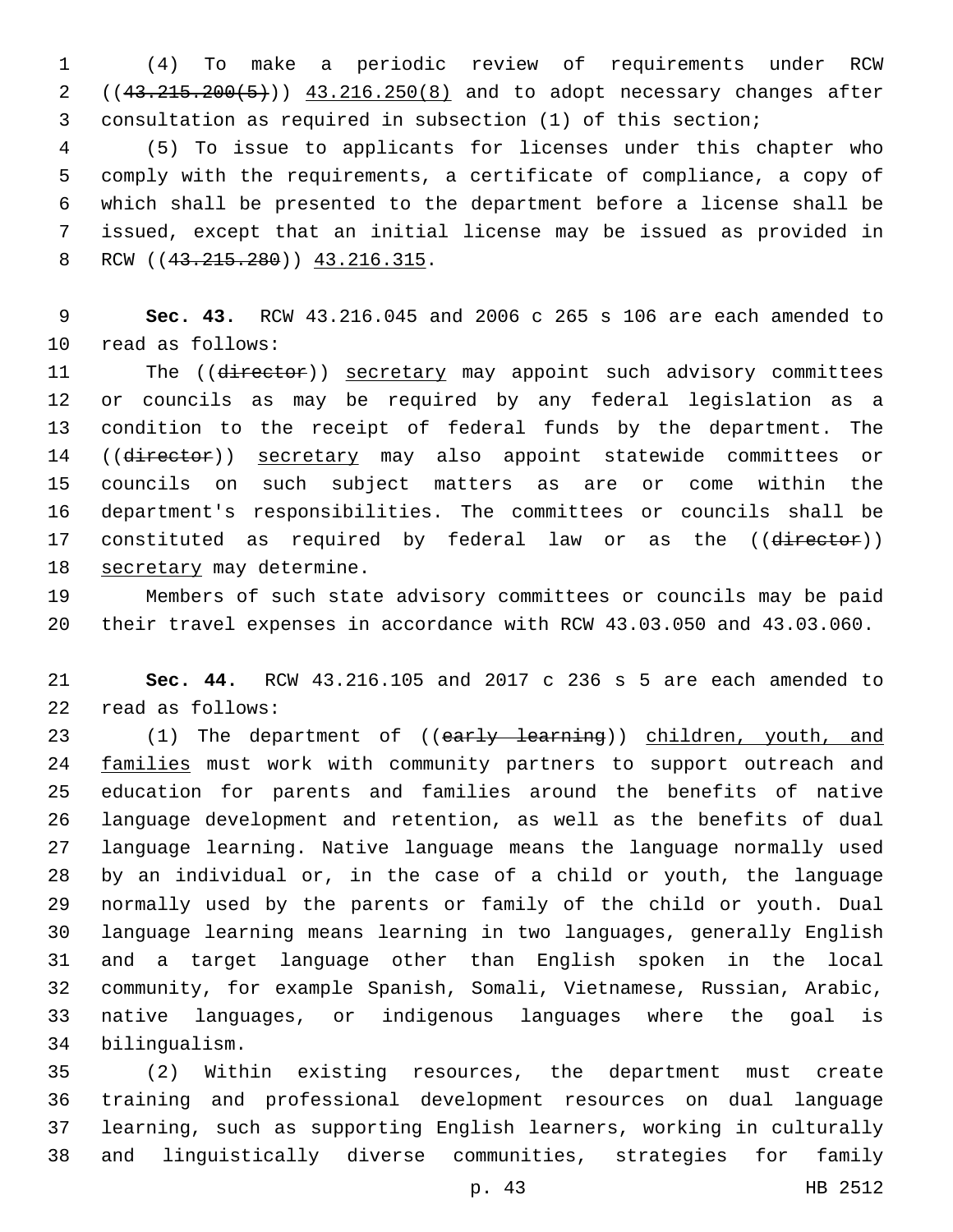engagement, and cultural responsiveness. The department must design 2 the training modules to be culturally responsive.

 (3) Within existing resources, the department must support dual language learning communities for teachers and coaches.

(4) The department may adopt rules to implement this section.

 **Sec. 45.** RCW 9.94A.655 and 2010 c 224 s 2 are each amended to 7 read as follows:

 (1) An offender is eligible for the parenting sentencing alternative if:9

 (a) The high end of the standard sentence range for the current 11 offense is greater than one year;

 (b) The offender has no prior or current conviction for a felony 13 that is a sex offense or a violent offense;

 (c) The offender has not been found by the United States attorney general to be subject to a deportation detainer or order and does not become subject to a deportation order during the period of the 17 sentence;

 (d) The offender signs any release of information waivers required to allow information regarding current or prior child 20 welfare cases to be shared with the department and the court; and

 (e) The offender has physical custody of his or her minor child or is a legal guardian or custodian with physical custody of a child under the age of eighteen at the time of the current offense.

 (2) To assist the court in making its determination, the court may order the department to complete either a risk assessment report or a chemical dependency screening report as provided in RCW 27 9.94A.500, or both reports prior to sentencing.

 (3) If the court is considering this alternative, the court shall 29 request that the department contact the ((children's administration of the Washington state department of social and health services)) department of children, youth, and families to determine if the agency has an open child welfare case or prior substantiated referral of abuse or neglect involving the offender or if the agency is aware of any substantiated case of abuse or neglect with a tribal child 35 welfare agency involving the offender.

 (a) If the offender has an open child welfare case, the department will provide the release of information waiver and request that the ((children's administration)) department of children, youth, and families or the tribal child welfare agency provide a report to

p. 44 HB 2512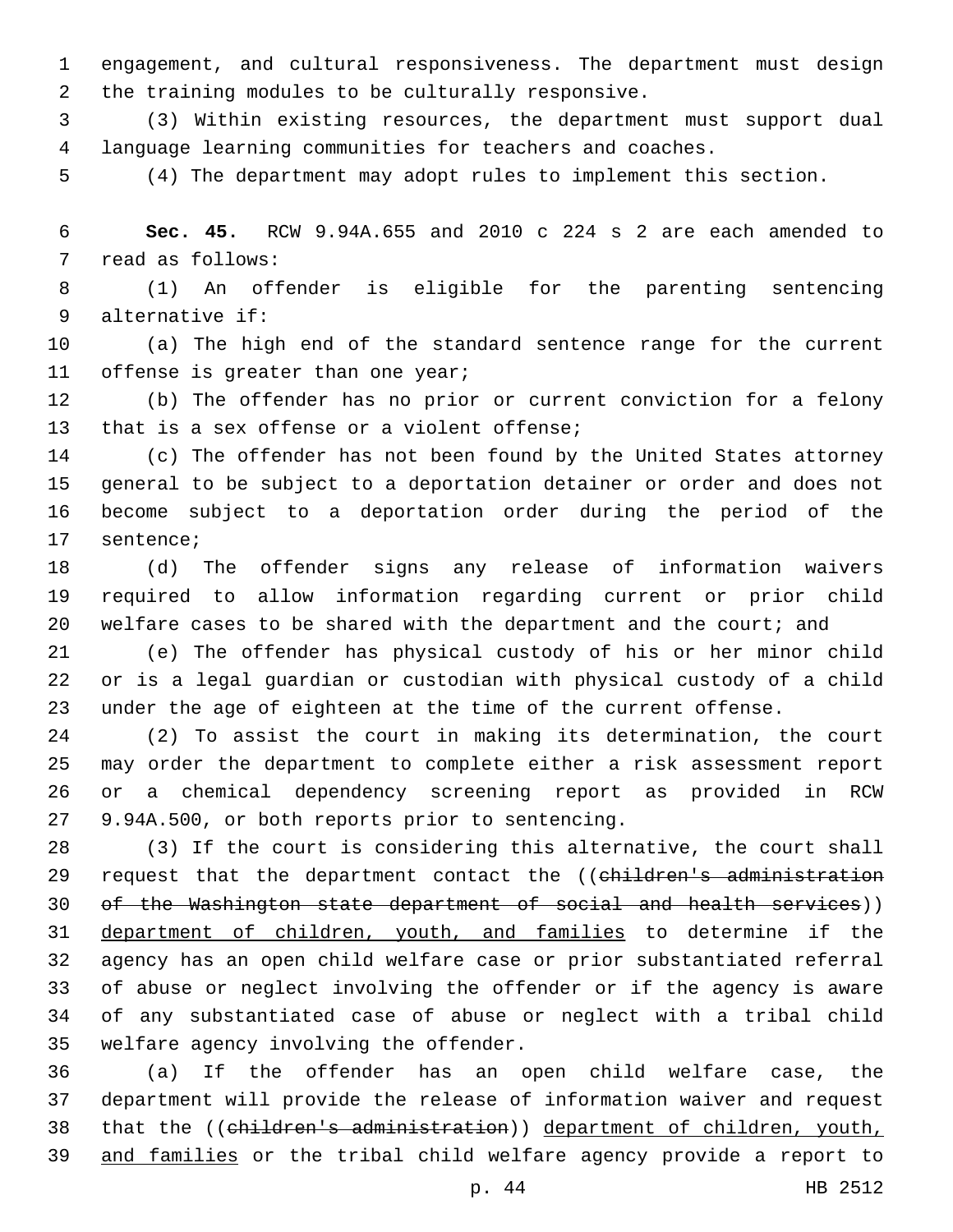1 the court. The ((children's administration)) department of children, 2 youth, and families shall provide a report within seven business days 3 of the request that includes, at the minimum, the following:

(i) Legal status of the child welfare case;4

5 (ii) Length of time the ((children's administration)) department 6 of children, youth, and families has been involved with the offender;

7 (iii) Legal status of the case and permanent plan;

8 (iv) Any special needs of the child;

 (v) Whether or not the offender has been cooperative with services ordered by a juvenile court under a child welfare case; and (vi) If the offender has been convicted of a crime against a 12 child.

13 (b) If a report is required from a tribal child welfare agency, 14 the department shall attempt to obtain information that is similar to 15 what is required for the report provided by the ((children's 16 administration)) department of children, youth, and families in a 17 timely manner.

18 (c) If the offender does not have an open child welfare case with 19 the ((children's administration)) department of children, youth, and 20 families or with a tribal child welfare agency but has prior 21 involvement, the department will obtain information from the 22 ((children's administration)) department of children, youth, and 23 families on the number and type of past substantiated referrals of 24 abuse or neglect and report that information to the court. If the 25 ((children's administration)) department of children, youth, and 26 families has never had any substantiated referrals or an open case 27 with the offender, the department will inform the court.

 (4) If the sentencing court determines that the offender is eligible for a sentencing alternative under this section and that the sentencing alternative is appropriate and should be imposed, the court shall waive imposition of a sentence within the standard sentence range and impose a sentence consisting of twelve months of community custody. The court shall consider the offender's criminal history when determining if the alternative is appropriate.

35 (5) When a court imposes a sentence of community custody under 36 this section:

37 (a) The court may impose conditions as provided in RCW 9.94A.703 38 and may impose other affirmative conditions as the court considers 39 appropriate.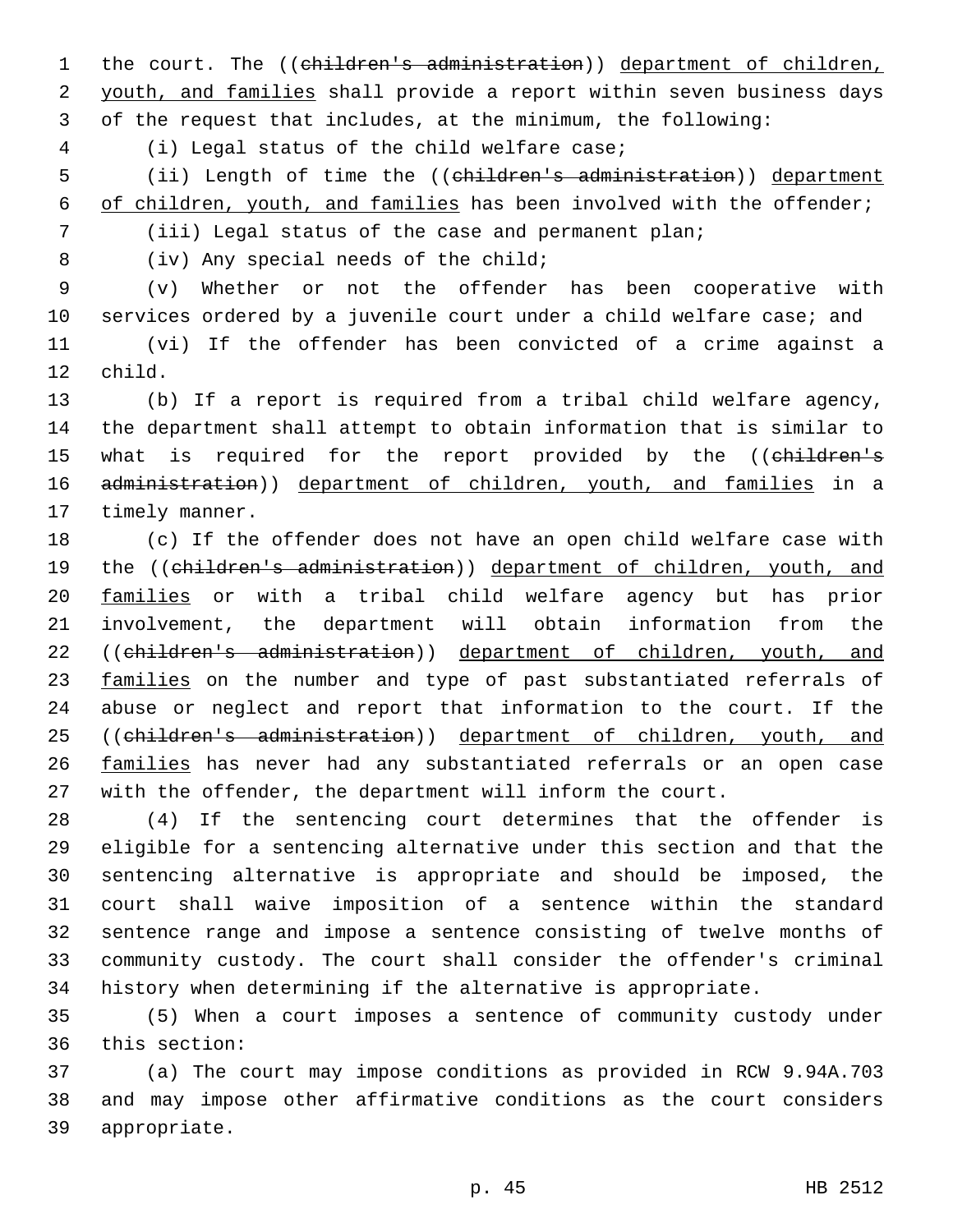- (b) The department may impose conditions as authorized in RCW 9.94A.704 that may include, but are not limited to:
- 3 (i) Parenting classes;
- 4 (ii) Chemical dependency treatment;
- 5 (iii) Mental health treatment;
- (iv) Vocational training;6
- 7 (v) Offender change programs;
- 8 (vi) Life skills classes.

 (c) The department shall report to the court if the offender commits any violations of his or her sentence conditions.

 (6) The department shall provide the court with quarterly progress reports regarding the offender's progress in required programming, treatment, and other supervision conditions. When an offender has an open child welfare case, the department will seek to 15 coordinate services with the ((children's administration)) department 16 of children, youth, and families.

 (7)(a) The court may bring any offender sentenced under this section back into court at any time during the period of community custody on its own initiative to evaluate the offender's progress in treatment, or to determine if any violations of the conditions of the 21 sentence have occurred.

 (b) If the offender is brought back to court, the court may modify the conditions of community custody or impose sanctions under 24 (c) of this subsection.

 (c) The court may order the offender to serve a term of total confinement within the standard range of the offender's current offense at any time during the period of community custody, if the offender violates the conditions or requirements of the sentence or if the offender is failing to make satisfactory progress in 30 treatment.

 (d) An offender ordered to serve a term of total confinement under (c) of this subsection shall receive credit for any time previously served in confinement under this section.

 **Sec. 46.** RCW 26.44.220 and 2013 c 23 s 44 are each amended to read as follows:35

 (1) Within existing resources, the department shall develop a 37 curriculum designed to train department staff ((of the department's children's administration)) who assess or provide services to adolescents on how to screen and respond to referrals to child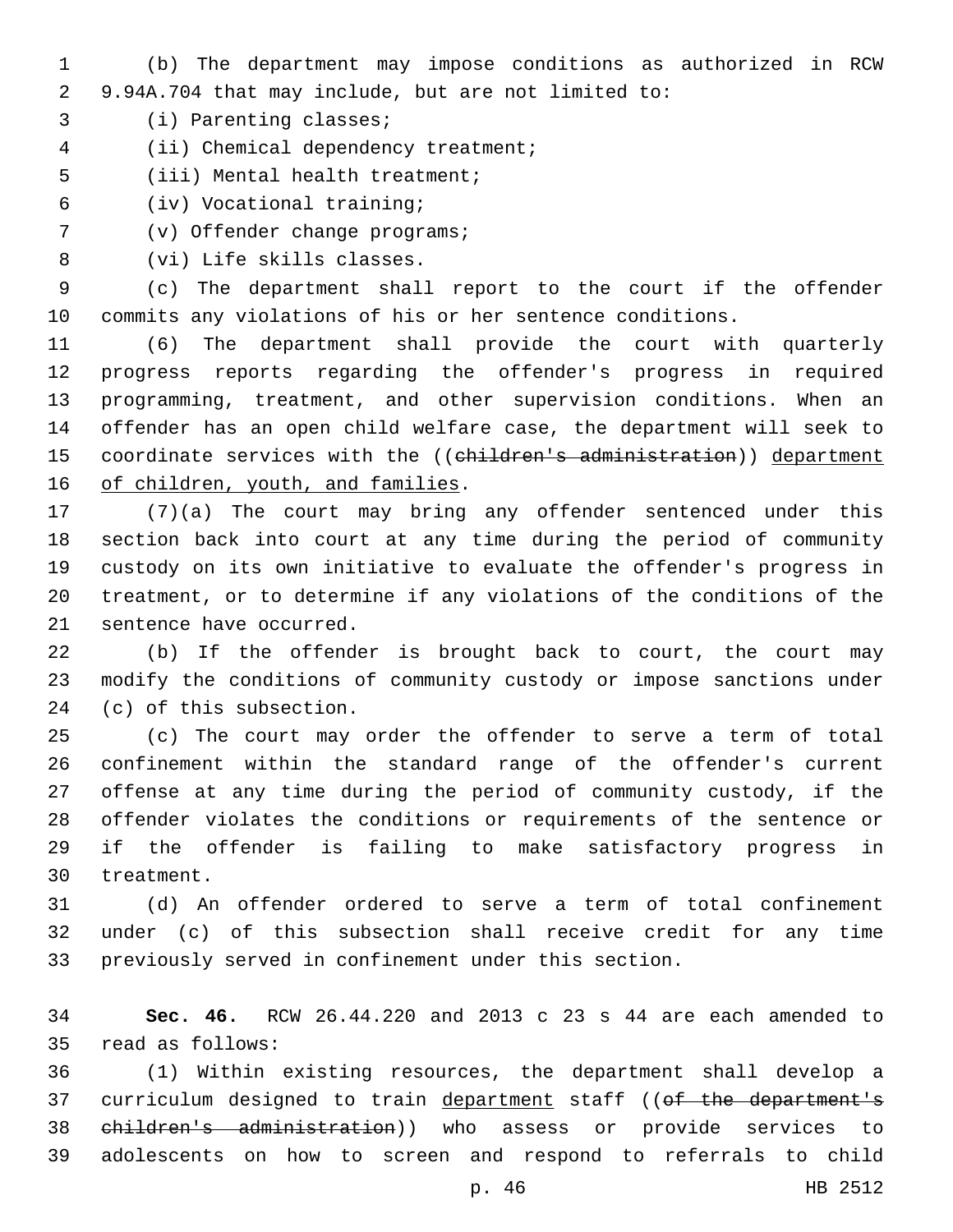protective services when those referrals may involve victims of abuse or neglect between the ages of eleven and eighteen. At a minimum, the curriculum developed pursuant to this section shall include:

 (a) Review of relevant laws and regulations, including the requirement that the department investigate complaints if a parent's or caretaker's actions result in serious physical or emotional harm or present an imminent risk of serious harm to any person under 8 eighteen;

 (b) Review of departmental policies ((of the department's 10 children's administration)) that require assessment and screening of abuse and neglect referrals on the basis of risk and not age;

(c) Explanation of safety assessment and risk assessment models;

 (d) Case studies of situations in which the department has received reports of alleged abuse or neglect of older children and 15 adolescents;

 (e) Discussion of best practices in screening and responding to referrals involving older children and adolescents; and

 (f) Discussion of how abuse and neglect referrals related to adolescents are investigated and when law enforcement must be 20 notified.

 (2) As it develops its curriculum pursuant to this section, the department shall request that the office of the family and children's ombuds review and comment on its proposed training materials. The department shall consider the comments and recommendations of the office of the family and children's ombuds as it develops the 26 curriculum required by this section.

 (3) The department shall complete the curriculum materials required by this section no later than December 31, 2005.

 (4) Within existing resources, the department shall incorporate training on the curriculum developed pursuant to this section into existing training for child protective services workers who screen 32 intake calls, ((children's administration)) department staff responsible for assessing or providing services to older children and 34 adolescents, and all new employees of the ((children's 35 administration)) department responsible for assessing or providing 36 services to older children and adolescents.

 **Sec. 47.** RCW 9.94A.6551 and 2010 c 224 s 8 are each amended to read as follows:38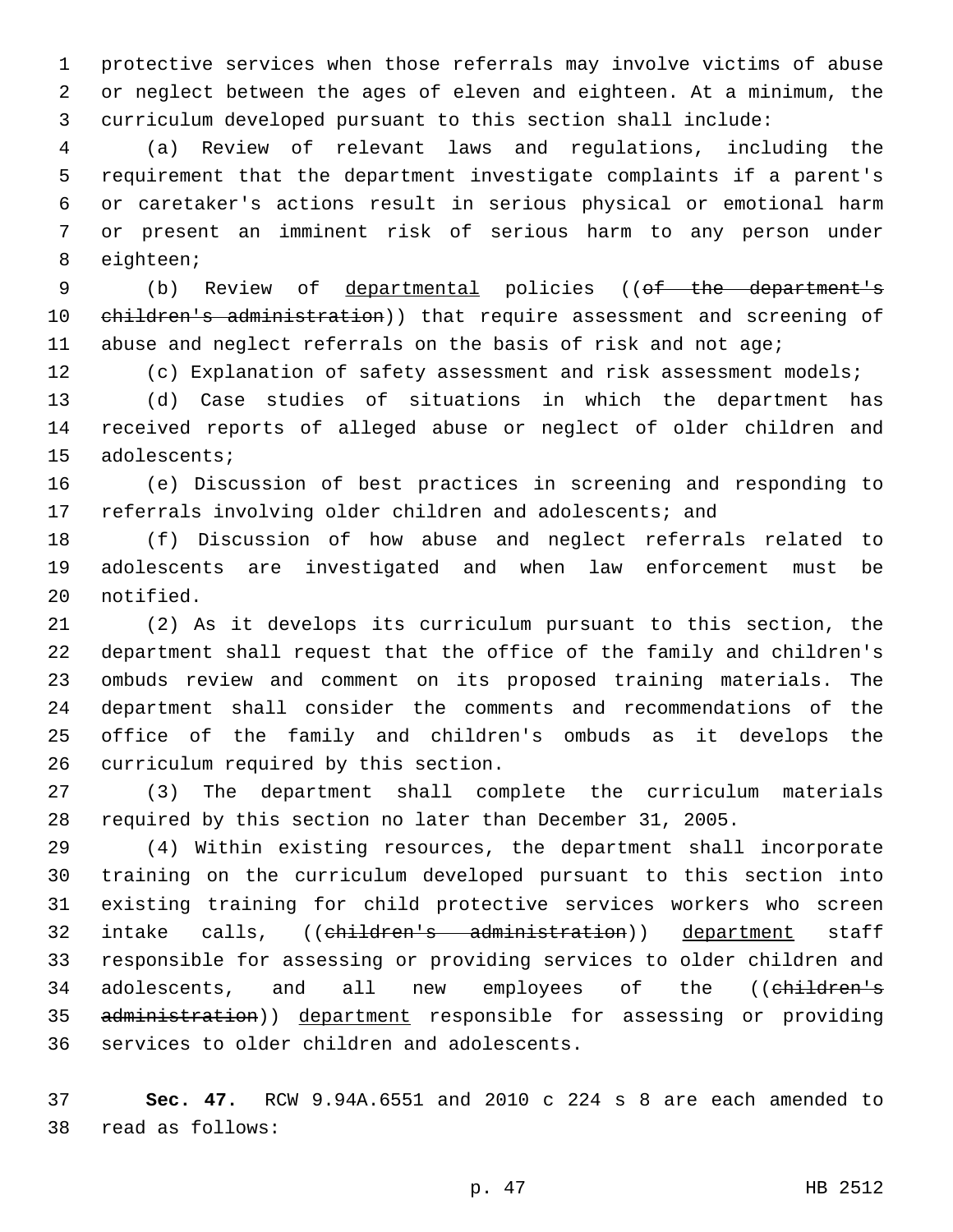For offenders not sentenced under RCW 9.94A.655, but otherwise eligible under this section, no more than the final twelve months of the offender's term of confinement may be served in partial confinement as home detention as part of the parenting program 5 developed by the department.

 (1) The secretary may transfer an offender from a correctional facility to home detention in the community if it is determined that the parenting program is an appropriate placement and when all of the 9 following conditions exist:

 (a) The offender is serving a sentence in which the high end of 11 the range is greater than one year;

 (b) The offender has no current conviction for a felony that is a 13 sex offense or a violent offense;

 (c) The offender has not been found by the United States attorney general to be subject to a deportation detainer or order and does not become subject to a deportation order during the period of the 17 sentence;

 (d) The offender signs any release of information waivers required to allow information regarding current or prior child welfare cases to be shared with the department and the court;

21 (e) The offender:

(i) Has physical or legal custody of a minor child;

 (ii) Has a proven, established, ongoing, and substantial relationship with his or her minor child that existed prior to the 25 commission of the current offense; or

 (iii) Is a legal guardian of a child that was under the age of 27 eighteen at the time of the current offense; and

 (f) The department determines that such a placement is in the 29 best interests of the child.

 (2) When the department is considering partial confinement as part of the parenting program for an offender, the department shall 32 inquire of the individual and the ((children's administration with 33 the Washington state department of social and health services)) 34 department of children, youth, and families whether the agency has an open child welfare case or prior substantiated referral for abuse or 36 neglect involving the offender. If the ((children's administration)) department of children, youth, and families or a tribal jurisdiction has an open child welfare case, the department will seek input from the ((children's administration)) department of children, youth, and families or the involved tribal jurisdiction as to: (a) The status of

p. 48 HB 2512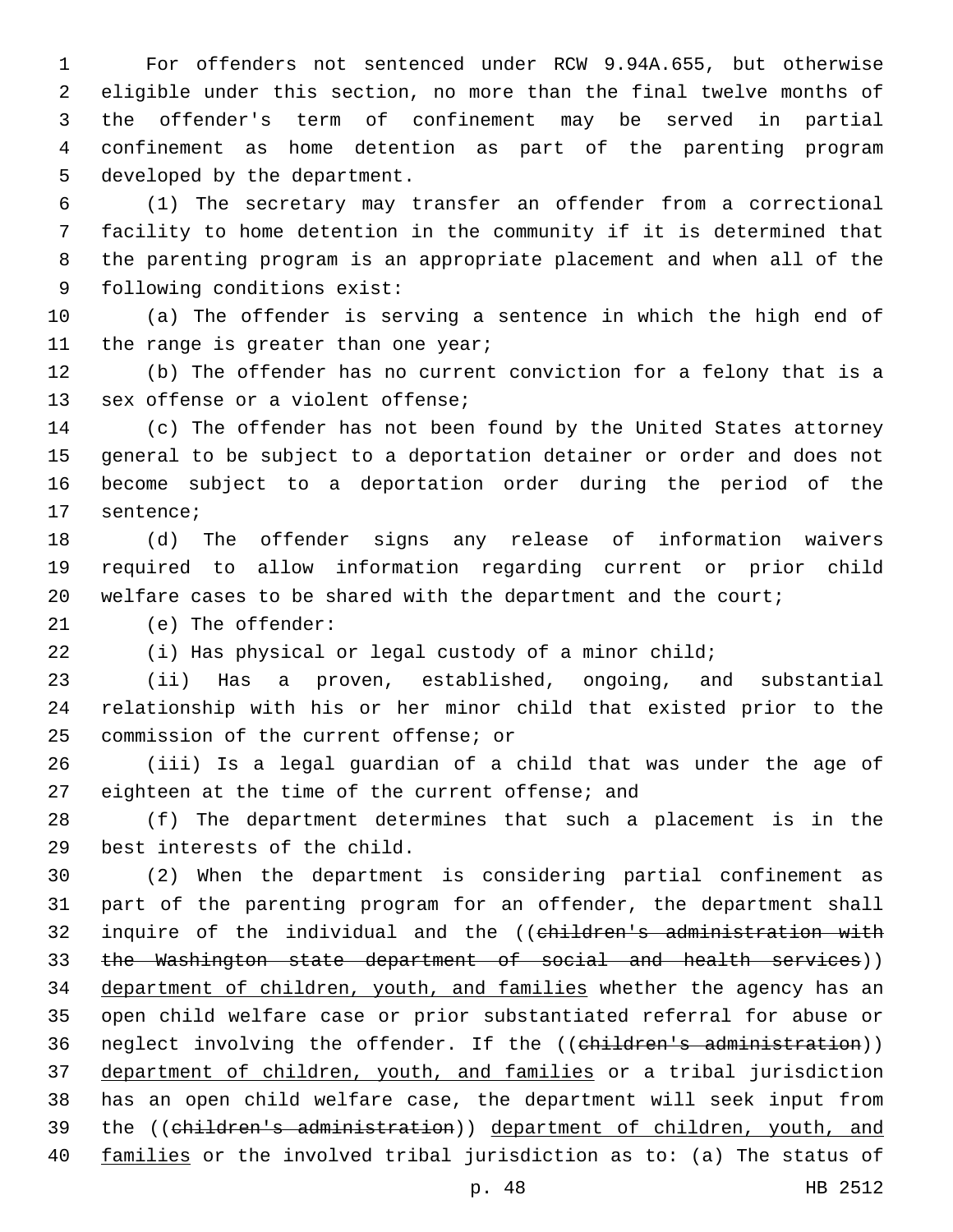the child welfare case; and (b) recommendations regarding placement of the offender and services required of the department and the court governing the individual's child welfare case. The department and its officers, agents, and employees are not liable for the acts of offenders participating in the parenting program unless the department or its officers, agents, and employees acted with willful 7 and wanton disregard.

 (3) All offenders placed on home detention as part of the parenting program shall provide an approved residence and living 10 arrangement prior to transfer to home detention.

 (4) While in the community on home detention as part of the 12 parenting program, the department shall:

 (a) Require the offender to be placed on electronic home 14 monitoring;

 (b) Require the offender to participate in programming and 16 treatment that the department determines is needed;

 (c) Assign a community corrections officer who will monitor the offender's compliance with conditions of partial confinement and 19 programming requirements; and

 (d) If the offender has an open child welfare case with the ((children's administration)) department of children, youth, and families, collaborate and communicate with the identified social 23 worker in the provision of services.

 (5) The department has the authority to return any offender serving partial confinement in the parenting program to total confinement if the offender is not complying with sentence 27 requirements.

 **Sec. 48.** RCW 74.13.632 and 2013 c 182 s 7 are each amended to read as follows:29

 (1) A university-based child welfare research entity shall include in its reporting the educational experiences and progress of students in ((children's administration)) out-of-home care with the 33 department. This data must be disaggregated in the smallest units allowable by law that do not identify an individual student, in order 35 to learn which ((children's administration)) of the department's offices and school districts are experiencing the greatest success and challenges in achieving quality educational outcomes with 38 students in ((children's administration)) out-of-home care with the 39 department.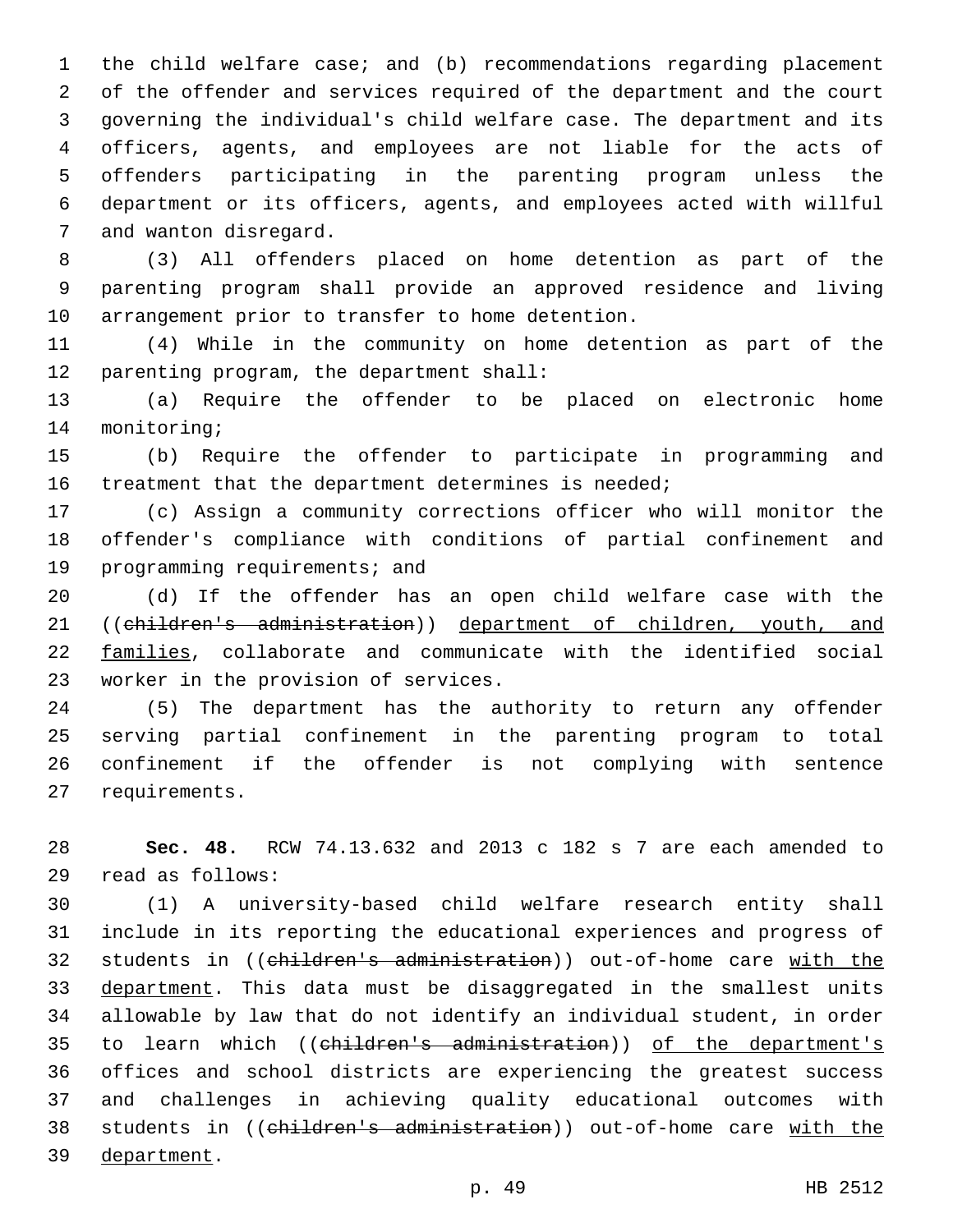(2) By January 1, 2015 and annually thereafter, the university-based child welfare research entity must submit a report to the legislature. To the extent possible, the report should include, but is not limited to, information on the following measures for a youth who is a dependent pursuant to chapter 13.34 RCW:

 (a) Aggregate scores from the Washington state kindergarten 7 readiness assessment;

 (b) Aggregate scores from the third grade statewide student 9 assessment in reading;

 (c) Number of youth graduating from high school with a documented 11 plan for postsecondary education, employment, or military service;

 (d) Number of youth completing one year of postsecondary education, the equivalent of first-year student credits, or achieving 14 a postsecondary certificate; and

 (e) Number of youth who complete an associate or bachelor's 16 degree.

 (3) The report must identify strengths and weaknesses in practice and recommend to the legislature strategy and needed resources for 19 improvement.

 **Sec. 49.** RCW 74.13.341 and 2015 c 240 s 4 are each amended to 21 read as follows:

 With respect to youth who will be aging out of foster care, the 23 ((children's administration)) department shall invite representatives 24 from the department of social and health services division of behavioral health and recovery, the disability services administration, the economic services administration, and the juvenile justice and rehabilitation administration to the youth's shared planning meeting that occurs between age seventeen and seventeen and one-half that is used to develop a transition plan. It 30 is the responsibility of the ((children's administration)) department to include these agencies in the shared planning meeting. If foster youth who are the subject of this meeting may qualify for developmental disability services pursuant to Title 71A RCW, the ((children's administration)) department shall direct these youth to apply for these services and provide assistance in the application 36 process.

 **Sec. 50.** RCW 28A.300.525 and 2012 c 163 s 11 are each amended to 38 read as follows: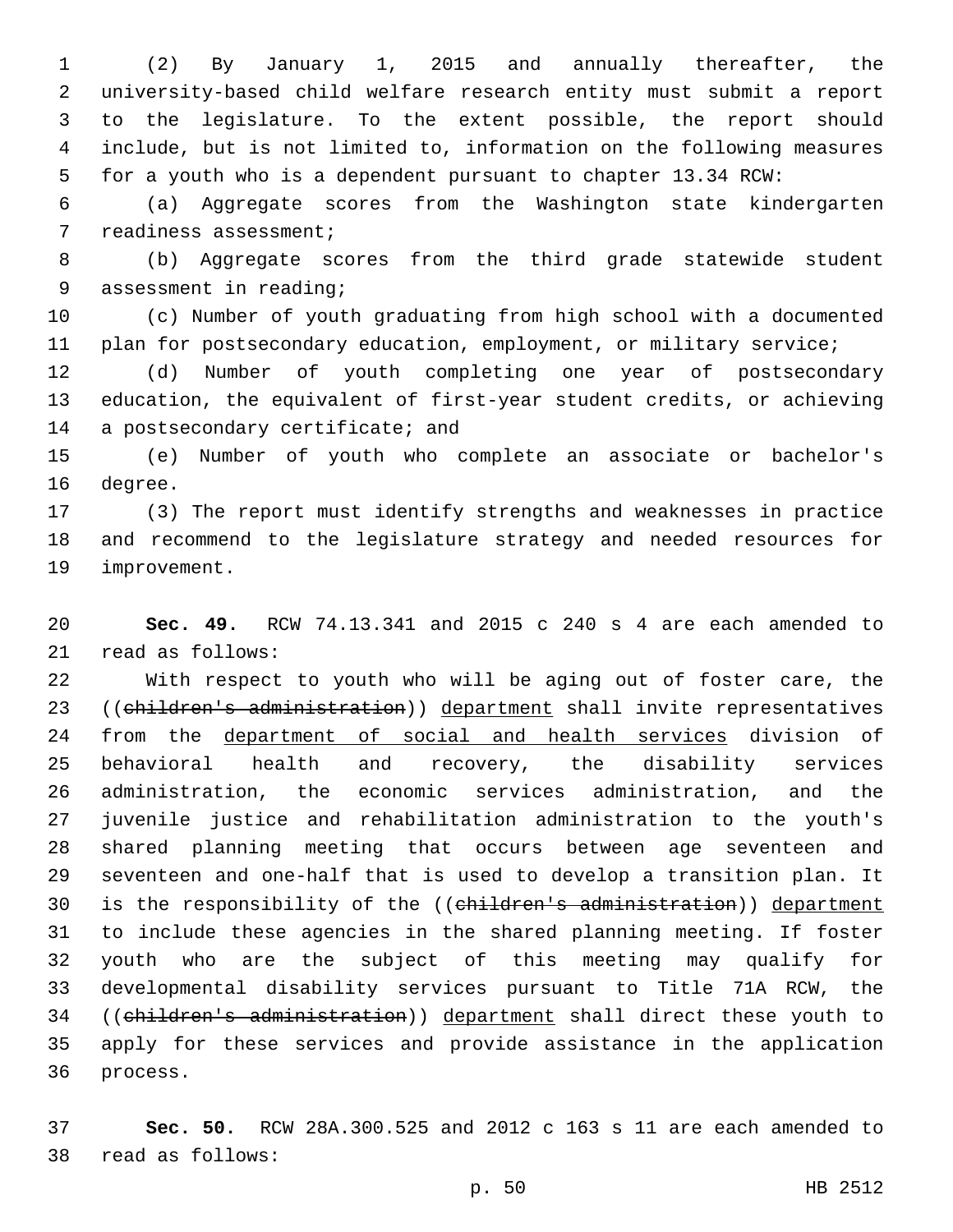The education data center shall include in its reporting as part of the P-20 education data project the educational experiences and progress of students in ((children's administration)) out-of-home care with the department of children, youth, and families. This data should be disaggregated in the smallest units allowable by law that do not identify an individual student, in order to learn which school districts are experiencing the greatest success and challenges in 8 achieving quality educational outcomes with students in ((children's 9 administration)) out-of-home care with the department of children, 10 youth, and families.

 **Sec. 51.** RCW 74.13.020 and 2017 3rd sp.s. c 6 s 401 are each 12 amended to read as follows:

 The definitions in this section apply throughout this chapter 14 unless the context clearly requires otherwise.

 (1) "Case management" means convening family meetings, developing, revising, and monitoring implementation of any case plan or individual service and safety plan, coordinating and monitoring services needed by the child and family, caseworker-child visits, family visits, and the assumption of court-related duties, excluding legal representation, including preparing court reports, attending judicial hearings and permanency hearings, and ensuring that the child is progressing toward permanency within state and federal 23 mandates, including the Indian child welfare act.

(2) "Child" means:24

(a) A person less than eighteen years of age; or

 (b) A person age eighteen to twenty-one years who is eligible to receive the extended foster care services authorized under RCW 74.13.031.28

 (3) "Child protective services" has the same meaning as in RCW 26.44.020.30

 (4) "Child welfare services" means social services including voluntary and in-home services, out-of-home care, case management, and adoption services which strengthen, supplement, or substitute for, parental care and supervision for the purpose of:

 (a) Preventing or remedying, or assisting in the solution of problems which may result in families in conflict, or the neglect, abuse, exploitation, or criminal behavior of children;

 (b) Protecting and caring for dependent, abused, or neglected 39 children;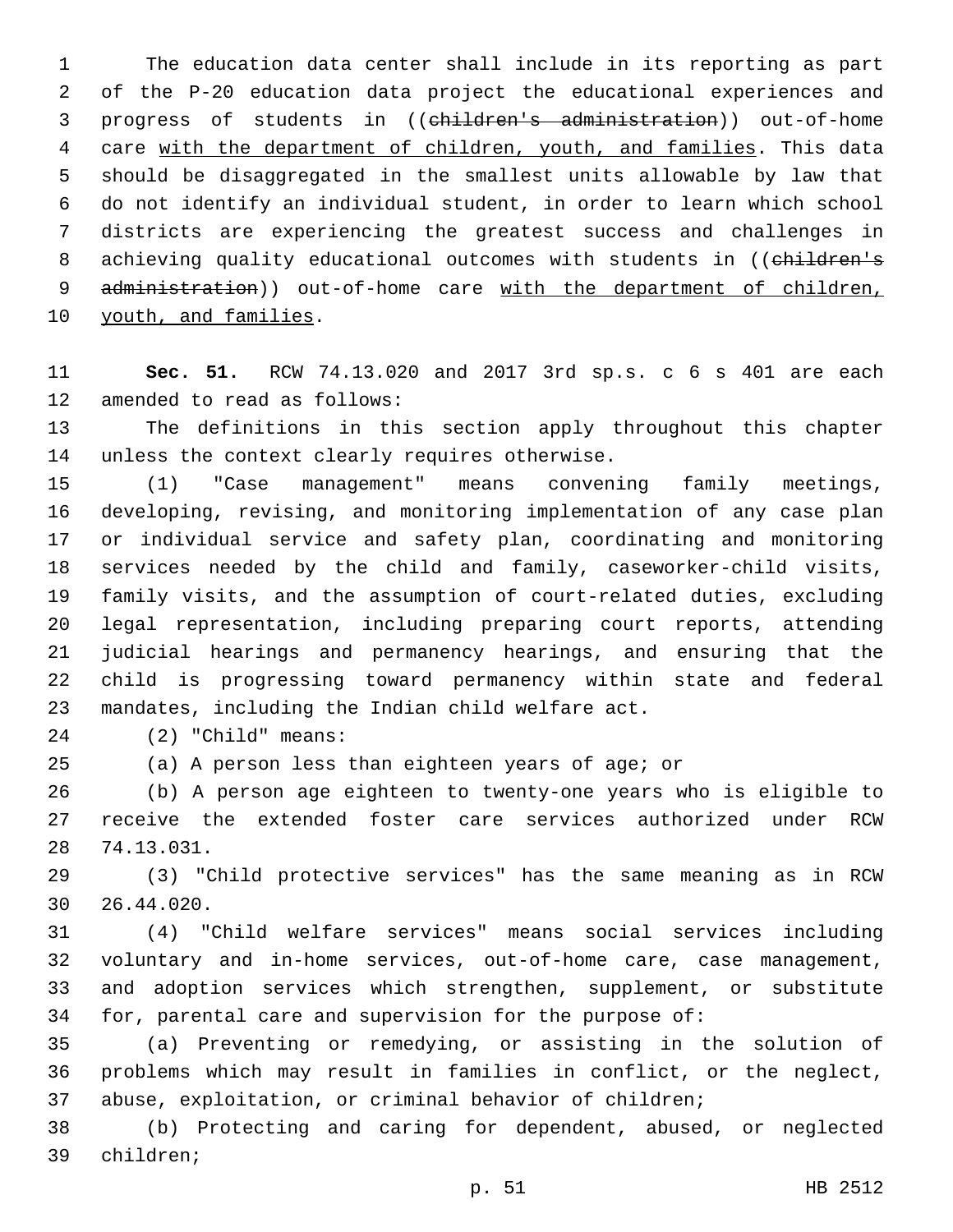(c) Assisting children who are in conflict with their parents, and assisting parents who are in conflict with their children, with 3 services designed to resolve such conflicts;

 (d) Protecting and promoting the welfare of children, including the strengthening of their own homes where possible, or, where needed;6

 (e) Providing adequate care of children away from their homes in foster family homes or day care or other child care agencies or 9 facilities.

 "Child welfare services" does not include child protection 11 services.

 (5) "Committee" means the child welfare transformation design 13 committee.

 (6) "Department" means the department of children, youth, and 15 families.

 (7) "Extended foster care services" means residential and other support services the department is authorized to provide to foster children. These services include, but are not limited to, placement in licensed, relative, or otherwise approved care, or supervised independent living settings; assistance in meeting basic needs; independent living services; medical assistance; and counseling or 22 treatment.

 (8) "Family assessment" means a comprehensive assessment of child safety, risk of subsequent child abuse or neglect, and family strengths and needs that is applied to a child abuse or neglect report. Family assessment does not include a determination as to whether child abuse or neglect occurred, but does determine the need for services to address the safety of the child and the risk of 29 subsequent maltreatment.

 (9) "Measurable effects" means a statistically significant change which occurs as a result of the service or services a supervising agency is assigned in a performance-based contract, in time periods 33 established in the contract.

 (10) "Medical condition" means, for the purposes of qualifying for extended foster care services, a physical or mental health condition as documented by any licensed health care provider regulated by a disciplining authority under RCW 18.130.040.

 (11) "Nonminor dependent" means any individual age eighteen to twenty-one years who is participating in extended foster care 40 services authorized under RCW 74.13.031.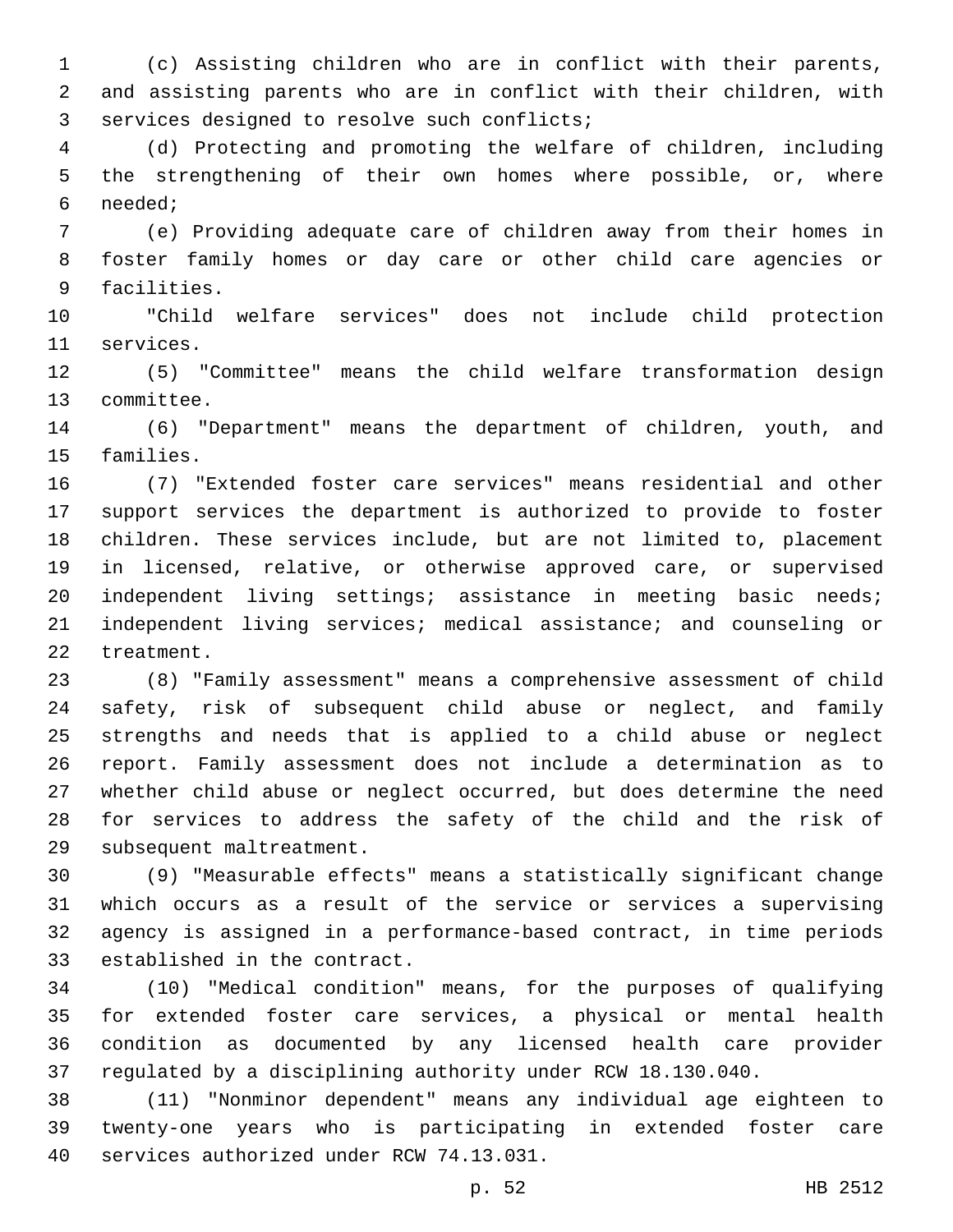(12) "Out-of-home care services" means services provided after the shelter care hearing to or for children in out-of-home care, as that term is defined in RCW 13.34.030, and their families, including the recruitment, training, and management of foster parents, the recruitment of adoptive families, and the facilitation of the adoption process, family reunification, independent living, emergency shelter, residential group care, and foster care, including relative 8 placement.

 (13) "Performance-based contracting" means the structuring of all aspects of the procurement of services around the purpose of the work to be performed and the desired results with the contract requirements set forth in clear, specific, and objective terms with measurable outcomes. Contracts shall also include provisions that link the performance of the contractor to the level and timing of 15 reimbursement.

 (14) "Permanency services" means long-term services provided to secure a child's safety, permanency, and well-being, including foster care services, family reunification services, adoption services, and 19 preparation for independent living services.

 (15) "Primary prevention services" means services which are designed and delivered for the primary purpose of enhancing child and family well-being and are shown, by analysis of outcomes, to reduce the risk to the likelihood of the initial need for child welfare 24 services.

(16) "Secretary" means the secretary of the department.

 (17) "Supervised independent living" includes, but is not limited to, apartment living, room and board arrangements, college or university dormitories, and shared roommate settings. Supervised 29 independent living settings must be approved by the ((children's 30 administration)) department or the court.

 (18) "Supervising agency" means an agency licensed by the state under RCW 74.15.090, or licensed by a federally recognized Indian tribe located in this state under RCW 74.15.190, that has entered into a performance-based contract with the department to provide case management for the delivery and documentation of child welfare services, as defined in this section. This definition is applicable 37 on or after December 30, 2015.

(19) "Unsupervised" has the same meaning as in RCW 43.43.830.

 (20) "Voluntary placement agreement" means, for the purposes of extended foster care services, a written voluntary agreement between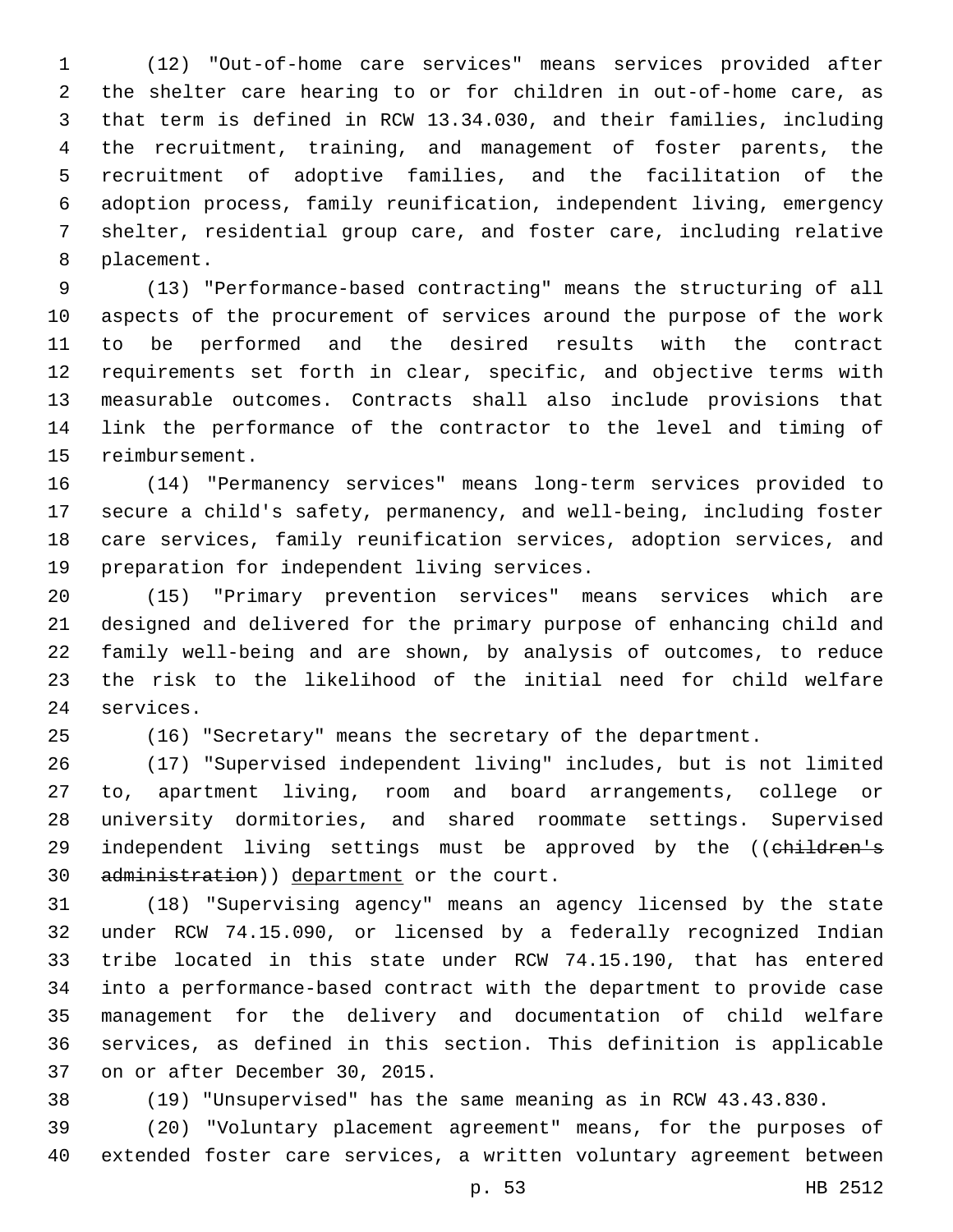a nonminor dependent who agrees to submit to the care and authority of the department for the purposes of participating in the extended 3 foster care program.

 **Sec. 52.** RCW 72.05.435 and 1998 c 269 s 15 are each amended to 5 read as follows:

 (1) The department shall establish by rule a policy for the common use of residential group homes for juvenile offenders under the jurisdiction of the juvenile rehabilitation administration and 9 the ((children's administration)) department of children, youth, and 10 families.

 (2) A juvenile confined under the jurisdiction of the juvenile rehabilitation administration who is convicted of a class A felony is not eligible for placement in a community facility operated by ((children's administration)) the department of children, youth, and 15 families that houses juveniles who are not under the jurisdiction of 16 juvenile rehabilitation administration unless:

 (a) The juvenile is housed in a separate living unit solely for 18 juvenile offenders;

 (b) The community facility is a specialized treatment program and the youth is not assessed as sexually aggressive under RCW 13.40.470; or

 (c) The community facility is a specialized treatment program that houses one or more sexually aggressive youth and the juvenile is not assessed as sexually vulnerable under RCW 13.40.470.

 NEW SECTION. **Sec. 53.** Section 52 of this act expires July 1, 2019.

 **Sec. 54.** RCW 13.34.030 and 2017 3rd sp.s. c 6 s 302 are each 28 amended to read as follows:

 The definitions in this section apply throughout this chapter 30 unless the context clearly requires otherwise.

 (1) "Abandoned" means when the child's parent, guardian, or other custodian has expressed, either by statement or conduct, an intent to forego, for an extended period, parental rights or responsibilities despite an ability to exercise such rights and responsibilities. If the court finds that the petitioner has exercised due diligence in attempting to locate the parent, no contact between the child and the child's parent, guardian, or other custodian for a period of three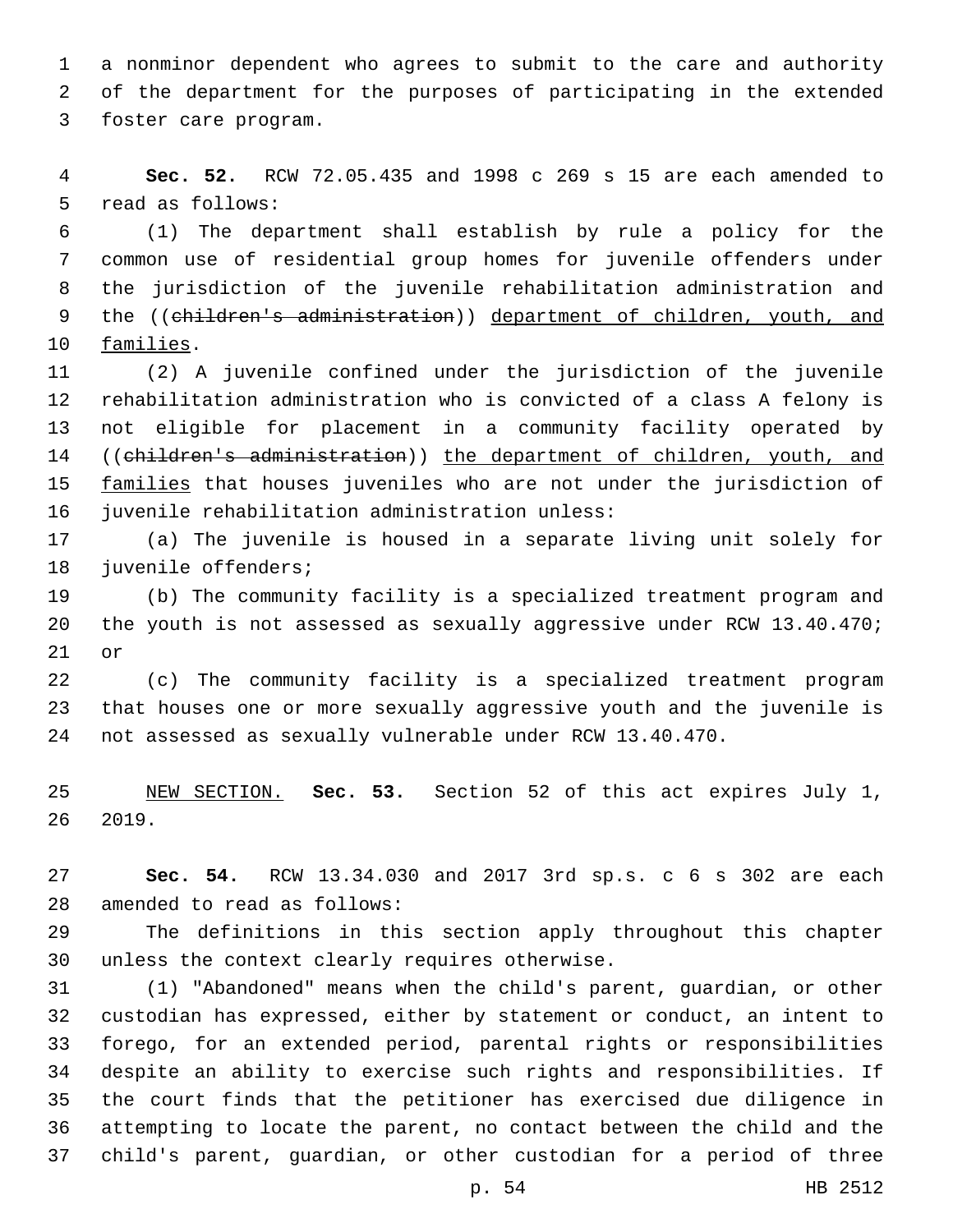months creates a rebuttable presumption of abandonment, even if there 2 is no expressed intent to abandon.

- (2) "Child," "juvenile," and "youth" mean:3
- 

(a) Any individual under the age of eighteen years; or

 (b) Any individual age eighteen to twenty-one years who is eligible to receive and who elects to receive the extended foster care services authorized under RCW 74.13.031. A youth who remains dependent and who receives extended foster care services under RCW 74.13.031 shall not be considered a "child" under any other statute 10 or for any other purpose.

 (3) "Current placement episode" means the period of time that begins with the most recent date that the child was removed from the home of the parent, guardian, or legal custodian for purposes of placement in out-of-home care and continues until: (a) The child returns home; (b) an adoption decree, a permanent custody order, or guardianship order is entered; or (c) the dependency is dismissed, 17 whichever occurs first.

 (4) "Department" means the department of children, youth, and 19 families.

 (5) "Dependency guardian" means the person, nonprofit corporation, or Indian tribe appointed by the court pursuant to this chapter for the limited purpose of assisting the court in the 23 supervision of the dependency.

(6) "Dependent child" means any child who:24

25 (a) Has been abandoned;

 (b) Is abused or neglected as defined in chapter 26.44 RCW by a 27 person legally responsible for the care of the child;

 (c) Has no parent, guardian, or custodian capable of adequately caring for the child, such that the child is in circumstances which constitute a danger of substantial damage to the child's 31 psychological or physical development; or

 (d) Is receiving extended foster care services, as authorized by 33 RCW 74.13.031.

 (7) "Developmental disability" means a disability attributable to intellectual disability, cerebral palsy, epilepsy, autism, or another neurological or other condition of an individual found by the secretary of the department of social and health services to be closely related to an intellectual disability or to require treatment similar to that required for individuals with intellectual disabilities, which disability originates before the individual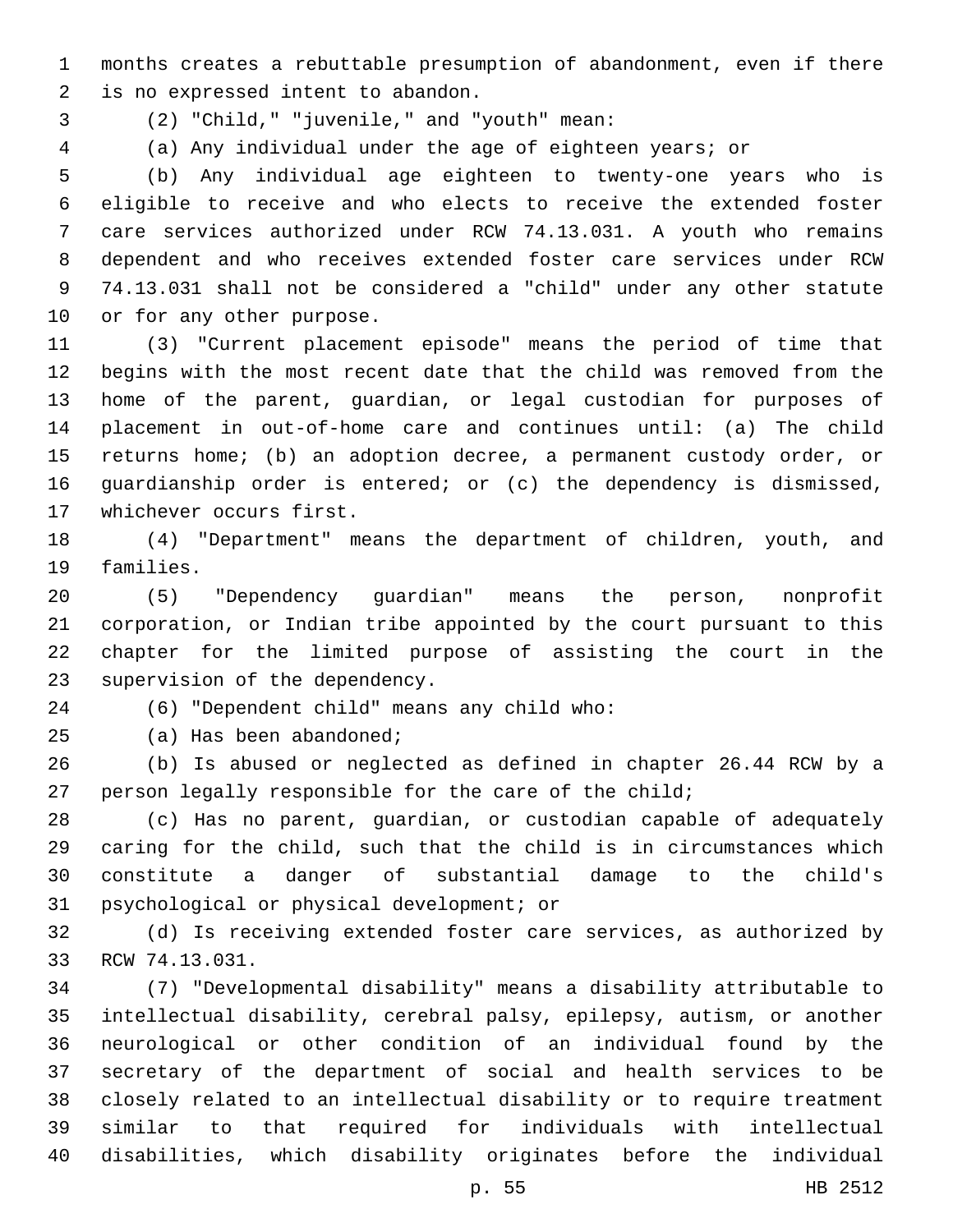attains age eighteen, which has continued or can be expected to continue indefinitely, and which constitutes a substantial limitation 3 to the individual.

 (8) "Educational liaison" means a person who has been appointed by the court to fulfill responsibilities outlined in RCW 13.34.046.

 (9) "Extended foster care services" means residential and other support services the department is authorized to provide under RCW 74.13.031. These services may include placement in licensed, relative, or otherwise approved care, or supervised independent living settings; assistance in meeting basic needs; independent living services; medical assistance; and counseling or treatment.

 (10) "Guardian" means the person or agency that: (a) Has been appointed as the guardian of a child in a legal proceeding, including a guardian appointed pursuant to chapter 13.36 RCW; and (b) has the legal right to custody of the child pursuant to such appointment. The term "guardian" does not include a "dependency guardian" appointed 17 pursuant to a proceeding under this chapter.

 (11) "Guardian ad litem" means a person, appointed by the court to represent the best interests of a child in a proceeding under this chapter, or in any matter which may be consolidated with a proceeding under this chapter. A "court-appointed special advocate" appointed by the court to be the guardian ad litem for the child, or to perform substantially the same duties and functions as a guardian ad litem, shall be deemed to be guardian ad litem for all purposes and uses of 25 this chapter.

 (12) "Guardian ad litem program" means a court-authorized volunteer program, which is or may be established by the superior court of the county in which such proceeding is filed, to manage all aspects of volunteer guardian ad litem representation for children alleged or found to be dependent. Such management shall include but is not limited to: Recruitment, screening, training, supervision, 32 assignment, and discharge of volunteers.

 (13) "Housing assistance" means appropriate referrals by the department or other supervising agencies to federal, state, local, or private agencies or organizations, assistance with forms, applications, or financial subsidies or other monetary assistance for housing. For purposes of this chapter, "housing assistance" is not a remedial service or time-limited family reunification service as described in RCW 13.34.025(2).39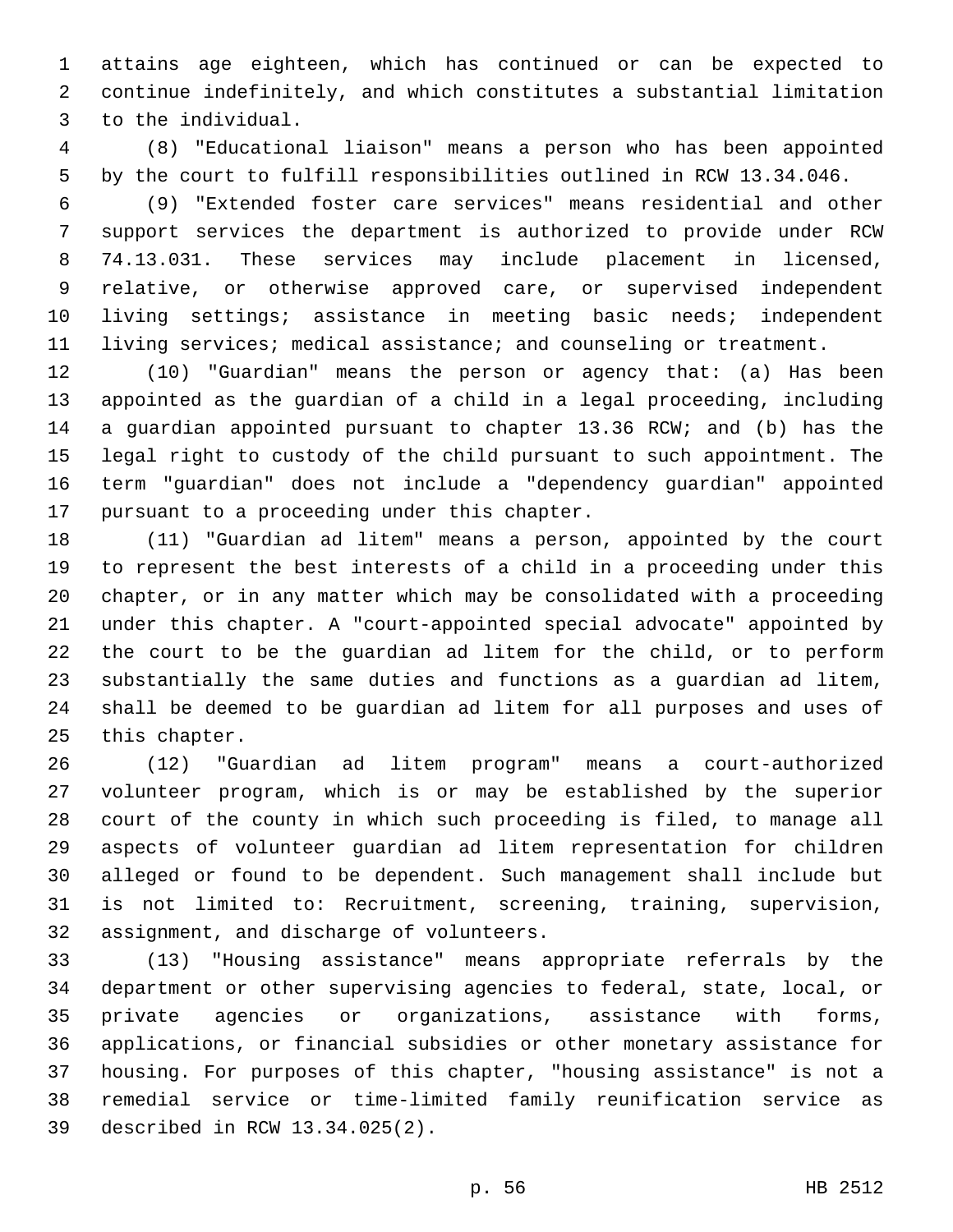(14) "Indigent" means a person who, at any stage of a court 2 proceeding, is:

 (a) Receiving one of the following types of public assistance: Temporary assistance for needy families, aged, blind, or disabled assistance benefits, medical care services under RCW 74.09.035, pregnant women assistance benefits, poverty-related veterans' benefits, food stamps or food stamp benefits transferred electronically, refugee resettlement benefits, medicaid, or 9 supplemental security income; or

 (b) Involuntarily committed to a public mental health facility; 11 or

 (c) Receiving an annual income, after taxes, of one hundred twenty-five percent or less of the federally established poverty 14 level; or

 (d) Unable to pay the anticipated cost of counsel for the matter before the court because his or her available funds are insufficient 17 to pay any amount for the retention of counsel.

 (15) "Nonminor dependent" means any individual age eighteen to twenty-one years who is participating in extended foster care 20 services authorized under RCW 74.13.031.

 (16) "Out-of-home care" means placement in a foster family home or group care facility licensed pursuant to chapter 74.15 RCW or placement in a home, other than that of the child's parent, guardian, or legal custodian, not required to be licensed pursuant to chapter 25 74.15 RCW.

 (17) "Parent" means the biological or adoptive parents of a child, or an individual who has established a parent-child relationship under RCW 26.26.101, unless the legal rights of that person have been terminated by a judicial proceeding pursuant to this chapter, chapter 26.33 RCW, or the equivalent laws of another state 31 or a federally recognized Indian tribe.

 (18) "Preventive services" means preservation services, as defined in chapter 74.14C RCW, and other reasonably available services, including housing assistance, capable of preventing the need for out-of-home placement while protecting the child.

 (19) "Shelter care" means temporary physical care in a facility licensed pursuant to RCW 74.15.030 or in a home not required to be 38 licensed pursuant to RCW 74.15.030.

 (20) "Sibling" means a child's birth brother, birth sister, adoptive brother, adoptive sister, half-brother, or half-sister, or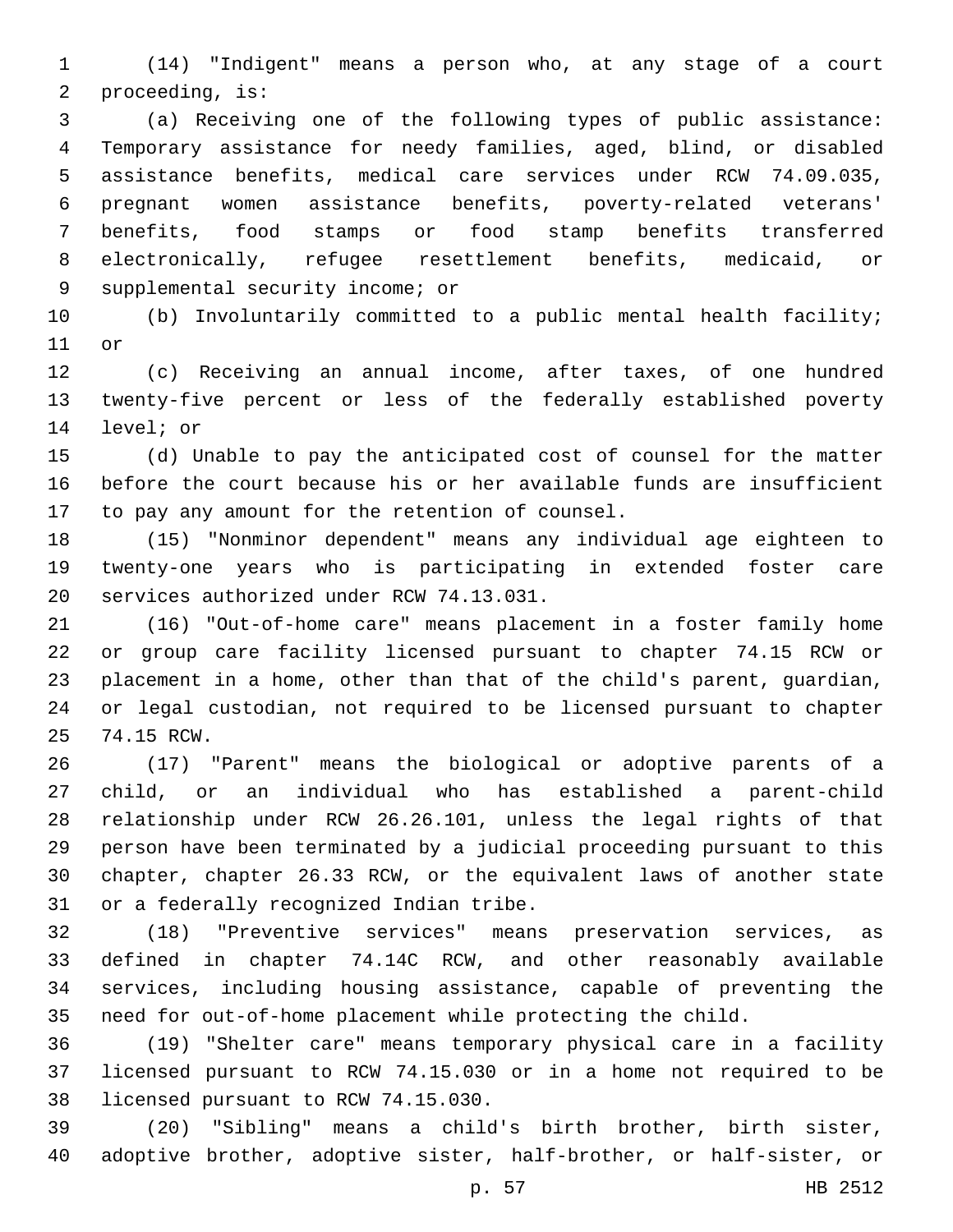as defined by the law or custom of the Indian child's tribe for an 2 Indian child as defined in RCW 13.38.040.

 (21) "Social study" means a written evaluation of matters relevant to the disposition of the case and shall contain the 5 following information:

 (a) A statement of the specific harm or harms to the child that 7 intervention is designed to alleviate;

 (b) A description of the specific services and activities, for both the parents and child, that are needed in order to prevent serious harm to the child; the reasons why such services and activities are likely to be useful; the availability of any proposed services; and the agency's overall plan for ensuring that the services will be delivered. The description shall identify the 14 services chosen and approved by the parent;

 (c) If removal is recommended, a full description of the reasons why the child cannot be protected adequately in the home, including a description of any previous efforts to work with the parents and the child in the home; the in-home treatment programs that have been considered and rejected; the preventive services, including housing assistance, that have been offered or provided and have failed to prevent the need for out-of-home placement, unless the health, safety, and welfare of the child cannot be protected adequately in 23 the home; and the parents' attitude toward placement of the child;

 (d) A statement of the likely harms the child will suffer as a 25 result of removal;

 (e) A description of the steps that will be taken to minimize the harm to the child that may result if separation occurs including an assessment of the child's relationship and emotional bond with any siblings, and the agency's plan to provide ongoing contact between the child and the child's siblings if appropriate; and

 (f) Behavior that will be expected before determination that supervision of the family or placement is no longer necessary.

 (22) "Supervised independent living" includes, but is not limited to, apartment living, room and board arrangements, college or university dormitories, and shared roommate settings. Supervised 36 independent living settings must be approved by the ((children's 37 administration)) department or the court.

 (23) "Supervising agency" means an agency licensed by the state under RCW 74.15.090, or licensed by a federally recognized Indian tribe located in this state under RCW 74.15.190, that has entered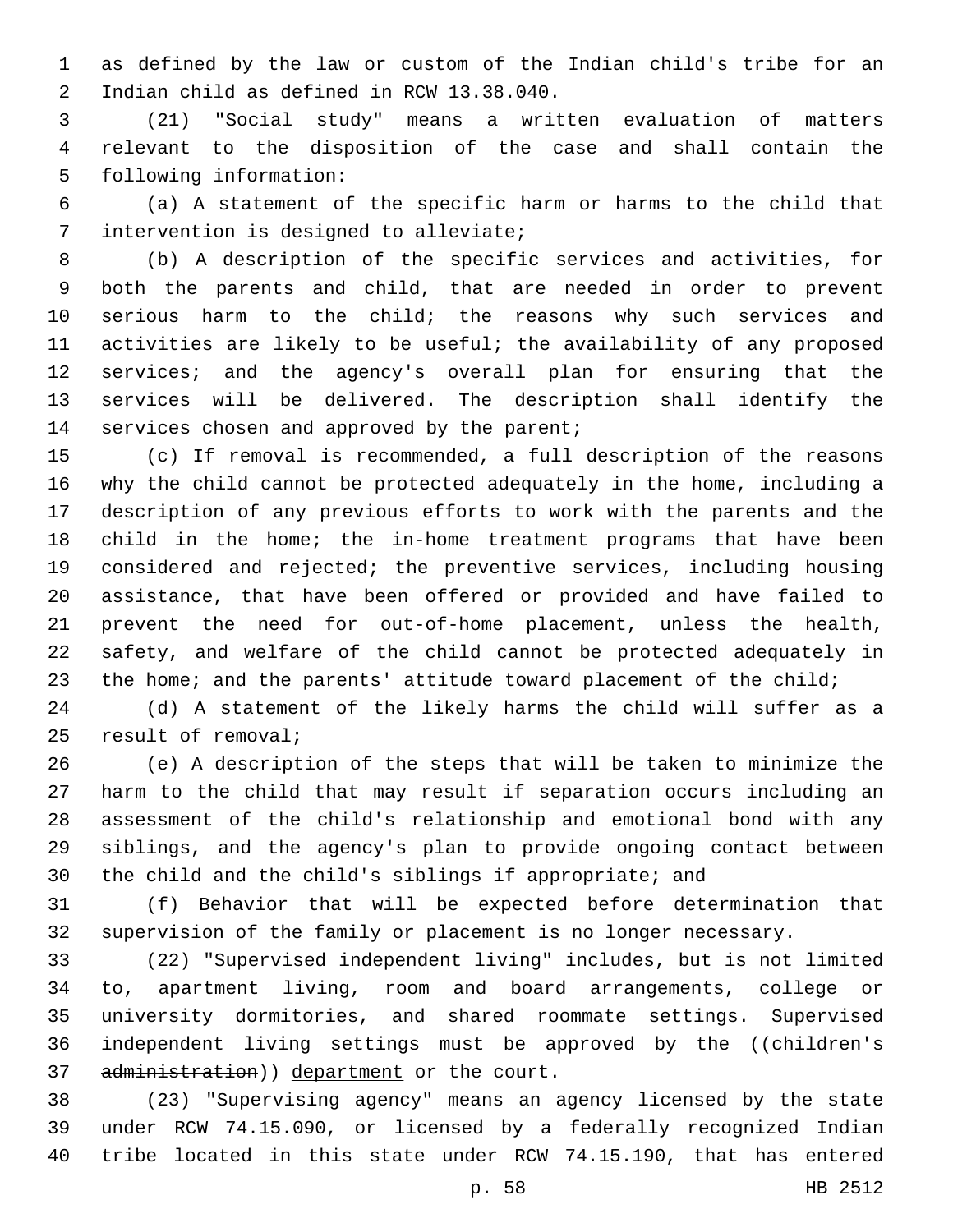into a performance-based contract with the department to provide case management for the delivery and documentation of child welfare 3 services as defined in RCW 74.13.020.

 (24) "Voluntary placement agreement" means, for the purposes of extended foster care services, a written voluntary agreement between a nonminor dependent who agrees to submit to the care and authority of the department for the purposes of participating in the extended 8 foster care program.

 **Sec. 55.** RCW 74.31.020 and 2011 c 143 s 2 are each amended to 10 read as follows:

 (1) The Washington traumatic brain injury strategic partnership advisory council is established as an advisory council to the governor, the legislature, and the secretary of the department of 14 social and health services.

(2) The council shall be composed of:

(a) The following members who shall be appointed by the governor:

 (i) A representative from a Native American tribe located in 18 Washington state;

 (ii) A representative from a nonprofit organization serving 20 individuals with traumatic brain injury;

 (iii) An individual with expertise in working with children with 22 traumatic brain injuries;

 (iv) A physician who has experience working with individuals with 24 traumatic brain injuries;

 (v) A neuropsychologist who has experience working with persons 26 with traumatic brain injuries;

 (vi) A social worker or clinical psychologist who has experience in working with persons who have sustained traumatic brain injuries;

 (vii) A rehabilitation specialist, such as a speech pathologist, vocational rehabilitation counselor, occupational therapist, or physical therapist who has experience working with persons with 32 traumatic brain injuries;

 (viii) Two persons who are individuals with a traumatic brain 34 injury;

 (ix) Two persons who are family members of individuals with 36 traumatic brain injuries; and

 (x) Two members of the public who have experience with issues 38 related to the causes of traumatic brain injuries; and

39 (b) The following agency members: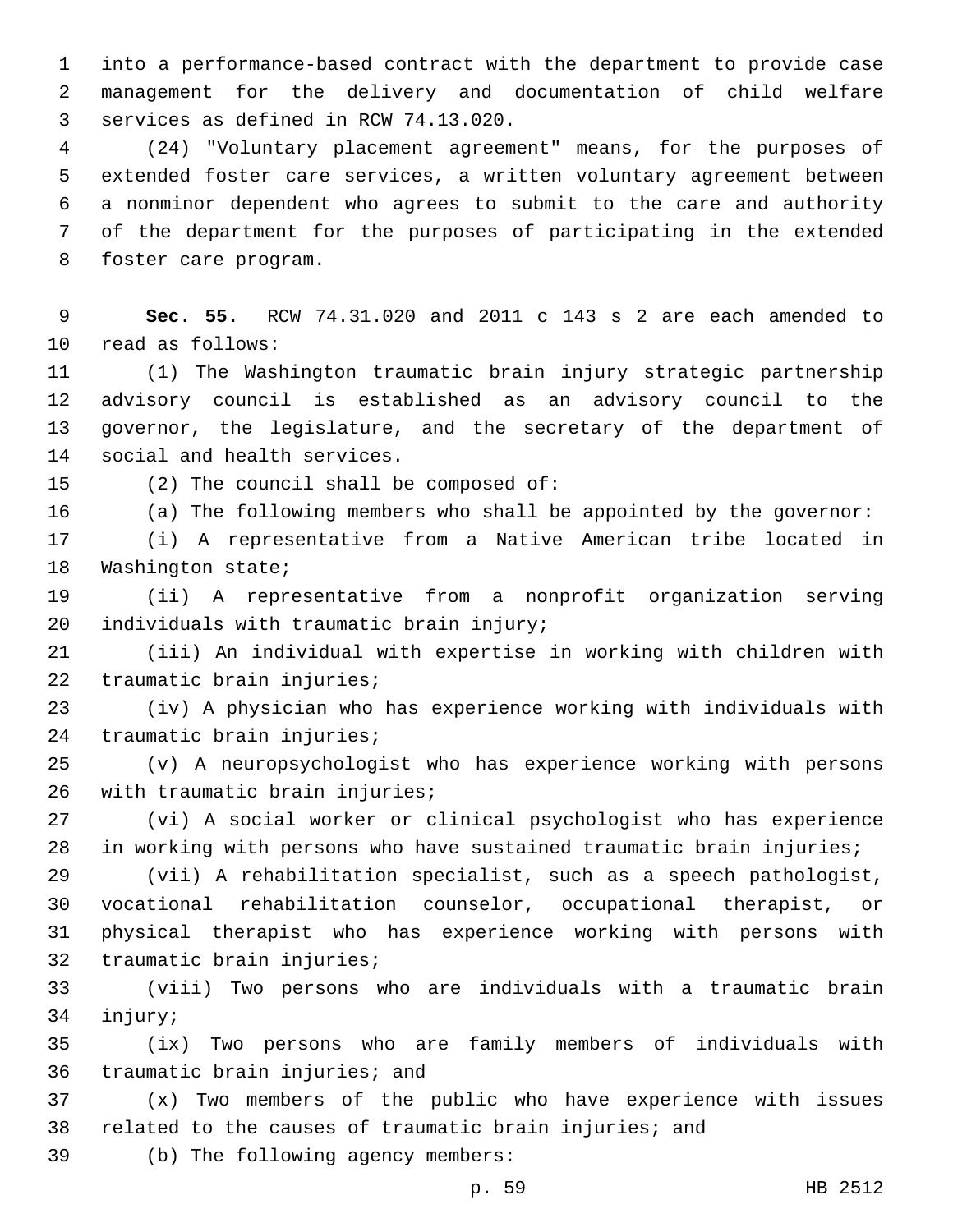(i) The secretary or the secretary's designee, and 2 representatives from the following: The ((children's administration, 3 the)) division of behavioral health and recovery services, the aging and disability services administration, and the division of 5 vocational rehabilitation;

(ii) The secretary of health or the secretary's designee;

(iii) The secretary of corrections or the secretary's designee;

 (iv) The secretary of children, youth, and families or the secretary's designee;

 $(v)$  A representative of the department of commerce with expertise 11 in housing;

12  $((\lbrace v \rbrace))$  (vi) A representative from the Washington state 13 department of veterans affairs;

(( $\overline{(+v\textbf{i})}$ ) ( $\overline{v\textbf{i}}$ ) A representative from the national guard;

 $((\overline{\text{viii}}))$  (viii) The executive director of the Washington 16 protection and advocacy system or the executive director's designee; 17 and

 $((\overline{\text{visit}}))$  (ix) The executive director of the state brain injury 19 association or the executive director's designee.

20 In the event that any of the state agencies designated in  $((+b)^2)$ 21  $\Theta$  ( $\Theta$ )) this subsection  $(2)(b)$  is renamed, reorganized, or eliminated, the director or secretary of the department that assumes the responsibilities of each renamed, reorganized, or eliminated agency 24 shall designate a substitute representative.

 (3) Councilmembers shall not be compensated for serving on the council, but may be reimbursed for all reasonable expenses related to costs incurred in participating in meetings for the council.

(4) No member may serve more than two consecutive terms.

 (5) The appointed members of the council shall, to the extent possible, represent rural and urban areas of the state.

 (6) A chairperson shall be elected every two years by majority vote from among the councilmembers. The chairperson shall act as the 33 presiding officer of the council.

(7) The duties of the council include:34

 (a) Collaborating with the department to develop and revise as needed a comprehensive statewide plan to address the needs of 37 individuals with traumatic brain injuries;

 (b) Providing recommendations to the department on criteria to be used to select programs facilitating support groups for individuals with traumatic brain injuries and their families under RCW 74.31.050;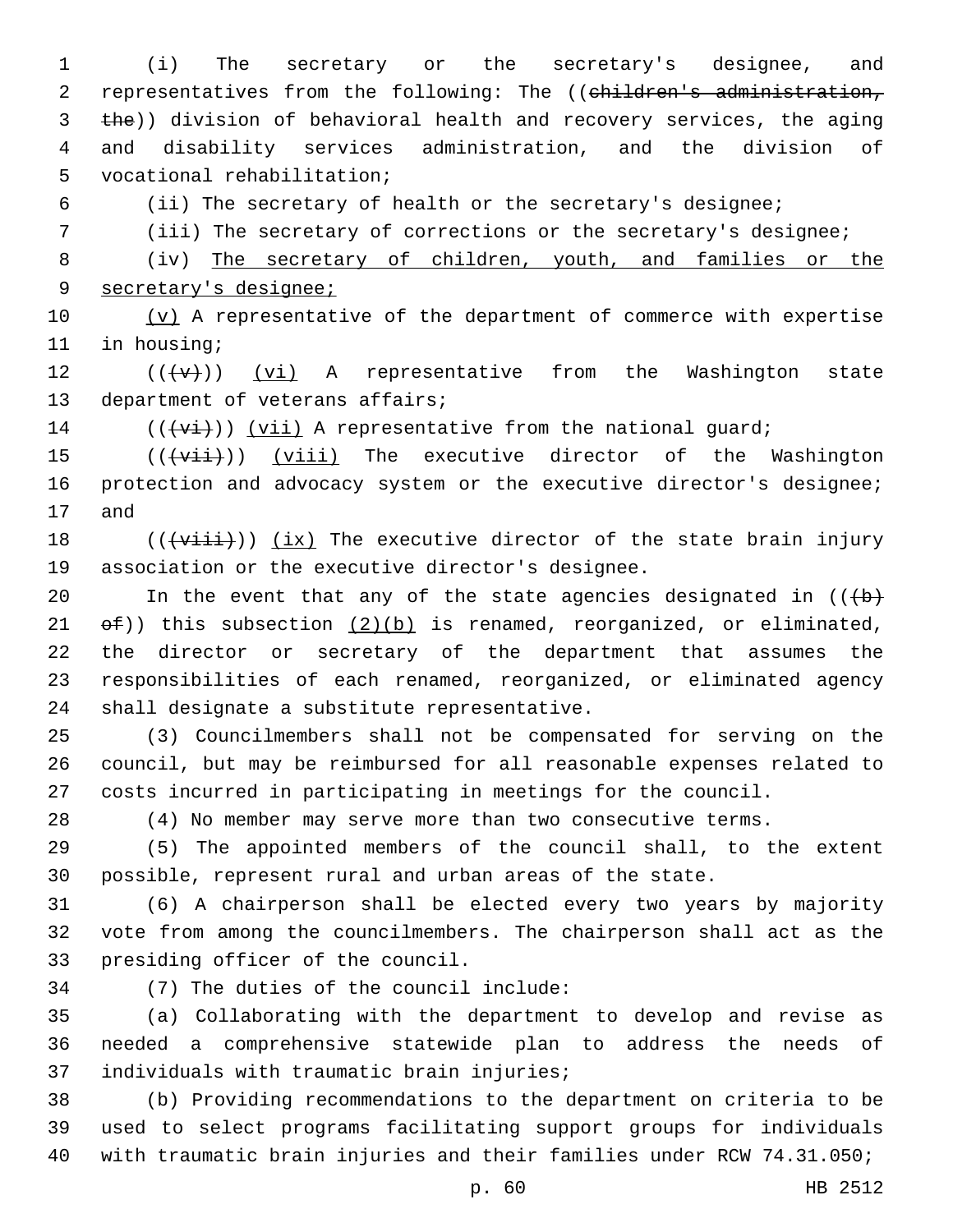(c) By January 15, 2013, and every two years thereafter, developing a report in collaboration with the department and submitting it to the legislature and the governor on the following:

 (i) Identifying the activities of the council in the implementation of the comprehensive statewide plan;

 (ii) Recommendations for the revisions to the comprehensive 7 statewide plan;

 (iii) Recommendations for using the traumatic brain injury account established under RCW 74.31.060 to form strategic partnerships and to foster the development of services and supports for individuals impacted by traumatic brain injuries; and

 (iv) Recommendations for a council staffing plan for council 13 support under RCW 74.31.030.

 (8) The council may utilize the advice or services of a nationally recognized expert, or other individuals as the council deems appropriate, to assist the council in carrying out its duties 17 under this section.

 **Sec. 56.** RCW 74.15.038 and 2014 c 88 s 3 are each amended to 19 read as follows:

20 If an agency operating under contract with the ((children's 21 administration)) department chooses to hire an individual that would be precluded from employment with the department based on a disqualifying crime or negative action, the department and its officers and employees have no liability arising from any injury or harm to a child or other department client that is attributable to 26 such individual.

 **Sec. 57.** RCW 74.13.660 and 2007 c 220 s 8 are each amended to 28 read as follows:

 Under the foster parent critical support and retention program, foster parents who care for sexually reactive children, physically assaultive children, or children with other high-risk behaviors, as 32 defined in RCW 74.13.280, shall receive:

 (1) Availability at any time of the day or night to address specific concerns related to the identified child;

 (2) Assessment of risk and development of a safety and 36 supervision plan;

 (3) Home-based foster parent training utilizing evidence-based 38 models; and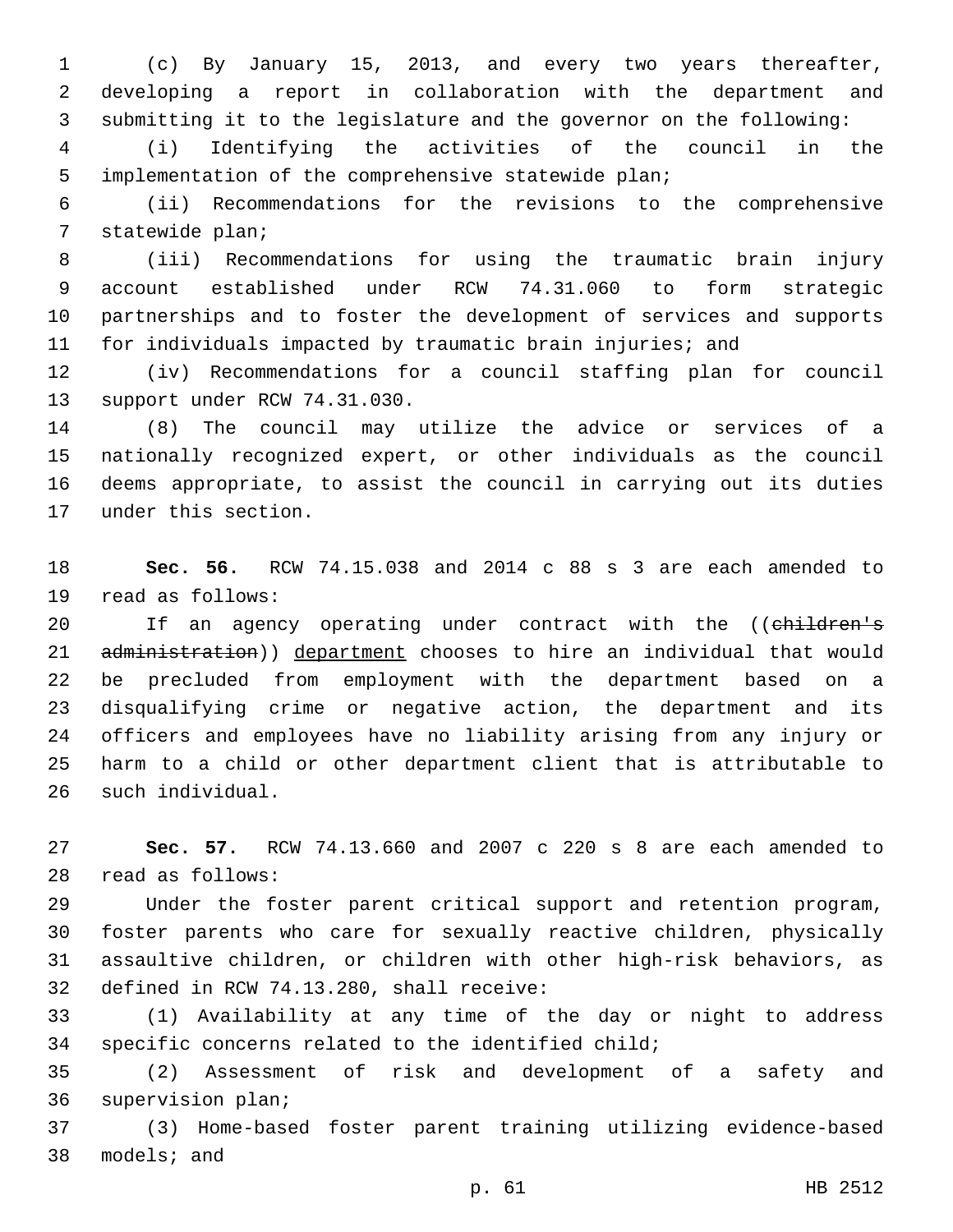(4) Referral to relevant community services and training provided 2 by the local ((children's administration)) department office or 3 community agencies.

 **Sec. 58.** RCW 74.13.570 and 2012 c 229 s 594 are each amended to 5 read as follows:

 (1) The department shall establish an oversight committee composed of staff from ((the children's administration of the 8 department,)) the office of the superintendent of public instruction, the student achievement council, foster youth, former foster youth, foster parents, and advocacy agencies to develop strategies for maintaining foster children in the schools they were attending at the time they entered foster care and to promote opportunities for foster youth to participate in postsecondary education or training.

 (2) The duties of the oversight committee shall include, but are 15 not limited to:

 (a) Developing strategies for school-based recruitment of foster 17 homes;

 (b) Monitoring the progress of current pilot projects that assist foster children to continue attending the schools they were attending 20  $at$  the time they entered foster care;

(c) Overseeing the expansion of the number of pilot projects;

 (d) Promoting the use of best practices, throughout the state, demonstrated by the pilot projects and other programs relating to maintaining foster children in the schools they were attending at the 25 time they entered foster care;

 (e) Informing the legislature of the status of efforts to maintain foster children in the schools they were attending at the 28 time they entered foster care;

 (f) Assessing the scope and nature of statewide need among current and former foster youth for assistance to pursue and participate in postsecondary education or training opportunities;

 (g) Identifying available sources of funding available in the state for services to former foster youth to pursue and participate in postsecondary education or training opportunities;

 (h) Reviewing the effectiveness of activities in the state to support former foster youth to pursue and participate in postsecondary education or training opportunities;

 (i) Identifying new activities, or existing activities that should be modified or expanded, to best meet statewide needs; and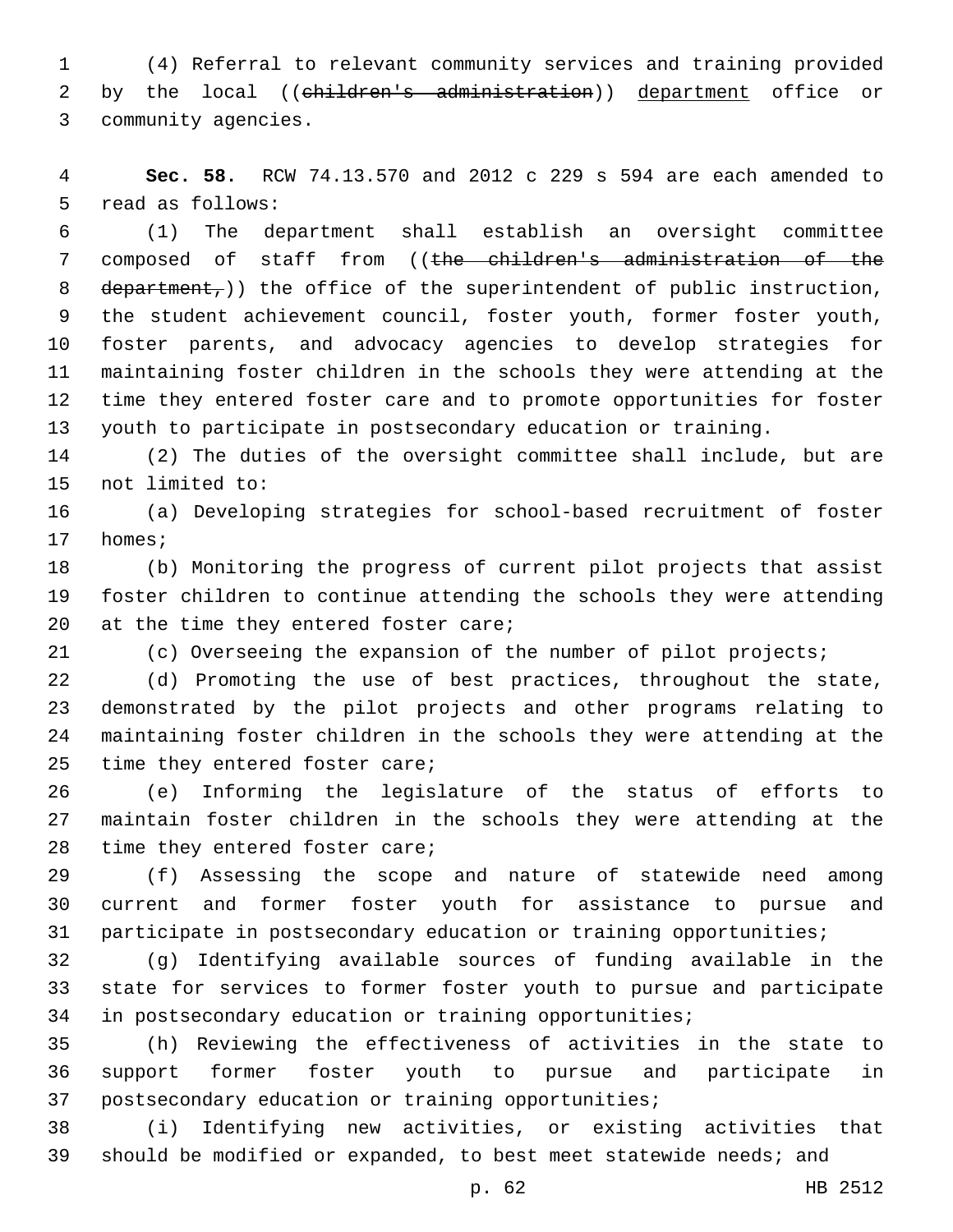(j) Reviewing on an ongoing basis the progress toward improving educational and vocational outcomes for foster youth.

 **Sec. 59.** RCW 71.24.065 and 2014 c 225 s 48 are each amended to 4 read as follows:

 To the extent funds are specifically appropriated for this purpose, the department of social and health services shall contract for implementation of a wraparound model of integrated children's mental health services delivery in up to four behavioral health organization regions in Washington state in which wraparound programs are not currently operating, and in up to two behavioral health organization regions in which wraparound programs are currently operating. Contracts in regions with existing wraparound programs shall be for the purpose of expanding the number of children served.

 (1) Funding provided may be expended for: Costs associated with a request for proposal and contracting process; administrative costs associated with successful bidders' operation of the wraparound model; the evaluation under subsection (5) of this section; and funding for services needed by children enrolled in wraparound model sites that are not otherwise covered under existing state programs. The services provided through the wraparound model sites shall include, but not be limited to, services covered under the medicaid program. The department shall maximize the use of medicaid and other existing state-funded programs as a funding source. However, state funds provided may be used to develop a broader service package to meet needs identified in a child's care plan. Amounts provided shall supplement, and not supplant, state, local, or other funding for services that a child being served through a wraparound site would 28 otherwise be eligible to receive.

 (2) The wraparound model sites shall serve children with serious emotional or behavioral disturbances who are at high risk of residential or correctional placement or psychiatric hospitalization, and who have been referred for services from the department, a county juvenile court, a tribal court, a school, or a licensed mental health 34 provider or agency.

 (3) Through a request for proposal process, the department shall contract, with behavioral health organizations, alone or in partnership with either educational service districts or entities licensed to provide mental health services to children with serious emotional or behavioral disturbances, to operate the wraparound model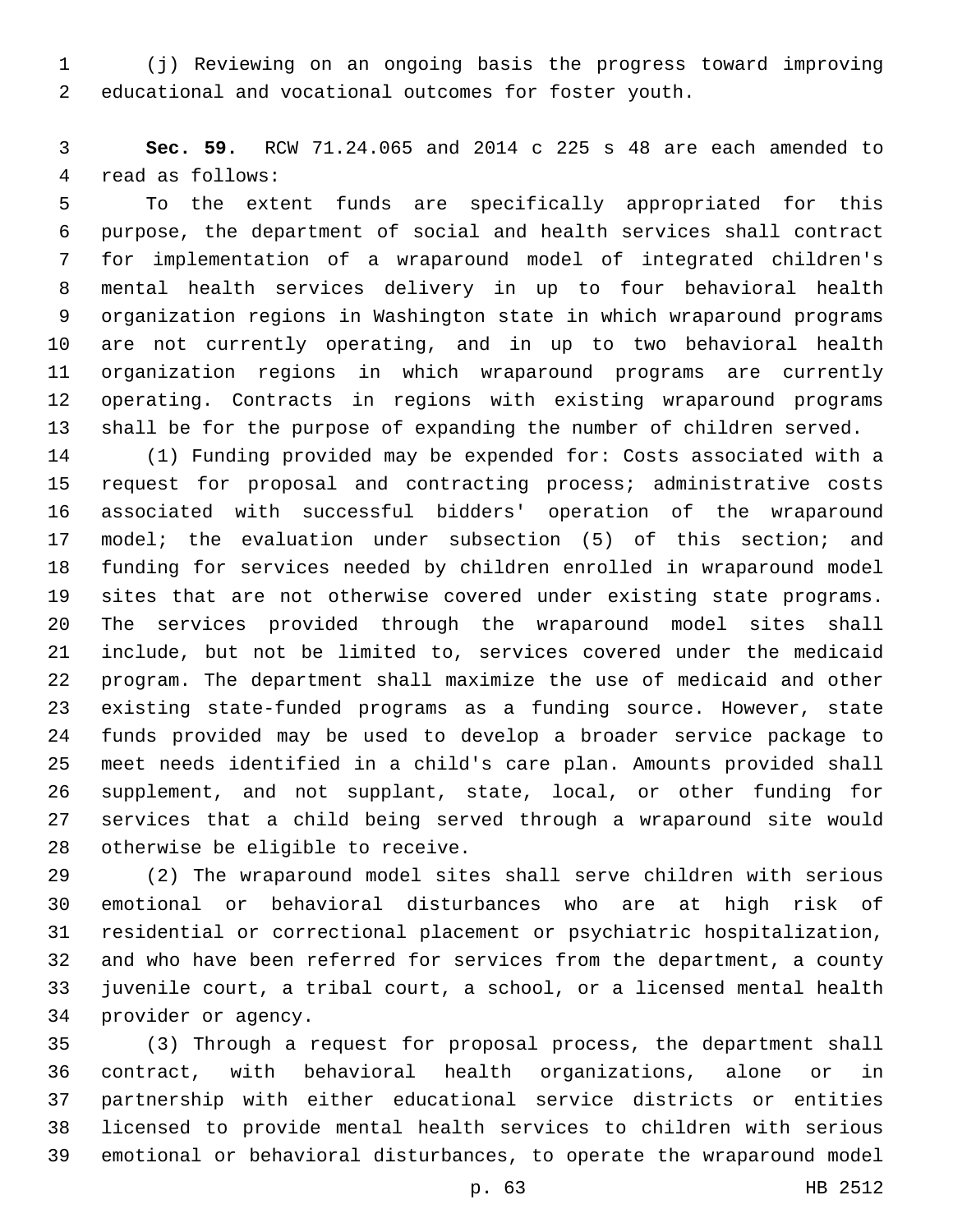sites. The contractor shall provide care coordination and facilitate the delivery of services and other supports to families using a strength-based, highly individualized wraparound process. The request for proposal shall require that:4

 (a) The behavioral health organization agree to use its medicaid revenues to fund services included in the existing behavioral health organization's benefit package that a medicaid-eligible child 8 participating in the wraparound model site is determined to need;

 (b) The contractor provide evidence of commitments from at least the following entities to participate in wraparound care plan development and service provision when appropriate: Community mental 12 health agencies, schools, the department of ((social and health 13 services children's administration)) children, youth, and families, juvenile courts, the department of social and health services juvenile rehabilitation administration, and managed health care 16 systems contracting with the department under RCW 74.09.522; and

 (c) The contractor will operate the wraparound model site in a manner that maintains fidelity to the wraparound process as defined 19 in RCW 71.36.010.

 (4) Contracts for operation of the wraparound model sites shall be executed on or before April 1, 2008, with enrollment and service 22 delivery beginning on or before July 1, 2008.

 (5) The evidence-based practice institute established in RCW 71.24.061 shall evaluate the wraparound model sites, measuring outcomes for children served. Outcomes measured shall include, but are not limited to: Decreased out-of-home placement, including residential, group, and foster care, and increased stability of such placements, school attendance, school performance, recidivism, emergency room utilization, involvement with the juvenile justice system, decreased use of psychotropic medication, and decreased 31 hospitalization.

 (6) The evidence-based practice institute shall provide a report and recommendations to the appropriate committees of the legislature 34 by December 1, 2010.

 **Sec. 60.** RCW 43.185C.285 and 2017 c 277 s 5 are each amended to read as follows:36

 The administrator of a crisis residential center shall notify parents and the appropriate law enforcement agency as to any unauthorized leave from the center by a child placed at the center.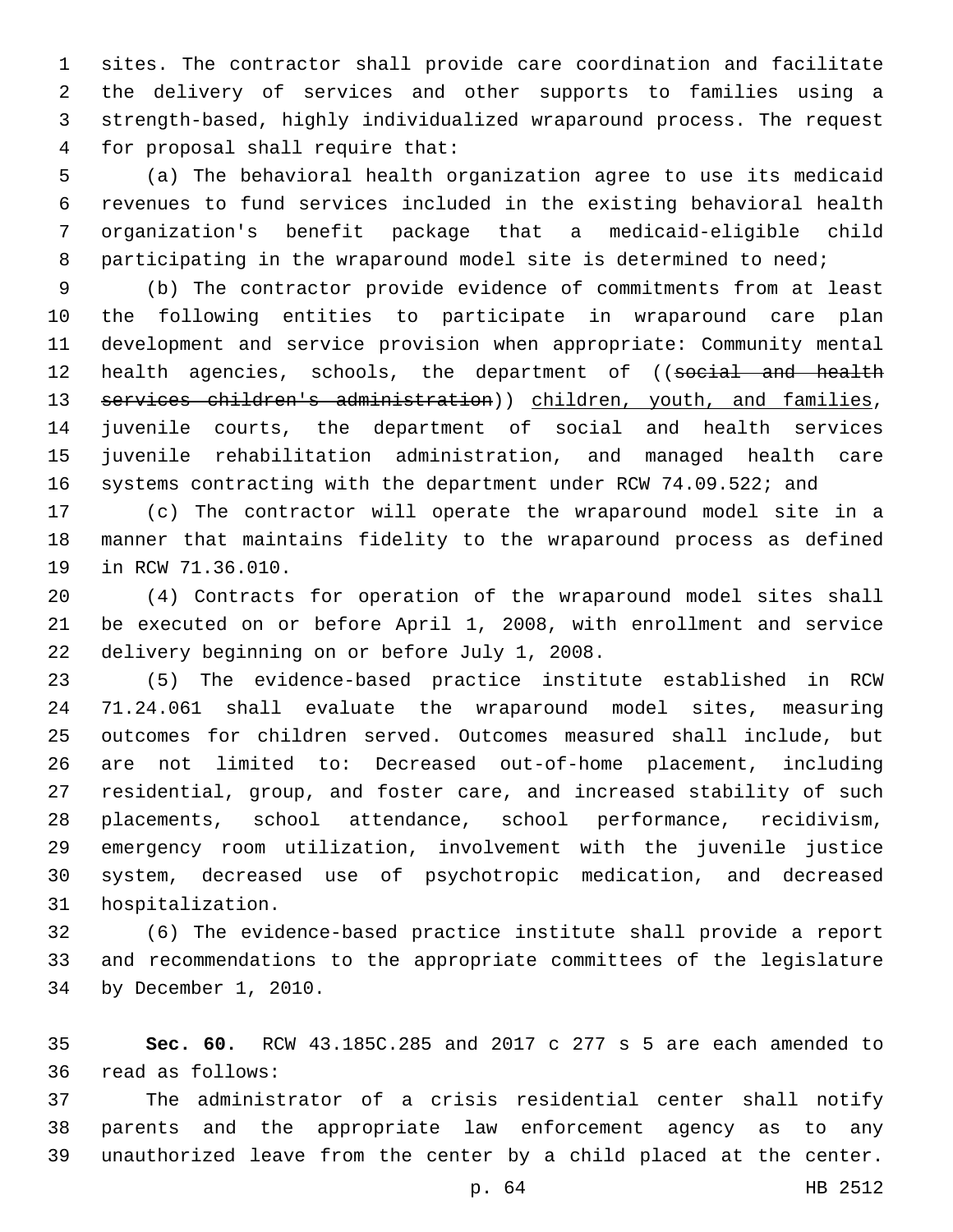1 The administrator shall also notify the department of ((social and 2 health services)) children, youth, and families immediately as to any unauthorized leave from the center by a child who is in the care of 4 or receiving services from the department of ((social and health 5 services children's administration)) children, youth, and families.

 **Sec. 61.** RCW 43.185C.260 and 2017 c 277 s 4 are each amended to 7 read as follows:

(1) A law enforcement officer shall take a child into custody:

 (a) If a law enforcement agency has been contacted by the parent of the child that the child is absent from parental custody without 11 consent; or

 (b) If a law enforcement officer reasonably believes, considering the child's age, the location, and the time of day, that a child is in circumstances which constitute a danger to the child's safety or that a child is violating a local curfew ordinance; or

 (c) If an agency legally charged with the supervision of a child has notified a law enforcement agency that the child has run away 18 from placement; or

 (d) If a law enforcement agency has been notified by the juvenile court that the court finds probable cause exists to believe that the child has violated a court placement order issued under this chapter or chapter 13.34 RCW or that the court has issued an order for law enforcement pick-up of the child under this chapter or chapter 13.34 24 RCW.

 (2) Law enforcement custody shall not extend beyond the amount of time reasonably necessary to transport the child to a destination authorized by law and to place the child at that destination. Law enforcement custody continues until the law enforcement officer transfers custody to a person, agency, or other authorized entity under this chapter, or releases the child because no placement is available. Transfer of custody is not complete unless the person, agency, or entity to whom the child is released agrees to accept 33 custody.

 (3) If a law enforcement officer takes a child into custody pursuant to either subsection (1)(a) or (b) of this section and transports the child to a crisis residential center, the officer shall, within twenty-four hours of delivering the child to the center, provide to the center a written report detailing the reasons the officer took the child into custody. The center shall provide the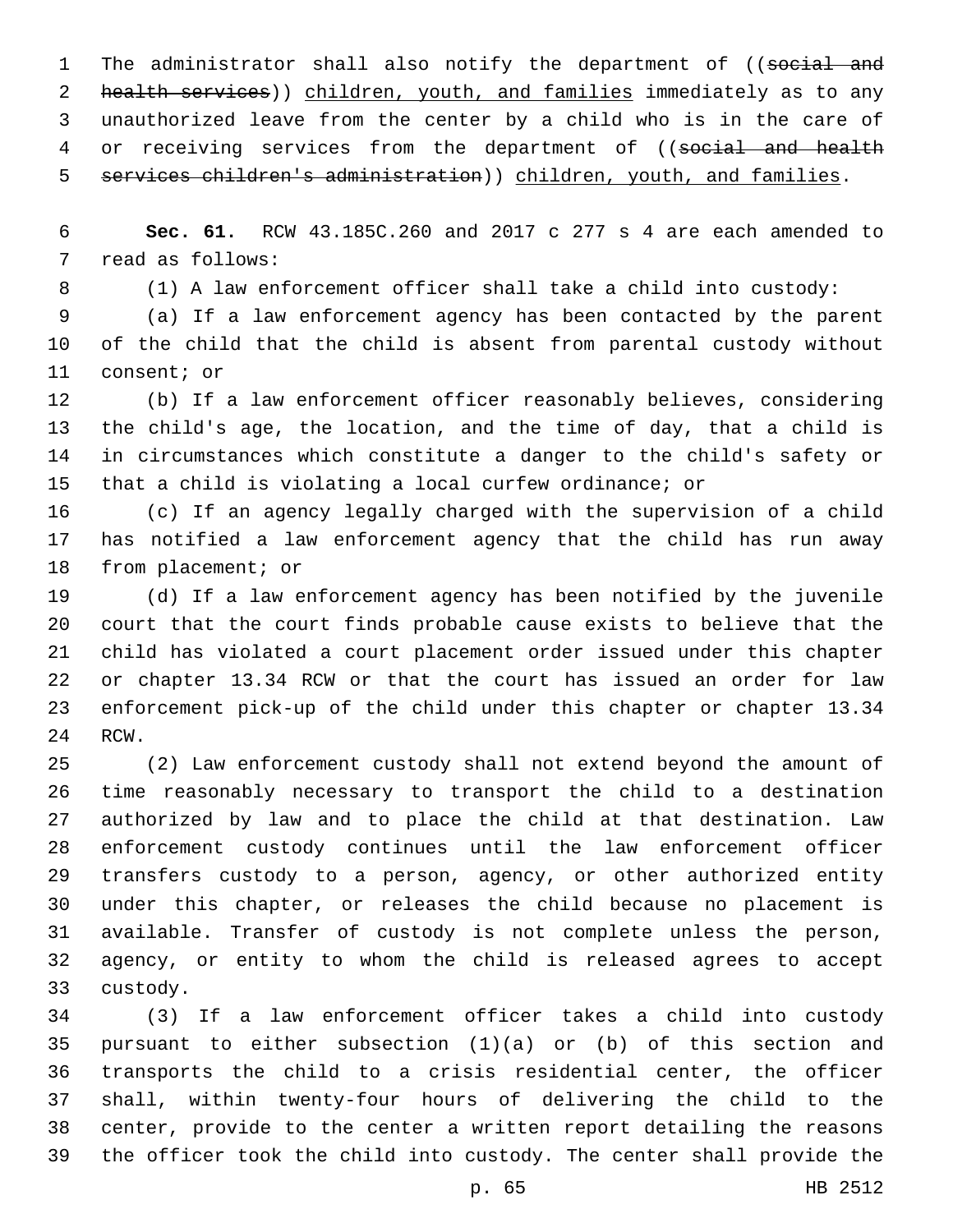department of ((social and health services)) children, youth, and 2 families with a copy of the officer's report if the youth is in the 3 care of or receiving services from the department of ((social and health services children's administration)) children, youth, and 5 families.

 (4) If the law enforcement officer who initially takes the juvenile into custody or the staff of the crisis residential center have reasonable cause to believe that the child is absent from home because he or she is abused or neglected, a report shall be made 10 immediately to the department of ((social and health services)) 11 children, youth, and families.

 (5) Nothing in this section affects the authority of any political subdivision to make regulations concerning the conduct of minors in public places by ordinance or other local law.

 (6) If a law enforcement officer has a reasonable suspicion that a child is being unlawfully harbored in violation of RCW 13.32A.080, the officer shall remove the child from the custody of the person harboring the child and shall transport the child to one of the 19 locations specified in RCW 43.185C.265.

 (7) No child may be placed in a secure facility except as 21 provided in this chapter.

 **Sec. 62.** RCW 28B.105.060 and 2013 2nd sp.s. c 22 s 12 are each 23 amended to read as follows:

The office of the superintendent of public instruction shall:

 (1) Notify elementary, middle, junior high, high school, and 26 school district staff and administrators, and the ((children's 27 administration of the department of social and health services)) department of children, youth, and families about the GET ready for math and science scholarship program using methods in place for communicating with schools and school districts; and

 (2) Provide data showing the race, ethnicity, income, and other available demographic information of students who achieve level four 33 on the math and science high school statewide student assessment; compare those data with comparable information on the student population as a whole; and submit a report with the analysis to the committees responsible for education and higher education in the legislature on December 1st of even-numbered years.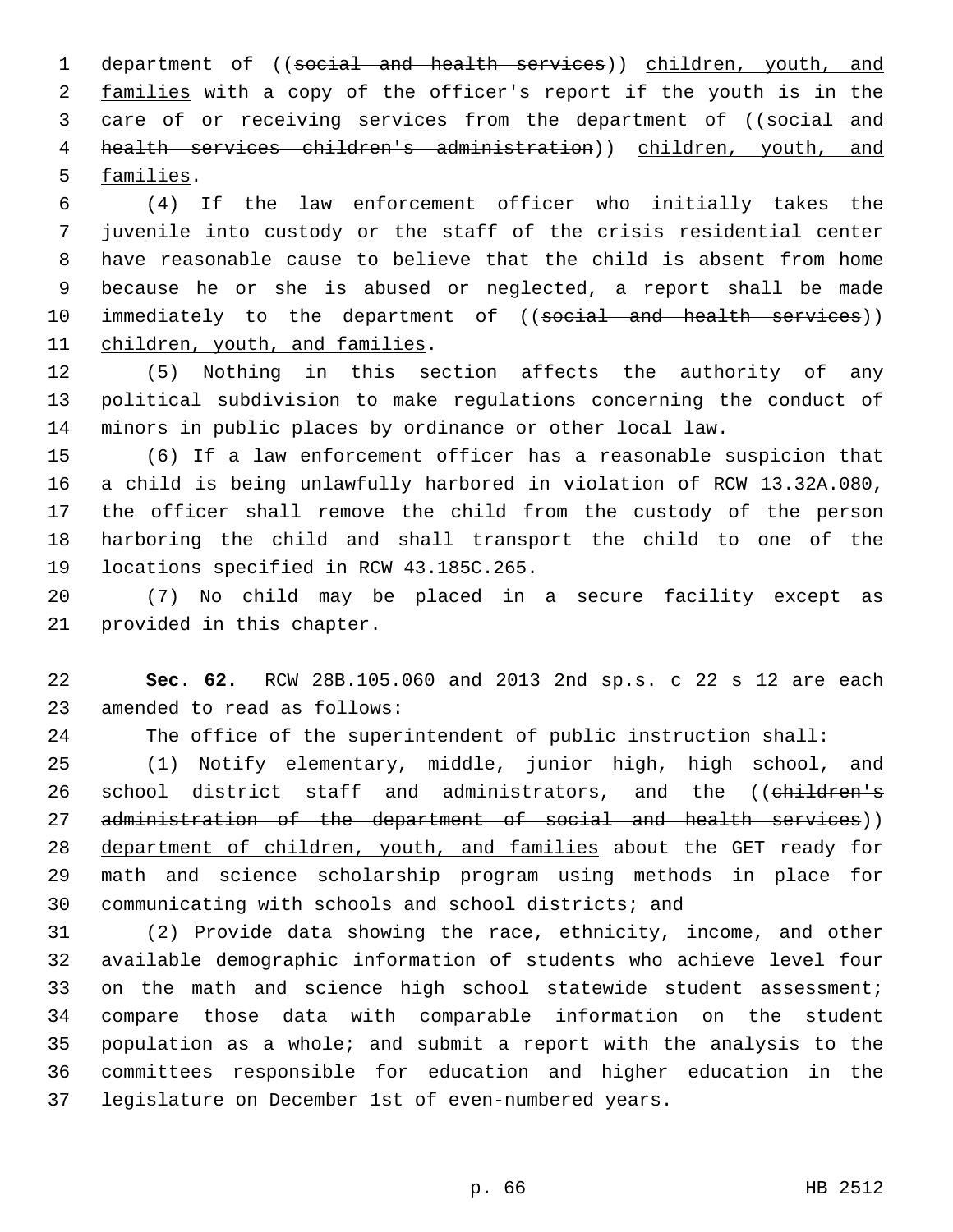**Sec. 63.** RCW 28A.300.592 and 2016 c 71 s 4 are each amended to 2 read as follows:

 (1) As used in this section, "outcome" or "outcomes" means measuring the differences in high school graduation rates and postsecondary enrollment and completion between youth served by the programs described in this section, and those who would have otherwise been eligible for the programs, but were not served by the 8 programs.

 (2) To the extent funds are appropriated for this purpose, the office of the superintendent of public instruction must contract with at least one nongovernmental entity to improve the educational outcomes of students at two sites by providing individualized education services and monitoring and supporting dependent youths' completion of educational milestones, remediation needs, and special education needs. The selected nongovernmental entity must engage in a public-private partnership with the office of the superintendent of public instruction and is responsible for raising a portion of the funds needed for service delivery, administration, and evaluation.

 (3) One of the sites described in subsection (2) of this section shall be the site previously selected by the department of social and health services pursuant to the 2013-2015 omnibus appropriations act, section 202(10), chapter 4, Laws of 2013 2nd sp. sess. to the extent private funds are available. The previously selected site will expand to include the entire county in which it is currently located, subject to the availability of private funds. The second site established under this section must be implemented after July 1, 2016. The office of the superintendent of public instruction and the nongovernmental entity or entities at the original site shall consult with the department of social and health services and then collaboratively select the second site. This site should be a school district or group of school districts with a significant number of students who are dependent pursuant to chapter 13.34 RCW.

 (4) The purpose of the programs at both sites is to improve the educational outcomes of students who are dependent pursuant to chapter 13.34 RCW by providing individualized education services and supporting dependent youths' completion of educational milestones, 37 remediation needs, and special education needs.

 (5) The entity or entities at these sites must facilitate the educational progress, high school completion, and postsecondary plan initiation of eligible youth. The contract with the entity or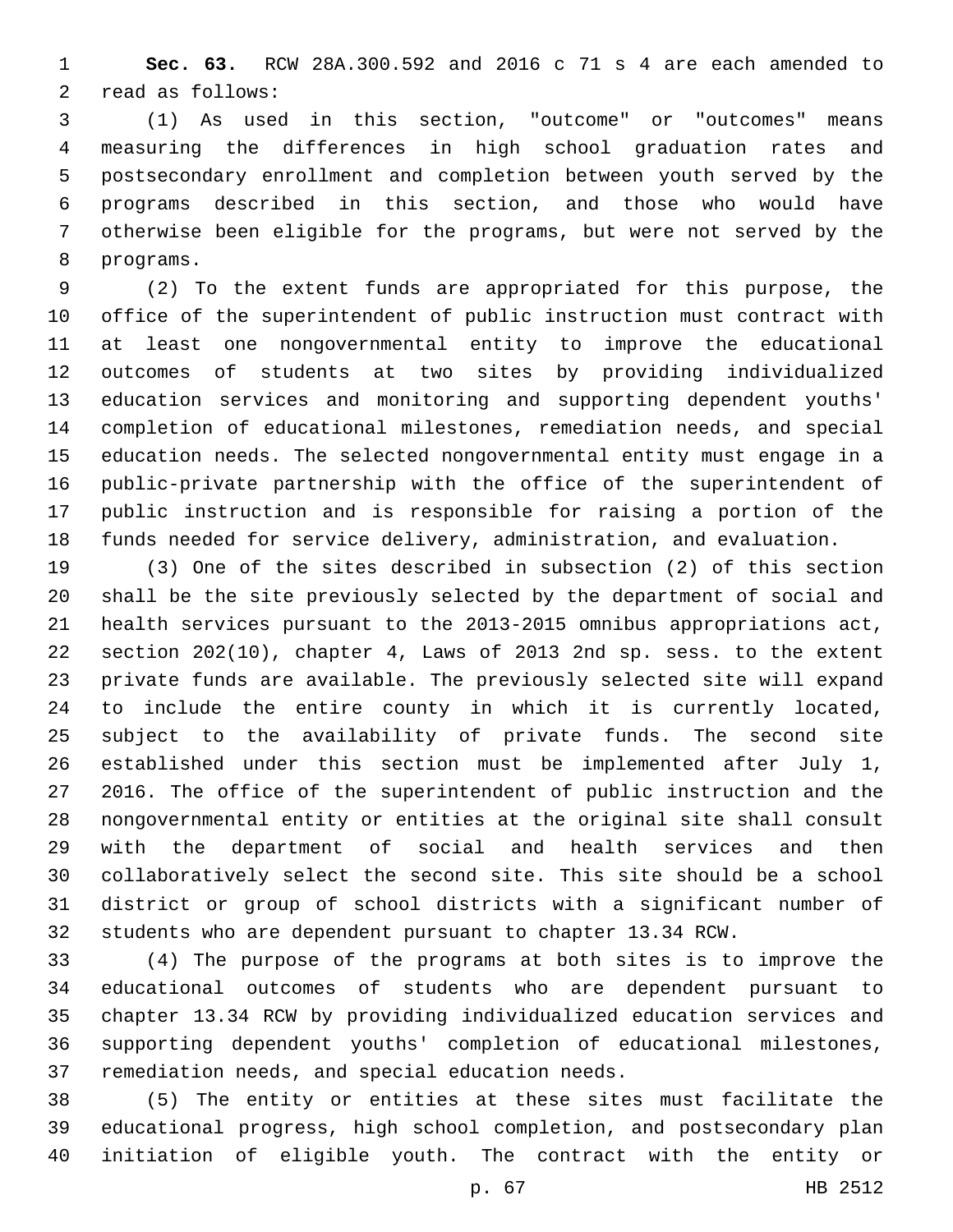entities must be outcome driven with a stated goal of improving the graduation rates and postsecondary plan initiation of foster youth by two percent per year over five school year periods. The baseline for measurement for the existing site was established in the 2013-14 school year, and this baseline remains applicable through the 2018-19 school year. Any new site must establish its baseline at the end of the first year of service provision, and this baseline must remain 8 applicable for the next five school year periods.

 (6) Services provided by the nongovernmental entity or entities 10 must include:

 (a) Advocacy for foster youth to eliminate barriers to 12 educational access and success;

13 (b) Consultation with schools and the department of ((social and 14 health services<sup>1</sup>)) children, youth, and families case workers to develop educational plans for and with participating youth;

 (c) Monitoring education progress and providing interventions to improve attendance, behavior, and course performance of participating 18 youth;

 (d) Facilitating age-specific developmental and logistical tasks 20 to be accomplished for high school and postsecondary success;

 (e) Facilitating the participation of youth with school and local resources that may assist in educational access and success; and

 (f) Coordinating youth, caregivers, schools, and social workers to advocate to support youth progress in the educational system.

 (7) The contracted nongovernmental entity or entities must report site outcomes to the office of the superintendent of public 27 instruction and the department of ((social and health services)) 28 children, youth, and families semiannually.

29 (8) The department of ((social and health services children's administration)) children, youth, and families must proactively refer all eligible students thirteen years of age or older, within the site areas, to the contractor for educational services. Youth eligible for referral are dependent pursuant to chapter 13.34 RCW, are age thirteen through twenty-one years of age, are not currently served by services under RCW 28B.77.250, and remain eligible for continuing service following fulfillment of the permanent plan and through initiation of a postsecondary plan. After high school completion, services are concluded within a time period specified in the contract to pursue engagement of continuing postsecondary support services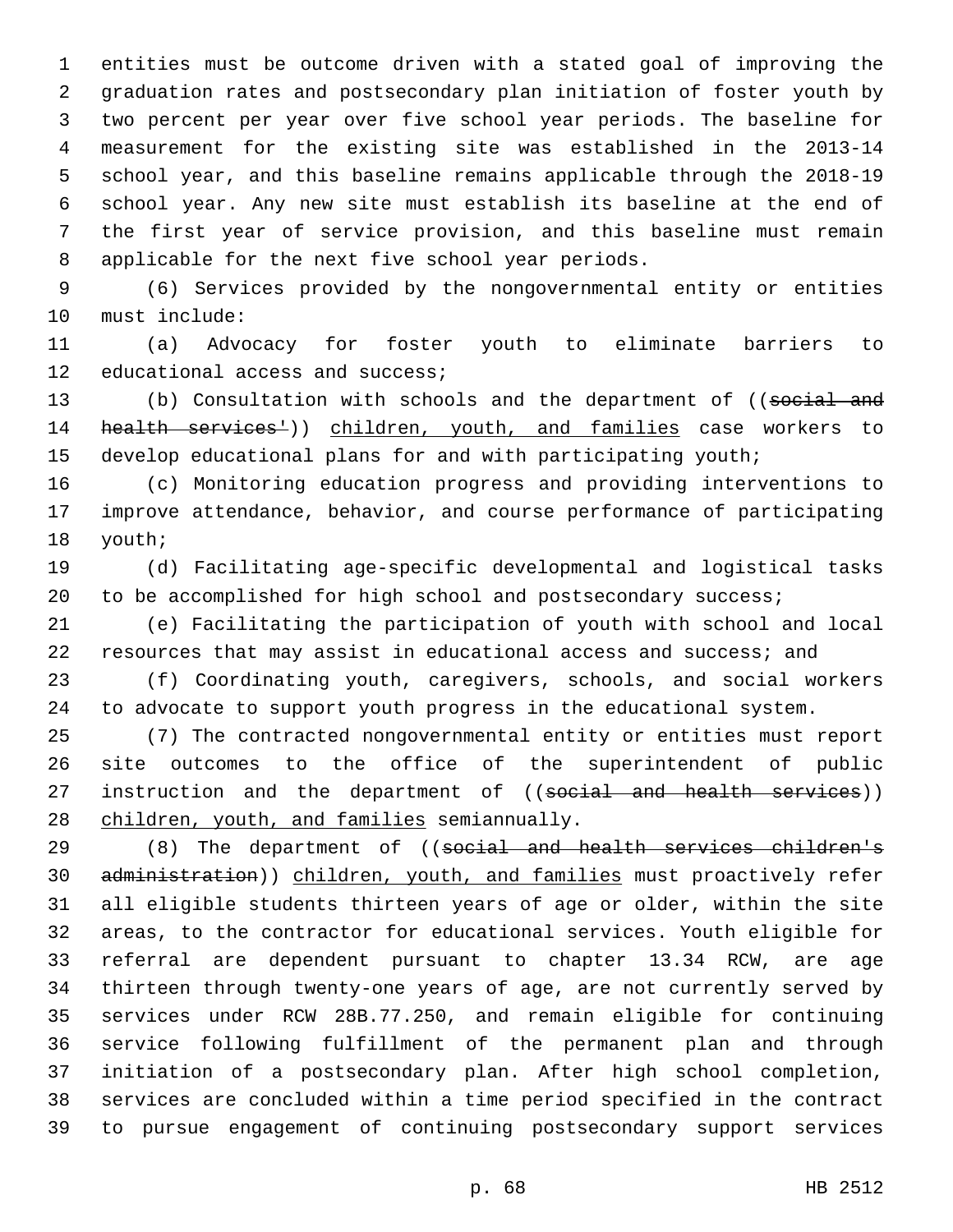provided by local education agencies, postsecondary education, community-based programs, or the passport to college promise program.

 (9) The selected nongovernmental entity or entities may be 4 colocated in the offices of the department of ((social and health 5 services)) children, youth, and families to provide timely consultation. These entities must be provided access to all paper and electronic education records and case information pertinent to the educational planning and services of youth referred and are subject 9 to RCW 13.50.010 and 13.50.100.

 **Sec. 64.** RCW 26.44.125 and 2012 c 259 s 11 are each amended to 11 read as follows:

 (1) A person who is named as an alleged perpetrator after October 1, 1998, in a founded report of child abuse or neglect has the right to seek review and amendment of the finding as provided in this 15 section.

 (2) Within thirty calendar days after the department has notified the alleged perpetrator under RCW 26.44.100 that the person is named as an alleged perpetrator in a founded report of child abuse or neglect, he or she may request that the department review the finding. The request must be made in writing. The written notice provided by the department must contain at least the following 22 information in plain language:

 (a) Information about the department's investigative finding as 24 it relates to the alleged perpetrator;

 (b) Sufficient factual information to apprise the alleged 26 perpetrator of the date and nature of the founded reports;

 (c) That the alleged perpetrator has the right to submit to child protective services a written response regarding the child protective services finding which, if received, shall be filed in the 30 department's records;

 (d) That information in the department's records, including information about this founded report, may be considered in a later investigation or proceeding related to a different allegation of 34 child abuse or neglect or child custody;

 (e) That founded allegations of child abuse or neglect may be 36 used by the department in determining:

 (i) If a perpetrator is qualified to be licensed or approved to 38 care for children or vulnerable adults; or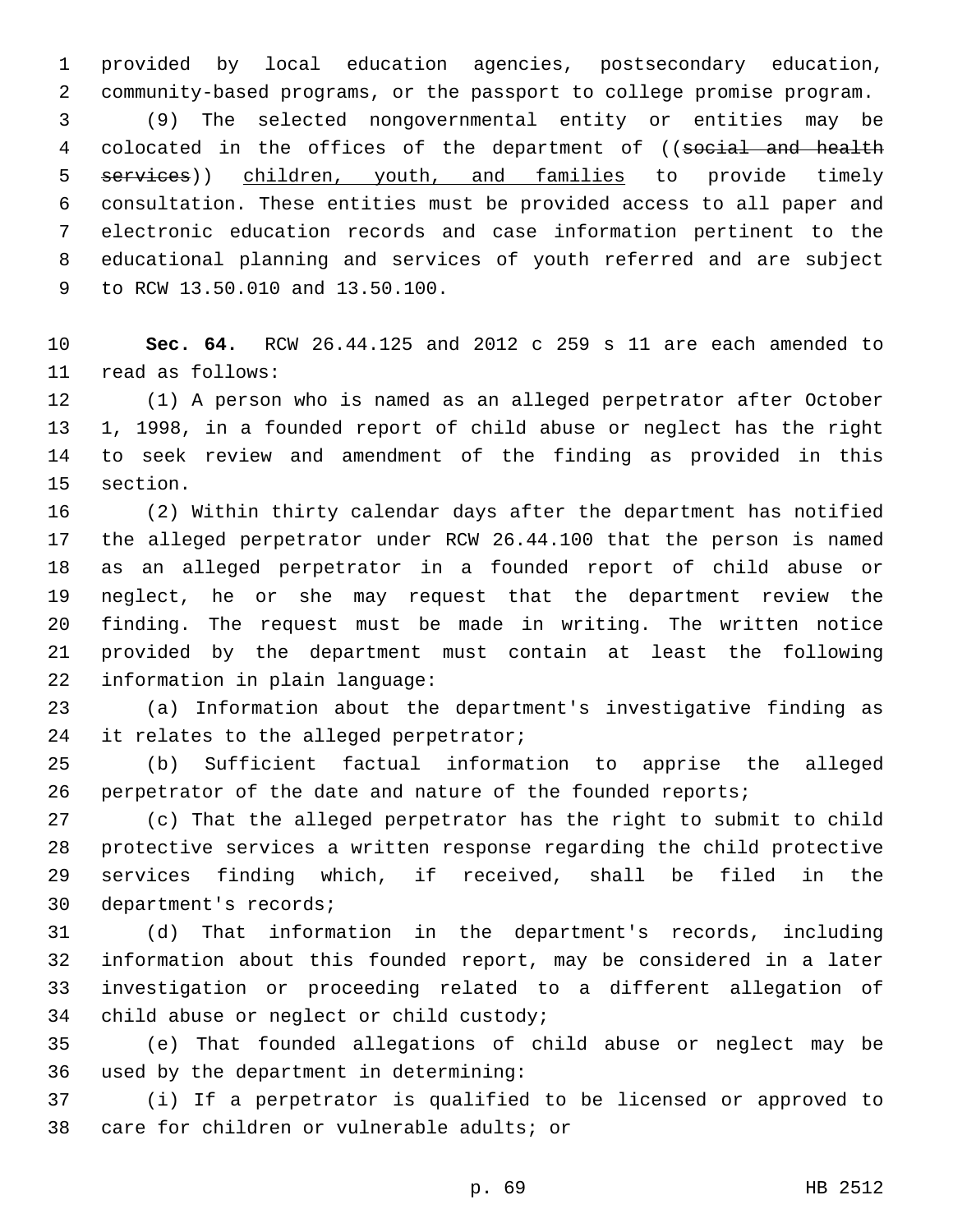(ii) If a perpetrator is qualified to be employed by the department in a position having unsupervised access to children or 3 vulnerable adults;

 (f) That the alleged perpetrator has a right to challenge a 5 founded allegation of child abuse or neglect.

 (3) If a request for review is not made as provided in this subsection, the alleged perpetrator may not further challenge the finding and shall have no right to agency review or to an adjudicative hearing or judicial review of the finding, unless he or she can show that the department did not comply with the notice 11 requirements of RCW 26.44.100.

 (4) Upon receipt of a written request for review, the department shall review and, if appropriate, may amend the finding. Management 14 level staff within the ((children's administration)) department designated by the secretary shall be responsible for the review. The review must be completed within thirty days after receiving the written request for review. The review must be conducted in accordance with procedures the department establishes by rule. Upon completion of the review, the department shall notify the alleged perpetrator in writing of the agency's determination. The notification must be sent by certified mail, return receipt 22 requested, to the person's last known address.

 (5) If, following agency review, the report remains founded, the person named as the alleged perpetrator in the report may request an adjudicative hearing to contest the finding. The adjudicative proceeding is governed by chapter 34.05 RCW and this section. The request for an adjudicative proceeding must be filed within thirty calendar days after receiving notice of the agency review determination. If a request for an adjudicative proceeding is not made as provided in this subsection, the alleged perpetrator may not further challenge the finding and shall have no right to agency review or to an adjudicative hearing or judicial review of the 33 finding.

 (6) Reviews and hearings conducted under this section are confidential and shall not be open to the public. Information about reports, reviews, and hearings may be disclosed only in accordance with federal and state laws pertaining to child welfare records and 38 child protective services reports.

(7) The department may adopt rules to implement this section.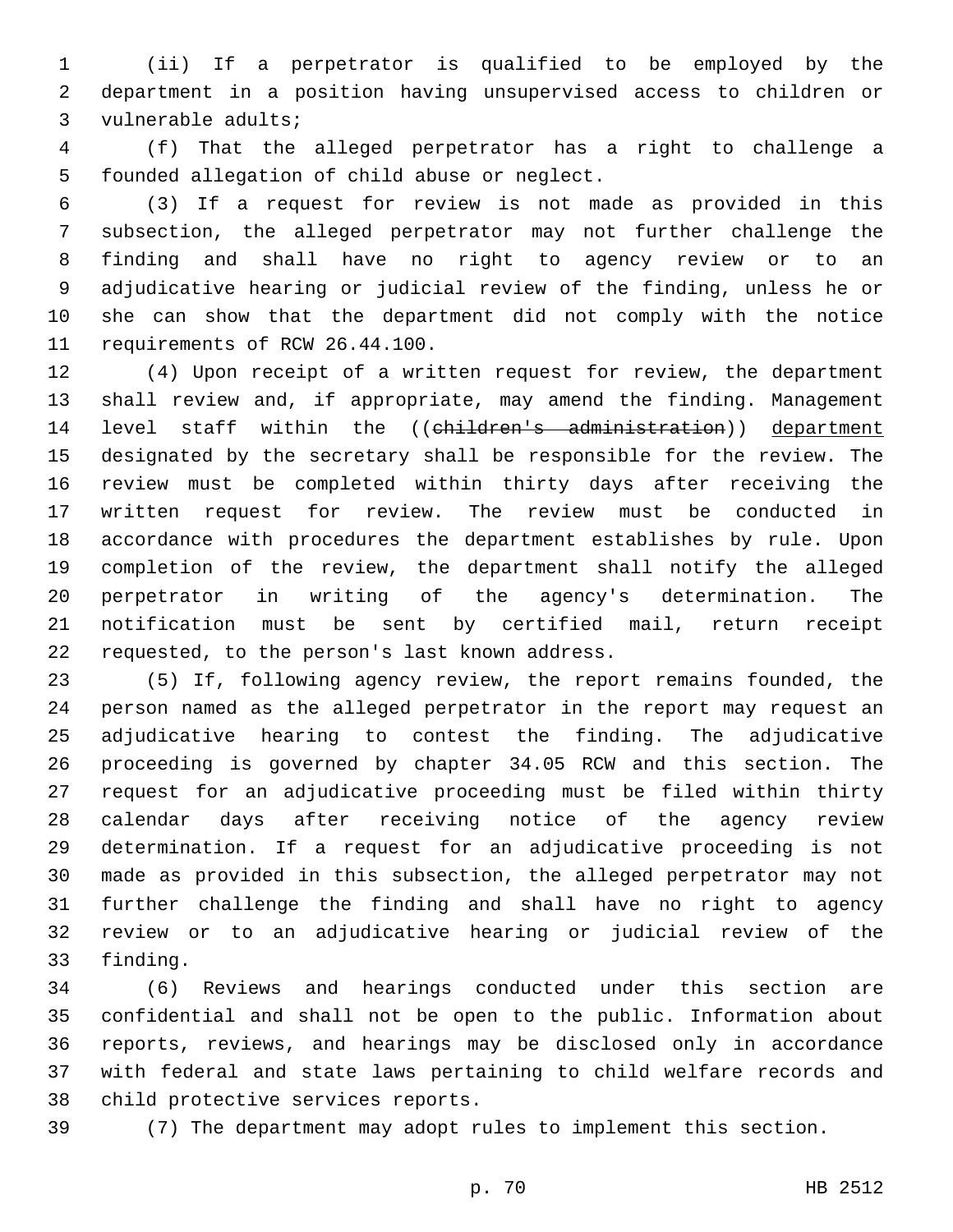**Sec. 65.** RCW 7.68.801 and 2017 c 18 s 1 are each amended to read 2 as follows:

 (1) The commercially sexually exploited children statewide coordinating committee is established to address the issue of children who are commercially sexually exploited, to examine the practices of local and regional entities involved in addressing sexually exploited children, and to make recommendations on statewide 8 laws and practices.

 (2) The committee is convened by the office of the attorney general with the department of commerce assisting with agenda planning and administrative and clerical support. The committee 12 consists of the following members:

 (a) One member from each of the two largest caucuses of the house 14 of representatives appointed by the speaker of the house;

 (b) One member from each of the two largest caucuses of the 16 senate appointed by the speaker of the senate;

 (c) A representative of the governor's office appointed by the 18 qovernor;

19 (d) The secretary of the ((children's administration)) department 20 of children, youth, and families or his or her designee;

 (e) The secretary of the juvenile rehabilitation administration 22 or his or her designee;

(f) The attorney general or his or her designee;

 (g) The superintendent of public instruction or his or her 25 designee;

 (h) A representative of the administrative office of the courts 27 appointed by the administrative office of the courts;

 (i) The executive director of the Washington association of sheriffs and police chiefs or his or her designee;

 (j) The executive director of the Washington state criminal justice training commission or his or her designee;

 (k) A representative of the Washington association of prosecuting 33 attorneys appointed by the association;

 (l) The executive director of the office of public defense or his 35 or her designee;

 (m) Three representatives of community service providers that provide direct services to commercially sexually exploited children 38 appointed by the attorney general;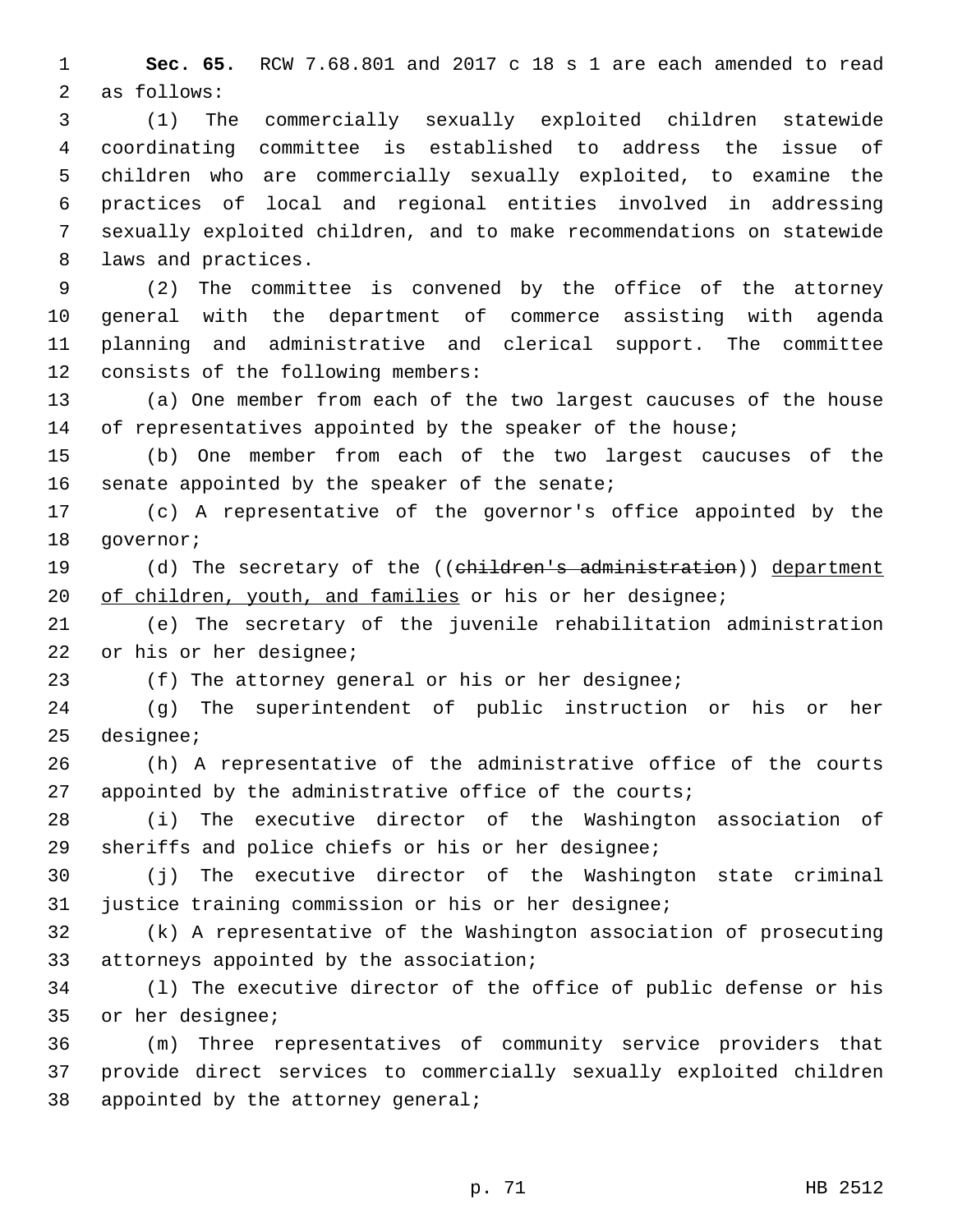(n) Two representatives of nongovernmental organizations familiar with the issues affecting commercially sexually exploited children 3 appointed by the attorney general;

 (o) The president of the superior court judges' association or 5 his or her designee;

 (p) The president of the juvenile court administrators or his or 7 her designee;

 (q) Any existing chairs of regional task forces on commercially 9 sexually exploited children;

10 (r) A representative from the criminal defense bar;

 (s) A representative of the center for children and youth 12 justice;

(t) A representative from the office of crime victims advocacy;

 (u) The executive director of the Washington coalition of sexual 15 assault programs;

 (v) A representative of an organization that provides in-patient chemical dependency treatment to youth, appointed by the attorney 18 general;

 (w) A representative of an organization that provides mental health treatment to youth, appointed by the attorney general; and

 (x) A survivor of human trafficking, appointed by the attorney 22 general.

(3) The duties of the committee include, but are not limited to:

 (a) Overseeing and reviewing the implementation of the Washington state model protocol for commercially sexually exploited children at 26 task force sites;

 (b) Receiving reports and data from local and regional entities regarding the incidence of commercially sexually exploited children in their areas as well as data information regarding perpetrators, geographic data and location trends, and any other data deemed 31 relevant;

 (c) Receiving reports on local coordinated community response 33 practices and results of the community responses;

 (d) Reviewing recommendations from local and regional entities regarding policy and legislative changes that would improve the efficiency and effectiveness of local response practices;

 (e) Making recommendations regarding policy and legislative changes that would improve the effectiveness of the state's response to and promote best practices for suppression of the commercial 40 sexual exploitation of children;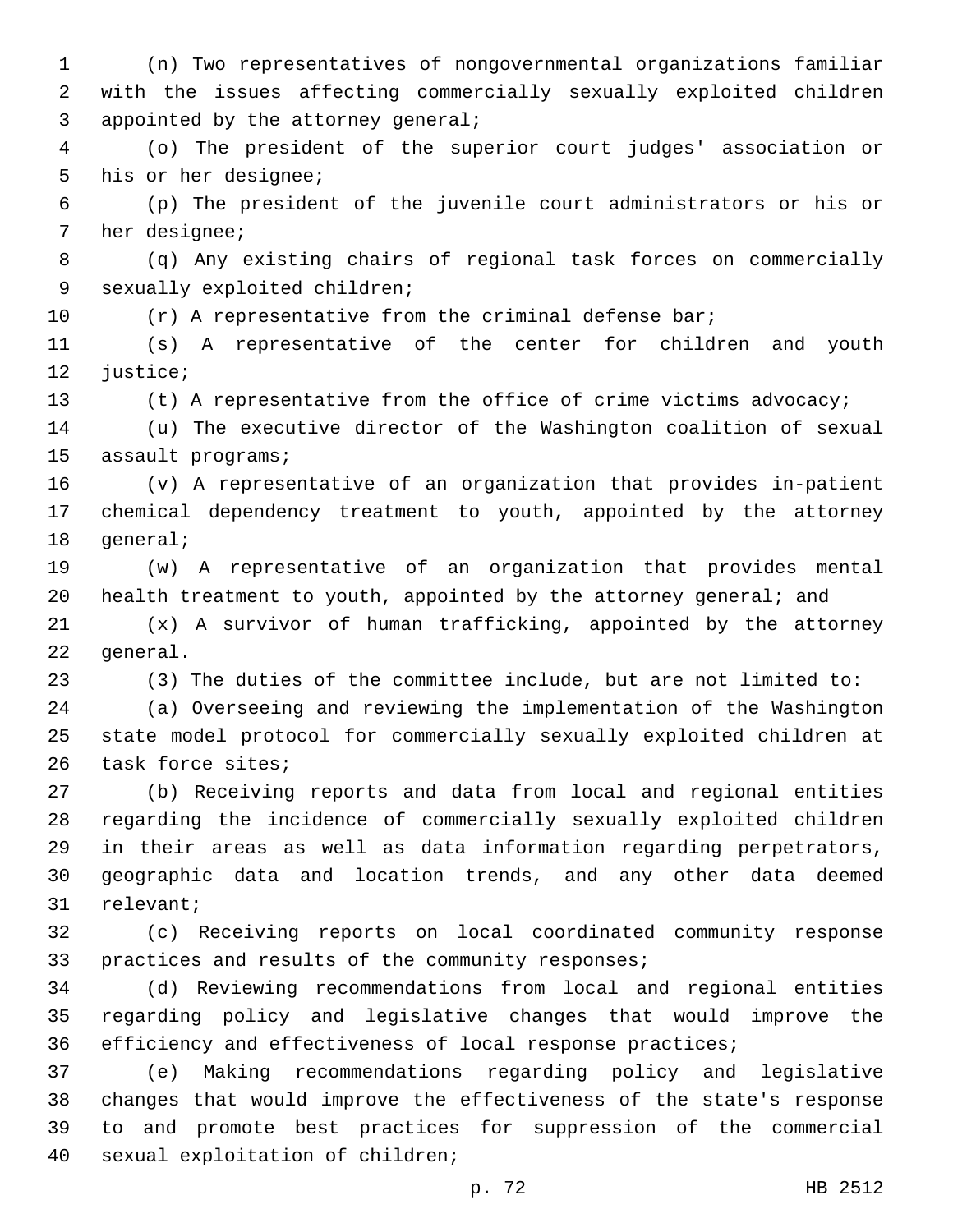(f) Making recommendations regarding data collection useful to understanding or addressing the problem of commercially sexually 3 exploited children;

 (g) Reviewing and making recommendations regarding strategic local investments or opportunities for federal and state funding to address the commercial sexual exploitation of children;

 (h) Reviewing the extent to which chapter 289, Laws of 2010 (Engrossed Substitute Senate Bill No. 6476) is understood and applied 9 by enforcement authorities; and

 (i) Researching any barriers that exist to full implementation of chapter 289, Laws of 2010 (Engrossed Substitute Senate Bill No. 6476) 12 throughout the state.

(4) The committee must meet no less than annually.

 (5) The committee shall annually report its findings and recommendations to the appropriate committees of the legislature and to any other known statewide committees addressing trafficking or the 17 commercial sex trade.

18 (6) This section expires June 30, 2023.

 **Sec. 66.** RCW 2.70.090 and 2015 c 117 s 5 are each amended to read as follows:20

 (1) Subject to the availability of amounts appropriated for this specific purpose, the parents for parents program shall be funded through the office of public defense and centrally administered through a pass-through to a Washington state nonprofit-lead organization that has extensive experience supporting child welfare 26 parent mentors.

 (2) Through the contract with the lead organization, each local program must be locally administered by the county superior court or a nonprofit organization that shall serve as the host organization.

 (3) Local stakeholders representing key child welfare systems shall serve as parents for parents program advisors. Examples of local stakeholders include the ((children's administration)) department of children, youth, and families, the superior court, attorneys for the parents, assistant attorneys general, and court-appointed special advocates or guardians ad litem.

 (4) A child welfare parent mentor lead shall provide program coordination and maintain local program information.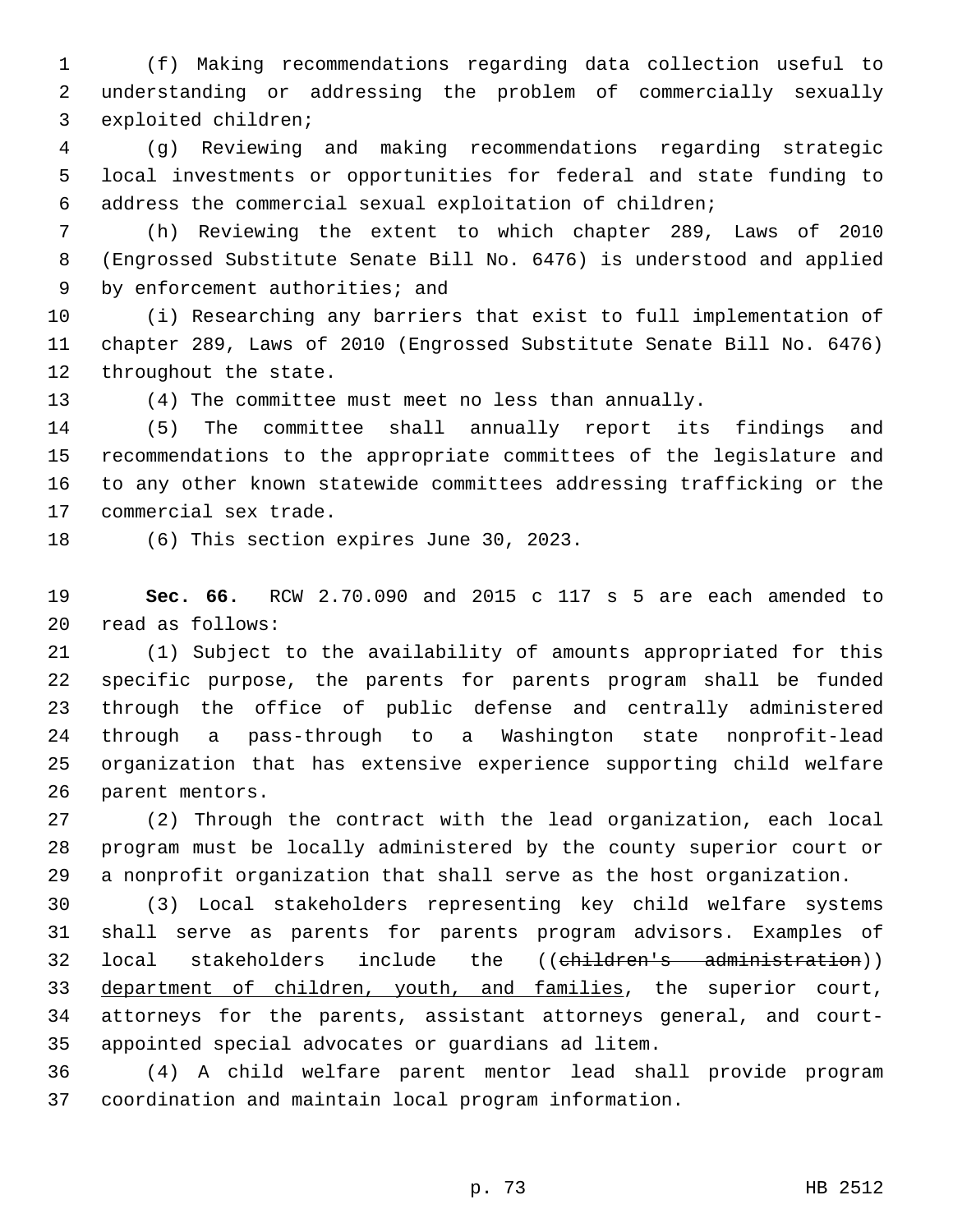(5) The lead organization shall provide ongoing training to the host organizations, statewide program oversight and coordination, and maintain statewide program information.3

 **Sec. 67.** RCW 43.216.380 and 2007 c 299 s 1 are each amended to 5 read as follows:

 (1) Minimum licensing requirements under this chapter shall include a prohibition on the use of window blinds or other window coverings with pull cords or inner cords capable of forming a loop and posing a risk of strangulation to young children. Window blinds and other coverings that have been manufactured or properly retrofitted in a manner that eliminates the formation of loops posing a risk of strangulation are not prohibited under this section.

 (2) When developing and periodically reviewing minimum licensing 14 requirements related to safety of the premises, the ((director)) secretary shall consult and give serious consideration to publications of the United States consumer product safety commission.

 (3) The department may provide information as available regarding reduced cost or no-cost options for retrofitting or replacing unsafe 19 window blinds and window coverings.

 **Sec. 68.** RCW 43.216.165 and 2017 c 178 s 5 are each amended to 21 read as follows:

 (1) The early start account is created in the custody of the state treasurer. Revenues in the account shall consist of appropriations by the legislature and all other sources deposited into the account. Expenditures from the account may be used only for the purposes listed in RCW ((43.215.099)) 43.216.080. All receipts from local governments, school districts, institutions of higher education as defined in RCW 28B.10.016, and nonprofit organizations 29 must be deposited into the account.

30 (2) The department oversees the account. Only the ((director)) 31 secretary or the ((director's)) secretary's designee may authorize expenditures from the account. The account is subject to allotment procedures under chapter 43.88 RCW, but an appropriation is not 34 required for expenditures.

 (3) The department shall separately track funds received for each local government, school district, institution of higher education as defined in RCW 28B.10.016, or nonprofit organization that deposits funds into the account. Expenditures from these funds may be used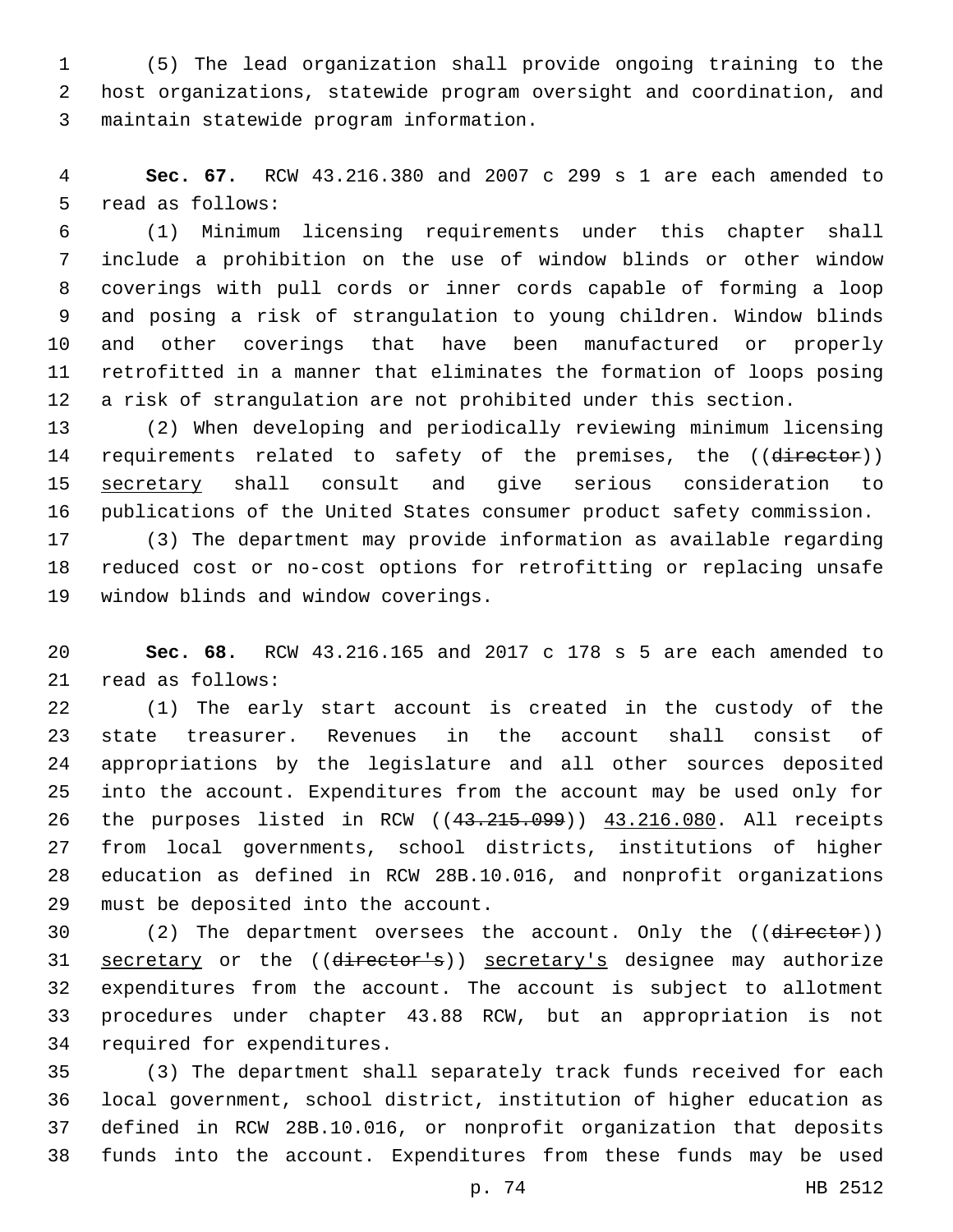only for the purposes listed in RCW ((43.215.099)) 43.216.080 as identified in writing with the department by the contributing local government, school district, institution of higher education as defined in RCW 28B.10.016, or nonprofit organization.

 **Sec. 69.** RCW 43.216.270 and 2017 3rd sp.s. c 33 s 6 and 2017 3rd sp.s. c 6 s 206 are each reenacted and amended to read as follows:

 (1) In determining whether an individual is of appropriate character, suitability, and competence to provide child care and early learning services to children, the department may consider the history of past involvement of child protective services or law enforcement agencies with the individual for the purpose of establishing a pattern of conduct, behavior, or inaction with regard to the health, safety, or welfare of a child. No report of child abuse or neglect that has been destroyed or expunged under RCW 26.44.031 may be used for such purposes. No unfounded or inconclusive allegation of child abuse or neglect as defined in RCW 26.44.020 may be disclosed to a provider licensed under this chapter.

 (2) In order to determine the suitability of individuals newly applying for an agency license, new licensees, their new employees, and other persons who newly have unsupervised access to children in 21 child care, shall be fingerprinted.

 (a) The fingerprints shall be forwarded to the Washington state patrol and federal bureau of investigation for a criminal history 24 record check.

 (b)(i) All individuals applying for first-time agency licenses, all new employees, and other persons who have not been previously qualified by the department to have unsupervised access to children in child care must be fingerprinted and obtain a criminal history 29 record check pursuant to this section.

 (ii) Persons required to be fingerprinted and obtain a criminal history record check pursuant to this section must pay for the cost of this check as follows: The fee established by the Washington state patrol for the criminal background history check, including the cost of obtaining the fingerprints; and a fee paid to the department for the cost of administering the individual-based/portable background check clearance registry. The fee paid to the department must be deposited into the individual-based/portable background check clearance account established in RCW 43.216.273. The licensee may, but need not, pay these costs on behalf of a prospective employee or

p. 75 HB 2512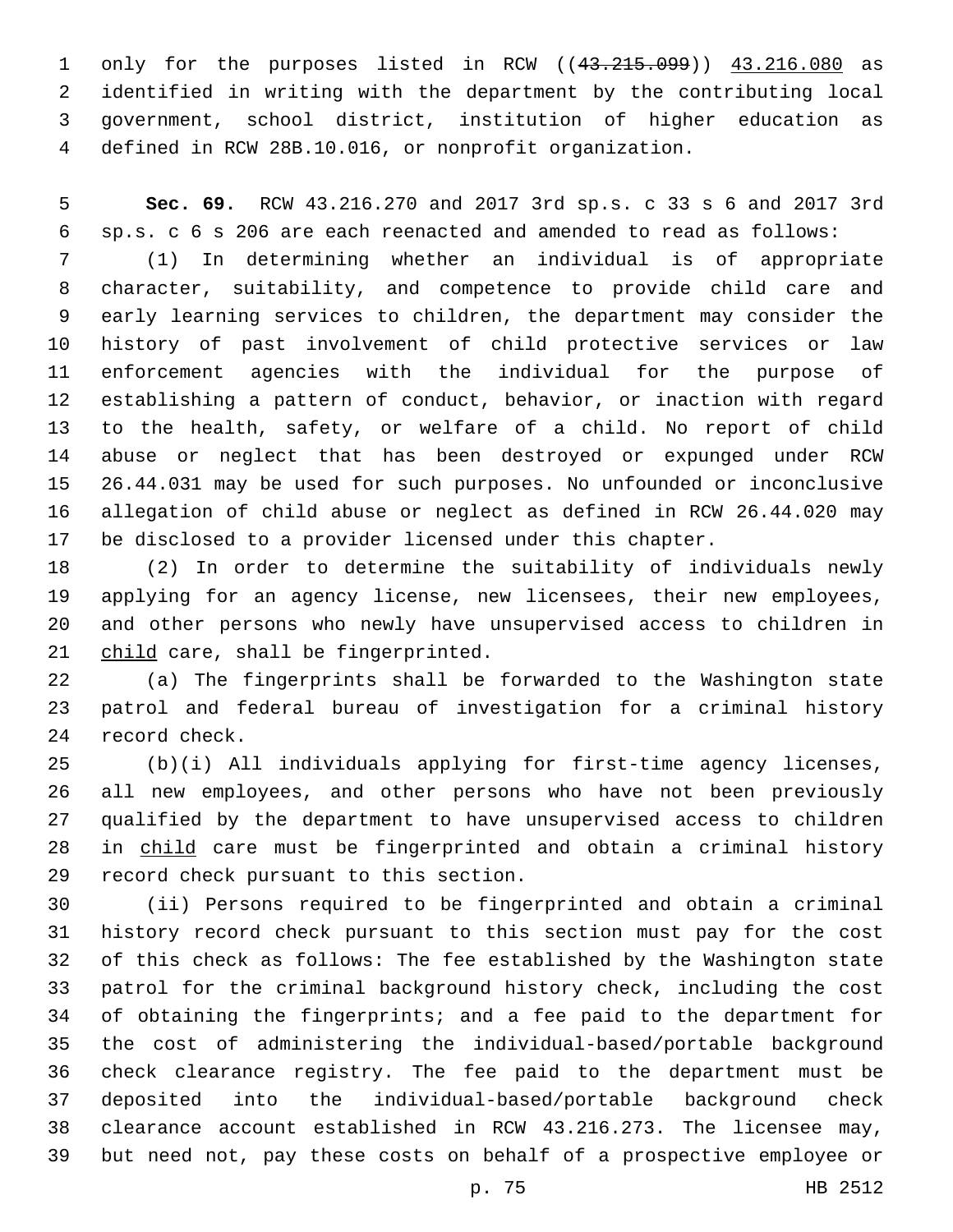reimburse the prospective employee for these costs. The licensee and 2 the prospective employee may share these costs.

 (c) The secretary shall use the fingerprint criminal history record check information solely for the purpose of determining eligibility for a license and for determining the character, suitability, and competence of those persons or agencies, excluding parents, not required to be licensed who are authorized to care for 8 children.

 (d) Criminal justice agencies shall provide the secretary such information as they may have and that the secretary may require for 11 such purpose.

 (e) No later than July 1, 2013, all agency licensees holding licenses prior to July 1, 2012, persons who were employees before July 1, 2012, and persons who have been qualified by the department 15 before July 1, 2012, to have unsupervised access to children in child care, must submit a new background application to the department. The department must require persons submitting a new background application pursuant to this subsection (2)(e) to pay a fee to the department for the cost of administering the individual-based/ portable background check clearance registry. This fee must be paid into the individual-based/portable background check clearance account established in RCW 43.216.273. The licensee may, but need not, pay these costs on behalf of a prospective employee or reimburse the prospective employee for these costs. The licensee and the 25 prospective employee may share these costs.

 (f) The department shall issue a background check clearance card or certificate to the applicant if after the completion of a background check the department concludes the applicant is qualified for unsupervised access to children in child care. The background check clearance card or certificate is valid for three years from the date of issuance. A valid card or certificate must be accepted by a potential employer as proof that the applicant has successfully completed a background check as required under this chapter.

34 (g) The original applicant for an agency license, licensees, their employees, and other persons who have unsupervised access to children in child care shall submit a new background check application to the department, on a form and by a date as determined 38 by the department.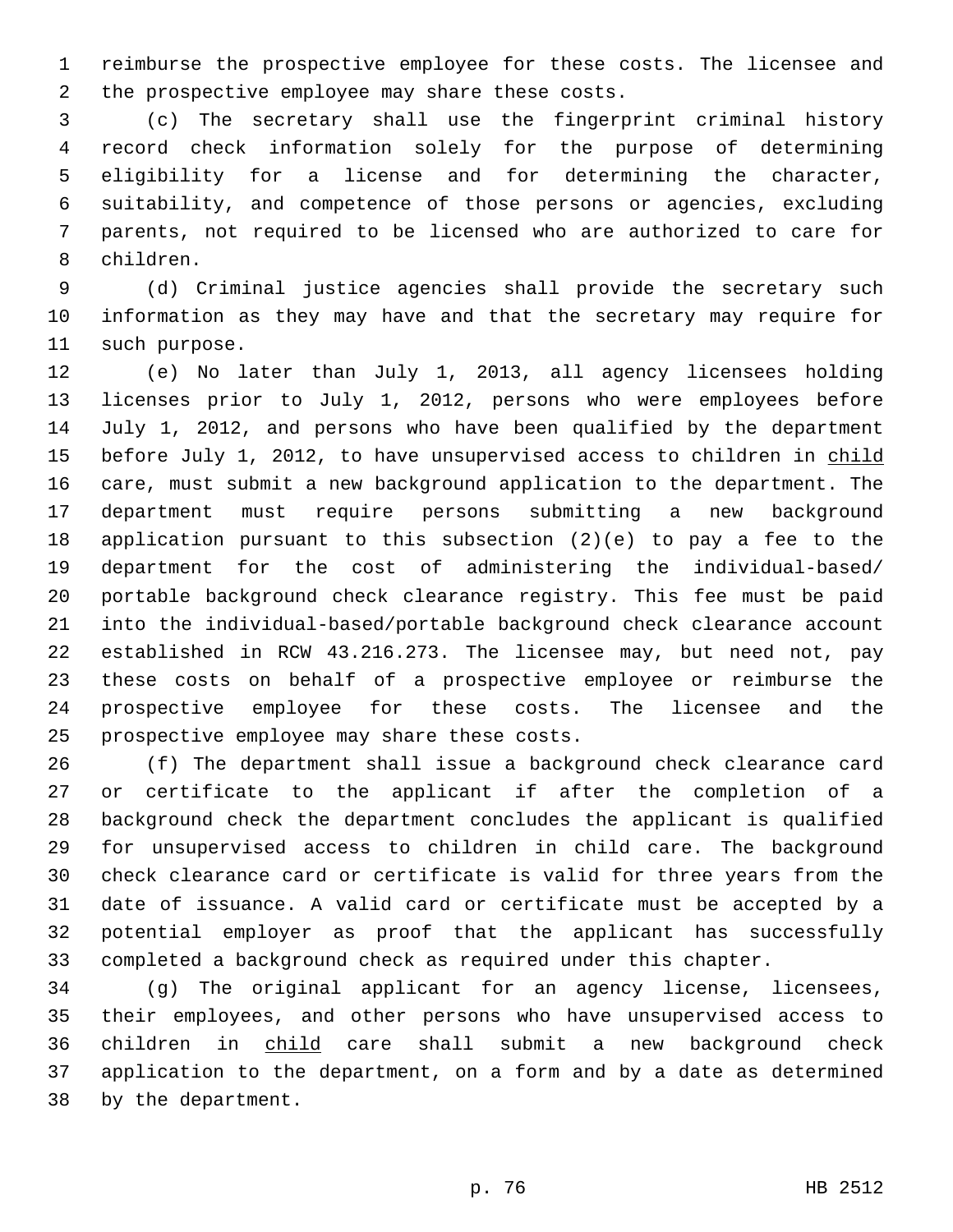(h) The applicant and agency shall maintain on-site for inspection a copy of the background check clearance card or certificate.3

 (i) Individuals who have been issued a background check clearance card or certificate shall report nonconviction and conviction information to the department within twenty-four hours of the event constituting the nonconviction or conviction information.

 (j) The department shall investigate and conduct a redetermination of an applicant's or licensee's background clearance if the department receives a complaint or information from individuals, a law enforcement agency, or other federal, state, or local government agency. Subject to the requirements contained in RCW 43.216.325 and 43.216.327 and based on a determination that an individual lacks the appropriate character, suitability, or competence to provide child care or early learning services to children, the department may: (i) Invalidate the background card or certificate; or (ii) suspend, modify, or revoke any license 18 authorized by this chapter.

 (3) To satisfy the shared background check requirements of the department of children, youth, and families, the office of the superintendent of public instruction, and the department of social and health services, each department shall share federal fingerprint- based background check results as permitted under the law. The purpose of this provision is to allow these departments to fulfill their joint background check responsibility of checking any individual who may have unsupervised access to vulnerable adults, children, or juveniles. These departments may not share the federal background check results with any other state agency or person.

 (4) Individuals who have completed a fingerprint background check as required by the office of the superintendent of public instruction, consistent with RCW 28A.400.303, and have been continuously employed by the same school district or educational service district, can meet the requirements in subsection (2) of this section by providing a true and accurate copy of their Washington state patrol and federal bureau of investigation background check report results to the department or if the school district or the educational service district provides an affidavit to the department that the individual has been authorized to work by the school district or educational service district after completing a record check consistent with RCW 28A.400.303. The department may require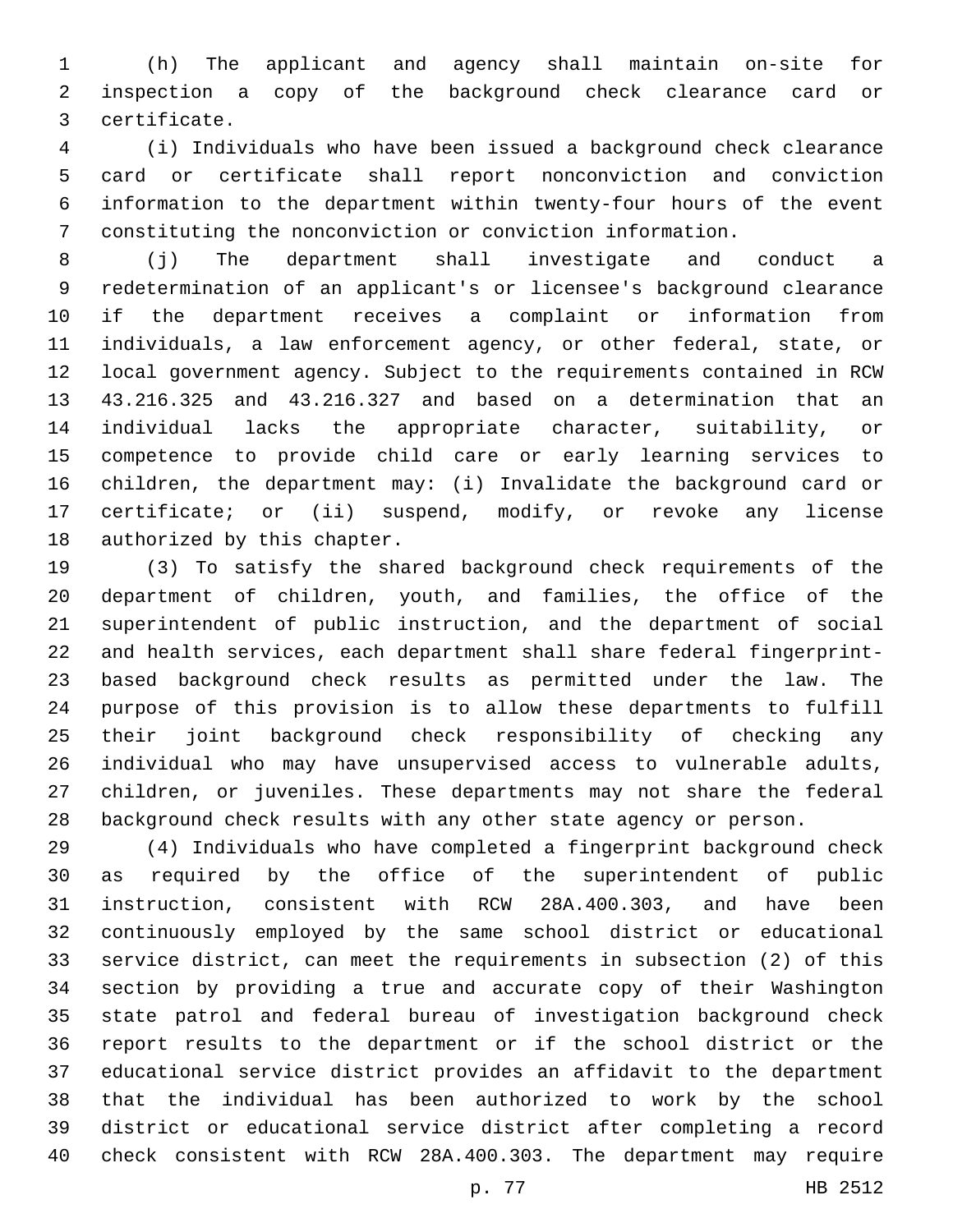that additional background checks be completed that do not require additional fingerprinting and may charge a fee for these additional 3 background checks.

 **Sec. 70.** RCW 43.216.250 and 2017 3rd sp.s. c 6 s 205 are each 5 amended to read as follows:

 It shall be the secretary's duty with regard to licensing under 7 this chapter:

 (1) In consultation and with the advice and assistance of persons representative of the various type agencies to be licensed, to designate categories of child care facilities for which separate or different requirements shall be developed as may be appropriate whether because of variations in the ages and other characteristics of the children served, variations in the purposes and services offered or size or structure of the agencies to be licensed, or 15 because of any other factor relevant thereto;

 (2)(a) In consultation with the state fire marshal's office, the secretary shall use an interagency process to address health and safety requirements for child care programs that serve school-age children and are operated in buildings that contain public or private schools that safely serve children during times in which school is in 21 session;

 (b) Any requirements in (a) of this subsection as they relate to the physical facility, including outdoor playgrounds, do not apply to before-school and after-school programs that serve only school-age children and operate in the same facilities used by public or private 26 schools;

 (3) In consultation and with the advice and assistance of parents or guardians, and persons representative of the various type agencies to be licensed, to adopt and publish minimum requirements for licensing applicable to each of the various categories of agencies to 31 be licensed under this chapter;

 (4) In consultation with law enforcement personnel, the secretary shall investigate the conviction record or pending charges of each agency and its staff seeking licensure or relicensure, and other 35 persons having unsupervised access to children in child care;

 (5) To satisfy the shared background check requirements provided for in RCW 43.216.270 and 43.20A.710, the department of children, youth, and families and the department of social and health services shall share federal fingerprint-based background check results as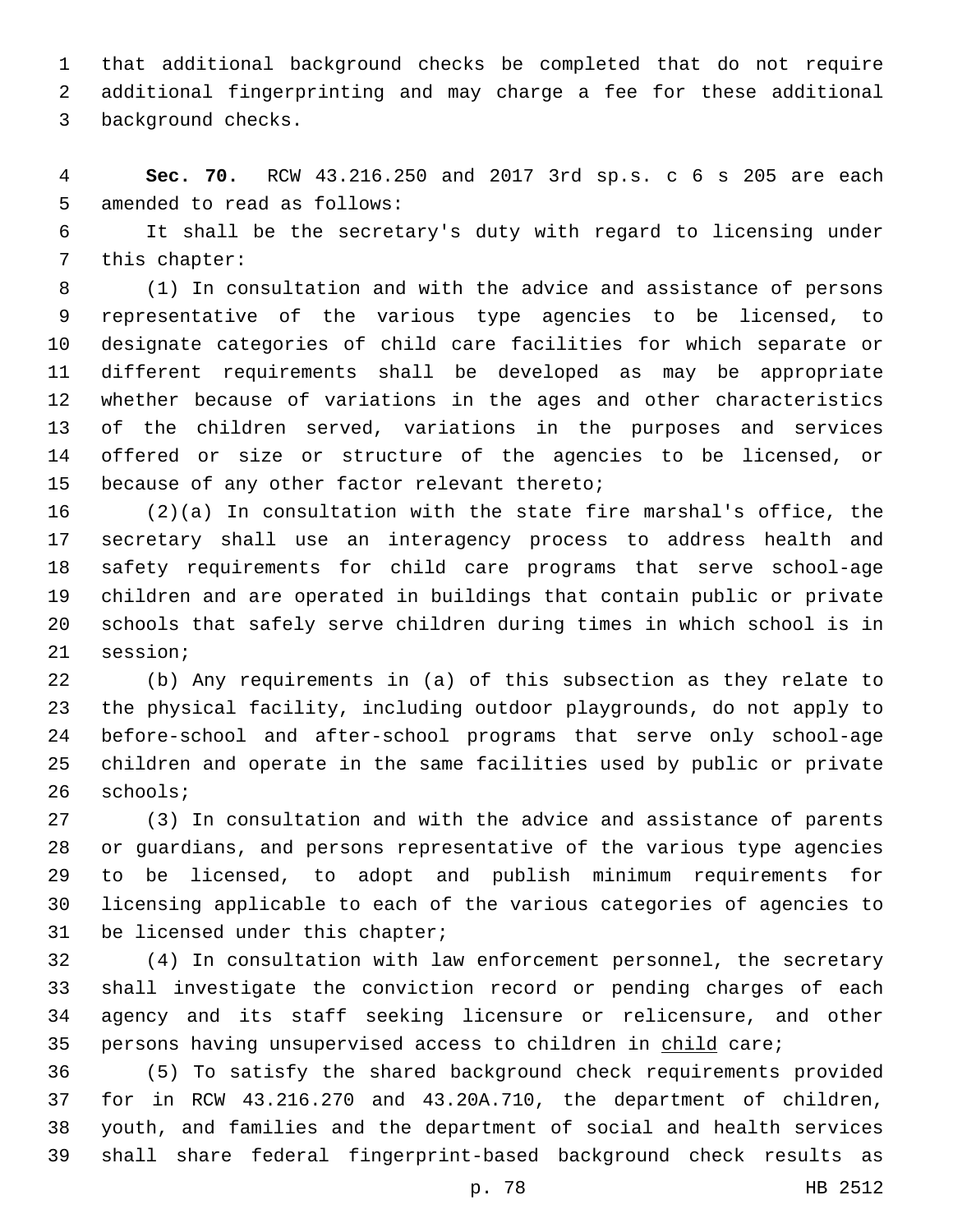permitted under the law. The purpose of this provision is to allow both departments to fulfill their joint background check responsibility of checking any individual who may have unsupervised access to vulnerable adults, children, or juveniles. Neither department may share the federal background check results with any 6 other state agency or person;

 (6) To issue, revoke, or deny licenses to agencies pursuant to 8 this chapter. Licenses shall specify the category of child care that an agency is authorized to render and the ages and number of children 10 to be served;

 (7) To prescribe the procedures and the form and contents of reports necessary for the administration of this chapter and to 13 require regular reports from each licensee;

 (8) To inspect agencies periodically to determine whether or not there is compliance with this chapter and the requirements adopted 16 under this chapter;

 (9) To review requirements adopted under this chapter at least every two years and to adopt appropriate changes after consultation 19 with affected groups for child ((day)) care requirements; and

 (10) To consult with public and private agencies in order to help them improve their methods and facilities for the care and early 22 learning of children.

 **Sec. 71.** RCW 13.34.062 and 2009 c 477 s 2 are each amended to read as follows:24

 (1)(a) Whenever a child is taken into custody by child protective services pursuant to a court order issued under RCW 13.34.050 or when child protective services is notified that a child has been taken into custody pursuant to RCW 26.44.050 or 26.44.056, child protective services shall make reasonable efforts to inform the parent, guardian, or legal custodian of the fact that the child has been taken into custody, the reasons why the child was taken into custody, and their legal rights under this title, including the right to a shelter care hearing, as soon as possible. Notice must be provided in an understandable manner and take into consideration the parent's, guardian's, or legal custodian's primary language, level of 36 education, and cultural issues.

 (b) In no event shall the notice required by this section be provided to the parent, guardian, or legal custodian more than twenty-four hours after the child has been taken into custody or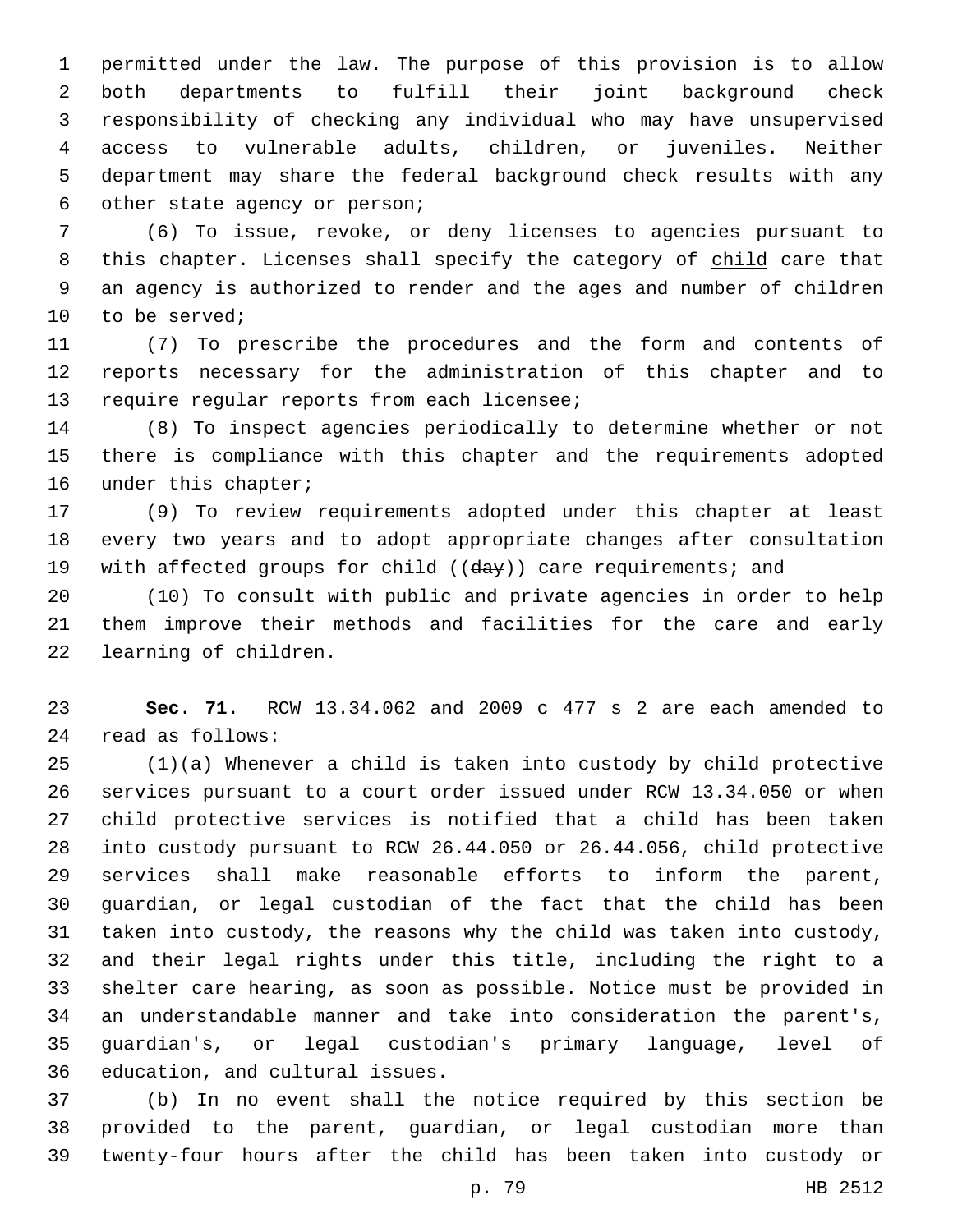twenty-four hours after child protective services has been notified 2 that the child has been taken into custody.

 (2)(a) The notice of custody and rights may be given by any means reasonably certain of notifying the parents including, but not limited to, written, telephone, or in person oral notification. If the initial notification is provided by a means other than writing, child protective services shall make reasonable efforts to also 8 provide written notification.

 (b) The written notice of custody and rights required by this section shall be in substantially the following form:

## 11 THE TERM PROPERTY AND THE TRUE TO THE TERM PROPERTY AND THE TERM PROPERTY.

 Your child has been placed in temporary custody under the supervision of Child Protective Services (or other person or agency). You have important legal rights and you must take steps to protect 15 your interests.

 1. A court hearing will be held before a judge within 72 hours of the time your child is taken into custody excluding Saturdays, 18 Sundays, and holidays. You should call the court at \_\_\_\_(insert 19 appropriate phone number here) [ for specific information about the 20 date, time, and location of the court hearing.

 2. You have the right to have a lawyer represent you at the hearing. Your right to representation continues after the shelter care hearing. You have the right to records the department intends to rely upon. A lawyer can look at the files in your case, talk to child protective services and other agencies, tell you about the law, help you understand your rights, and help you at hearings. If you cannot afford a lawyer, the court will appoint one to represent you. To get 28 a court-appointed lawyer you must contact: \_\_\_\_\_ (explain local 29 procedure) .

 3. At the hearing, you have the right to speak on your own behalf, to introduce evidence, to examine witnesses, and to receive a decision based solely on the evidence presented to the judge.

 4. If your hearing occurs before a court commissioner, you have the right to have the decision of the court commissioner reviewed by a superior court judge. To obtain that review, you must, within ten days after the entry of the decision of the court commissioner, file with the court a motion for revision of the decision, as provided in 38 RCW 2.24.050.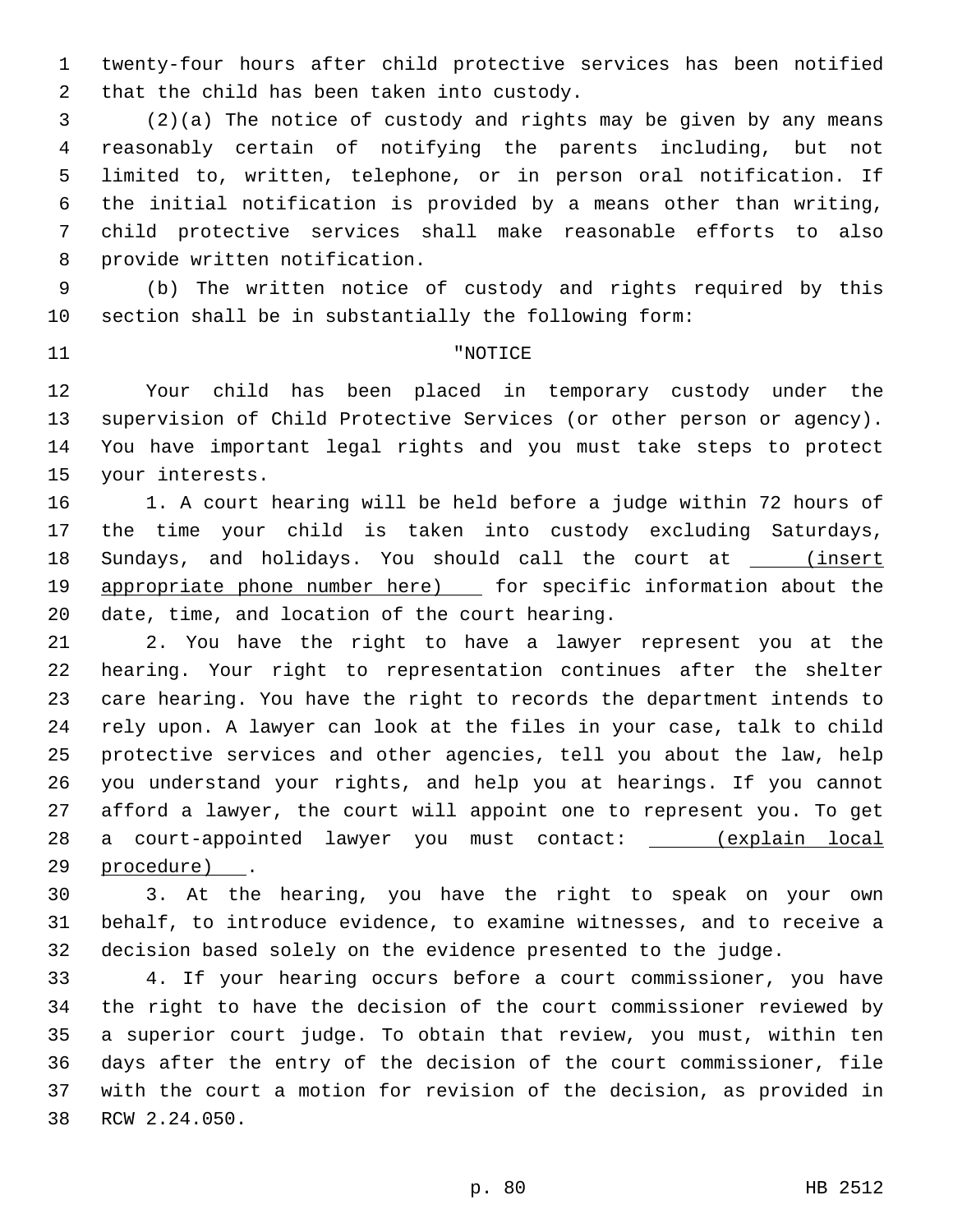You should be present at any shelter care hearing. If you do not come, the judge will not hear what you have to say.

 You may call the Child Protective Services' caseworker for more information about your child. The caseworker's name and telephone number are: (insert name and telephone number) .

 5. You have a right to a case conference to develop a written service agreement following the shelter care hearing. The service agreement may not conflict with the court's order of shelter care. You may request that a multidisciplinary team, family group conference, or prognostic staffing be convened for your child's case. You may participate in these processes with your counsel present.

 6. If your child is placed in the custody of the department of 13 ((social and health services)) children, youth, and families or other supervising agency, immediately following the shelter care hearing, the court will enter an order granting the department or other supervising agency the right to inspect and copy all health, medical, mental health, and education records of the child, directing health care providers to release such information without your further consent, and granting the department or supervising agency or its designee the authority and responsibility, where applicable, to:

 (1) Notify the child's school that the child is in out-of-home 22 placement;

(2) Enroll the child in school;23

24 (3) Request the school transfer records;

(4) Request and authorize evaluation of special needs;

26 (5) Attend parent or teacher conferences;

27 (6) Excuse absences;

(7) Grant permission for extracurricular activities;

 (8) Authorize medications which need to be administered during school hours and sign for medical needs that arise during school 31 hours; and

(9) Complete or update school emergency records.

 7. If the court decides to place your child in the custody of the 34 department of ((social and health services)) children, youth, and 35 families or other supervising agency, the department or agency will create a permanency plan for your child, including a primary placement goal and secondary placement goal. The department or agency also will recommend that the court order services for your child and for you, if needed. The department or agency is required to make reasonable efforts to provide you with services to address your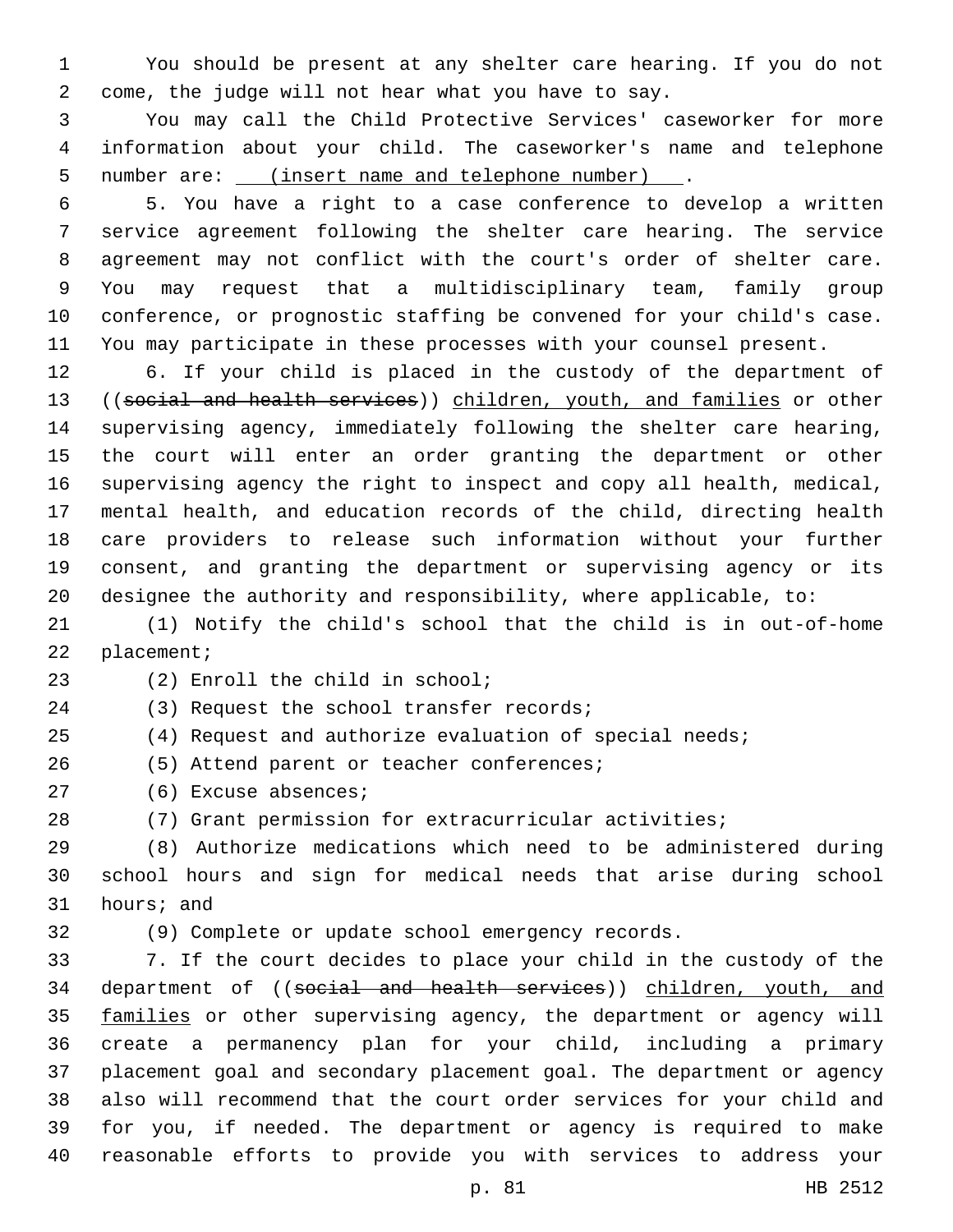parenting problems, and to provide you with visitation with your child according to court orders. Failure to promptly engage in services or to maintain contact with your child may lead to the filing of a petition to terminate your parental rights.

 8. Primary and secondary permanency plans are intended to run at the same time so that your child will have a permanent home as quickly as possible. Absent good cause, and when appropriate, the department or other supervising agency must follow the wishes of a natural parent regarding placement of a child. You should tell your lawyer and the court where you wish your child placed immediately, including whether you want your child placed with you, with a relative, or with another suitable person. You also should tell your lawyer and the court what services you feel are necessary and your wishes regarding visitation with your child. Even if you want another parent or person to be the primary placement choice for your child, you should tell your lawyer, the department or other supervising agency, and the court if you want to be a secondary placement option, and you should comply with court orders for services and participate in visitation with your child. Early and consistent involvement in your child's case plan is important for the well-being of your child.

 9. A dependency petition begins a judicial process, which, if the court finds your child dependent, could result in substantial restrictions including, the entry or modification of a parenting plan or residential schedule, nonparental custody order or decree, guardianship order, or permanent loss of your parental rights."

 Upon receipt of the written notice, the parent, guardian, or legal custodian shall acknowledge such notice by signing a receipt prepared by child protective services. If the parent, guardian, or legal custodian does not sign the receipt, the reason for lack of a signature shall be written on the receipt. The receipt shall be made a part of the court's file in the dependency action.

 If after making reasonable efforts to provide notification, child protective services is unable to determine the whereabouts of the parents, guardian, or legal custodian, the notice shall be delivered or sent to the last known address of the parent, guardian, or legal custodian.36

 (3) If child protective services is not required to give notice under this section, the juvenile court counselor assigned to the matter shall make all reasonable efforts to advise the parents,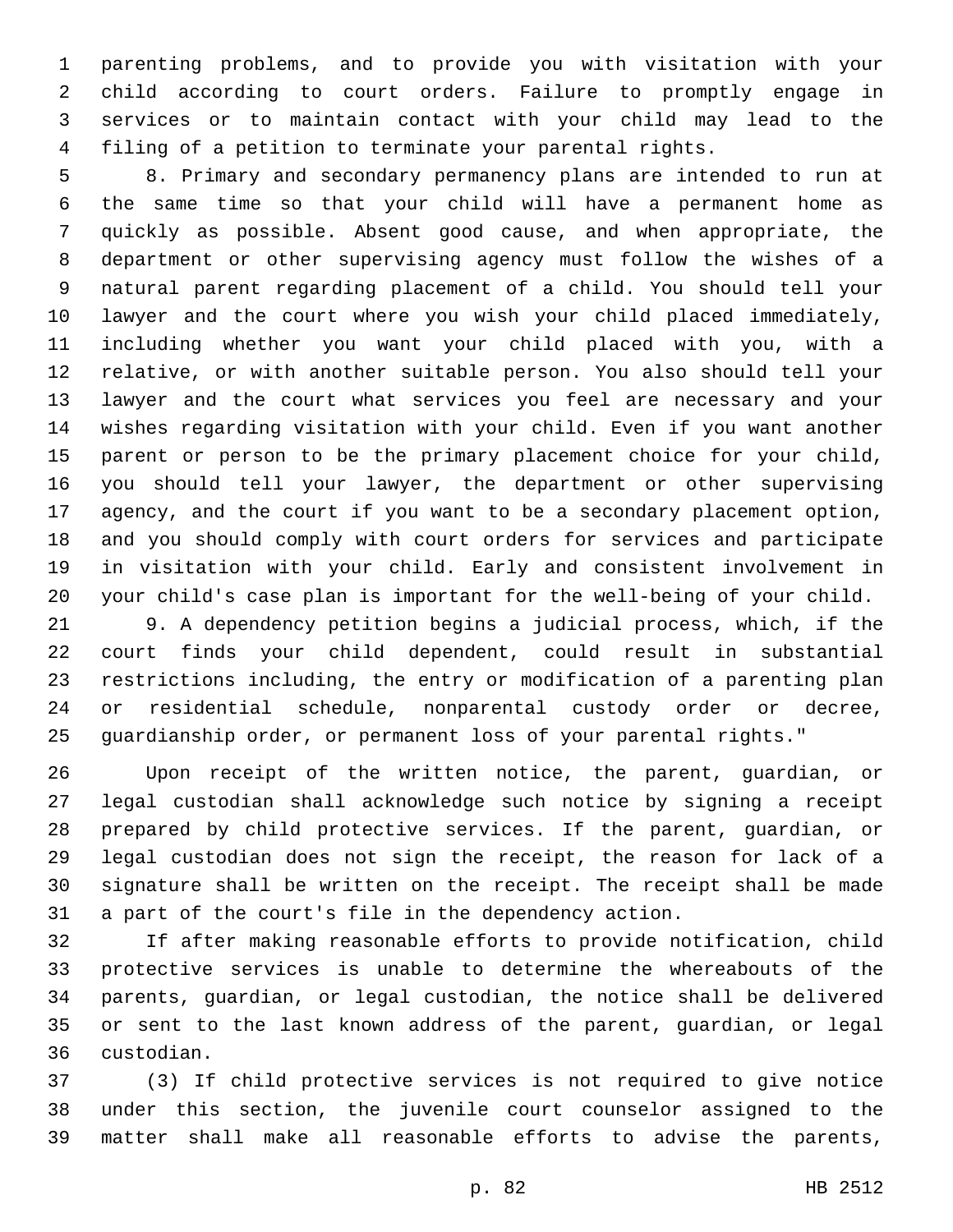guardian, or legal custodian of the time and place of any shelter care hearing, request that they be present, and inform them of their basic rights as provided in RCW 13.34.090.3

 (4) Reasonable efforts to advise and to give notice, as required in this section, shall include, at a minimum, investigation of the whereabouts of the parent, guardian, or legal custodian. If such reasonable efforts are not successful, or the parent, guardian, or legal custodian does not appear at the shelter care hearing, the petitioner shall testify at the hearing or state in a declaration:

 (a) The efforts made to investigate the whereabouts of, and to 11 advise, the parent, guardian, or custodian; and

 (b) Whether actual advice of rights was made, to whom it was made, and how it was made, including the substance of any oral communication or copies of written materials used.

 **Sec. 72.** RCW 13.34.069 and 2013 c 182 s 4 are each amended to 16 read as follows:

17 If a child is placed in the custody of the department of ((social 18 and health services)) children, youth, and families or other supervising agency, immediately following the shelter care hearing, an order and authorization regarding health care and education records for the child shall be entered. The order shall:

 (1) Provide the department or other supervising agency with the right to inspect and copy all health, medical, mental health, and 24 education records of the child;

 (2) Authorize and direct any agency, hospital, doctor, nurse, dentist, orthodontist, or other health care provider, therapist, drug or alcohol treatment provider, psychologist, psychiatrist, or mental health clinic, or health or medical records custodian or document management company, or school or school organization to permit the department or other supervising agency to inspect and to obtain copies of any records relating to the child involved in the case, 32 without the further consent of the parent or guardian of the child; ((and))

 (3) Identify the person who will serve as the educational 35 liaison; and

 (4) Grant the department or other supervising agency or its designee the authority and responsibility, where applicable, to:

 (a) Notify the child's school that the child is in out-of-home 39 placement;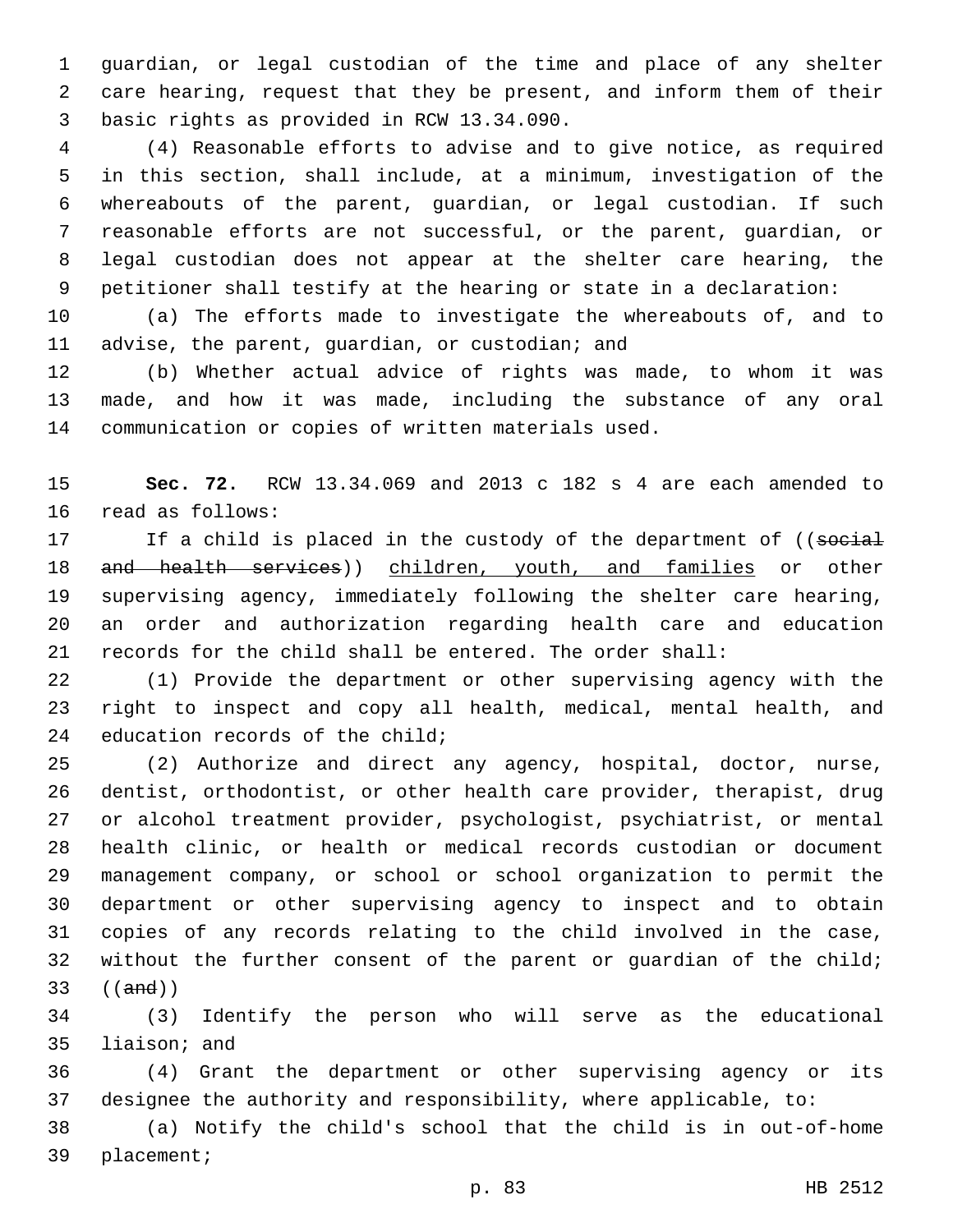- 1 (b) Enroll the child in school;
- (c) Request the school transfer records;2

(d) Request and authorize evaluation of special needs;

(e) Attend parent or teacher conferences;4

5 (f) Excuse absences;

(g) Grant permission for extracurricular activities;

 (h) Authorize medications which need to be administered during school hours and sign for medical needs that arise during school 9 hours; and

(i) Complete or update school emergency records.

 Access to records under this section is subject to the child's consent where required by other state and federal laws.

 **Sec. 73.** RCW 74.13A.005 and 1985 c 7 s 133 are each amended to 14 read as follows:

 It is the policy of this state to enable the secretary to charge fees for certain services to adoptive parents who are able to pay for 17 such services.

 It is, however, also the policy of this state that the secretary 19 of the department ((of social and health services)) shall be liberal in waiving, reducing, or deferring payment of any such fee to the end that adoptions shall be encouraged in cases where prospective 22 adoptive parents lack means.

 It is the policy of this state to encourage, within the limits of available funds, the adoption of certain hard to place children in order to make it possible for children living in, or likely to be placed in, foster homes or institutions to benefit from the stability and security of permanent homes in which such children can receive continuous parental care, guidance, protection, and love and to reduce the number of such children who must be placed or remain in foster homes or institutions until they become adults.

 It is also the policy of this state to try, by means of the program of adoption support authorized in RCW 26.33.320 and 33 ((74.13.100)) 74.13A.005 through ((74.13.145)) 74.13A.080, to reduce the total cost to the state of foster home and institutional care.

 **Sec. 74.** RCW 74.14A.060 and 2016 c 197 s 9 are each amended to read as follows:36

 Within available funds, the secretary of the department of ((social and health services)) children, youth, and families shall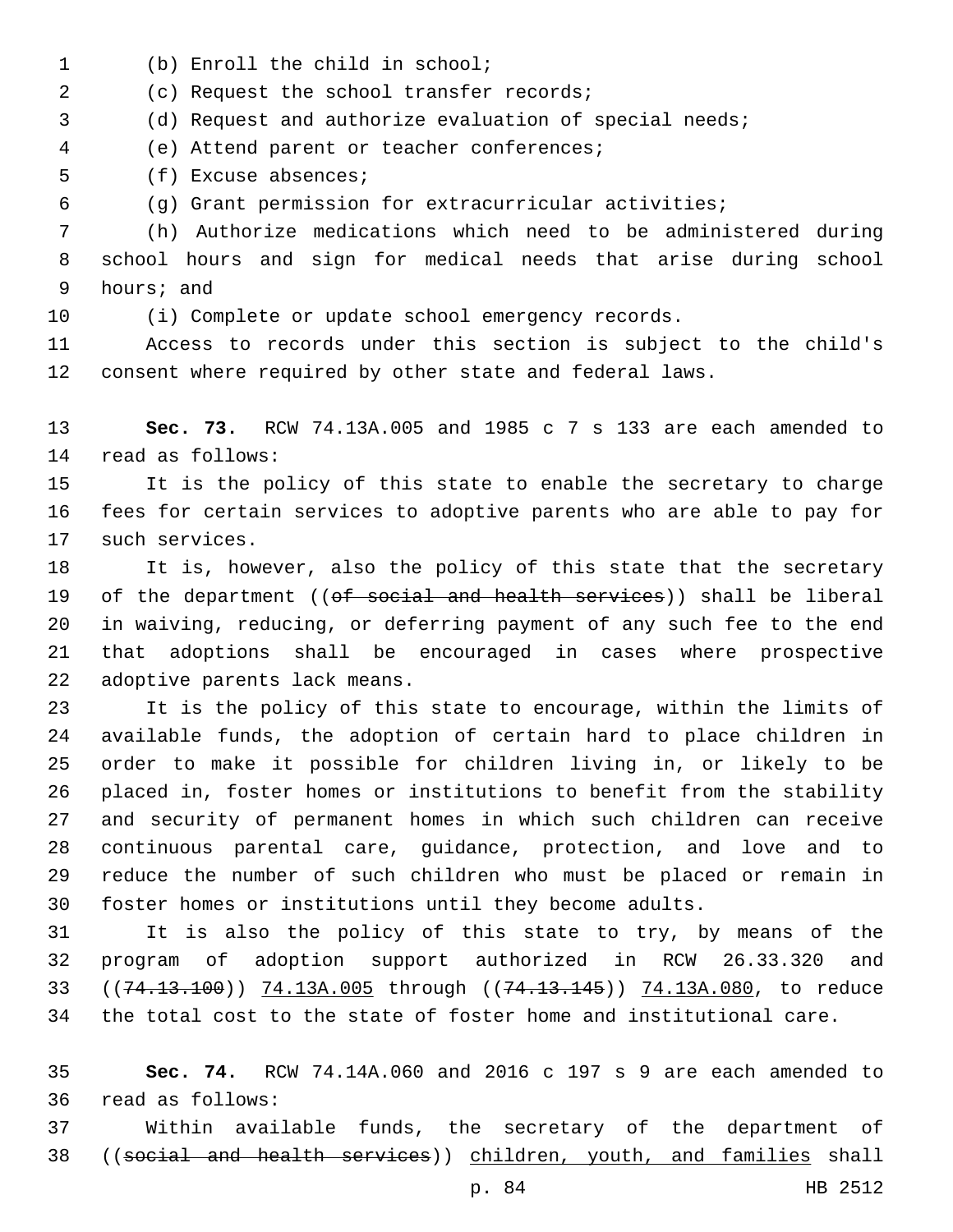support blended funding projects for youth. To be eligible for blended funding a child must be eligible for services designed to address a behavioral, mental, emotional, or substance abuse issue 4 from the department of social and health services or the department 5 of children, youth, and families and require services from more than one categorical service delivery system. Before any blended funding project is established by the secretary of the department of children, youth, and families, any entity or person proposing the project shall seek input from the public health and safety network or networks established in the catchment area of the project. The network or networks shall submit recommendations on the blended funding project to the private-public initiative described in RCW 70.305.020. The private-public initiative shall advise the secretary whether to approve the proposed blended funding project. The network shall review the proposed blended funding project pursuant to its authority to examine the decategorization of program funds under RCW 70.190.110, within the current appropriation level. The department shall document the number of children who participate in blended funding projects, the total blended funding amounts per child, the amount charged to each appropriation by program, and services provided to each child through each blended funding project.

 **Sec. 75.** RCW 13.90.010 and 2017 c 279 s 3 are each amended to 23 read as follows:

 The definitions in this section apply throughout this chapter 25 unless the context clearly requires otherwise.

26 (1) "Department" means the department of ((social and health 27 services)) children, youth, and families.

 (2) "Guardian" means a person who has been appointed by the court as the guardian of a vulnerable youth in a legal proceeding under this chapter. The term "guardian" does not include a "dependency guardian" appointed pursuant to a proceeding under chapter 13.34 RCW for the purpose of assisting the court in supervising the dependency. The term "guardian" does not include a "guardian" appointed pursuant to a proceeding under chapter 13.36 RCW or a "dependency guardian" appointed pursuant to a proceeding under chapter 13.34 RCW.

 (3) "Juvenile court" or "court" means the juvenile division of 37 the superior court.

 (4) "Relative" means a person related to the child in the 39 following ways: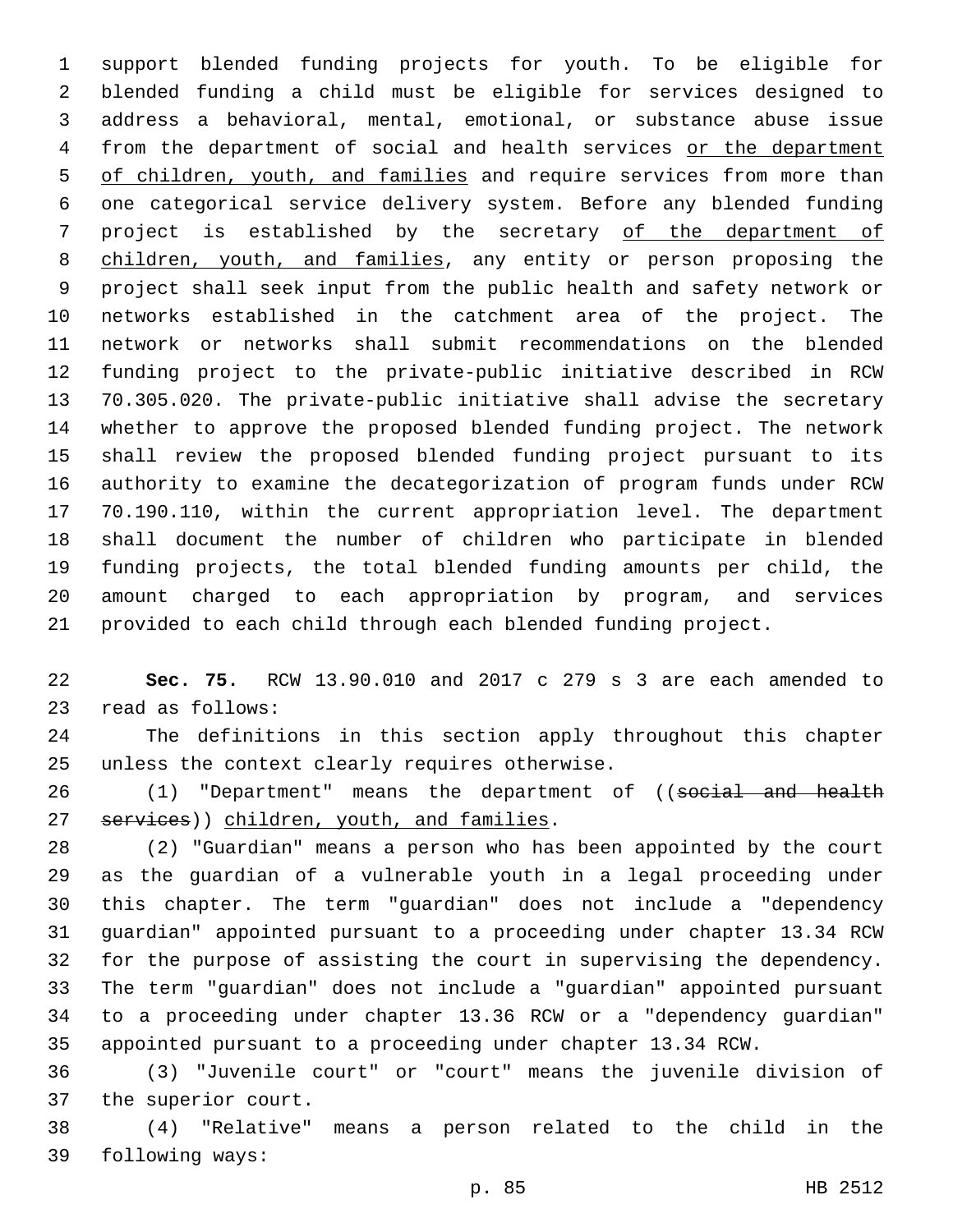(a) Any parent, or blood relative, including those of half-blood, and including first cousins, second cousins, nephews or nieces, and persons of preceding generations as denoted by prefixes of grand, 4 qreat, or great-great;

(b) A stepfather, stepmother, stepbrother, and stepsister;

 (c) A person who legally adopts a child or the child's parent as well as the natural and other legally adopted children of such persons, and other relatives of the adoptive parents in accordance 9 with state law;

 (d) Spouses of any persons named in (a) through (c) of this subsection (4), even after the marriage is terminated;

 (e) Relatives, as described in (a) through (d) of this subsection 13 (4), of any half-sibling of the child.

 (5)(a) "Suitable person" means a nonrelative who has completed all required criminal history background checks as specified in (b) of this subsection and otherwise appears to be suitable and competent 17 to provide care for the youth.

 (b) The criminal background checks required in (a) of this subsection are those set out in RCW 26.10.135 (1) and (2)(b), but apply only to the guardian and not to other adult members of the 21 household.

 (6) "Vulnerable youth" is an individual who has turned eighteen years old, but who is not yet twenty-one years old and who is eligible for classification under 8 U.S.C. Sec. 1101(a)(27)(J). A youth who remains in a vulnerable youth guardianship under this chapter shall not be considered a "child" under any other state statute or for any other purpose. A vulnerable youth is one who is not also a nonminor dependent who is participating in extended foster 29 care services authorized under RCW 74.13.031.

 **Sec. 76.** RCW 43.216.015 and 2017 3rd sp.s. c 6 s 101 are each 31 amended to read as follows:

 (1)(a) The department of children, youth, and families is created as an executive branch agency. The department is vested with all powers and duties transferred to it under chapter 6, Laws of 2017 3rd sp. sess. and such other powers and duties as may be authorized by law. The vision for the department is that Washington state's 37 children and youth grow up safe and ((health-[healthy---])) healthy- thriving physically, emotionally, and academically, nurtured by 39 family and community.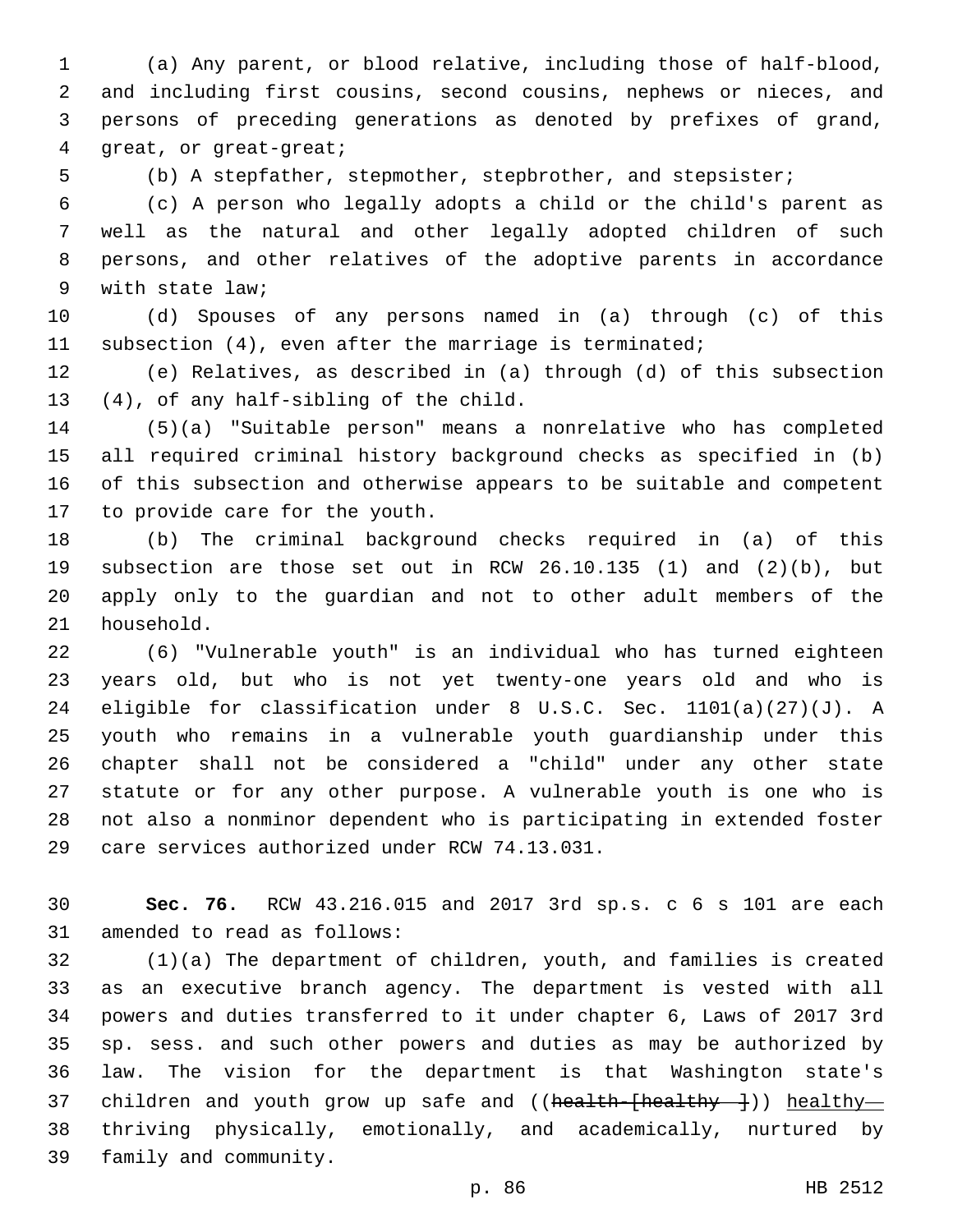(b) The department, in partnership with state and local agencies, tribes, and communities, shall protect children and youth from harm and promote healthy development with effective, high quality prevention, intervention, and early education services delivered in an equitable manner. An important role for the department shall be to provide preventative services to help secure and preserve families in crisis. The department shall partner with the federally recognized Indian tribes to develop effective services for youth and families while respecting the sovereignty of those tribes and the government- to-government relationship. Nothing in chapter 6, Laws of 2017 3rd sp. sess. alters the duties, requirements, and policies of the federal Indian child welfare act, 25 U.S.C. Secs. 1901 through 1963, as amended, or the Indian child welfare act, chapter 13.38 RCW.

 (2) Beginning July 1, 2018, the department must develop definitions for, work plans to address, and metrics to measure the outcomes for children, youth, and families served by the department and must work with state agencies to ensure services for children, youth, and families are science-based, outcome-driven, data-informed, 19 and collaborative.

 (3)(a) Beginning July 1, 2018, the department must establish short and long-term population level outcome measure goals, including metrics regarding reducing disparities by family income, race, and 23 ethnicity in each outcome.

 (b) The department must report to the legislature on outcome measures, actions taken, progress toward these goals, and plans for the future year, no less than annually, beginning December 1, 2018.

(c) The outcome measures must include, but are not limited to:

 (i) Improving child development and school readiness through voluntary, high quality early learning opportunities as measured by: (A) Increasing the number and proportion of children kindergarten- ready as measured by the Washington kindergarten inventory of developing skills (WAKids) assessment including mathematics; (B) increasing the proportion of children in early learning programs that have achieved the level 3 or higher early achievers quality standard; and (C) increasing the available supply of licensed child care in both child care centers and family homes, including providers not 37 receiving state subsidy;

38 (ii) Preventing child abuse and neglect;

 (iii) Improving child and youth safety, permanency, and well-being as measured by: (A) Reducing the number of children entering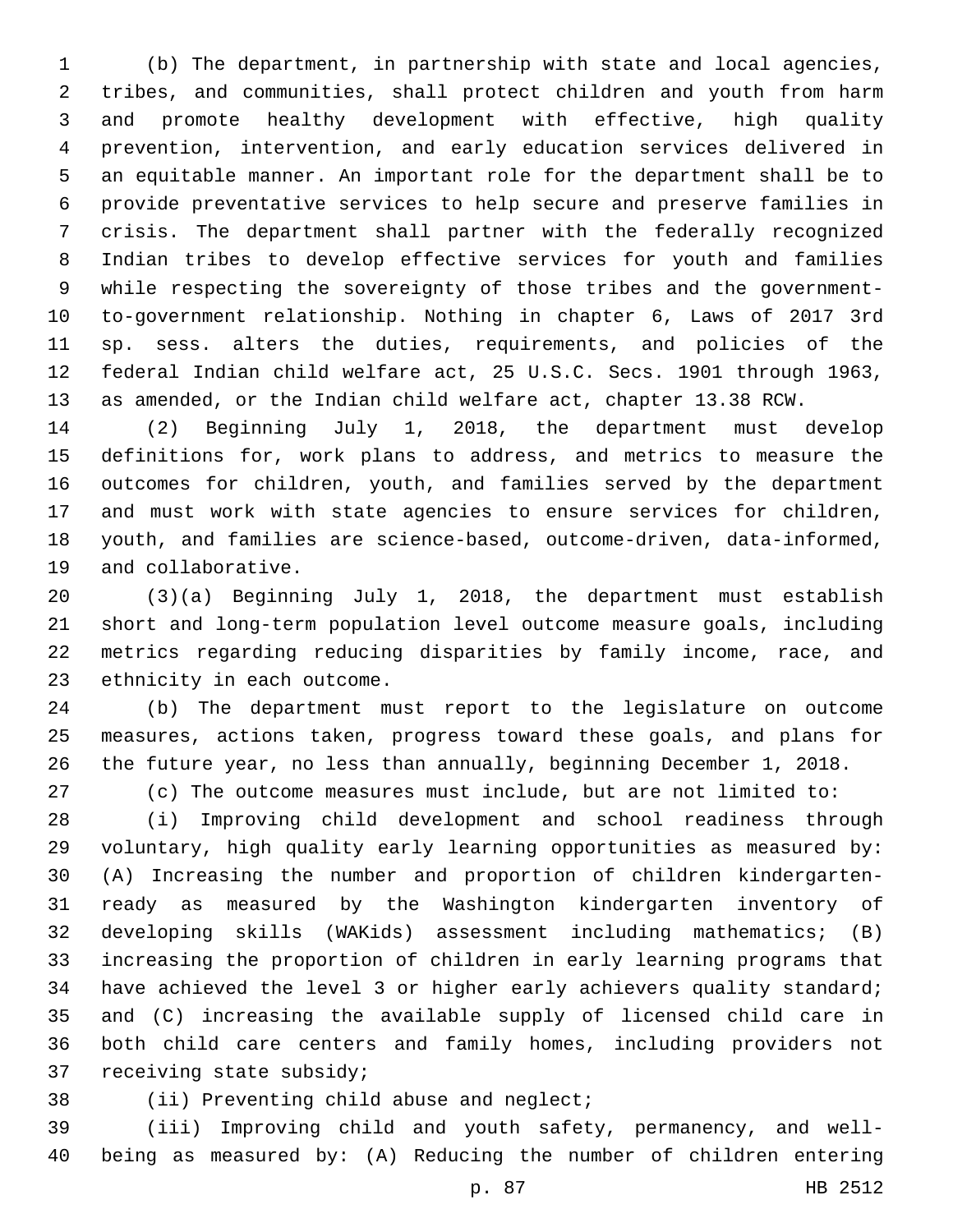out-of-home care; (B) reducing a child's length of stay in out-of- home care; (C) reducing maltreatment of youth while in out-of-home care; (D) licensing more foster homes than there are children in foster care; (E) reducing the number of children that reenter out-of- home care within twelve months; (F) increasing the stability of placements for children in out-of-home care; and (G) developing strategies to demonstrate to foster families that their service and involvement is highly valued by the department, as demonstrated by the development of strategies to consult with foster families regarding future placement of a foster child currently placed with a 11 foster family;

 (iv) Improving reconciliation of children and youth with their families as measured by: (A) Increasing family reunification; and (B) increasing the number of youth who are reunified with their family of 15 origin;

 (v) In collaboration with county juvenile justice programs, improving adolescent outcomes including reducing multisystem involvement and homelessness; and increasing school graduation rates and successful transitions to adulthood for youth involved in the 20 child welfare and juvenile justice systems;

 (vi) Reducing future demand for mental health and substance use disorder treatment for youth involved in the child welfare and 23 juvenile justice systems;

 (vii) In collaboration with county juvenile justice programs, reducing criminal justice involvement and recidivism as measured by: (A) An increase in the number of youth who successfully complete the terms of diversion or alternative sentencing options; (B) a decrease in the number of youth who commit subsequent crimes; and (C) eliminating the discharge of youth from institutional settings into 30 homelessness; and

 (viii) Reducing racial and ethnic disproportionality and disparities in system involvement and across child and youth outcomes 33 in collaboration with other state agencies.

(4) Beginning July 1, 2018, the department must:

 (a) Lead ongoing collaborative work to minimize or eliminate systemic barriers to effective, integrated services in collaboration 37 with state agencies serving children, youth, and families;

 (b) Identify necessary improvements and updates to statutes relevant to their responsibilities and proposing legislative changes 40 to the governor no less than biennially;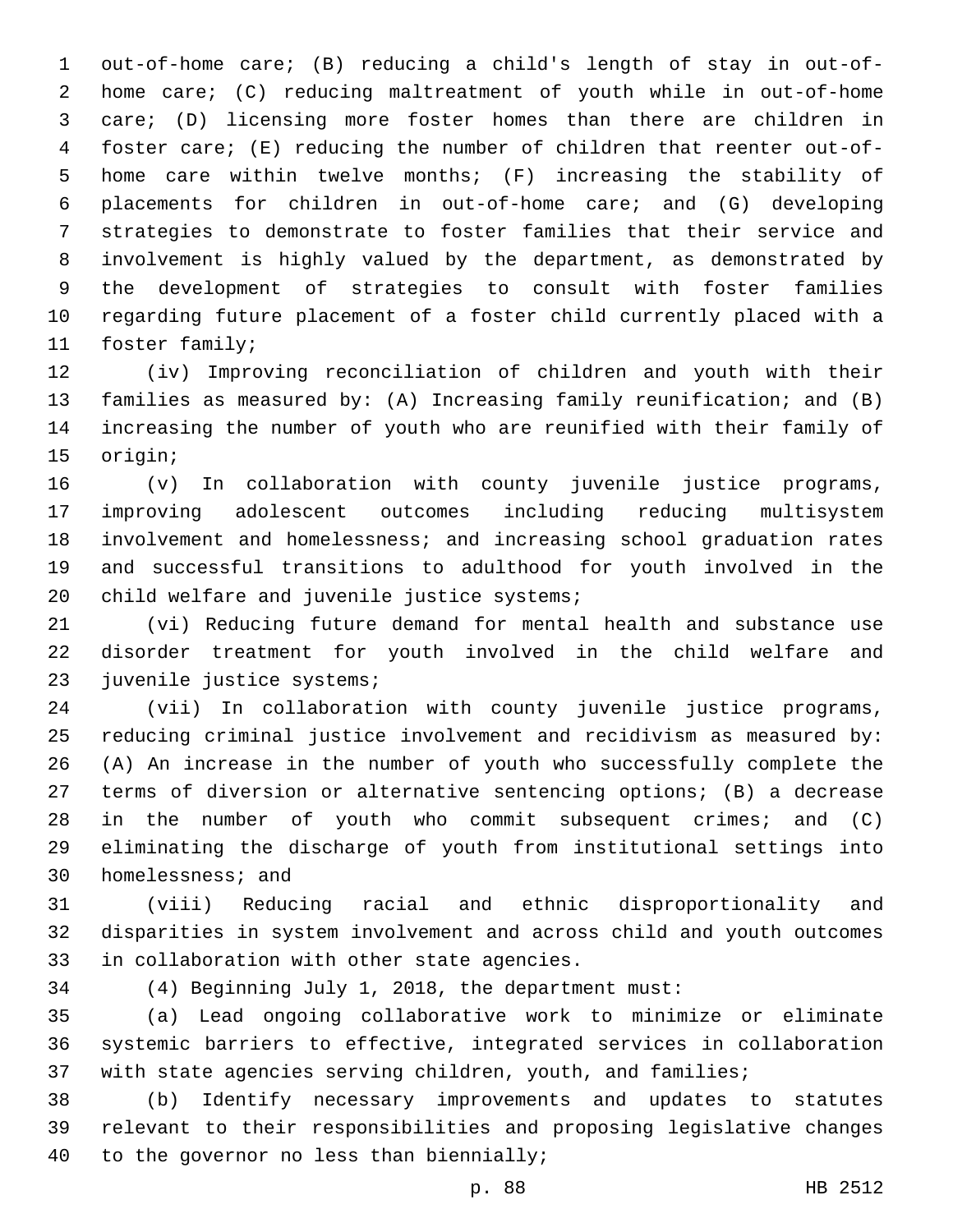(c) Help create a data-focused environment in which there are aligned outcomes and shared accountability for achieving those outcomes, with shared, real-time data that is accessible to authorized persons interacting with the family, child, or youth to identify what is needed and which services would be effective;

 (d) Lead the provision of state services to adolescents, focusing on key transition points for youth, including exiting foster care and institutions, and coordinating with the office of homeless youth prevention and protection programs to address the unique needs of 10 homeless youth; and

 (e) Create and annually update a list of the rights and responsibilities of foster parents in partnership with foster parent representatives. The list of foster parent rights and responsibilities must be posted on the department's web site and provided to foster parents in writing at the time of licensure.

 (5) The department is accountable to the public. To ensure transparency, beginning December 30, 2018, agency performance data for the services provided by the department, including outcome data for contracted services, must be available to the public, consistent with confidentiality laws, federal protections, and individual rights to privacy. Publicly available data must include budget and funding decisions, performance-based contracting data, including data for contracted services, and performance data on metrics identified in this section. The oversight board for children, youth, and families must work with the secretary and director to develop the most effective and cost-efficient ways to make department data available to the public, including making this data readily available on the 28 department's web site.

 (6) The department shall ensure that all new and renewed 30 contracts for services are performance-based.

 (7) As used in this section, "performance-based contract" means results-oriented contracting that focuses on the quality or outcomes that tie at least a portion of the contractor's payment, contract extensions, or contract renewals to the achievement of specific measurable performance standards and requirements.

 (8) The department must execute all new and renewed contracts for services in accordance with this section and consistent with RCW 74.13B.020. When contracted services are managed through a network administrator or other third party, the department must execute data-sharing agreements with the entities managing the contracts to track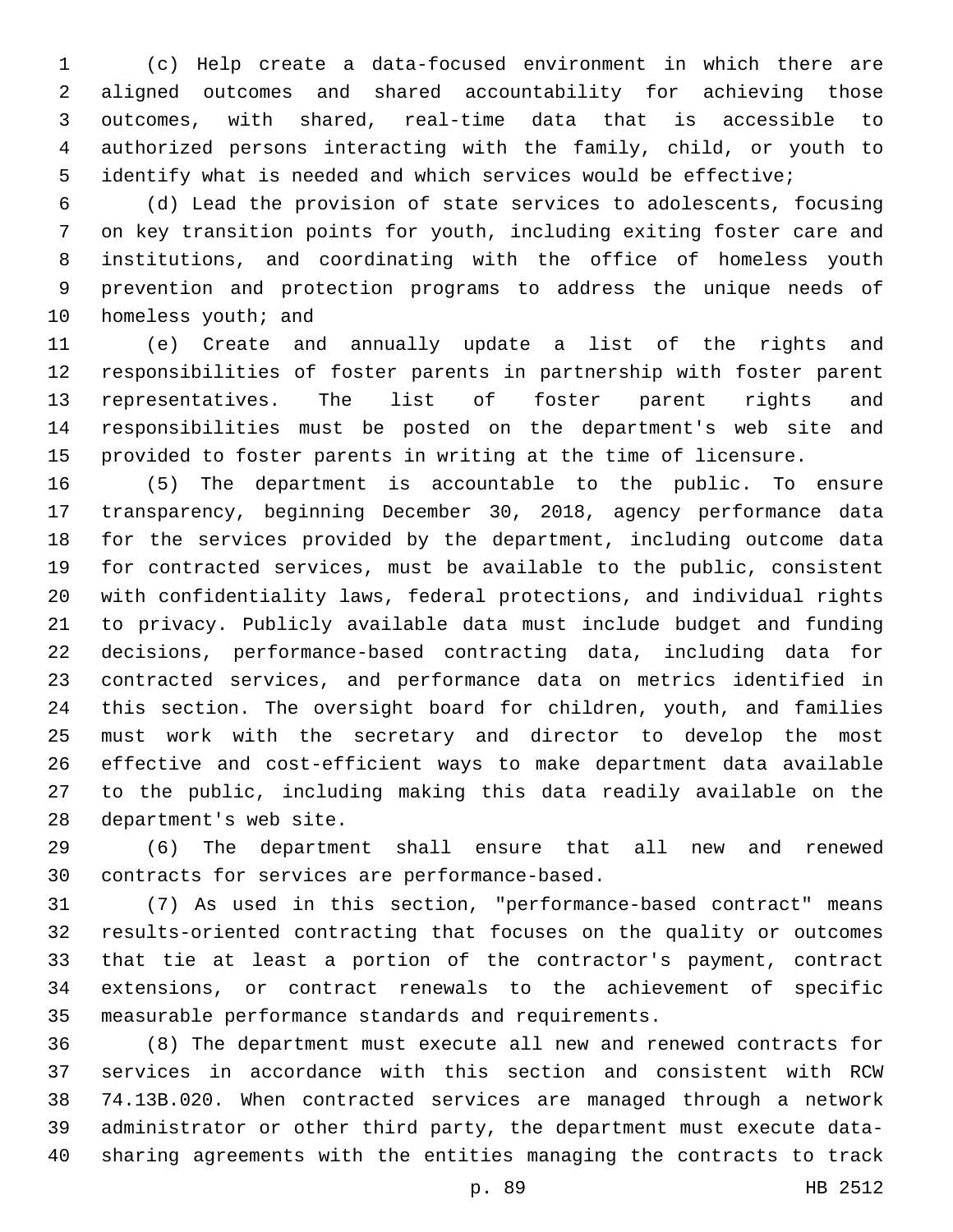provider performance measures. Contracts with network administrators or other third parties must provide the contract administrator the ability to shift resources from one provider to another, to evaluate individual provider performance, to add or delete services in consultation with the department, and to reinvest savings from increased efficiencies into new or improved services in their catchment area. Whenever possible, contractor performance data must be made available to the public, consistent with confidentiality laws 9 and individual rights to privacy.

 (9)(a) The oversight board for children, youth, and families shall begin its work and call the first meeting of the board on or after July 1, 2018. The oversight board shall immediately assume the duties of the legislative children's oversight committee, as provided for in RCW 74.13.570 and assume the full functions of the board as provided for in this section by July 1, 2019. The office of innovation, alignment, and accountability shall provide quarterly updates regarding the implementation of the department of children, youth, and families to the board between July 1, 2018, and July 1, 19 2019.

 (b) The ombuds shall establish the oversight board for children, youth, and families. The board is authorized for the purpose of monitoring and ensuring that the department of children, youth, and families achieves the stated outcomes of chapter 6, Laws of 2017 3rd sp. sess., and complies with administrative acts, relevant statutes, rules, and policies pertaining to early learning, juvenile rehabilitation, juvenile justice, and children and family services.

 (10)(a) The oversight board for children, youth, and families shall consist of two senators and two representatives from the legislature with one member from each major caucus, one nonvoting representative from the governor's office, one subject matter expert in early learning, one subject matter expert in child welfare, one subject matter expert in juvenile rehabilitation and justice, one subject matter expert in reducing disparities in child outcomes by family income and race and ethnicity, one tribal representative from the west of the crest of the Cascade mountains, one tribal representative from the east of the crest of the Cascade mountains, one current or former foster parent representative, one representative of an organization that advocates for the best interest of the child, one parent stakeholder group representative, one law enforcement representative, one child welfare caseworker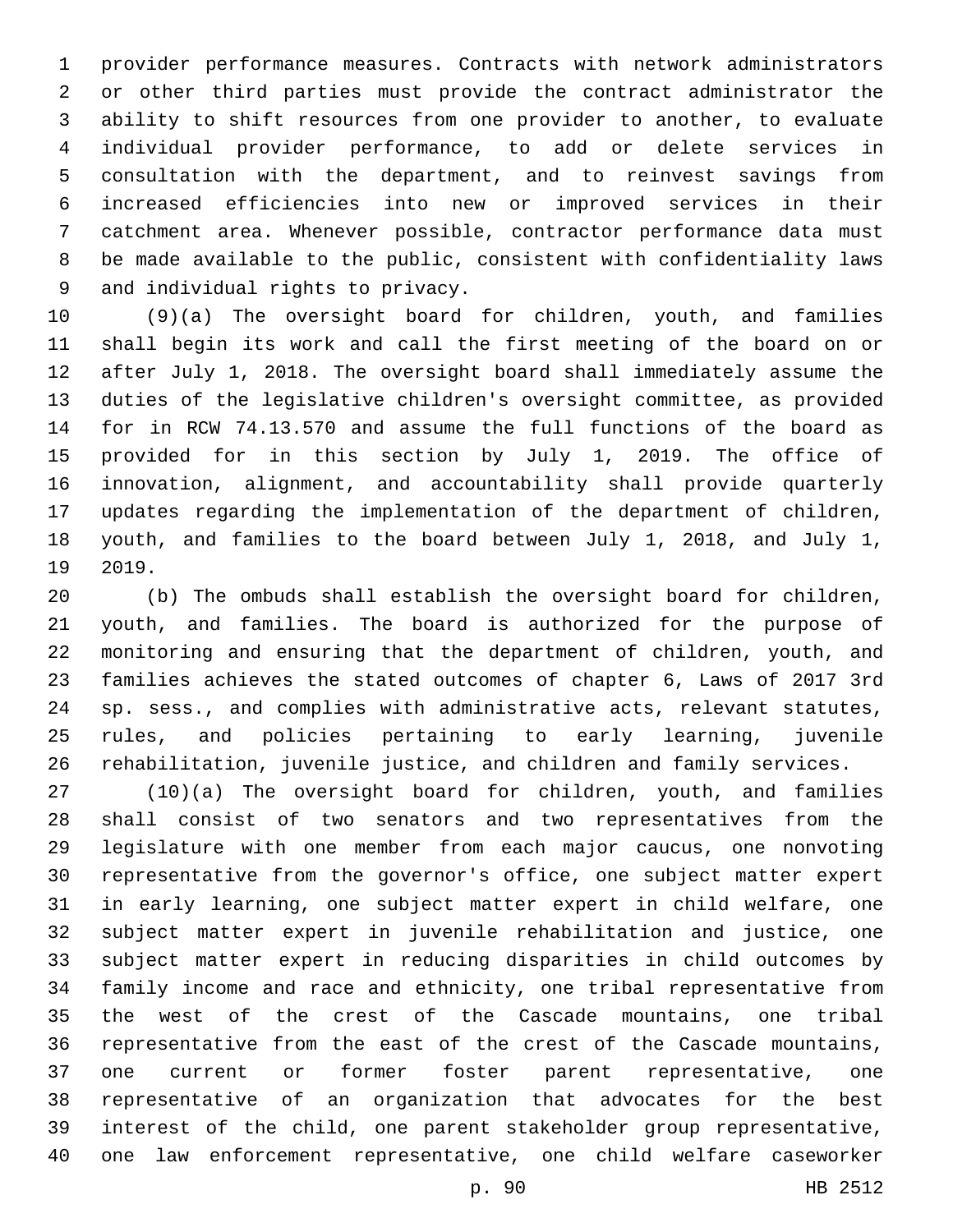representative, one early childhood learning program implementation practitioner, and one judicial representative presiding over child welfare court proceedings or other children's matters.

 (b) The senate members of the board shall be appointed by the leaders of the two major caucuses of the senate. The house of representatives members of the board shall be appointed by the leaders of the two major caucuses of the house of representatives. Members shall be appointed before the close of each regular session 9 of the legislature during an odd-numbered year.

 (c) The remaining board members shall be nominated by the governor, subject to the approval of the appointed legislators by 12 majority vote, and serve four-year terms.

 (11) The oversight board for children, youth, and families has the following powers, which may be exercised by majority vote of the 15 board:

16 (a) To receive reports of the family and children's ombuds;

 (b) To obtain access to all relevant records in the possession of the family and children's ombuds, except as prohibited by law;

 (c) To select its officers and adoption of rules for orderly 20 procedure;

 (d) To request investigations by the family and children's ombuds 22 of administrative acts;

 (e) To request and receive information, outcome data, documents, materials, and records from the department of children, youth, and families relating to children and family welfare, juvenile rehabilitation, juvenile justice, and early learning;

 (f) To determine whether the department of children, youth, and 28 families is achieving the performance measures;

 (g) If final review is requested by a licensee, to review whether department of children, youth, and families' licensors appropriately and consistently applied agency rules in child care facility licensing compliance agreements as defined in RCW 43.216.395 that do not involve a violation of health and safety standards as defined in RCW 43.216.395 in cases that have already been reviewed by the internal review process described in RCW 43.216.395 with the authority to overturn, change, or uphold such decisions;

 (h) To conduct annual reviews of a sample of department of children, youth, and families contracts for services from a variety of program and service areas to ensure that those contracts are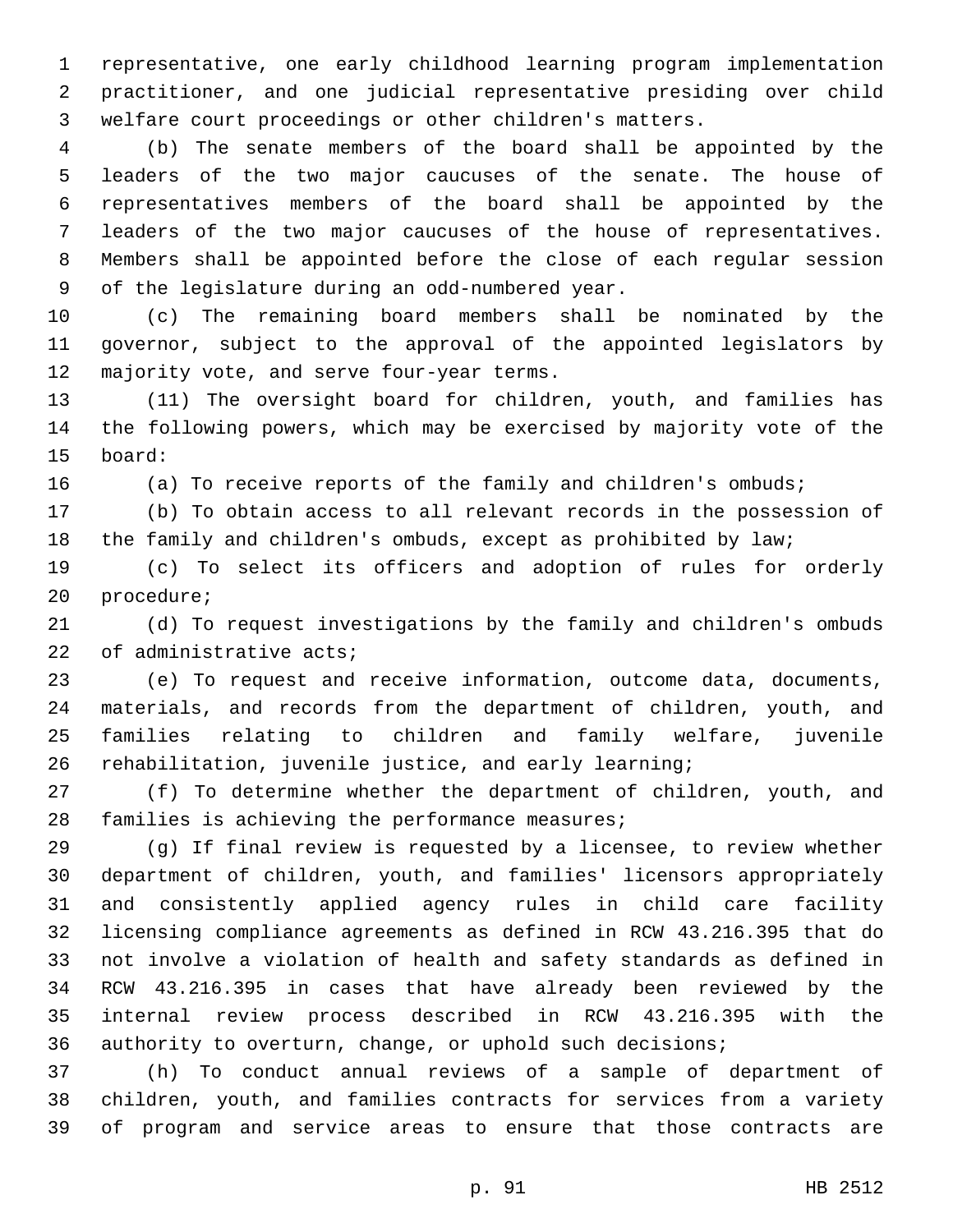performance-based and to assess the measures included in each 2 contract; and

 (i) Upon receipt of records or data from the family and children's ombuds or the department of children, youth, and families, the oversight board for children, youth, and families is subject to the same confidentiality restrictions as the family and children's ombuds is under RCW 43.06A.050. The provisions of RCW 43.06A.060 also apply to the oversight board for children, youth, and families.

 (12) The oversight board for children, youth, and families has general oversight over the performance and policies of the department and shall provide advice and input to the department and the 12 qovernor.

 (13) The oversight board for children, youth, and families must no less than twice per year convene stakeholder meetings to allow feedback to the board regarding contracting with the department of children, youth, and families, departmental use of local, state, private, and federal funds, and other matters as relating to carrying 18 out the duties of the department.

 (14) The oversight board for children, youth, and families shall review existing surveys of providers, customers, parent groups, and external services to assess whether the department of children, youth, and families is effectively delivering services, and shall conduct additional surveys as needed to assess whether the department 24 is effectively delivering services.

 (15) The oversight board for children, youth, and families is subject to the open public meetings act, chapter 42.30 RCW, except to the extent disclosure of records or information is otherwise 28 confidential under state or federal law.

 (16) Records or information received by the oversight board for children, youth, and families is confidential to the extent permitted by state or federal law. This subsection does not create an exception 32 for records covered by RCW 13.50.100.

 (17) The oversight board for children, youth, and families members shall receive no compensation for their service on the board, but shall be reimbursed for travel expenses incurred while attending meetings of the board when authorized by the board in accordance with 37 RCW 43.03.050 and 43.03.060.

 (18) The oversight board for children, youth, and families shall select, by majority vote, an executive director who shall be the chief administrative officer of the board and shall be responsible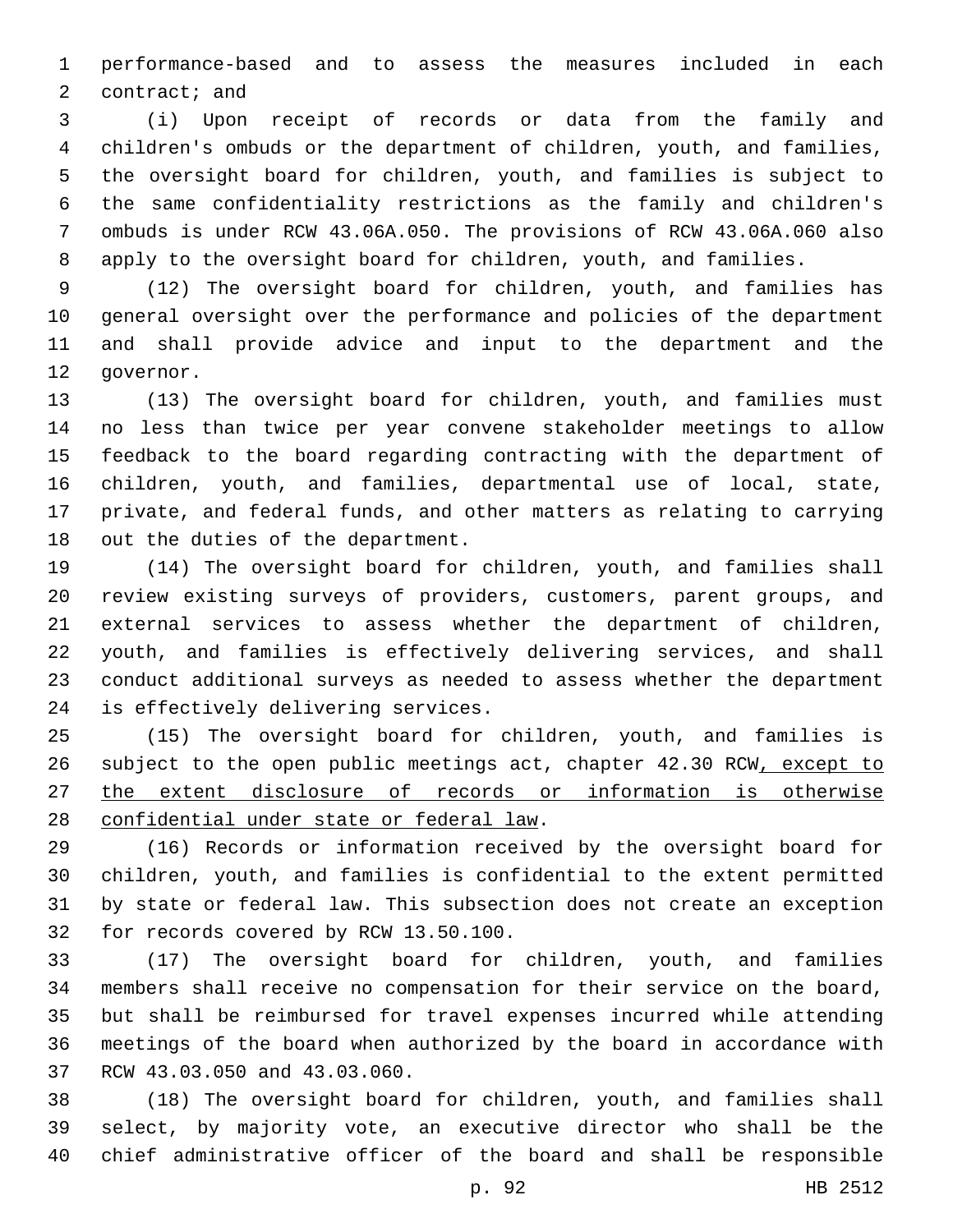for carrying out the policies adopted by the board. The executive director is exempt from the provisions of the state civil service law, chapter 41.06 RCW, and shall serve at the pleasure of the board 4 established in this section.

 (19) The oversight board for children, youth, and families shall maintain a staff not to exceed one full-time equivalent employee. The board-selected executive director of the board is responsible for 8 coordinating staff appointments.

 (20) The oversight board for children, youth, and families shall issue an annual report to the governor and legislature by December 1st of each year with an initial report delivered by December 1, 2019. The report must review the department of children, youth, and families' progress towards meeting stated performance measures and desired performance outcomes, and must also include a review of the 15 department's strategic plan, policies, and rules.

 (21) As used in this section, "department" means the department of children, youth, and families, "director" means the director of the office of innovation, alignment, and accountability, and "secretary" means the secretary of the department.

 (22) The governor must appoint the secretary of the department 21 within thirty days of July 6, 2017.

 **Sec. 77.** RCW 43.06A.030 and 2017 3rd sp.s. c 6 s 112 are each 23 amended to read as follows:

The ombuds shall perform the following duties:

 (1) Provide information as appropriate on the rights and responsibilities of individuals receiving family and children's services, juvenile justice, juvenile rehabilitation, and child early learning, and on the procedures for providing these services;

 (2) Investigate, upon his or her own initiative or upon receipt of a complaint, an administrative act alleged to be contrary to law, rule, or policy, imposed without an adequate statement of reason, or based on irrelevant, immaterial, or erroneous grounds; however, the ombuds may decline to investigate any complaint as provided by rules 34 adopted under this chapter;

 (3) Monitor the procedures as established, implemented, and practiced by the department of children, youth, and families to carry out its responsibilities in delivering family and children's services with a view toward appropriate preservation of families and ensuring 39 children's health and safety;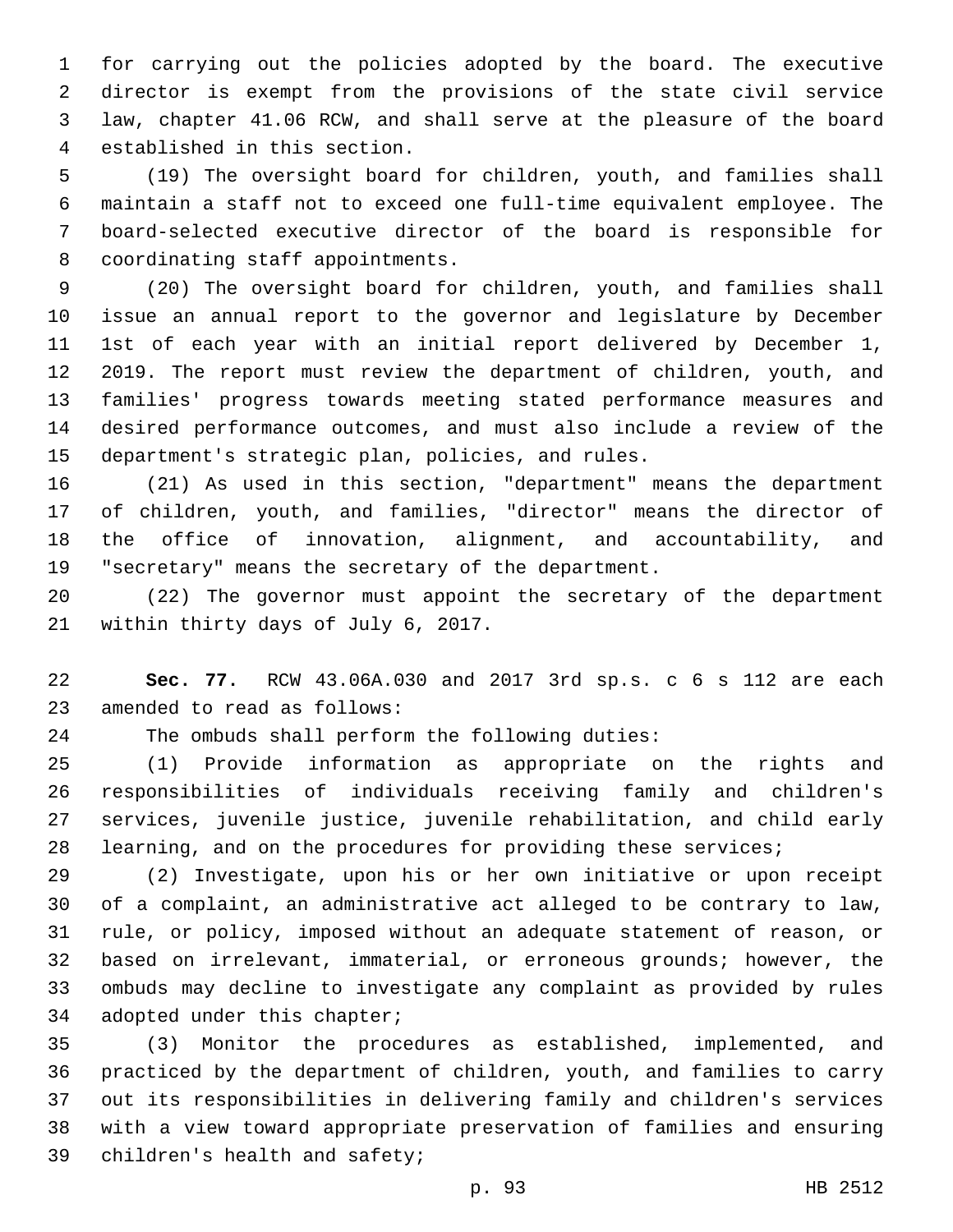(4) Review periodically the facilities and procedures of state institutions serving children, youth, and families, and state-3 licensed facilities or residences;

 (5) Recommend changes in the procedures for addressing the needs 5 of children, youth, and families;

 (6) Submit annually to the oversight board for children, youth, and families created in RCW 43.216.015 and to the governor by November 1st a report analyzing the work of the department of 9 children, youth, and families, including recommendations;

10 (7) Grant the ((committee)) oversight board for children, youth, and families access to all relevant records in the possession of the 12 ombuds unless prohibited by law; and

(8) Adopt rules necessary to implement this chapter.

 **Sec. 78.** RCW 13.50.010 and 2017 3rd sp.s. c 6 s 312 are each 15 amended to read as follows:

16 (1) For purposes of this chapter:

 (a) "Good faith effort to pay" means a juvenile offender has either (i) paid the principal amount in full; (ii) made at least eighty percent of the value of full monthly payments within the period from disposition or deferred disposition until the time the amount of restitution owed is under review; or (iii) can show good cause why he or she paid an amount less than eighty percent of the 23 value of full monthly payments;

 (b) "Juvenile justice or care agency" means any of the following: Police, diversion units, court, prosecuting attorney, defense attorney, detention center, attorney general, the oversight board for children, youth, and families, the office of the family and children's ombuds, the department of social and health services and its contracting agencies, the department of children, youth, and families and its contracting agencies, schools; persons or public or private agencies having children committed to their custody; and any placement oversight committee created under RCW 72.05.415;

 (c) "Official juvenile court file" means the legal file of the juvenile court containing the petition or information, motions, memorandums, briefs, notices of hearing or appearance, service documents, witness and exhibit lists, findings of the court and court orders, agreements, judgments, decrees, notices of appeal, as well as documents prepared by the clerk, including court minutes, letters,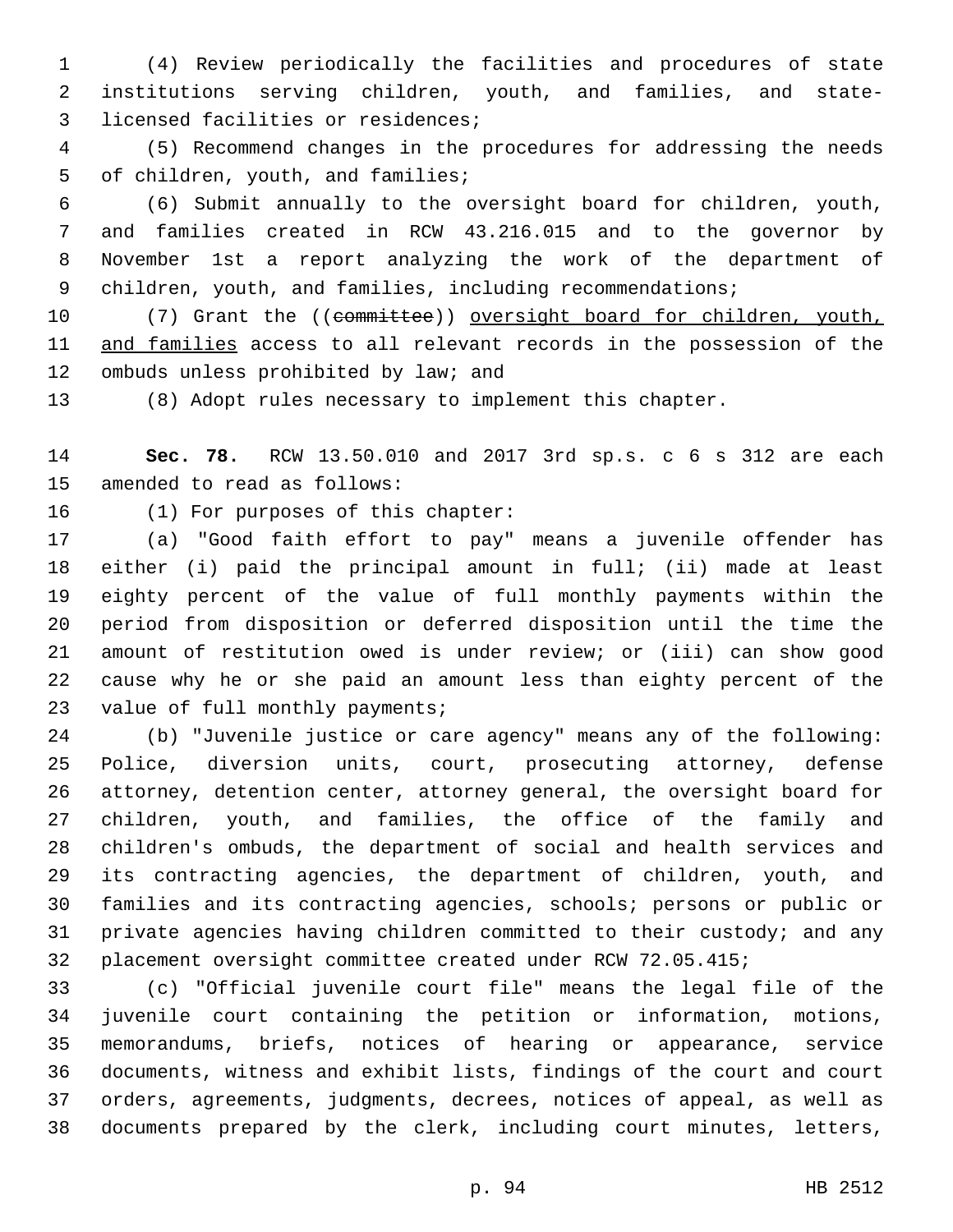warrants, waivers, affidavits, declarations, invoices, and the index 2 to clerk papers;

 (d) "Records" means the official juvenile court file, the social file, and records of any other juvenile justice or care agency in the 5 case;

 (e) "Social file" means the juvenile court file containing the 7 records and reports of the probation counselor.

 (2) Each petition or information filed with the court may include only one juvenile and each petition or information shall be filed under a separate docket number. The social file shall be filed 11 separately from the official juvenile court file.

 (3) It is the duty of any juvenile justice or care agency to 13 maintain accurate records. To this end:

 (a) The agency may never knowingly record inaccurate information. Any information in records maintained by the department of social and 16 health services or the department of children, youth, and families relating to a petition filed pursuant to chapter 13.34 RCW that is found by the court to be false or inaccurate shall be corrected or 19 expunged from such records by the agency;

 (b) An agency shall take reasonable steps to assure the security of its records and prevent tampering with them; and

 (c) An agency shall make reasonable efforts to insure the completeness of its records, including action taken by other agencies 24 with respect to matters in its files.

 (4) Each juvenile justice or care agency shall implement procedures consistent with the provisions of this chapter to 27 facilitate inquiries concerning records.

 (5) Any person who has reasonable cause to believe information concerning that person is included in the records of a juvenile justice or care agency and who has been denied access to those records by the agency may make a motion to the court for an order authorizing that person to inspect the juvenile justice or care agency record concerning that person. The court shall grant the motion to examine records unless it finds that in the interests of justice or in the best interests of the juvenile the records or parts 36 of them should remain confidential.

 (6) A juvenile, or his or her parents, or any person who has reasonable cause to believe information concerning that person is included in the records of a juvenile justice or care agency may make a motion to the court challenging the accuracy of any information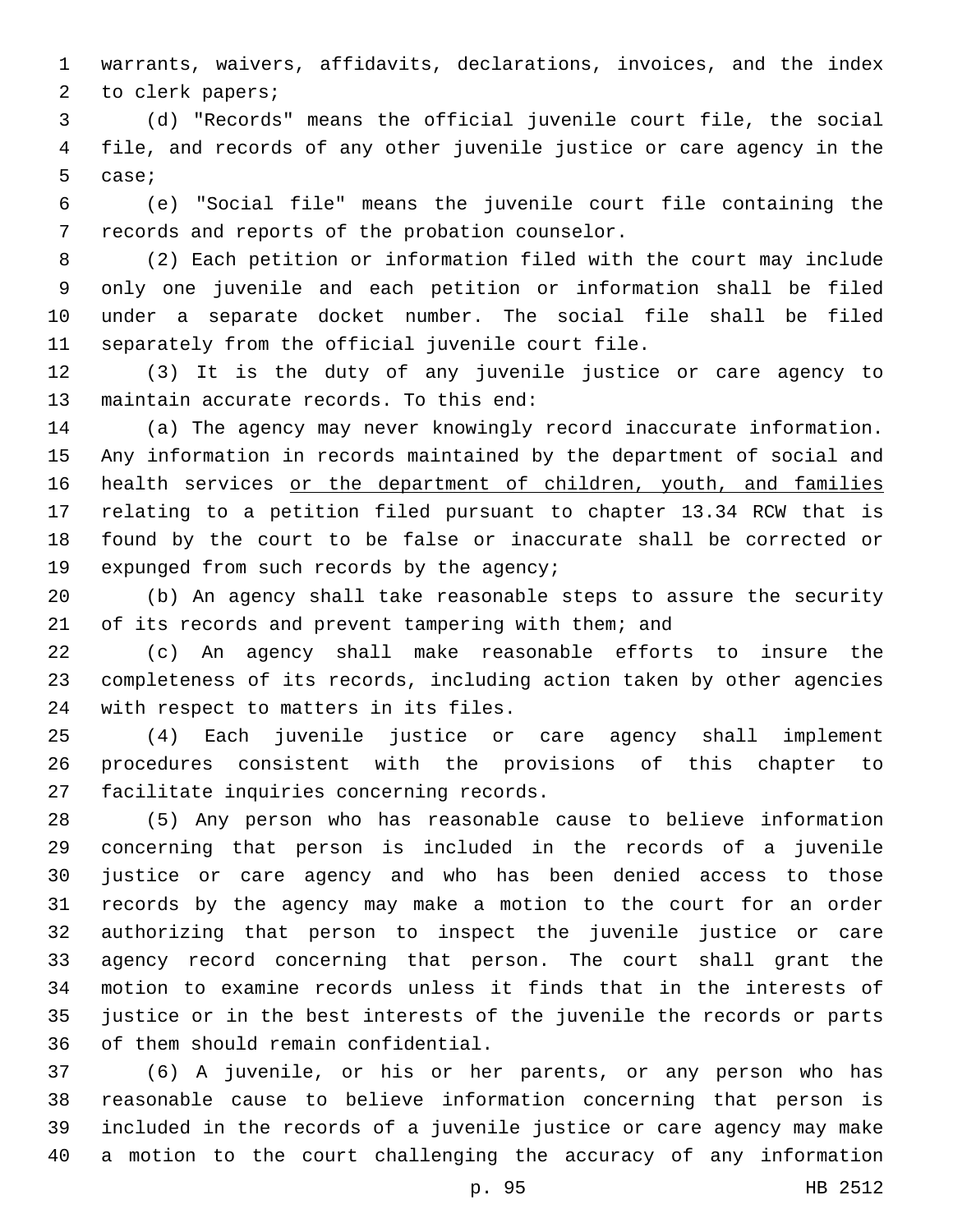concerning the moving party in the record or challenging the continued possession of the record by the agency. If the court grants the motion, it shall order the record or information to be corrected 4 or destroyed.

 (7) The person making a motion under subsection (5) or (6) of this section shall give reasonable notice of the motion to all parties to the original action and to any agency whose records will 8 be affected by the motion.

 (8) The court may permit inspection of records by, or release of information to, any clinic, hospital, or agency which has the subject person under care or treatment. The court may also permit inspection by or release to individuals or agencies, including juvenile justice advisory committees of county law and justice councils, engaged in legitimate research for educational, scientific, or public purposes. Each person granted permission to inspect juvenile justice or care agency records for research purposes shall present a notarized statement to the court stating that the names of juveniles and 18 parents will remain confidential.

 (9) The court shall release to the caseload forecast council the records needed for its research and data-gathering functions. Access to caseload forecast data may be permitted by the council for research purposes only if the anonymity of all persons mentioned in 23 the records or information will be preserved.

 (10) Juvenile detention facilities shall release records to the caseload forecast council upon request. The commission shall not disclose the names of any juveniles or parents mentioned in the records without the named individual's written permission.

 (11) Requirements in this chapter relating to the court's authority to compel disclosure shall not apply to the oversight board for children, youth, and families or the office of the family and 31 children's ombuds.

 (12) For the purpose of research only, the administrative office of the courts shall maintain an electronic research copy of all records in the judicial information system related to juveniles. Access to the research copy is restricted to the administrative office of the courts for research purposes as authorized by the supreme court or by state statute. The administrative office of the courts shall maintain the confidentiality of all confidential records and shall preserve the anonymity of all persons identified in the research copy. Data contained in the research copy may be shared with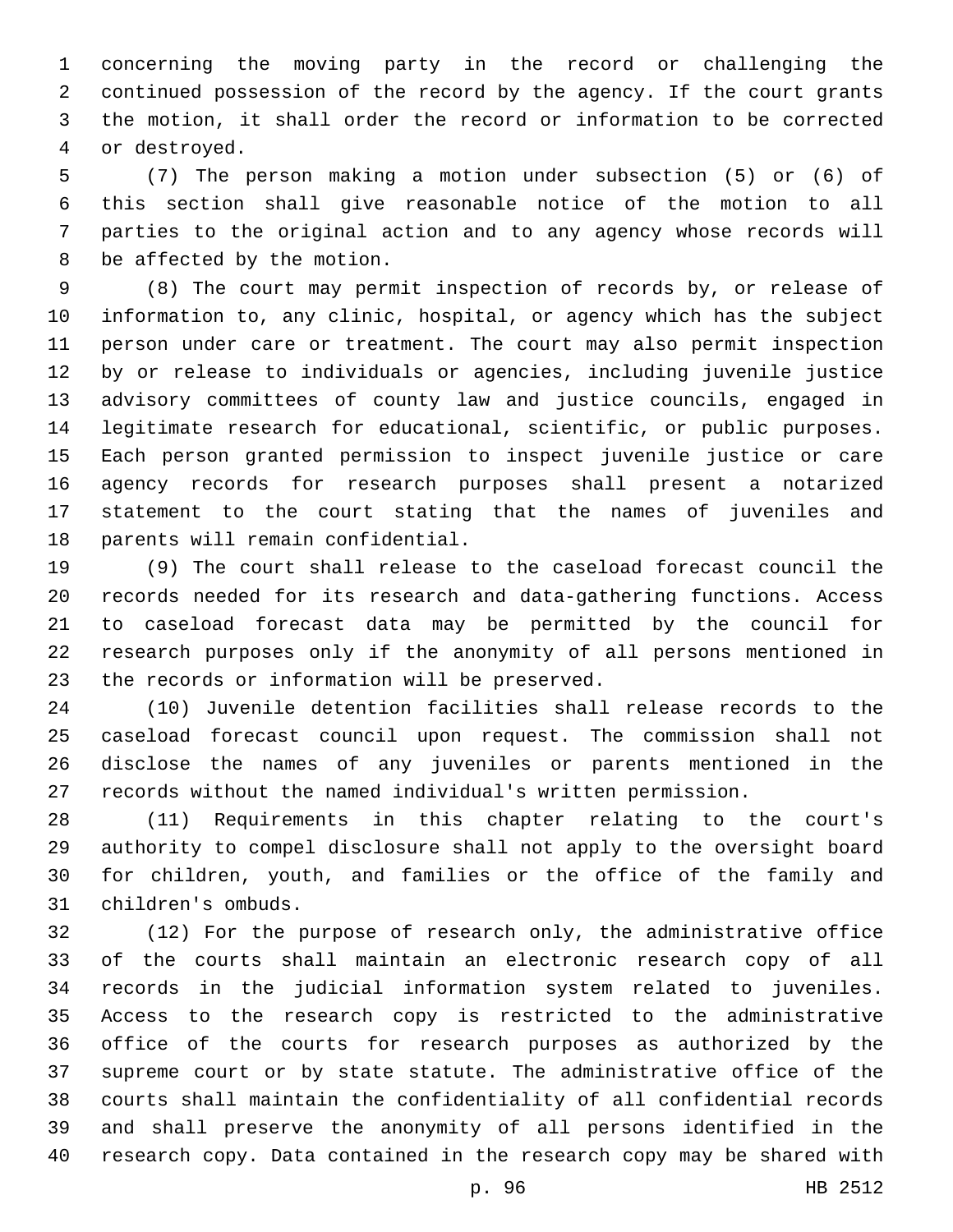other governmental agencies as authorized by state statute, pursuant to data-sharing and research agreements, and consistent with applicable security and confidentiality requirements. The research copy may not be subject to any records retention schedule and must include records destroyed or removed from the judicial information system pursuant to RCW 13.50.270 and 13.50.100(3).6

 (13) The court shall release to the Washington state office of public defense records needed to implement the agency's oversight, technical assistance, and other functions as required by RCW 2.70.020. Access to the records used as a basis for oversight, technical assistance, or other agency functions is restricted to the Washington state office of public defense. The Washington state office of public defense shall maintain the confidentiality of all 14 confidential information included in the records.

 (14) The court shall release to the Washington state office of civil legal aid records needed to implement the agency's oversight, technical assistance, and other functions as required by RCW 2.53.045. Access to the records used as a basis for oversight, technical assistance, or other agency functions is restricted to the Washington state office of civil legal aid. The Washington state office of civil legal aid shall maintain the confidentiality of all confidential information included in the records, and shall, as soon as possible, destroy any retained notes or records obtained under this section that are not necessary for its functions related to RCW 2.53.045.

 (15) For purposes of providing for the educational success of youth in foster care, the department of children, youth, and families may disclose only those confidential child welfare records that pertain to or may assist with meeting the educational needs of foster youth to another state agency or state agency's contracted provider responsible under state law or contract for assisting foster youth to attain educational success. The records retain their confidentiality pursuant to this chapter and federal law and cannot be further disclosed except as allowed under this chapter and federal law.

 (16) For the purpose of ensuring the safety and welfare of the youth who are in foster care, the department of children, youth, and families may disclose to the department of commerce and its contracted providers responsible under state law or contract for providing services to youth, only those confidential child welfare records that pertain to ensuring the safety and welfare of the youth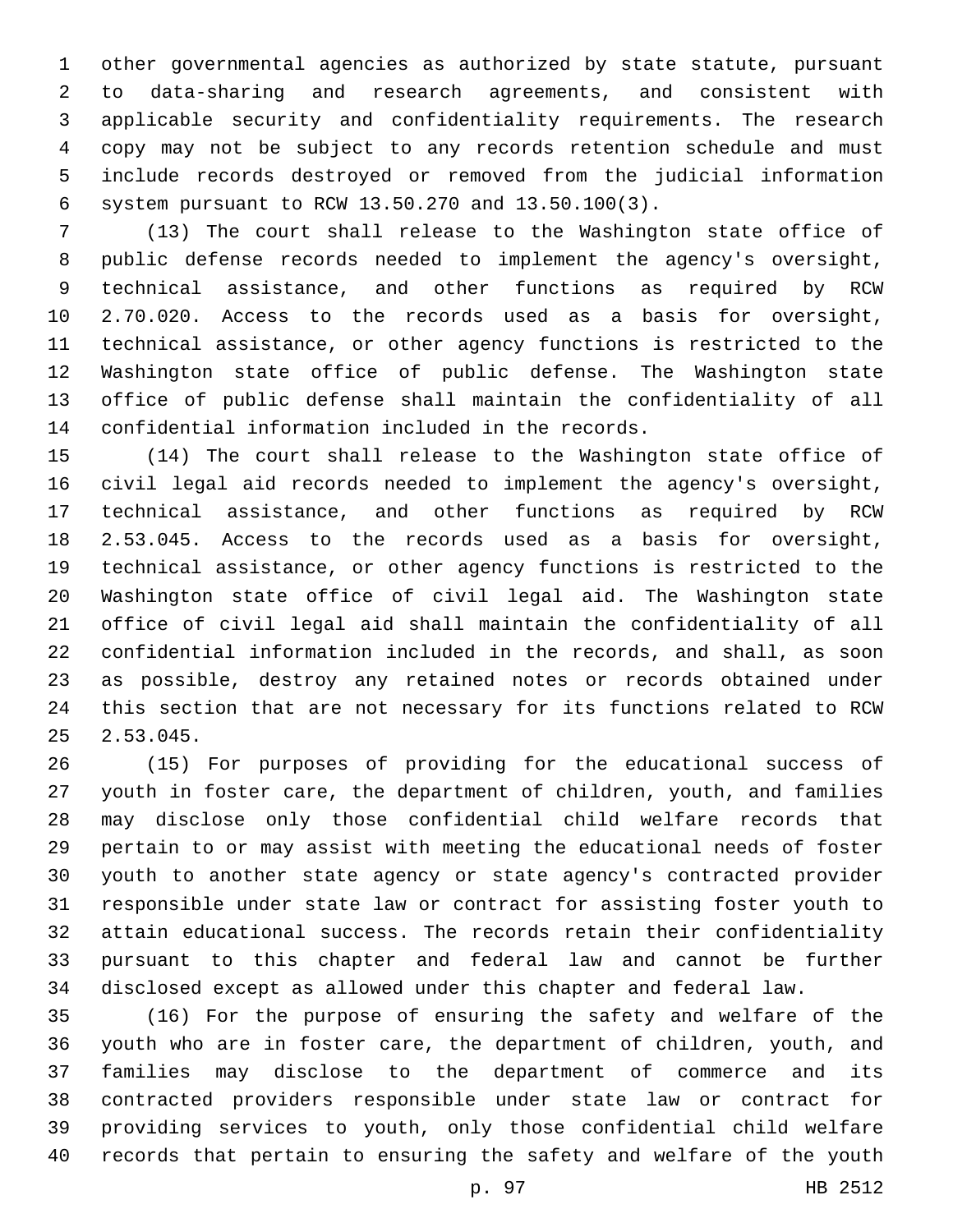who are in foster care who are admitted to crisis residential centers or HOPE centers under contract with the office of homeless youth prevention and protection. Records disclosed under this subsection retain their confidentiality pursuant to this chapter and federal law and may not be further disclosed except as permitted by this chapter and federal law.6

 (17) For purposes of investigating and preventing child abuse and neglect, and providing for the health care coordination and the well- being of children in foster care, the department of children, youth, and families may disclose only those confidential child welfare records that pertain to or may assist with investigation and prevention of child abuse and neglect, or may assist with providing for the health and well-being of children in foster care to the department of social and health services, the health care authority, or their contracting agencies. For purposes of investigating and preventing child abuse and neglect, and to provide for the coordination of health care and the well-being of children in foster care, the department of social and health services and the health care authority may disclose only those confidential child welfare records that pertain to or may assist with investigation and prevention of child abuse and neglect, or may assist with providing for the health care coordination and the well-being of children in foster care to the department of children, youth, and families, or its contracting agencies. The records retain their confidentiality pursuant to this chapter and federal law and cannot be further disclosed except as allowed under this chapter and federal law.

 **Sec. 79.** RCW 74.14B.010 and 2017 3rd sp.s. c 6 s 506 are each 28 amended to read as follows:

 (1) Caseworkers employed in children services shall meet minimum standards established by the department. Comprehensive training for caseworkers shall be completed before such caseworkers are assigned to case-carrying responsibilities without direct supervision. Intermittent, part-time, and standby workers shall be subject to the 34 same minimum standards and training.

 (2) Ongoing specialized training shall be provided for persons responsible for investigating child sexual abuse. Training participants shall have the opportunity to practice interview skills 38 and receive feedback from instructors.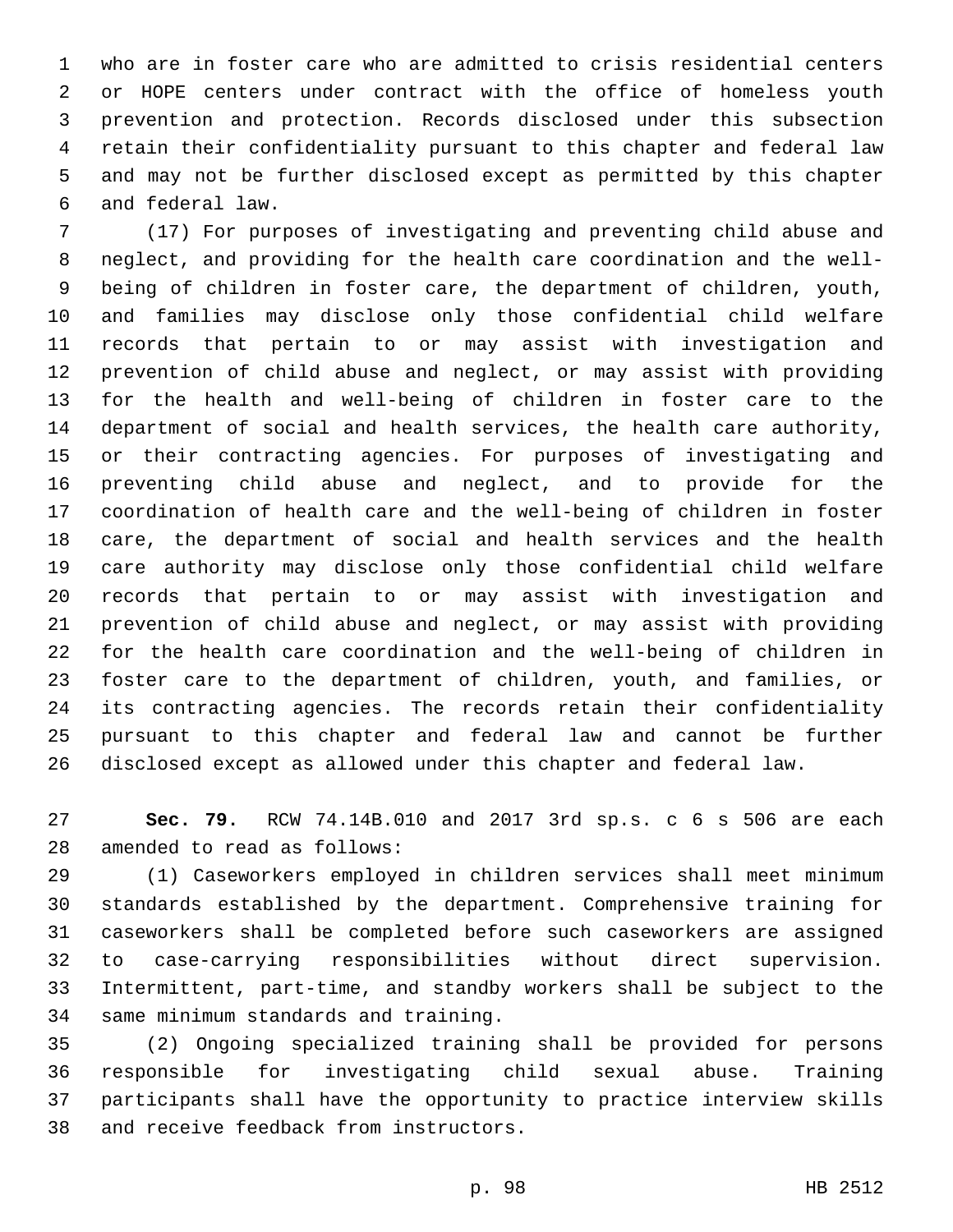(3) The department, the criminal justice training commission, the Washington association of sheriffs and police chiefs, and the Washington association of prosecuting attorneys shall design and implement statewide training that contains consistent elements for persons engaged in the interviewing of children, including law enforcement, prosecution, and child protective services.

 (4) The training shall: (a) Be based on research-based practices and standards; (b) minimize the trauma of all persons who are interviewed during abuse investigations; (c) provide methods of reducing the number of investigative interviews necessary whenever possible; (d) assure, to the extent possible, that investigative interviews are thorough, objective, and complete; (e) recognize needs of special populations, such as persons with developmental disabilities; (f) recognize the nature and consequences of victimization; (g) require investigative interviews to be conducted in a manner most likely to permit the interviewed persons the maximum emotional comfort under the circumstances; (h) address record retention and retrieval; and (i) documentation of investigative 19 interviews.

 (5) The identification of domestic violence is critical in ensuring the safety of children in the child welfare system. As a result, ongoing domestic violence training and consultation shall be 23 provided to caseworkers, including how to use the ((children's 24 administration's)) department's practice guide to domestic violence.

 **Sec. 80.** RCW 43.216.906 and 2017 3rd sp.s. c 6 s 803 are each 26 amended to read as follows:

 (1) All powers, duties, and functions of the department of social and health services pertaining to child welfare services under chapters 13.32A, 13.34, 13.36, 13.38, 13.50, 13.60, 13.64, 26.33, 26.44, 74.13, 74.13A, 74.14B, 74.14C, and 74.15 RCW are transferred to the department of children, youth, and families. All references to the secretary or the department of social and health services in the Revised Code of Washington shall be construed to mean the secretary or the department of children, youth, and families when referring to 35 the functions transferred in this section.

 (2)(a) All reports, documents, surveys, books, records, files, papers, or written material in the possession of the department of social and health services pertaining to the powers, duties, and functions transferred shall be delivered to the custody of the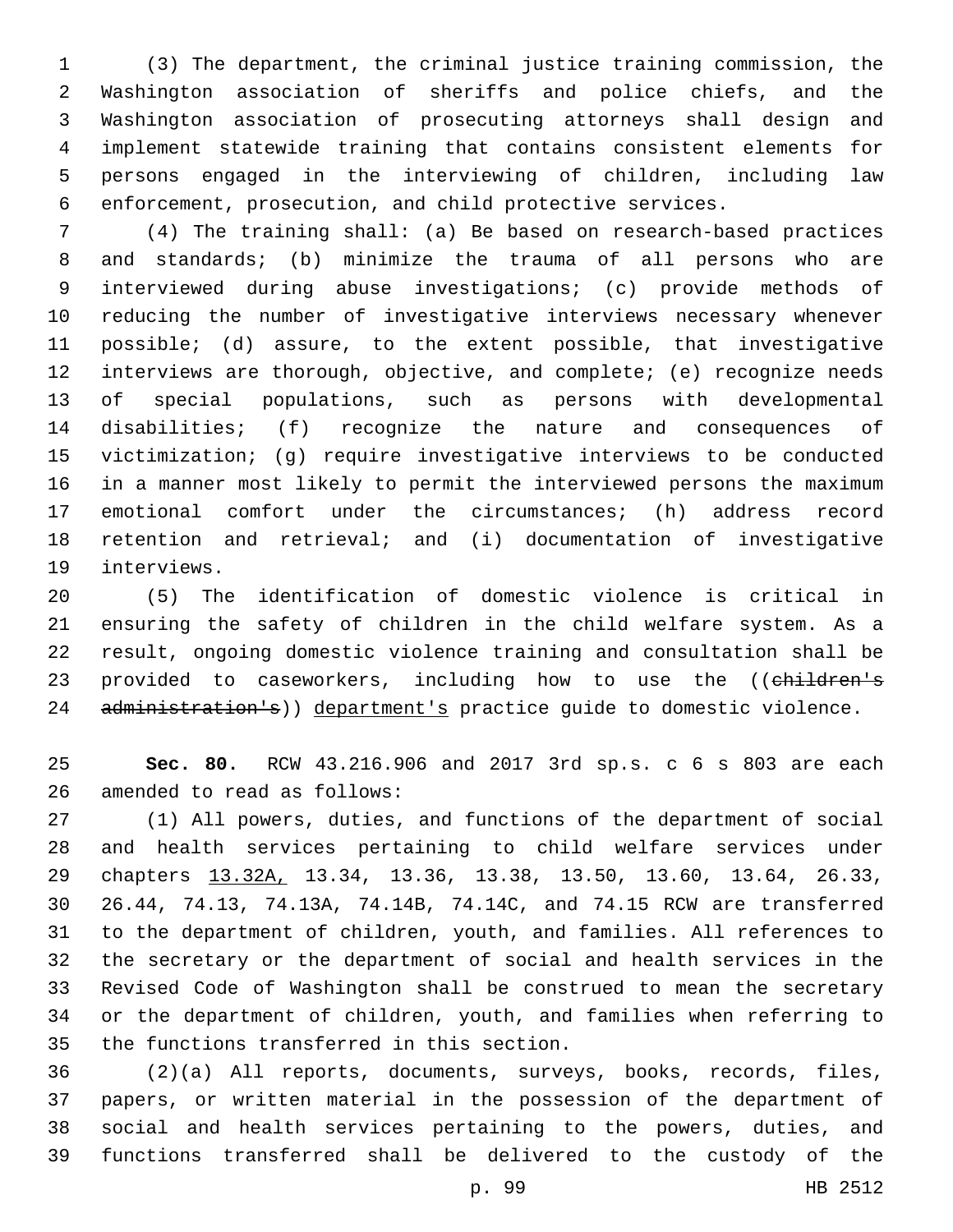department of children, youth, and families. All cabinets, furniture, office equipment, motor vehicles, and other tangible property employed by the department of social and health services in carrying out the powers, duties, and functions transferred shall be made available to the department of children, youth, and families. All funds, credits, or other assets held in connection with the powers, duties, and functions transferred shall be assigned to the department 8 of children, youth, and families.

 (b) Any appropriations made to the department of social and health services for carrying out the powers, duties, and functions transferred shall, on July 1, 2018, be transferred and credited to 12 the department of children, youth, and families.

 (c) Whenever any question arises as to the transfer of any personnel, funds, books, documents, records, papers, files, equipment, or other tangible property used or held in the exercise of the powers and the performance of the duties and functions transferred, the director of financial management shall make a determination as to the proper allocation and certify the same to the 19 state agencies concerned.

 (3) All employees of the department of social and health services engaged in performing the powers, duties, and functions transferred are transferred to the jurisdiction of the department of children, youth, and families. All employees classified under chapter 41.06 RCW, the state civil service law, are assigned to the department of children, youth, and families to perform their usual duties upon the same terms as formerly, without any loss of rights, subject to any action that may be appropriate thereafter in accordance with the laws 28 and rules governing state civil service.

 (4) All rules and all pending business before the department of social and health services pertaining to the powers, duties, and functions transferred shall be continued and acted upon by the department of children, youth, and families. All existing contracts and obligations shall remain in full force and shall be performed by 34 the department of children, youth, and families.

 (5) The transfer of the powers, duties, functions, and personnel of the department of social and health services shall not affect the validity of any act performed before July 1, 2018.

 (6) If apportionments of budgeted funds are required because of the transfers directed by this section, the director of financial management shall certify the apportionments to the agencies affected,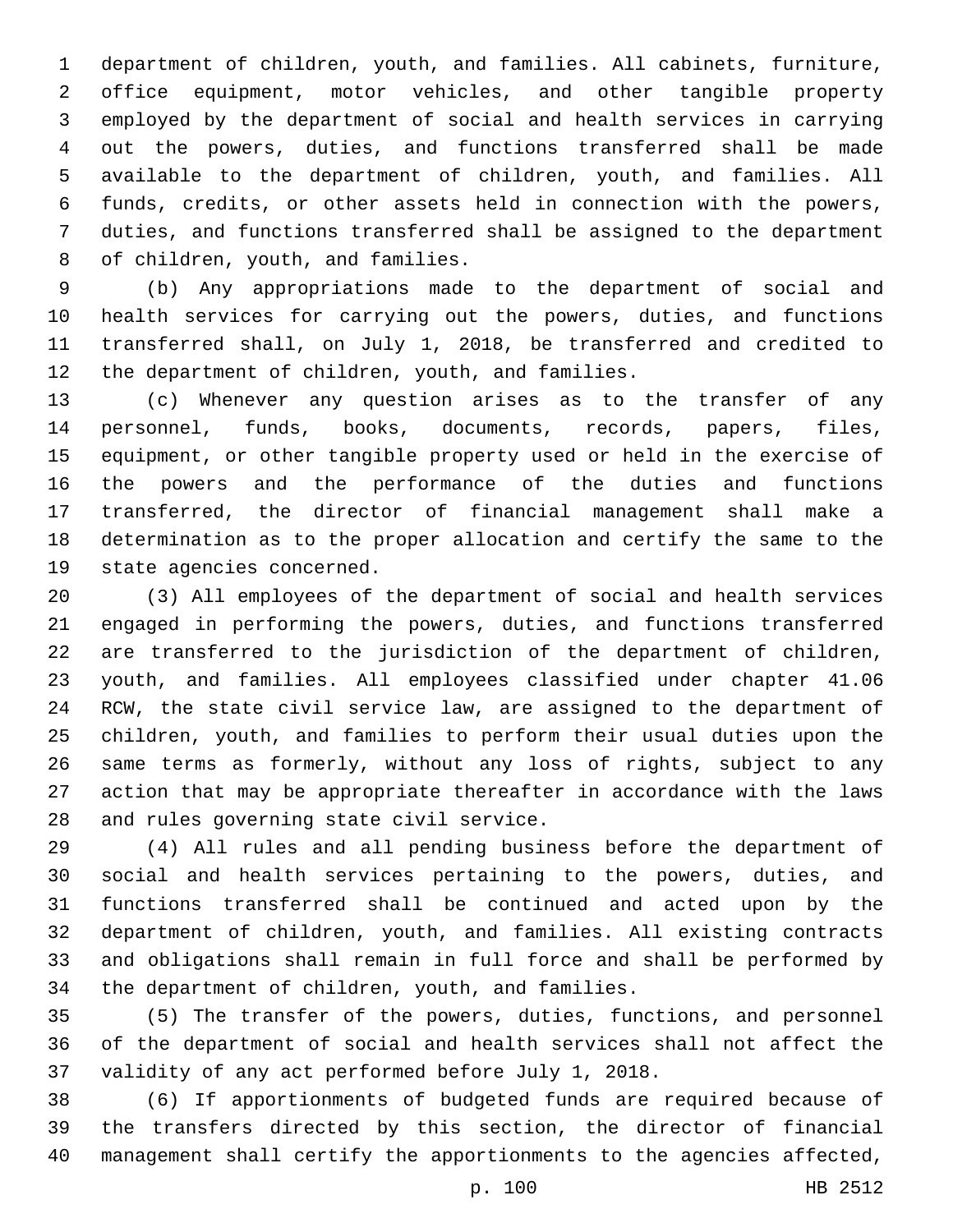the state auditor, and the state treasurer. Each of these shall make the appropriate transfer and adjustments in funds and appropriation accounts and equipment records in accordance with the certification.

 (7)(a) The portions of any bargaining units of employees at the department of social and health services existing on July 1, 2018, that are transferred to the department of children, youth, and families shall be considered separate appropriate units within the department of children, youth, and families unless and until modified by the public employment relations commission pursuant to Title 391 WAC. The exclusive bargaining representatives recognized as representing the portions of the bargaining units of employees at the department of social and health services existing on July 1, 2018, shall continue as the exclusive bargaining representatives of the transferred bargaining units without the necessity of an election.

 (b) The public employment relations commission may review the appropriateness of the collective bargaining units that are a result of the transfer from the department of social and health services to the department of children, youth, and families under chapter 6, Laws of 2017 3rd sp. sess. The employer or the exclusive bargaining representative may petition the public employment relations commission to review the bargaining units in accordance with this 22 section.

 **Sec. 81.** RCW 43.216.905 and 2017 3rd sp.s. c 6 s 802 are each 24 amended to read as follows:

 (1) The department of early learning is hereby abolished and its powers, duties, and functions are hereby transferred to the department of children, youth, and families. All references to the 28 ((secretary)) director or the department of early learning in the Revised Code of Washington shall be construed to mean the secretary or the department of children, youth, and families.

 (2)(a) All reports, documents, surveys, books, records, files, papers, or written material in the possession of the department of early learning shall be delivered to the custody of the department of children, youth, and families. All cabinets, furniture, office equipment, motor vehicles, and other tangible property employed by the department of early learning shall be made available to the department of children, youth, and families. All funds, credits, or other assets held by the department of early learning shall be assigned to the department of children, youth, and families.

p. 101 HB 2512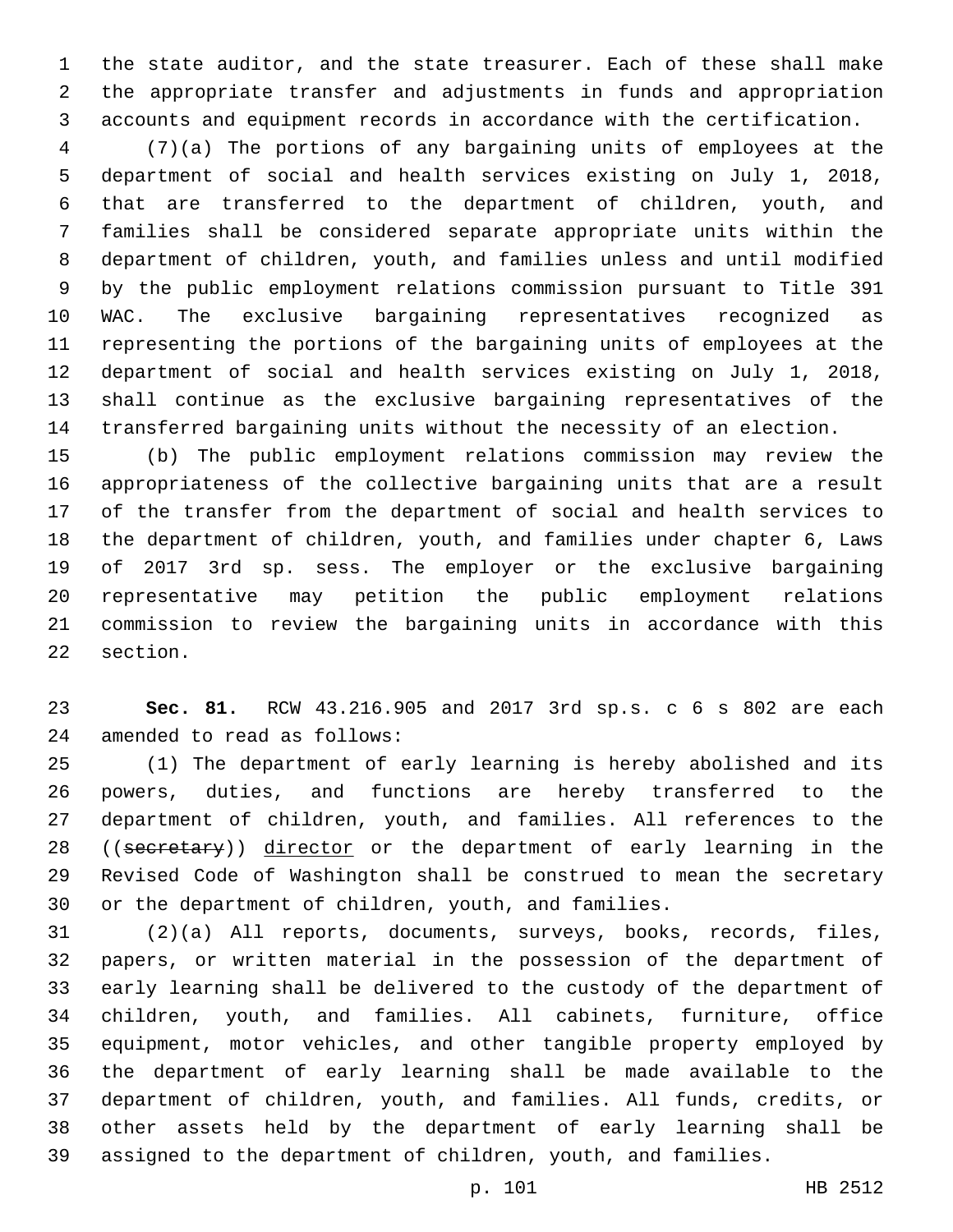(b) Any appropriations made to the department of early learning shall, on July 1, 2018, be transferred and credited to the department 3 of children, youth, and families.

 (c) If any question arises as to the transfer of any personnel, funds, books, documents, records, papers, files, equipment, or other tangible property used or held in the exercise of the powers and the performance of the duties and functions transferred, the director of financial management shall make a determination as to the proper allocation and certify the same to the state agencies concerned.

 (3) All employees of the department of early learning are transferred to the jurisdiction of the department of children, youth, and families. All employees classified under chapter 41.06 RCW, the state civil service law, are assigned to the department of children, youth, and families to perform their usual duties upon the same terms as formerly, without any loss of rights, subject to any action that may be appropriate thereafter in accordance with the laws and rules 17 governing state civil service.

 (4) All rules and all pending business before the department of early learning shall be continued and acted upon by the department of children, youth, and families. All existing contracts and obligations shall remain in full force and shall be performed by the department 22 of children, youth, and families.

 (5) The transfer of the powers, duties, functions, and personnel of the department of early learning shall not affect the validity of 25 any act performed before July 1, 2018.

 (6) If apportionments of budgeted funds are required because of the transfers directed by this section, the director of financial management shall certify the apportionments to the agencies affected, the state auditor, and the state treasurer. Each of these shall make the appropriate transfer and adjustments in funds and appropriation accounts and equipment records in accordance with the certification.

 (7)(a) The bargaining units of employees at the department of early learning existing on July 1, 2018, that are transferred to the department of children, youth, and families shall be considered separate appropriate units within the department of children, youth, and families unless and until modified by the public employment relations commission pursuant to Title 391 WAC. The exclusive bargaining representatives recognized as representing the bargaining units of employees at the department of early learning existing on July 1, 2018, shall continue as the exclusive bargaining